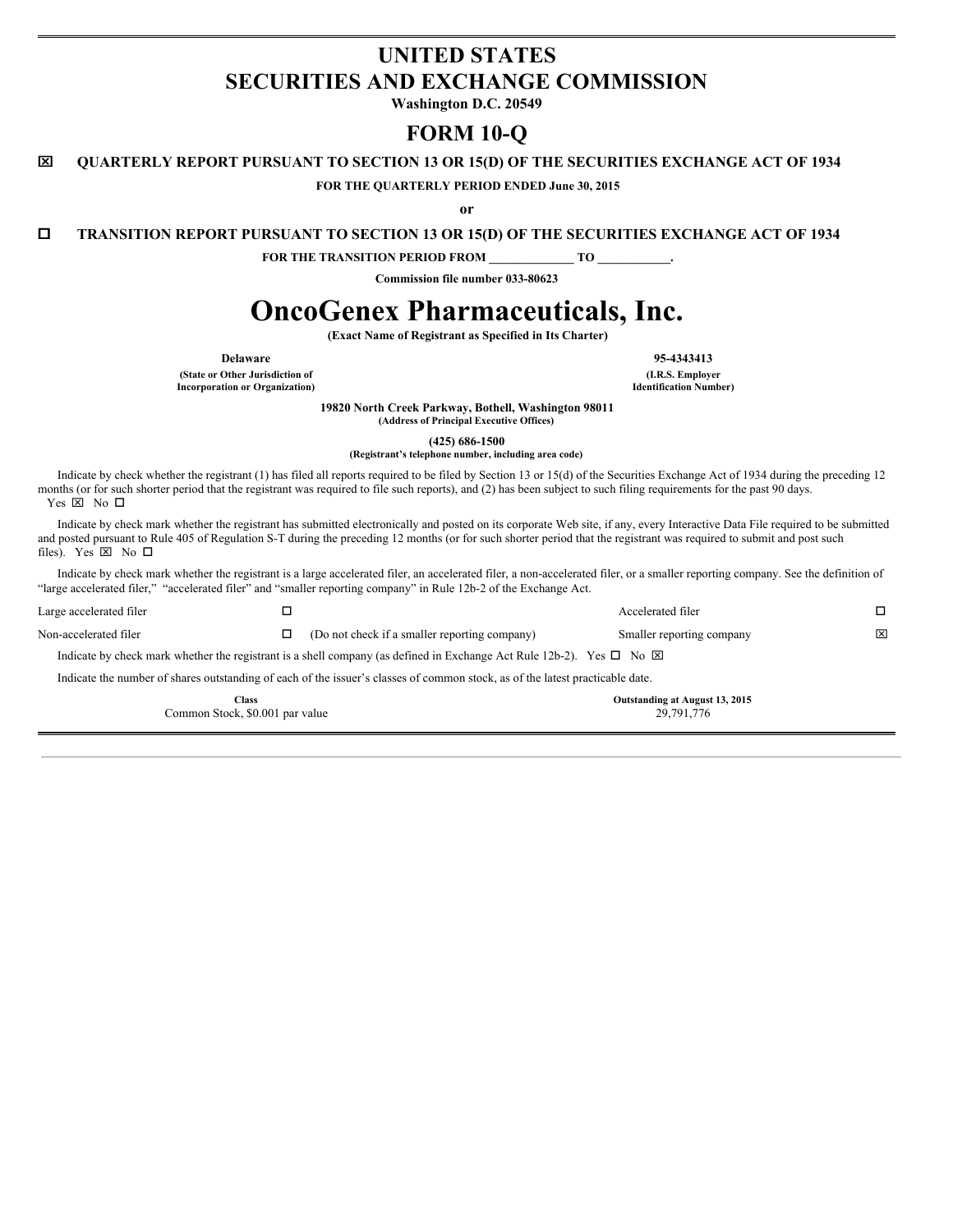## **OncoGenex Pharmaceuticals, Inc.**

#### **Index to Form 10-Q**

|                                   |                                                                                                                                       | Page<br>Number |
|-----------------------------------|---------------------------------------------------------------------------------------------------------------------------------------|----------------|
|                                   | Part I. Financial Information                                                                                                         | 3              |
| Item 1                            | Financial Statements (unaudited)                                                                                                      | 3              |
|                                   | Consolidated Balance Sheets as of June 30, 2015 (unaudited) and December 31, 2014                                                     | 3              |
|                                   | Consolidated Statements of Loss and Comprehensive Loss (unaudited) for the three and six months ended June 30, 2015 and June 30, 2014 | $\overline{4}$ |
|                                   | Consolidated Statements of Cash Flows (unaudited) for the six months ended June 30, 2015 and June 30, 2014                            | 5              |
|                                   | Notes to Consolidated Financial Statements (unaudited)                                                                                | 6              |
| Item 2.                           | Management's Discussion and Analysis of Financial Condition and Results of Operations                                                 | 17             |
| Item 3.                           | Quantitative and Qualitative Disclosures About Market Risk                                                                            | 25             |
| Item 4.                           | <b>Controls and Procedures</b>                                                                                                        | 26             |
| <b>Part II. Other Information</b> |                                                                                                                                       | 27             |
| Item 1A.                          | <b>Risk Factors</b>                                                                                                                   | 27             |
| Item 6.                           | <b>Exhibits</b>                                                                                                                       | 42             |
|                                   | Items 1, 2, 3, 4 and 5 are not applicable and therefore have been omitted.                                                            |                |
| <b>Signatures</b>                 |                                                                                                                                       | 43             |
| <b>Exhibit Index</b>              |                                                                                                                                       | 44             |
|                                   | $\overline{2}$                                                                                                                        |                |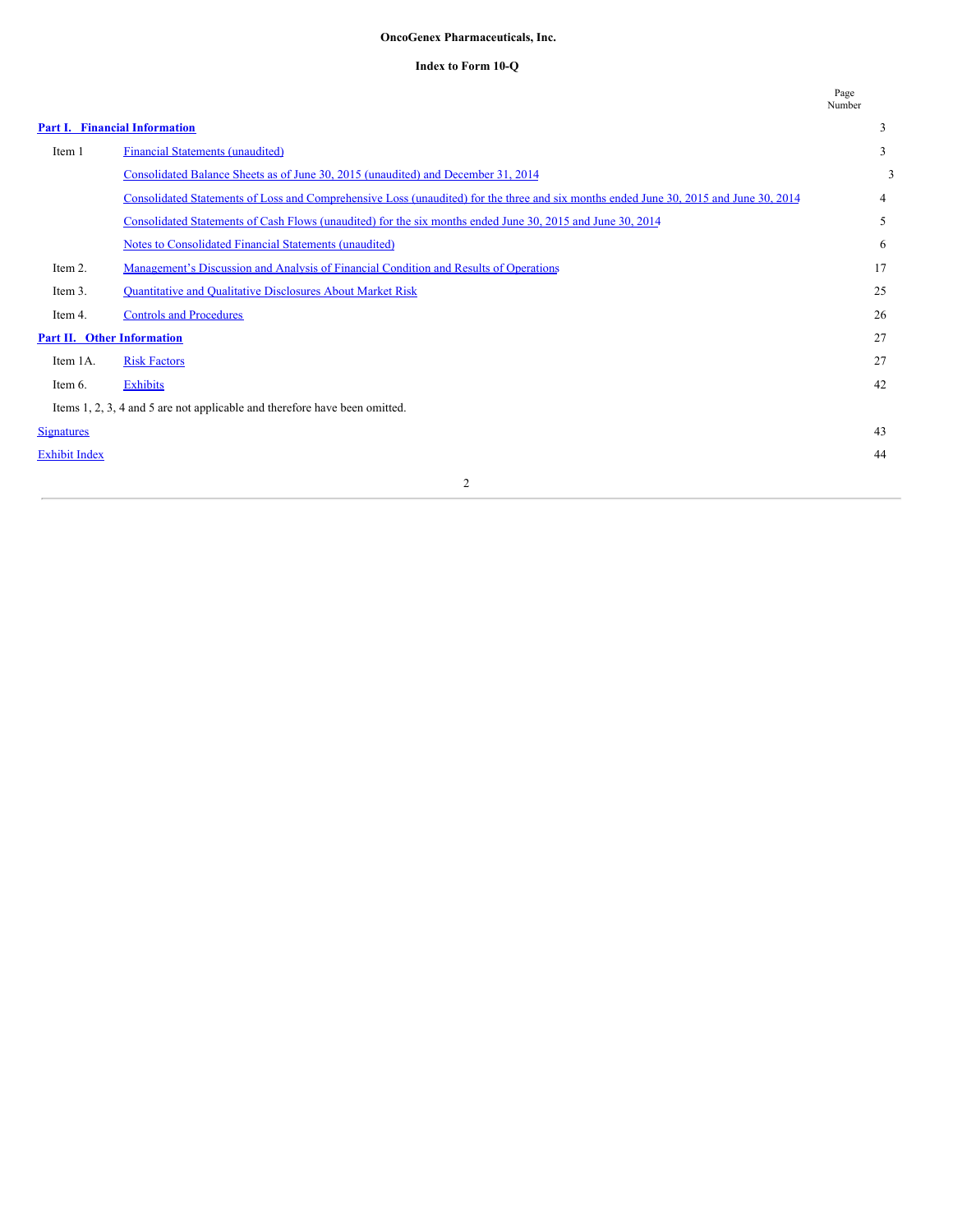## <span id="page-2-1"></span><span id="page-2-0"></span>**Item 1. Consolidated Financial Statements**

## **OncoGenex Pharmaceuticals, Inc.**

## <span id="page-2-2"></span>**Consolidated Balance Sheets**

(In thousands, except per share and share amounts)

|                                                                                                                                                              | <b>June 30,</b> | December 31,<br>2014 |              |            |
|--------------------------------------------------------------------------------------------------------------------------------------------------------------|-----------------|----------------------|--------------|------------|
|                                                                                                                                                              |                 | (Unaudited)          |              |            |
| <b>ASSETS</b>                                                                                                                                                |                 |                      |              |            |
| Current assets:                                                                                                                                              |                 |                      |              |            |
| Cash and cash equivalents [note 4]                                                                                                                           | <sup>\$</sup>   | 48.001               | $\mathbb{S}$ | 27,897     |
| Restricted cash [note 4]                                                                                                                                     |                 |                      |              | 251        |
| Short-term investments [note 4]                                                                                                                              |                 | 12,185               |              | 19,160     |
| Interest receivable                                                                                                                                          |                 | 76                   |              | 113        |
| Amounts receivable                                                                                                                                           |                 | 149                  |              | 5,676      |
| Prepaid expenses                                                                                                                                             |                 | 2,032                |              | 2,165      |
| Other current assets                                                                                                                                         | <sup>\$</sup>   | 304                  |              | 499        |
| Total current assets                                                                                                                                         |                 | 62,747               |              | 55,761     |
| Restricted cash [note 4]                                                                                                                                     |                 | 190                  |              |            |
| Property and equipment, net                                                                                                                                  |                 | 406                  |              | 257        |
| Other assets                                                                                                                                                 |                 | 13                   |              | 273        |
| Total assets                                                                                                                                                 | \$              | 63,356               | \$           | 56,291     |
| <b>LIABILITIES AND STOCKHOLDERS' EQUITY</b>                                                                                                                  |                 |                      |              |            |
| Current liabilities:                                                                                                                                         |                 |                      |              |            |
| Accounts payable                                                                                                                                             | <sup>\$</sup>   | 302                  | $\mathbb{S}$ | 72         |
| Accrued liabilities other                                                                                                                                    |                 | 954                  |              | 863        |
| Accrued clinical liabilities                                                                                                                                 |                 | 10,478               |              | 13,462     |
| Accrued compensation                                                                                                                                         |                 | 1,252                |              | 1,333      |
| Current portion of long-term obligations [note 6 and 7]                                                                                                      |                 | 54                   |              | 236        |
| Lease termination liability [note 6 and note 7]                                                                                                              |                 | 1,250                |              | 3,250      |
| Deferred collaboration revenue [note 3]                                                                                                                      |                 | 17,778               |              |            |
| Warrant liability [note 4 and note 5]                                                                                                                        |                 | 2,967                |              | 3.002      |
| Total current liabilities                                                                                                                                    |                 | 35,035               |              | 22,218     |
| Long-term obligations, less current portion [note 7]                                                                                                         |                 | 130                  |              | 14         |
| <b>Total liabilities</b>                                                                                                                                     |                 | 35,165               |              | 22,232     |
| Commitments and contingencies [note 7]                                                                                                                       |                 |                      |              |            |
| Stockholders' equity:                                                                                                                                        |                 |                      |              |            |
| Common stock, \$0.001 par value, 75,000,000 shares authorized, 24,467,727 and<br>22,630,652 issued at June 30, 2015 and December 31, 2014, respectively, and |                 |                      |              |            |
| 24,433,734 and 22,621,426 outstanding at June 30, 2015 and December 31, 2014,                                                                                |                 |                      |              |            |
| respectively                                                                                                                                                 |                 | 24                   |              | 22         |
| Additional paid-in capital                                                                                                                                   |                 | 196,067              |              | 191,373    |
| Accumulated deficit                                                                                                                                          |                 | (170, 537)           |              | (159, 958) |
| Accumulated other comprehensive income                                                                                                                       |                 | 2,637                |              | 2.622      |
| Total stockholders' equity                                                                                                                                   |                 | 28.191               |              | 34,059     |
| Total liabilities and stockholders' equity                                                                                                                   | \$              | 63,356               | \$           | 56,291     |
|                                                                                                                                                              |                 |                      |              |            |

Subsequent events *[note 8]*

See accompanying notes.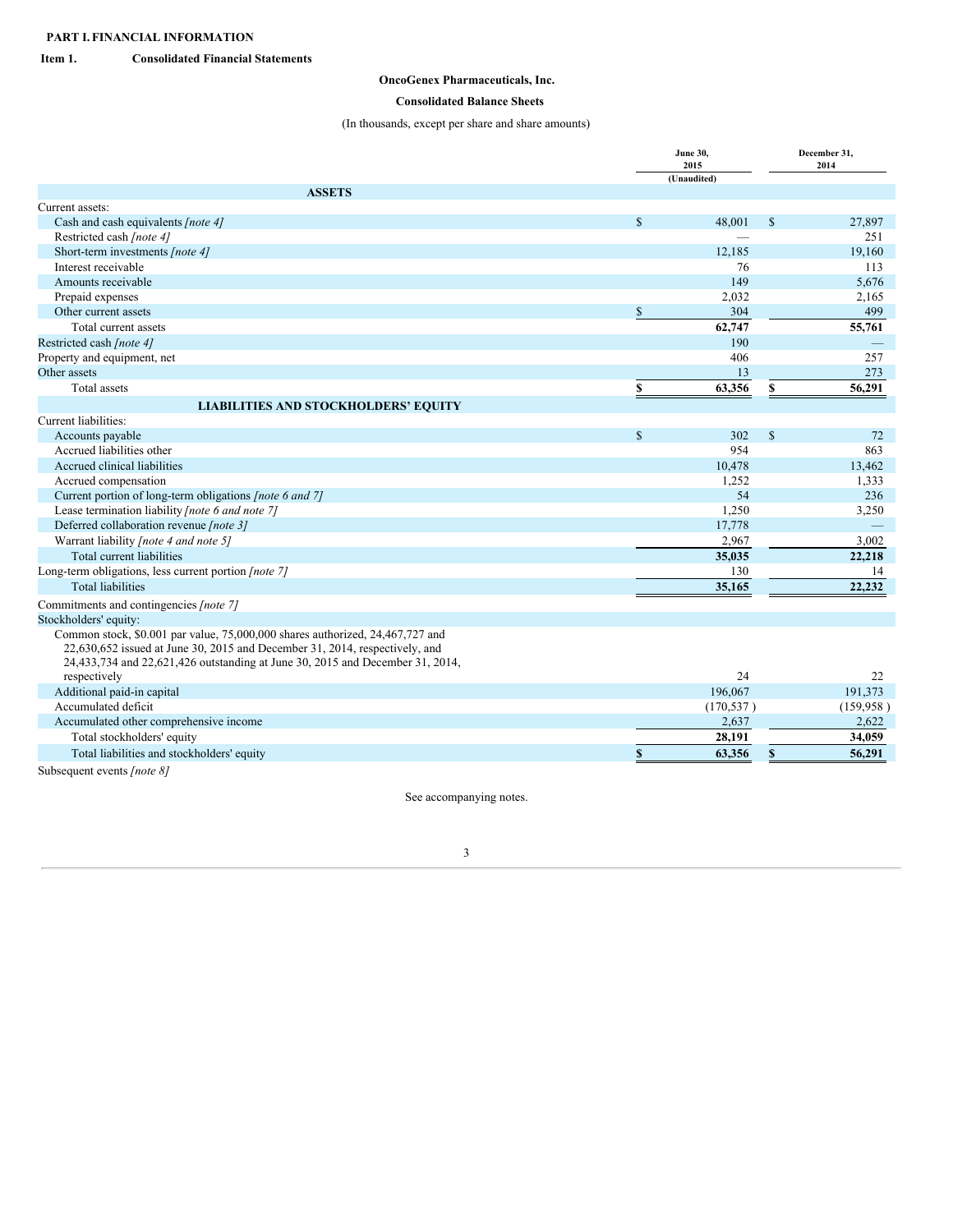## **OncoGenex Pharmaceuticals, Inc.**

## <span id="page-3-0"></span>**Consolidated Statements of Loss and Comprehensive Loss**

## **(Unaudited)**

(In thousands, except per share and share amounts)

|                                                              | <b>Three Months Ended</b><br><b>June 30,</b> |                |                | <b>Six Months Ended</b><br><b>June 30,</b> |            |          |            |
|--------------------------------------------------------------|----------------------------------------------|----------------|----------------|--------------------------------------------|------------|----------|------------|
|                                                              |                                              | 2015           | 2014           |                                            | 2015       |          | 2014       |
| <b>COLLABORATION REVENUE (note 3)</b>                        |                                              | 4,025          | 4,929<br>\$.   | \$.                                        | 5,399      | <b>S</b> | 16,660     |
| <b>EXPENSES</b>                                              |                                              |                |                |                                            |            |          |            |
| Research and development                                     |                                              | 6,545          | 9,883          |                                            | 10,217     |          | 26,786     |
| General and administrative                                   |                                              | 3,067          | 2,676          |                                            | 5,765      |          | 5,433      |
| Total operating expenses                                     |                                              | 9,612          | 12,559         |                                            | 15,982     |          | 32,219     |
| <b>OTHER INCOME (EXPENSE)</b>                                |                                              |                |                |                                            |            |          |            |
| Interest income                                              |                                              | 13             | $\overline{4}$ |                                            | 67         |          | 16         |
| Other                                                        |                                              | (7)            | (4)            |                                            | (46)       |          | (2)        |
| Gain (loss) on warrants                                      |                                              | (429)          | 615            |                                            | 35         |          | (106)      |
| Total other income (expense)                                 |                                              | (423)          | 615            |                                            | 56         |          | (92)       |
| <b>Net loss</b>                                              |                                              | (6,010)        | (7,015)        |                                            | (10, 527)  |          | (15, 651)  |
| <b>OTHER COMPREHENSIVE INCOME</b>                            |                                              |                |                |                                            |            |          |            |
| Net unrealized gain (loss) on securities                     | \$                                           | $\overline{2}$ | (1)            |                                            | 15         |          | (2)        |
| Total other comprehensive income (loss)                      |                                              |                | (1)            |                                            | 15         |          | (2)        |
| <b>Comprehensive loss</b>                                    |                                              | (6,008)        | (7,016)        |                                            | (10, 512)  |          | (15, 653)  |
| Basic and diluted net loss per common share [note 5]         |                                              | (0.26)         | (0.47)         |                                            | (0.46)     |          | (1.05)     |
| Shares used in computation of basic and diluted net loss per |                                              |                |                |                                            |            |          |            |
| common share [note 5]                                        |                                              | 23,484,944     | 14,987,706     |                                            | 23,072,773 |          | 14,855,338 |

See accompanying notes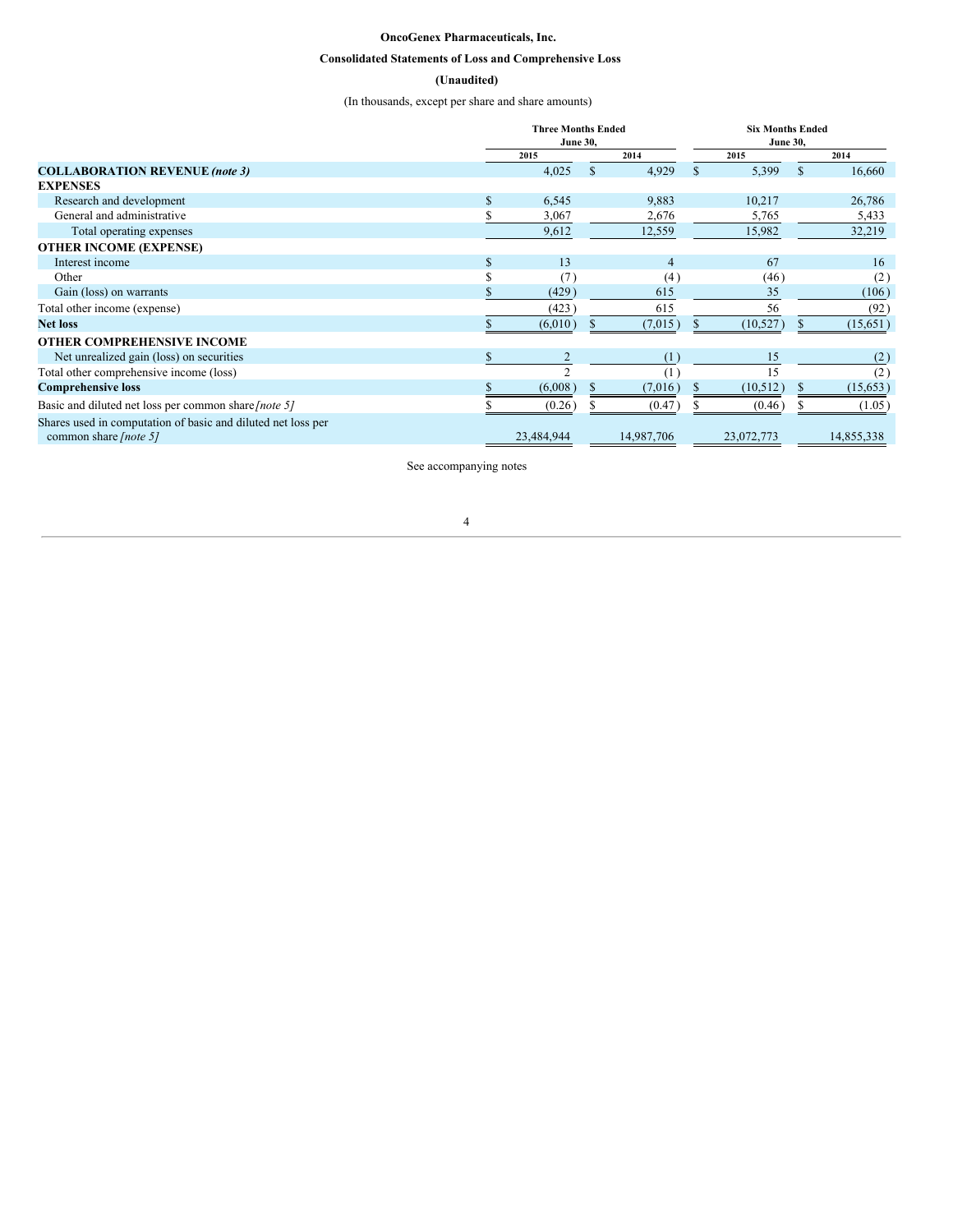## <span id="page-4-0"></span>**OncoGenex Pharmaceuticals, Inc. Consolidated Statements of Cash Flows (Unaudited)** (In thousands)

|                                                                                      | <b>Six Months Ended</b> |                         |                  |  |  |  |
|--------------------------------------------------------------------------------------|-------------------------|-------------------------|------------------|--|--|--|
|                                                                                      |                         | <b>June 30.</b><br>2015 | 2014             |  |  |  |
| <b>Operating Activities:</b>                                                         |                         |                         |                  |  |  |  |
| Net loss                                                                             | <sup>\$</sup>           | $(10,527)$ \$           | (15,651)         |  |  |  |
| Adjustments to reconcile net loss to net cash used in operating activities:          |                         |                         |                  |  |  |  |
| (Gain) loss on warrants                                                              |                         | (35)                    | 106              |  |  |  |
| Depreciation                                                                         |                         | 116                     | 110              |  |  |  |
| Stock-based compensation [note 5 [c] and note 5 [d]]                                 |                         | 1,228                   | 2,016            |  |  |  |
| Changes in operating assets and liabilities:                                         |                         |                         |                  |  |  |  |
| Interest receivable                                                                  |                         | 37                      | 218              |  |  |  |
| Amounts receivable                                                                   |                         | 5.527                   | 3.706            |  |  |  |
| Prepaid expenses and other assets                                                    |                         | 842                     | 3,319            |  |  |  |
| Accounts payable                                                                     |                         | 230                     | 1,202            |  |  |  |
| Accrued liabilities other                                                            |                         | (1,909)                 | 1,465            |  |  |  |
| Accrued clinical liabilities                                                         |                         | (2,984)                 |                  |  |  |  |
| Accrued compensation                                                                 |                         | (81)                    | (724)            |  |  |  |
| Restricted cash                                                                      |                         | 61                      | 63               |  |  |  |
| Excess lease liability [note 6]                                                      |                         | (194)                   | (383)            |  |  |  |
| Lease obligation                                                                     |                         | 127                     | (51)             |  |  |  |
| Deferred collaboration revenue /Note 3/                                              |                         | 17,778                  |                  |  |  |  |
| Net cash (used in) provided by operating activities                                  |                         | 10.216                  | (4,604)          |  |  |  |
| Financing Activities:                                                                |                         |                         |                  |  |  |  |
| Proceeds from the exercise of stock options                                          |                         |                         | 30               |  |  |  |
| Proceeds received in advance related to the July 2014 registered offering            |                         |                         | 3,174            |  |  |  |
| Proceeds from issuance of common shares, net of issuance costs                       |                         |                         | 2.860            |  |  |  |
| Proceeds from purchase agreement with Lincoln Park Capital, net of issuance costs    |                         |                         |                  |  |  |  |
| [note 5 [b]]                                                                         |                         | 3,213                   |                  |  |  |  |
| Taxes paid related to net share settlement of equity awards                          |                         | (52)                    |                  |  |  |  |
| Net cash provided by financing activities                                            |                         | 3,161                   | 6.064            |  |  |  |
| <b>Investing Activities:</b>                                                         |                         |                         |                  |  |  |  |
| Purchase of investments<br>Proceeds from sale of investments                         |                         | (2,025)                 | (215)            |  |  |  |
|                                                                                      |                         | 1,003                   |                  |  |  |  |
| Proceeds from maturities of investments                                              |                         | 8,012                   | 24,845           |  |  |  |
| Purchase of property and equipment                                                   |                         | (265)<br>6.725          | (67)<br>24.563   |  |  |  |
| Net cash provided by investing activities<br>Effect of exchange rate changes on cash |                         | $\overline{2}$          |                  |  |  |  |
|                                                                                      |                         |                         | (2)              |  |  |  |
| Net increase (decrease) in cash and cash equivalents                                 |                         | 20,104<br>27,897        | 26,021<br>14,593 |  |  |  |
| Cash and cash equivalents at beginning of period                                     |                         | \$                      |                  |  |  |  |
| Cash and cash equivalents at end of period                                           | \$                      | 48,001                  | 40.614           |  |  |  |
| Supplemental Disclosure of Cash Flow Information:                                    |                         |                         |                  |  |  |  |
| Non cash financing activities                                                        |                         |                         |                  |  |  |  |
| Issued common stock in consideration for the purchase agreement with Lincoln         |                         |                         |                  |  |  |  |
| Park Capital [note 5]                                                                | $\mathbf S$             | $\mathbf S$<br>254      |                  |  |  |  |

See accompanying notes.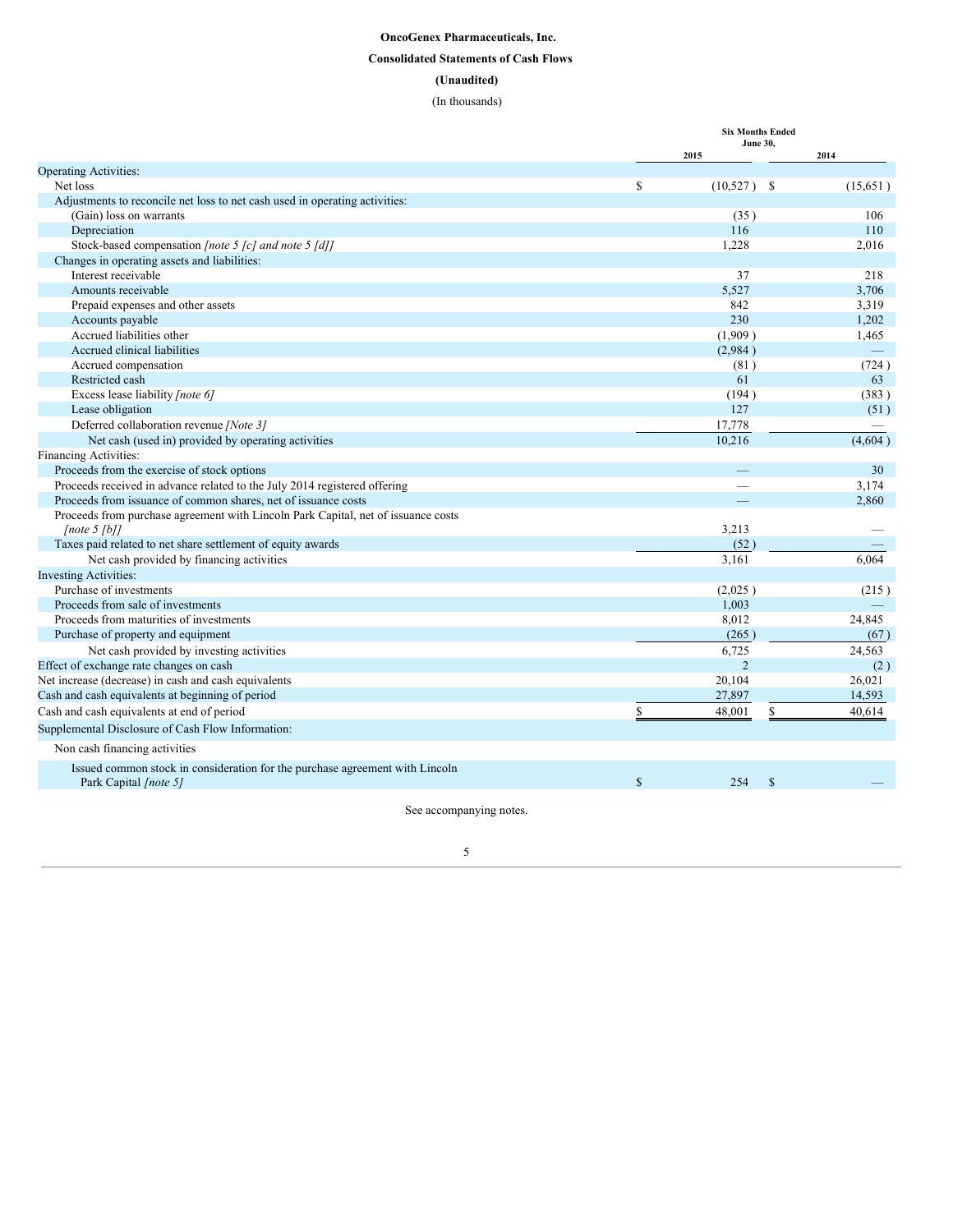#### **OncoGenex Pharmaceuticals, Inc.**

#### <span id="page-5-0"></span>**Notes to Consolidated Financial Statements**

#### **(Unaudited)**

## **1. NATURE OF BUSINESS AND BASIS OF PRESENTATION**

OncoGenex Pharmaceuticals, Inc. (referred to as "OncoGenex," "we," "us," or "our") is a biopharmaceutical company committed to the development and commercialization of new therapies that address treatment resistance in cancer patients. We were incorporated in the state of Delaware, are headquartered in Bothell, Washington and have a subsidiary in Vancouver, British Columbia.

The unaudited consolidated financial statements have been prepared in accordance with generally accepted accounting principles in the United States for interim financial information and with the instructions to Form 10-Q. Accordingly, they do not include all of the information and footnotes required to be presented for complete financial statements. The accompanying unaudited consolidated financial statements reflect all adjustments (consisting only of normal recurring items) which are, in the opinion of management, necessary for a fair presentation of the results for the interim periods presented. The accompanying consolidated Balance Sheet at December 31, 2014 has been derived from the audited consolidated financial statements included in our Annual Report on Form 10-K for the year then ended. The unaudited consolidated financial statements and related disclosures have been prepared with the assumption that users of the interim financial information have read or have access to the audited consolidated financial statements for the preceding fiscal year. Accordingly, these financial statements should be read in conjunction with the audited consolidated financial statements and the related notes thereto included in the Annual Report on Form 10-K for the year ended December 31, 2014 and filed with the United States Securities and Exchange Commission, or the SEC, on March 26, 2015.

The consolidated financial statements include the accounts of OncoGenex and our wholly owned subsidiary, OncoGenex Technologies Inc., or OncoGenex Technologies. All intercompany balances and transactions have been eliminated.

## **2. ACCOUNTING POLICIES**

#### **Pending Adoption of Recent Accounting Pronouncements**

In August 2014, the Financial Accounting Standards Board, or FASB, issued Accounting Standards Updated, or ASU No. 2014-15, Presentation of Financial Statements-Going Concern (Subtopic 2015-40), or ASU 2014-15. ASU 2014-15 provides guidance to U.S. GAAP about management's responsibility to evaluate whether there is a substantial doubt about an entity's ability to continue as a going concern and to provide related footnote disclosures. This new rule requires management to assess an entity's ability to continue as a going concern by incorporating and expanding upon certain principles currently in the U.S. auditing standards. Specifically, ASU 2014-15 (1) defines the term substantial doubt, (2) requires an evaluation of every reporting period including interim periods, (3) provides principles for considering the mitigating effect of management's plans, (5) requires an express statement and other disclosures when substantial doubt is not alleviated, and (6) requires an assessment for a period of one year after the date that the financial statements are issued (or available to be issued). This guidance is effective for annual periods ending after December 15, 2016. We are currently in the process of evaluating the impact of adoption of ASU No. 2014-15 and do not expect any significant impact on our consolidated financial statements and related disclosures.

In May 2014, the FASB issued ASU No. 2014-09, Revenue from Contracts with Customers (Topic 606): Revenue from Contracts with Customers, which guidance in this update will supersede the revenue recognition requirements in Topic 605, Revenue Recognition, and most industry-specific guidance when it becomes effective. ASU No. 2014- 09 affects any entity that enters into contracts with customers to transfer goods or services or enters into contracts for the transfer of nonfinancial assets unless those contracts are within the scope of other standards. The core principal of ASU No. 2014-09 is that a company will recognize revenue when it transfers promised goods or services to customers in an amount that reflects the consideration to which the company expects to be entitled in exchange for those goods or services. In doing so, companies will need to use more judgment and make more estimates than under current guidance. These may include identifying performance obligations in the contract, estimating the amount of variable consideration to include in the transaction price and allocating the transaction price to each separate performance obligation. ASU No. 2014-09 is effective for annual reporting periods beginning after December 15, 2017, including interim periods within that reporting period, which will be our fiscal year 2018 (or December 31, 2018), and entities can transition to the standard either retrospectively or as a cumulative-effect adjustment as of the date of adoption. Early adoption is prohibited. We are currently in the process of evaluating the impact of adoption of ASU No. 2014-09 on our consolidated financial statements and related disclosures.

#### **Recently Adopted Accounting Policies**

In July 2013, the FASB issued ASU No. 2013-11, Income Taxes (Topic 740): Presentation of an Unrecognized Tax Benefit When a Net Operating Loss Carryforward, a Similar Tax Loss, or a Tax Credit Carryforward Exists (a consensus of the FASB Emerging Issues Task Force), or ASU 2013-11, which provides clarification on the financial statement presentation of unrecognized tax benefits.

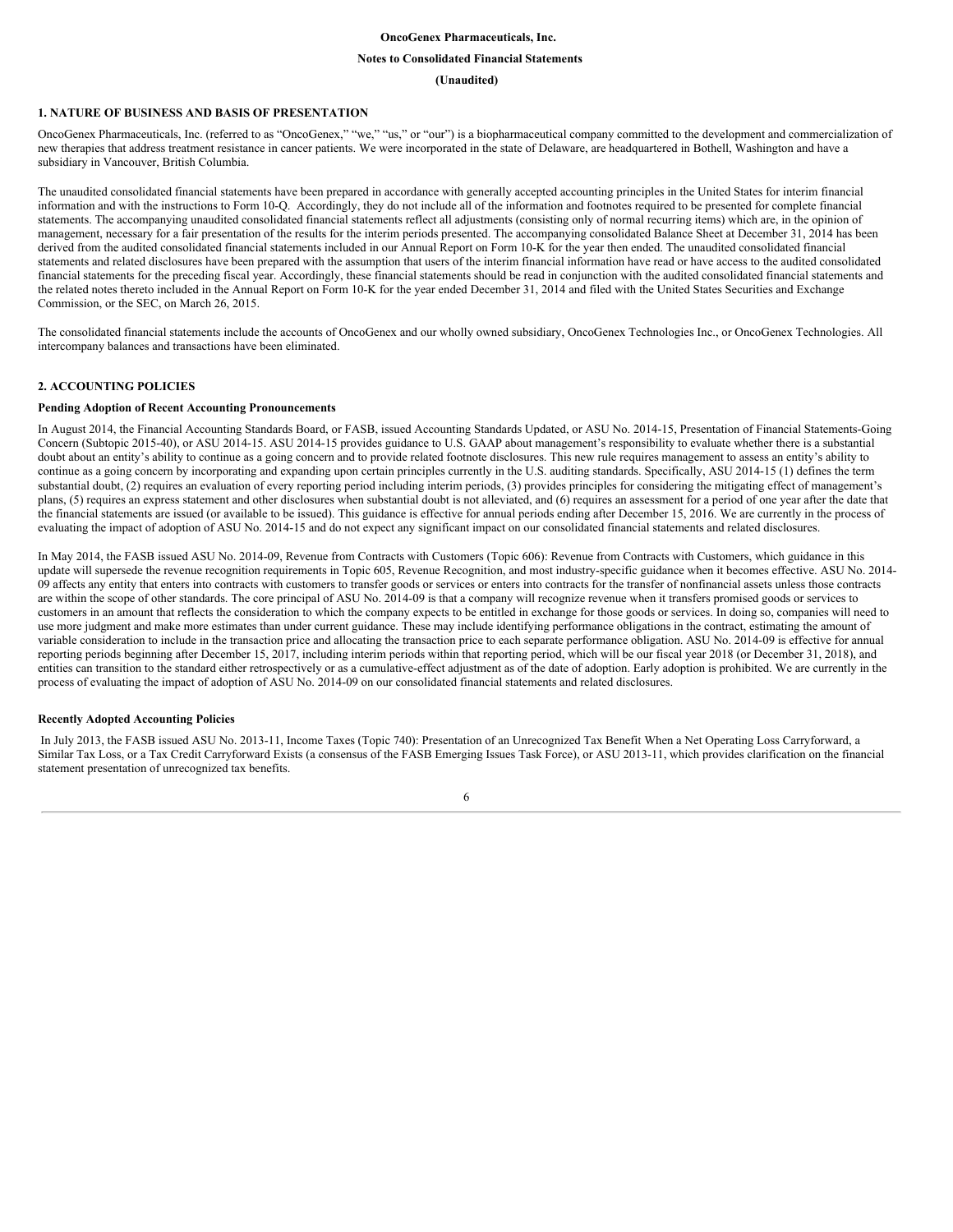ASU 2013-11 specifies that an unrecognized tax benefit (or a portion thereof) shall be presented in the financial statements as a reduction to a deferred tax asset when a net operating loss carryforward, a similar tax loss, or a tax credit carryforward exists. If such deferred tax asset is not available at the reporting date to settle additional income taxes resulting from the disallowance of a tax position, or the entity does not plan to use the deferred tax asset for such purpose given the option, the unrecognized tax benefit shall be presented in the financial statements as a liability and shall not be combined with deferred tax assets. The amendments in ASU 2013-11 are effective for fiscal years (and interim periods within those years) beginning after December 15, 2013, with early adoption permitted. The adoption of this standard did not have a significant impact on our financial position or results of operations.

In February 2013, the FASB issued Accounting Standards Updates, or ASU, No. 2013-02, "Other Comprehensive Income." This ASU requires an entity to provide information about the amounts reclassified out of accumulated other comprehensive income by component. In addition, an entity is required to present, either on the face of the statement where net income is presented or in the notes, significant amounts reclassified out of accumulated other comprehensive income by the respective line items of net income but only if the amount reclassified is required under generally accepted accounting principles in the United States, or U.S. GAAP, to be reclassified to net income in its entirety in the same reporting period. For other amounts that are not required under U.S. GAAP to be reclassified in their entirety to net income, an entity is required to cross-reference to other disclosures required under U.S. GAAP that provide additional detail about those amounts. The adoption of this standard did not have a significant impact on our financial position or results of operations.

#### **3. COLLABORATION AGREEMENT**

In December 2009, we, through our wholly-owned subsidiary, OncoGenex Technologies, entered into a collaboration agreement, or Collaboration Agreement, with Teva Pharmaceutical Industries Ltd., or Teva, for the development and global commercialization of custirsen (and related compounds), a pharmaceutical compound designed to inhibit the production of clusterin, a protein we believe is associated with cancer treatment resistance, or the Licensed Product. In December 2014, we and Teva agreed to terminate the Collaboration Agreement upon entry into a termination agreement. In April 2015, OncoGenex Technologies and Teva entered into an agreement, pursuant to which the Collaboration Agreement was terminated and we regained rights to custirsen, or the Termination Agreement.

Pursuant to the Termination Agreement, Teva paid to us, as advanced reimbursement for certain continuing research and development activities related to custirsen and certain other antisense inhibitors of clusterin, an amount equal to \$27.0 million less approximately \$3.8 million, which reduction represented a hold-back amount of \$3.0 million and \$0.8 million for certain third-party expenses incurred by Teva between January 1, 2015 and April 24, 2015, or Closing Date. Teva shall deduct from the \$3.0 million hold-back certain costs incurred after January 1, 2015 that may arise after the Closing Date. Teva will pay us (i) one-half of the then remaining hold-back amount six months after the Closing Date, (ii) one-half of the then remaining hold-back amount nine months after the Closing Date and (iii) the entire then remaining hold-back amount 12 months after the Closing Date. Teva will be responsible for expenses related to custirsen incurred pursuant to the Collaboration Agreement through December 31, 2014.

In accordance with the Termination Agreement, Teva transferred certain third-party agreements for the ENSPIRIT study and custirsen development activities to us on the Closing Date. If any additional historical third-party agreements are discovered after the Closing Date and are used to conduct the ENSPIRIT study, then Teva will use commercially reasonable effort to assign such agreements to us and will be responsible for any costs invoiced under such agreements in excess of an aggregate of \$0.1 million. We will be responsible for the initial \$0.1 million of costs under such agreements.

All licenses granted by us to Teva under the Collaboration Agreement were terminated as of the Closing Date. In addition, Teva assigned to us certain patent applications related to custirsen and abandoned certain other patent applications as requested by us. Furthermore, Teva granted to us and our affiliates an exclusive license (except as to Teva and its affiliates) to any know-how created under and during the term of the Collaboration Agreement to develop, manufacture and commercialize custirsen and certain other antisense inhibitors of clusterin, as set forth in more detail in the Termination Agreement. Teva additionally granted to us and our affiliates a non-exclusive license to any intellectual property owned by or licensed to Teva and its affiliates, whether as of the Closing Date or thereafter, to develop, manufacture and commercialize custirsen, subject to certain limitations. Teva also agreed not to challenge the patentability, validity or enforceability of certain of our patents, and agreed not to file any patent applications covering custirsen or any antisense inhibitor of clusterin for 18 months after the Closing Date. We will be responsible for any such expenses incurred from and after January 1, 2015. We do not owe Teva any development milestone payments or royalty payments on sales of custirsen, if any.

As part of the termination, Teva assigned to us the investigational new drug application for custirsen and submitted amendments, on a country-by-country basis, transferring sponsorship of the ENSPIRIT study to us. In July 2015, we became the sole trial sponsor for the ENSPIRIT study in all countries.

We and Teva released each other from all claims related to the Collaboration Agreement. In addition, we agreed to indemnify Teva and its affiliates against any third-party claims attributable to the development and commercialization of custirsen prior to the

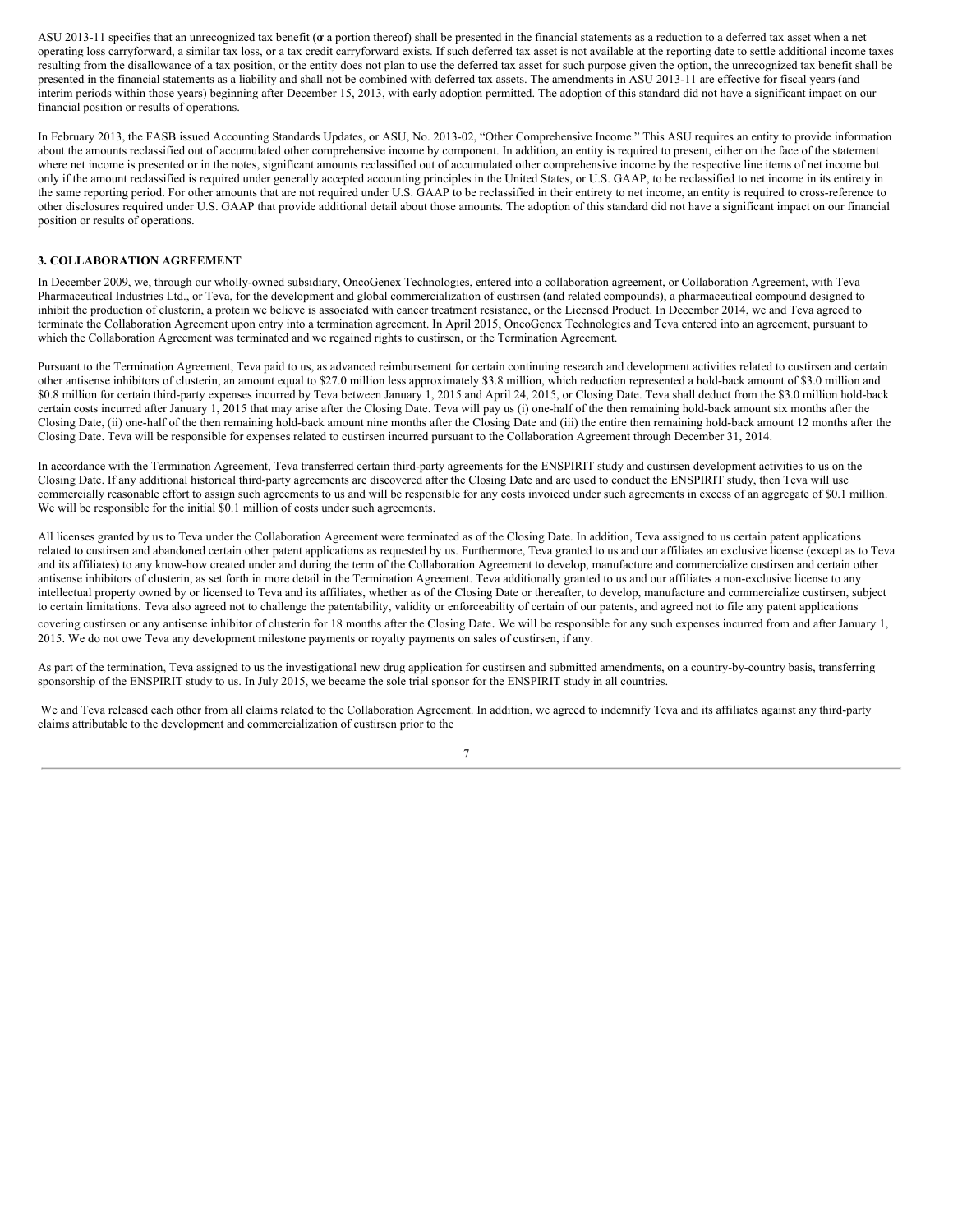execution of the Collaboration Agreement and after the Closing Date, and any third-party claims attributable to the conduct of the AFFINITY study. Teva agreed to indemnify us and our affiliates against any third-party claims attributable to the development of custirsen during the period between the execution of the Collaboration Agreement and the Closing Date, but excluding the AFFINITY study. The parties' indemnity obligations cover, among other things, third-party claims brought by current or former patients in the relevant studies and patient product liability claims.

Revenue for the three and six months ended June 30, 2015 was \$4.0 and \$5.4 million, respectively, which consists of partial recognition of deferred collaboration revenue representing our efforts in the development of custirsen. As of June 30, 2015, a remaining balance of \$17.8 million of the advanced reimbursement payment was recorded in deferred collaboration revenue. The advanced reimbursement payment made by Teva, as part of the Termination Agreement, was deferred and will be recognized as collaboration revenue on a dollar for dollar basis as costs are incurred as part the of continuing research and development activities related to custirsen and certain other antisense inhibitors of clusterin.

#### *Isis and UBC License Agreements*

Pursuant to the terms of the agreements with Isis and UBC, we anticipate we will pay royalties to third-parties of 4.00% to 8.00% of net sales, unless our royalties are adjusted for competition from generic compounds, in which case royalties to third parties will also be subject to adjustment on a country-by-country basis. Certain third-party royalties are tiered based on the royalty rate received by us. Minimum royalty rates payable by us assume certain third-party royalties are not paid at the time that the Licensed Product is marketed due to the expiration of patents held by such third parties. Maximum royalty rates assume all third-party royalty rates currently in effect continue in effect at the time the Licensed Product is marketed. We did not make any royalty payments to Isis in 2014**.** In addition, pursuant to the terms of the agreement with Isis, we are required to pay to Isis up to 30% of all non-royalty revenue (defined to mean revenue not based on net sales of products) we receive from third parties. In May 2015, we received a series of communications from Isis requesting payment of 30% of the \$23.2 million paid by Teva under the Termination Agreement, as well as 30% of any amounts paid by Teva upon release of the \$3.0 million holdback amount. Under the Isis license agreement, no payment is due to Isis on any consideration that we receive for the reimbursement for research and development activities. Since the amounts paid or payable by Teva under the Termination Agreement constitute an advanced reimbursement for certain continuing research and development activities related to custirsen and certain other antisense inhibitors of clusterin, we do not believe that any payments are due to Isis.

#### *Amendment to Isis and UBC License Agreements*

To facilitate the execution and performance of the our prior Collaboration Agreement with Teva, we and Isis agreed to amend the Isis License Agreement and we and UBC agreed to amend the UBC License Agreement, in each case, effective December 19 and December 20, 2009, respectively.

The amendment to the Isis License Agreement provides, among other things, that if we are the subject of a change of control with a third party, where the surviving company immediately following such change of control has the right to develop and sell the product, then (i) a milestone payment of \$20.0 million will be due and payable to Isis 21 days following the first commercial sale of the product in the United States; and (ii) unless such surviving entity had previously sublicensed the product and a royalty rate payable to Isis by us has been established, the applicable royalty rate payable to Isis will thereafter be the maximum amount payable under the Isis License Agreement. Any non-royalty milestone amounts previously paid will be credited toward the \$20.0 million milestone if not already paid. As a result of the \$10.0 million milestone payment payable to Isis in relation to the Collaboration Agreement entered into with Teva in 2009, the remaining amount owing in the event of change of control discussed above is a maximum of \$10.0 million.

#### **4. FAIR VALUE MEASUREMENTS**

Assets and liabilities recorded at fair value in the balance sheets are categorized based upon the level of judgment associated with the inputs used to measure their fair value. For certain of our financial instruments including amounts receivable and accounts payable the carrying values approximate fair value due to their short-term nature.

ASC 820 "Fair Value Measurements and Disclosures," specifies a hierarchy of valuation techniques based on whether the inputs to those valuation techniques are observable or unobservable. In accordance with ASC 820, these inputs are summarized in the three broad levels listed below:

- Level  $1 -$ Quoted prices in active markets for identical securities.
- Level 2 Other significant inputs that are observable through corroboration with market data (including quoted prices in active markets for similar securities).
- Level  $3$  Significant unobservable inputs that reflect management's best estimate of what market participants would use in pricing the asset or liability.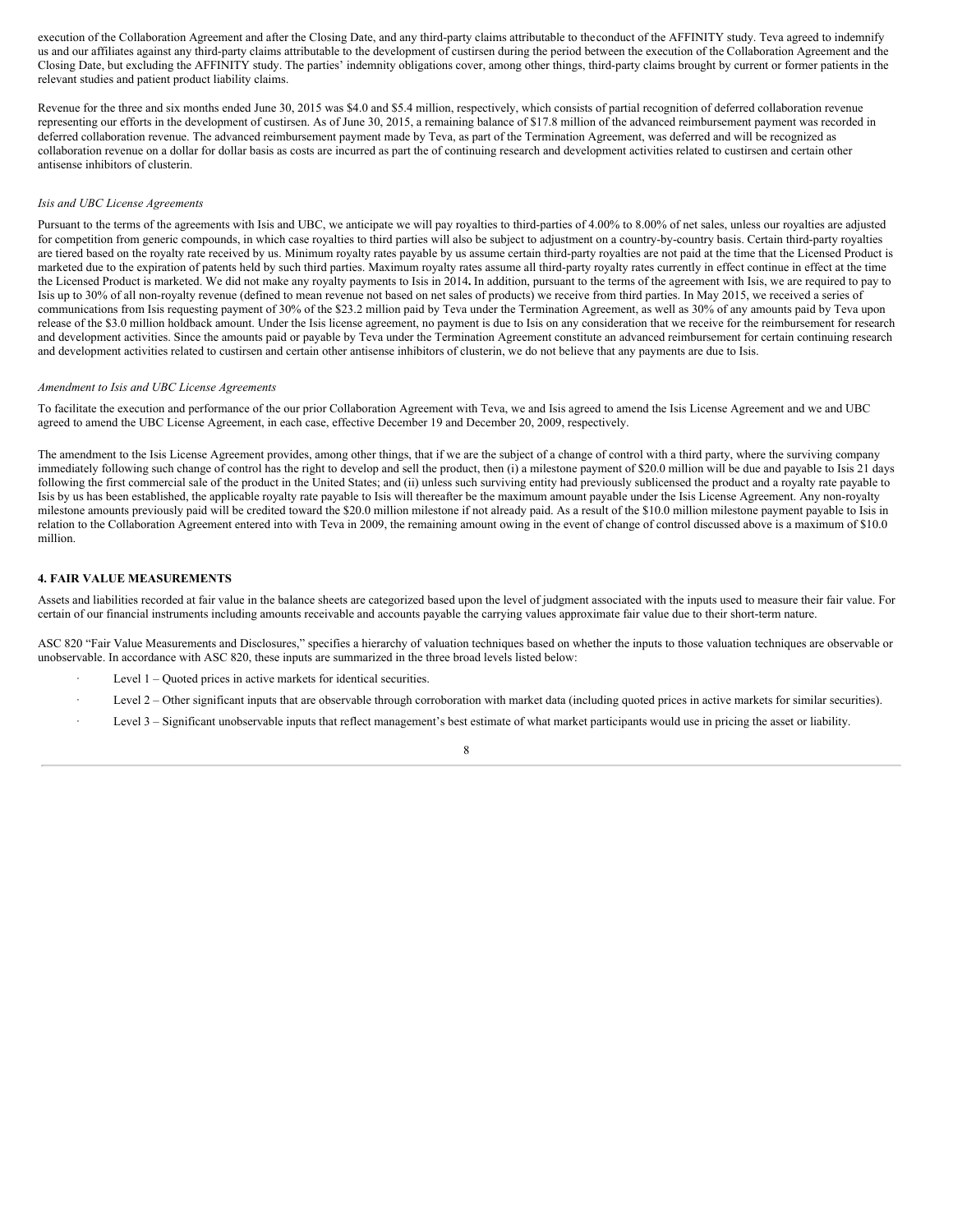As quoted prices in active markets are not readily available for certain financial instruments, we obtain estimates for the fair value of financial instruments through third-party pricing service providers.

In determining the appropriate levels, we performed a detailed analysis of the assets and liabilities that are subject to ASC 820.

We invest our excess cash in accordance with investment guidelines that limit the credit exposure to any one financial institution other than securities issued by the U.S. Government. These securities are not collateralized and mature within one year.

A description of the valuation techniques applied to our financial instruments measured at fair value on a recurring basis follows.

#### *Financial Instruments*

*Cash*

Significant amounts of cash are held on deposit with large well-established U.S. and Canadian financial institutions.

#### *U.S. Government and Agency Securities*

U.S. Government Securities U.S. government securities are valued using quoted market prices. Valuation adjustments are not applied. Accordingly, U.S. government securities are categorized in Level 1 of the fair value hierarchy.

U.S. Agency Securities U.S. agency securities are comprised of two main categories consisting of callable and non-callable agency issued debt securities. Non-callable agency issued debt securities are generally valued using quoted market prices. Callable agency issued debt securities are valued by benchmarking model-derived prices to quoted market prices and trade data for identical or comparable securities. Actively traded non-callable agency issued debt securities are categorized in Level 1 of the fair value hierarchy. Callable agency issued debt securities are categorized in Level 2 of the fair value hierarchy.

#### *Corporate and Other Debt*

Corporate Bonds and Commercial Paper The fair value of corporate bonds and commercial paper is estimated using recently executed transactions, market price quotations (where observable), bond spreads or credit default swap spreads adjusted for any basis difference between cash and derivative instruments. The spread data used are for the same maturity as the bond. If the spread data does not reference the issuer, then data that reference a comparable issuer are used. When observable price quotations are not available, fair value is determined based on cash flow models with yield curves, bond or single name credit default swap spreads and recovery rates based on collateral values as significant inputs. Corporate bonds and commercial paper are generally categorized in Level 2 of the fair value hierarchy; in instances where prices, spreads or any of the other aforementioned key inputs are unobservable, they are categorized in Level 3 of the hierarchy.

#### *Warrants*

As of June 30, 2015, we recorded a \$3.0 million warrant liability. We reassess the fair value of the common stock warrants classified as liabilities at each reporting date utilizing a Black-Scholes pricing model. Inputs used in the pricing model include estimates of stock price volatility, expected warrant life and risk-free interest rate. The computation of expected volatility was based on the historical volatility of shares of our common stock for a period that coincides with the expected life of the warrants that are classified as liabilities. Warrants that are classified as liabilities are categorized in Level 3 of the fair value hierarchy. A small change in the estimates used may have a relatively large change in the estimated valuation. Warrants that are classified as equity are not considered liabilities and therefor are not reassessed for their fair values at each reporting date.

The following table presents information about our assets and liabilities that are measured at fair value on a recurring basis, and indicates the fair value hierarchy of the valuation techniques we utilized to determine such fair value (in thousands):

| June 30, 2015                        |    | <b>Level 1</b>                                                                                                                                                                                                                                                                                                                                                                                |   | <b>Level 2</b> |   | Level 3                  |   | Total  |
|--------------------------------------|----|-----------------------------------------------------------------------------------------------------------------------------------------------------------------------------------------------------------------------------------------------------------------------------------------------------------------------------------------------------------------------------------------------|---|----------------|---|--------------------------|---|--------|
| <b>Assets</b>                        |    |                                                                                                                                                                                                                                                                                                                                                                                               |   |                |   |                          |   |        |
| Cash                                 | \$ | 11,036                                                                                                                                                                                                                                                                                                                                                                                        | S | _              |   | _                        | S | 11,036 |
| Money market securities              |    | 36,965                                                                                                                                                                                                                                                                                                                                                                                        |   |                |   | $\overline{\phantom{a}}$ |   | 36,965 |
| Restricted cash (Note 7)             |    | 190                                                                                                                                                                                                                                                                                                                                                                                           |   | $-$            |   | __                       |   | 190    |
| Corporate bonds and commercial paper |    | $-$                                                                                                                                                                                                                                                                                                                                                                                           |   | 12,185         |   | $\overline{\phantom{a}}$ |   | 12,185 |
| <b>Total assets</b>                  | S  | 48,191                                                                                                                                                                                                                                                                                                                                                                                        | S | 12,185         | S | —                        | S | 60,376 |
| <b>Liabilities</b>                   |    |                                                                                                                                                                                                                                                                                                                                                                                               |   |                |   |                          |   |        |
| Warrants                             |    | $\hspace{1.0cm} \overline{\hspace{1.0cm} \hspace{1.0cm} \hspace{1.0cm} } \hspace{1.0cm} \hspace{1.0cm} \overline{\hspace{1.0cm} \hspace{1.0cm} \hspace{1.0cm} } \hspace{1.0cm} \hspace{1.0cm} \overline{\hspace{1.0cm} \hspace{1.0cm} \hspace{1.0cm} } \hspace{1.0cm} \hspace{1.0cm} \overline{\hspace{1.0cm} \hspace{1.0cm} \hspace{1.0cm} } \hspace{1.0cm} \hspace{1.0cm} \hspace{1.0cm} }$ |   |                | S | 2,967                    | S | 2,967  |
|                                      |    |                                                                                                                                                                                                                                                                                                                                                                                               |   |                |   |                          |   |        |

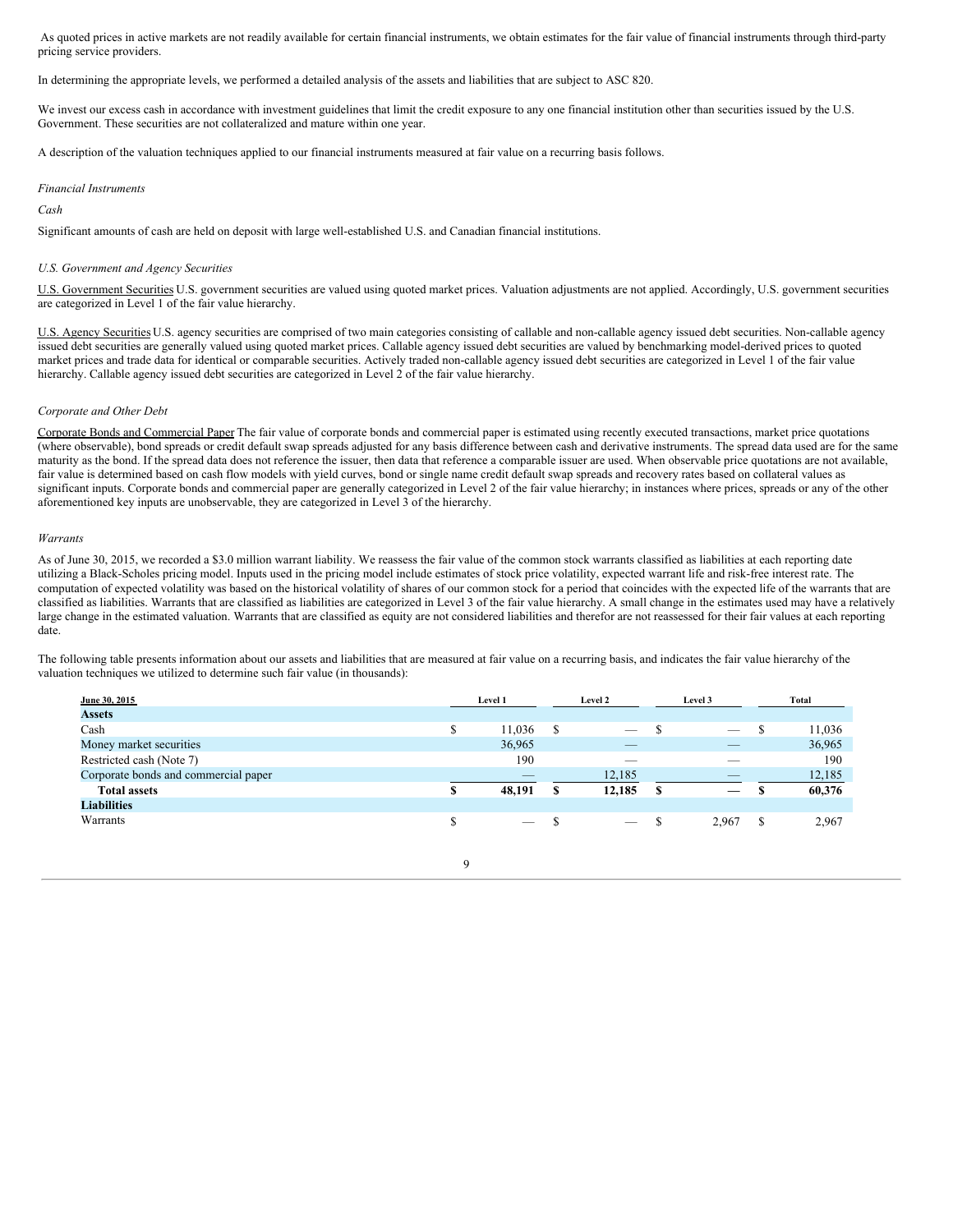The following table presents the changes in fair value of our total Level 3 financial liabilities for thesix months ended June 30, 2015. During the six months ended June 30, 2015, we did not issue any common stock warrants that were classified asliabilities (in thousands):

|                   |   | Liability at<br>December 31.<br><b>Issuance of</b><br>2014<br>Warrants |    | <b>Inrealized</b><br>Gain on<br>warrants           | Liability at<br><b>June 30,</b><br>2015 |  |       |
|-------------------|---|------------------------------------------------------------------------|----|----------------------------------------------------|-----------------------------------------|--|-------|
| Warrant liability | Ψ | 3,002                                                                  | ۰υ | $\overline{\phantom{a}}$<br><b>Service Service</b> | . J J                                   |  | 2,967 |

Cash, cash equivalents and marketable securities consist of the following (in thousands):

|                                           | Amortized | <b>Gross</b><br><b>Unrealized</b> | Gross<br>Unrealized |                   | <b>Estimated</b> |
|-------------------------------------------|-----------|-----------------------------------|---------------------|-------------------|------------------|
| June 30, 2015                             | Cost      | Gains                             | Losses              | <b>Fair Value</b> |                  |
| Cash                                      | 11,036    |                                   |                     |                   | 11,036           |
| Money market securities                   | 36,965    |                                   |                     |                   | 36,965           |
| Total cash and cash equivalents           | 48,001    |                                   |                     |                   | 48,001           |
| Money market securities (restricted cash) | 190       |                                   |                     |                   | 190              |
| Total restricted cash                     | 190       |                                   |                     |                   | 190              |
| Corporate bonds and commercial paper      | 12,189    |                                   | $\overline{4}$      |                   | 12,185           |
| Total short-term investments              | 12,189    |                                   | 14                  |                   | 12,185           |

Our gross realized gains and losses on sales of available-for-sale securities were not material for the three and six months ended June 30, 2015 and 2014.

All securities included in cash and cash equivalents had maturities of 90 days or less at the time of purchase. All securities included in short-term investments have maturities of within one year of the balance sheet date. The cost of securities sold is based on the specific identification method.

We only invest in A (or equivalent) rated securities. We do not believe that there are any other than temporary impairments related to our investment in marketable securities at June 30, 2015, given the quality of the investment portfolio and subsequent proceeds collected on sale of securities that reached maturity.

#### **5. COMMON STOCK**

#### **[a] Authorized**

75,000,000 authorized common shares, par value of \$0.001, and 5,000,000 preferred shares, par value of \$0.001.

At our 2015 Annual Meeting of Stockholders held on May 21, 2015, our stockholders approved an increase in the total authorized shares of common stock available for issuance from 50,000,000 to 75,000,000.

#### **[b] Issued and outstanding shares**

#### *Purchase Agreement and Financing with Lincoln Park Capital*

On April 30, 2015, we and Lincoln Park Capital Fund, LLC, or LPC, entered into a share and unit purchase agreement, or Purchase Agreement, pursuant to which we have the right to sell to LPC up to \$18.0 million in shares of our common stock, par value \$0.001 per share, subject to certain limitations and conditions set forth in the Purchase Agreement.

Pursuant to the Purchase Agreement, LPC initially purchased 956,938 Series A-1 Units at a purchase price of \$2.09 per unit, with each Series A-1 Unit consisting of (a) one share of Common Stock and (b) one warrant to purchase one-quarter of a share of Common Stock at an exercise price of \$2.40 per share, or Series A-1 Warrant. Each Series A-1 Warrant is exercisable six months following the issuance date until the date that is five years and six months after the issuance date and is subject to customary adjustments. The Series A-1 Warrants were issued only as part of the Series A-1 Units in the initial purchase of \$2.0 million and no warrants shall be issued in connection with any other purchases of common stock under the Purchase Agreement.

After the initial purchase, as often as every business day over the 24-month term of the Purchase Agreement, and up to an aggregate amount of an additional \$16.0 million (subject to certain limitations) of shares of common stock, we have the right, from time to time, in our sole discretion and subject to certain conditions to direct LPC to purchase up to 125,000 shares of common stock with such amounts increasing as the closing sale price of our common stock as reported on The NASDAQ Capital Market increases. The purchase price of shares of common stock pursuant to the Purchase Agreement will be based on prevailing market prices of common

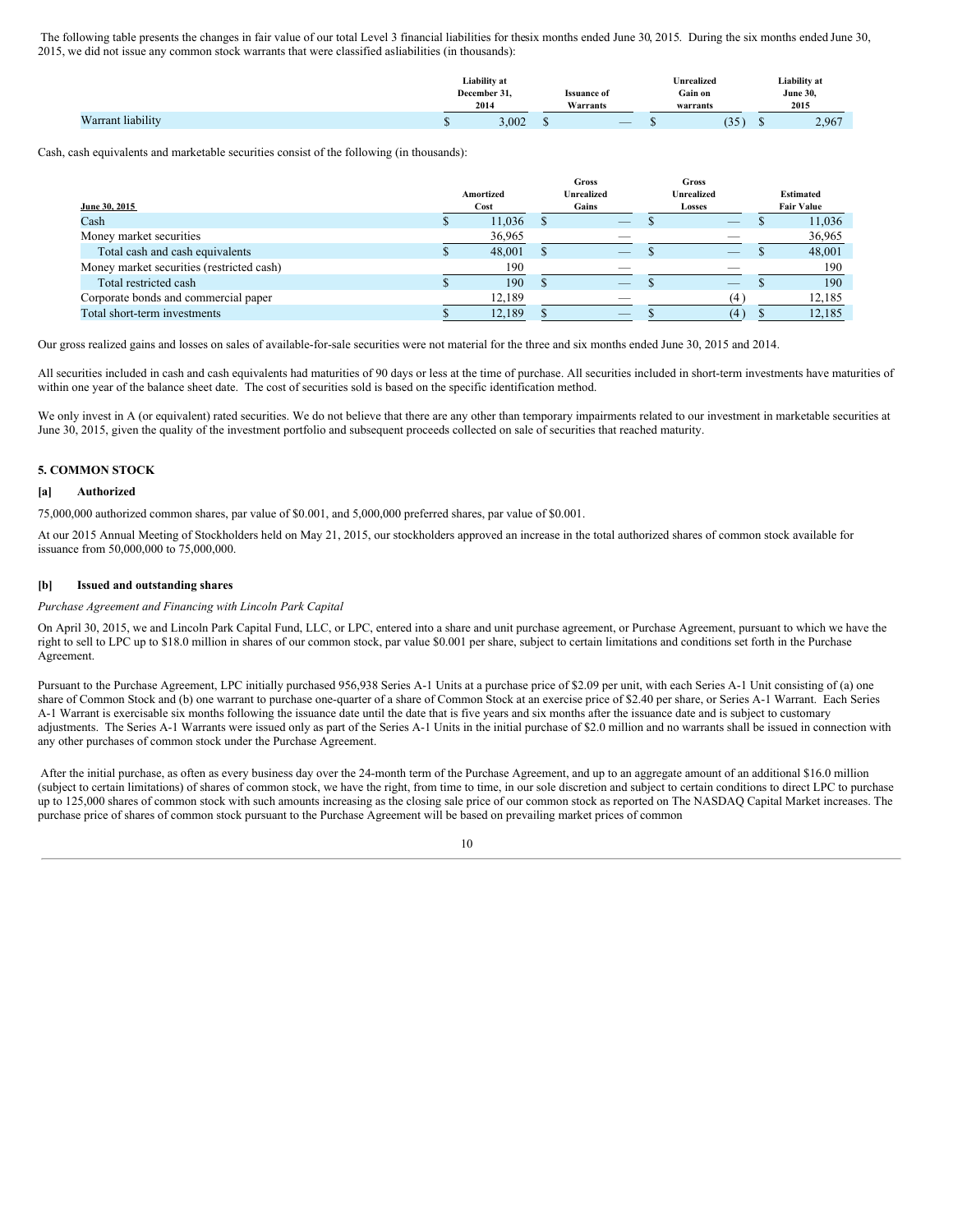stock at the time of sales without any fixed discount, and we will control the timing and amount of any sales of common stock to LPC. In addition, we may direct LPC to purchase additional amounts as accelerated purchases if on the date of a regular purchase the closing sale price of the common stock is not below \$1.50 per share. As consideration for entering into the Purchase Agreement, we issued to LPC 126,582 shares of common stock;no cash proceeds were received from the issuance of these shares

From April 30, 2015 through June 30, 2015, we offered and sold 500,000 shares of our common stock pursuant to our Purchase Agreement with LPC. These sales resulted in gross proceeds to us of approximately \$1.3 million and offering expenses of \$0.1 million. As of June 30, 2015 shares of our common stock having an aggregate value of approximately \$14.7 million remained available for sale under this offering program.

From July 1, 2015 through August 13, 2015, we offered and sold 5,358,042 shares of our common stock pursuant to our Purchase Agreement with LPC. These sales resulted in gross proceeds to us of approximately \$14.7 million and offering expenses of \$0.3 million. As of August 13, 2015, no further amounts remained available for sale under this offering program.

#### *Equity Award Issuances and Settlements*

During the six month period ended June 30, 2015, we issued no common shares to satisfy stock option exercises and 253,538 common shares to satisfy restricted stock unit settlements, respectively, compared with the issuance of 10,000 and 49,348 common shares to satisfy stock option exercises and restricted stock unit settlements, respectively, during the six month period ended June 30, 2014.

#### **[c] Stock options**

#### *2010 Performance Incentive Plan*

At our 2015 Annual Meeting of Stockholders held on May 21, 2015, our stockholders approved an amendment to our 2010 Performance Incentive Plan. As a result of this amendment, the 2010 Plan was amended to provide for an increase in the total shares of common stock available for issuance under the 2010 Plan from 2,800,000 to 4,300,000. At our 2014 Annual Meeting of Stockholders held on May 29, 2014, our stockholders approved an amendment to our 2010 Performance Incentive Plan. As a result of this amendment, the 2010 Plan was amended to provide for an increase in the total shares of common stock available for issuance under the 2010 Plan from 2,050,000 to 2,800,000

As of June 30, 2015, we had reserved, pursuant to various plans, 4,153,139 common shares for issuance upon exercise of stock options and settlement of restricted stock units by employees, directors, officers and consultants of ours, of which 1,722,846 were reserved for options currently outstanding, 633,997 were reserved for restricted stock units currently outstanding and 1,796,296 were available for future equity grants.

#### *Stock Option Summary*

Options vest in accordance with terms as determined by our Board of Directors, or the Board, which terms are typically four years for employee and consultant grants and one to three years for Board option grants. The expiry date for each option is set by the Board, which is typically seven to ten years. The exercise price of the options is determined by the Board, but will be at least equal to the fair value of the share at the grant date.

Stock option transactions and the number of stock options outstanding are summarized below:

|                               | Number of     |    | Weighted        |
|-------------------------------|---------------|----|-----------------|
|                               | Optioned      |    | Average         |
|                               | Common        |    | <b>Exercise</b> |
|                               | <b>Shares</b> |    | Price           |
| Balance, December 31, 2014    | 1,283,419     | -S | 10.55           |
| Granted                       | 456,797       |    | 1.87            |
| Expired                       |               |    |                 |
| Exercised                     | ___           |    |                 |
| Forfeited                     | (17,370)      |    | 12.59           |
| <b>Balance, June 30, 2015</b> | 1,722,846     | S  | 8.23            |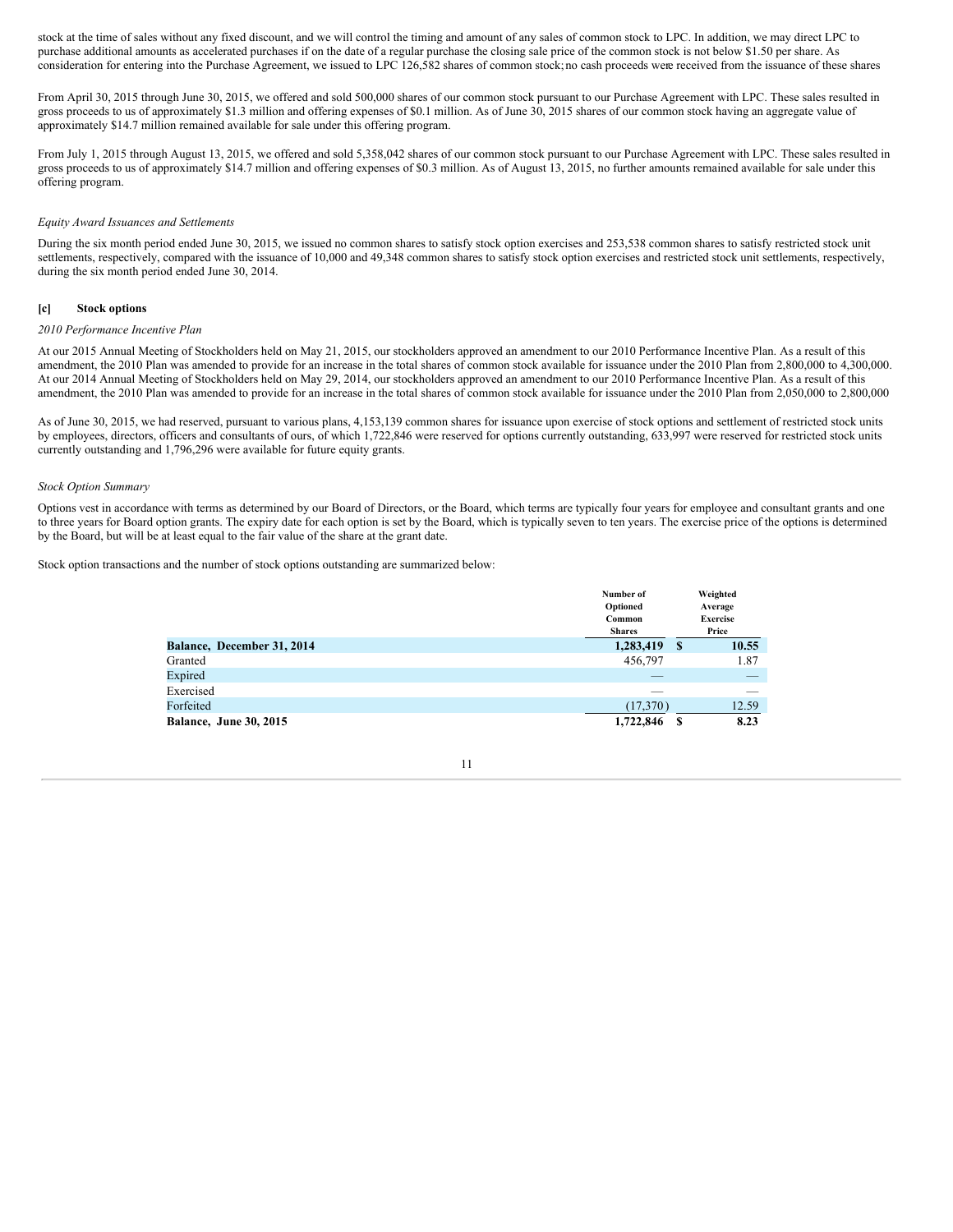The fair value of each stock award for employees and directors is estimated on the grant date and for consultants at each reporting period, using the Black-Scholes optionpricing model based on the weighted-average assumptions noted in the following table:

|                          | <b>June 30.</b> | <b>Six Months Ended</b> |  |  |  |  |
|--------------------------|-----------------|-------------------------|--|--|--|--|
|                          | 2015            | 2014                    |  |  |  |  |
| Risk-free interest rates | $1.76\%$        | $1.81\%$                |  |  |  |  |
| Expected dividend yield  | $0\%$           | $0\%$                   |  |  |  |  |
| Expected life            | 5.8 years       | 5.9 years               |  |  |  |  |
| Expected volatility      | $62\%$          | 81%                     |  |  |  |  |

The expected life was calculated based on the simplified method as permitted by the SEC's Staff Accounting Bulletin 110,*Share-Based Payment*. We consider the use of the simplified method appropriate because we believe our historical stock option exercise activity may not be indicative of future stock option exercise activity based upon both the AFFINITY and Rainier clinical data results we expect to receive by the end of 2015, the structural changes to our business that may result and the potential impact of that data on our business operations and future stock option exercise activity. The expected volatility of options granted was calculated based on the historical volatility of the shares of our common stock. The risk-free interest rate is based on a U.S. Treasury instrument whose term is consistent with the expected life of the stock options. In addition to the assumptions above, as required under ASC 718, management made an estimate of expected forfeitures and is recognizing compensation costs only for those equity awards expected to vest. Forfeiture rates are estimated using historical actual forfeiture rates. These rates are adjusted on a quarterly basis and any change in compensation expense is recognized in the period of the change. We have never paid or declared cash dividends on our common stock and do not expect to pay cash dividends in the foreseeable future.

The results for the periods set forth below included share-based compensation expense for stock options and restricted stock units in the following expense categories of the consolidated statements of loss (in thousands):

|                                |   | <b>Three Months Ended</b> |  |      | <b>Six Months Ended</b> |      |  |       |
|--------------------------------|---|---------------------------|--|------|-------------------------|------|--|-------|
|                                |   | <b>June 30.</b>           |  |      | <b>June 30.</b>         |      |  |       |
|                                |   | 2015                      |  | 2014 |                         | 2015 |  | 2014  |
| Research and development       | Φ |                           |  | 495  |                         | 569  |  | 942   |
| General and administrative     |   | 395                       |  | 521  |                         | 659  |  | .074  |
| Total stock-based compensation |   | 712                       |  | .016 |                         |      |  | 2.016 |

As of June 30, 2015 and December 31, 2014, the total unrecognized compensation expense related to stock options granted was \$2.4 million and \$2.7 million respectively, which is expected to be recognized as expense over a period of approximately 2.4 years from June 30, 2015.

For the three and six months ended June 30, 2015, a total of 7.6 million shares, consisting of 5.3 million warrants, 1.7 million options and 0.6 million restricted stock units, have not been included in the loss per share computation, as their effect on diluted per share amounts would have been anti-dilutive. For the same periods in 2014, a total of 3.7 million shares underlying options, restricted stock units and warrants have not been included in the loss per share computation.

#### **[d] Restricted Stock Unit Awards**

We grant restricted stock unit awards that generally vest and are expensed over a four year period. We also grant restricted stock unit awards that vest in conjunction with certain performance conditions to certain executive officers, key employees and consultants. At each reporting date, we are required to evaluate whether achievement of the performance conditions is probable. Compensation expense is recorded over the appropriate service period based upon our assessment of accomplishing each performance condition. For the three and six months ended June 30, 2015, \$0.4 million and \$0.6 million of compensation expense was recognized related to these awards, compared to \$0.6 million and \$1.1 million for the three and six months ended June 30, 2014.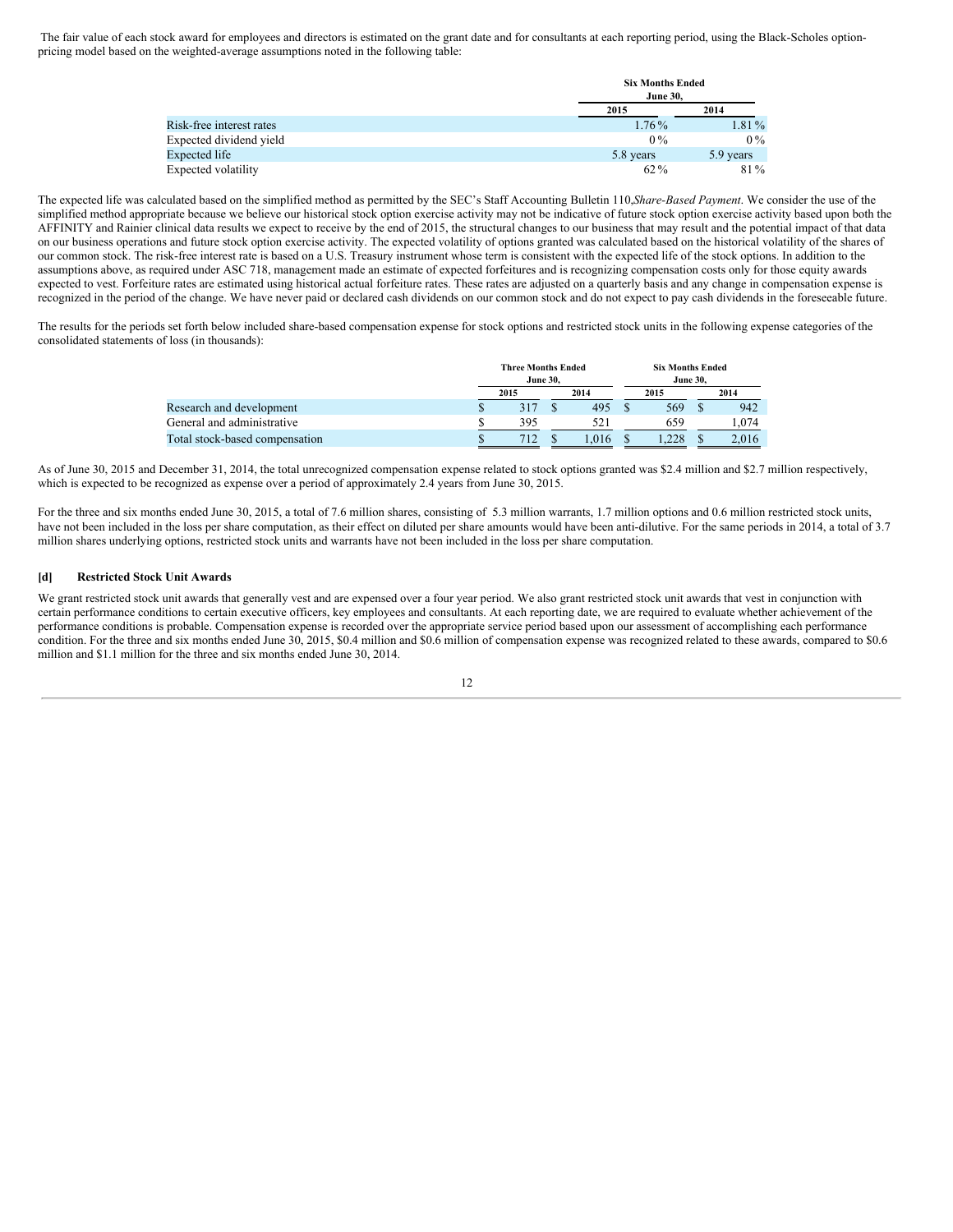The following table summarizes our restricted stock unit award activity during thesix months ended June 30, 2015:

|                               | Number<br>of<br><b>Shares</b> |              | Weighted<br>Average<br><b>Grant Date</b><br><b>Fair Value</b> |
|-------------------------------|-------------------------------|--------------|---------------------------------------------------------------|
| Balance, December 31, 2014    | 680,201                       | $\mathbf{s}$ | 7.34                                                          |
| Granted                       | 227,150                       |              | 1.74                                                          |
| Settled                       | (253, 538)                    |              | 8.32                                                          |
| Forfeited or expired          | (19, 816)                     |              | 7.27                                                          |
| <b>Balance, June 30, 2015</b> | 633,997                       | S            | 4.95                                                          |

As of June 30, 2015, we had approximately \$2.6 million in total unrecognized compensation expense related to our restricted stock unit awards that is to be recognized over a weighted-average period of approximately 2.6 years.

#### **[e] Non-employee options and restricted stock units**

We recognize non-employee stock-based compensation expense over the period of expected service by the non-employee. As the service is performed, we are required to update our valuation assumptions, re-measure unvested options and restricted stock units and record the stock-based compensation using the valuation as of the vesting date. This differs from the accounting for employee awards where the fair value is determined at the grant date and is not subsequently adjusted. This re-measurement may result in higher or lower stock-based compensation expense in the Consolidated Statements of Loss and Comprehensive Loss. As such, changes in the market price of our stock could materially change the value of an option or restricted stock unit and the resulting stock-based compensation expense.

#### **[f] Common Stock Warrants**

The following is a summary of outstanding warrants to purchase common stock at June 30, 2015:

|                                                        | <b>Total</b> |                 |                        |
|--------------------------------------------------------|--------------|-----------------|------------------------|
|                                                        | Outstanding  | <b>Exercise</b> |                        |
|                                                        | and          | price per       |                        |
|                                                        | Exercisable  | <b>Share</b>    | <b>Expiration Date</b> |
| (1) Warrants issued in October 2010 financing          | 1,587,301    | 20.00           | October 2015           |
| (2) Series A Warrants issued in July 2014 financing    | 2,779,932    | 4.00            | July 2019              |
| (3) Series B Warrants issued in July 2014 financing    | 670,269      | 4.00            | July 2019              |
| (4) Series A-1 Warrants issued in April 2015 financing | 239,234      | 2.40            | October 2020           |

No warrants were exercised during the six months ended June 30, 2015 or 2014. The Series A-1 Warrants issued in the April 2015 financing are classified as equity. The warrants issued in the October 2010 financing and the Series A and Series B warrants issued in the July 2014 financing are classified as liabilities. The estimated fair value of warrants issued and classified as liabilities is reassessed at each reporting date using the Black-Scholes option pricing model.

|                                                            | As of<br><b>June 30,</b> |           |  |  |  |  |
|------------------------------------------------------------|--------------------------|-----------|--|--|--|--|
| <b>October 2010 Warrant Valuation Assumptions</b>          | 2015                     | 2014      |  |  |  |  |
| Risk-free interest rates                                   | $0.28\%$                 | $0.22\%$  |  |  |  |  |
| Expected dividend yield                                    | $0\%$                    | $0\%$     |  |  |  |  |
| Expected life                                              | $0.31$ years             | 1.3 years |  |  |  |  |
| Expected volatility                                        | 61.36%                   | $93\%$    |  |  |  |  |
|                                                            |                          |           |  |  |  |  |
|                                                            | As of<br><b>June 30,</b> |           |  |  |  |  |
| <b>Series A and Series B Warrant Valuation Assumptions</b> | 2015                     | 2014      |  |  |  |  |
| Risk-free interest rates                                   | $1.32\%$                 |           |  |  |  |  |
| Expected dividend yield                                    | $0\%$                    |           |  |  |  |  |
| <b>Expected</b> life                                       | 4.01 years               |           |  |  |  |  |

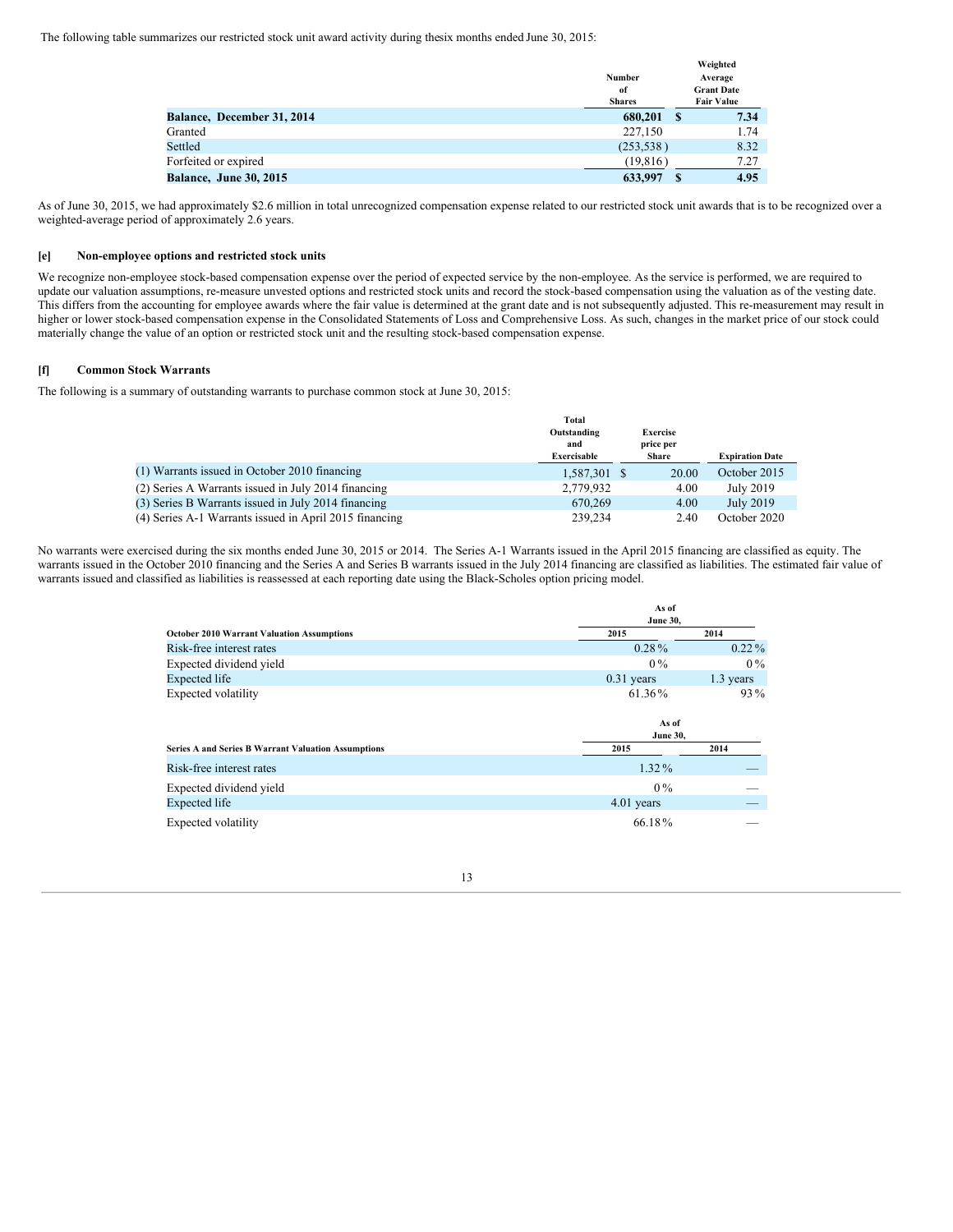#### **6. EXCESS LEASE LIABILITY**

On August 21, 2008, Sonus Pharmaceuticals, Inc., or Sonus, completed a transaction, or Arrangement, with OncoGenex Technologies, whereby Sonus acquired all of the outstanding preferred shares, common shares and convertible debentures of OncoGenex Technologies. Sonus then changed its name to OncoGenex Pharmaceuticals, Inc. Prior to the Arrangement, Sonus entered into a non-cancellable lease arrangement for office space located in Bothell, Washington, which was considered to be in excess of our current requirements. The liability was computed as the present value of the difference between the remaining lease payments due less the estimate of net sublease income and expenses and had been accounted for in accordance with ASC 805-20, "Business Combinations -Identifiable Assets and Liabilities, and Any Noncontrolling Interest." In February 2015, we entered into a Lease Termination Agreement with the landlord for the office space in Bothell such that the lease terminated effective March 1, 2015. Under the Lease Termination Agreement, we paid BMR-217TH Place LLC, or BMR, a \$2.0 million termination fee. We may also pay BMR an additional termination fee of \$1.3 million if we (i) meet the primary endpoint for our phase 3 clinical trial for the treatment of second line metastatic CRPC with custirsen and if we (ii) close a transaction or transactions pursuant to which we receive funding in an aggregate amount of at least \$20.0 million. As a result of the Lease Termination Agreement, we have recorded the lease termination fees and have made an adjustment to the lease liability to reflect the change in estimated liability.

The following represents our best estimate of the liability.

|                                                            | Liability at<br>December 31, | Amortization<br>of excess       | Reduction<br>-of | Liability at<br><b>June 30,</b>  |
|------------------------------------------------------------|------------------------------|---------------------------------|------------------|----------------------------------|
| (In thousands)<br>Current portion of excess lease facility | 2014<br>194                  | lease facility<br>$194^{\circ}$ | Liability<br>$-$ | 2015<br>$\overline{\phantom{a}}$ |
| Long-term portion of excess lease facility                 |                              | $\overline{\phantom{a}}$        | $\sim$           | ___                              |
| Total                                                      | 194                          | (194)                           |                  |                                  |

#### **7. COMMITMENTS AND CONTINGENCIES**

#### *Teva Pharmaceutical Industries Ltd.*

In December 2009, we, through our wholly-owned subsidiary, OncoGenex Technologies, entered into a Collaboration Agreement with Teva for the development and global commercialization of custirsen (and related compounds). In December 2014, we and Teva agreed to terminate the Collaboration Agreement upon entry into a Termination Agreement. In April 2015, OncoGenex Technologies and Teva entered into the Termination Agreement, pursuant to which the Collaboration Agreement was terminated and we regained rights to custirsen. Pursuant to the Termination Agreement, Teva paid to us, as advanced reimbursement for certain continuing research and development activities related to custirsen and certain other antisense inhibitors of clusterin, an amount equal to \$27.0 million less approximately \$3.8 million, which reduction represented a hold-back amount of \$3.0 million and \$0.8 million for certain third-party expenses incurred by Teva between January 1, 2015 and the Closing Date.

All licenses granted by us to Teva under the Collaboration Agreement were terminated as of the Closing Date.

In accordance with the Termination Agreement, Teva transferred certain third-party agreements for the ENSPIRIT study and custirsen development activities to us on the Closing Date. If any additional historical third-party agreements are discovered after the Closing Date and are used to conduct the ENSPIRIT study, then Teva will use commercially reasonable effort to assign such agreements to us and will be responsible for any costs invoiced under such agreements in excess of an aggregate of \$0.1 million. We will be responsible for the initial \$0.1 million of costs under such agreements.

Prior to the termination of the Collaboration Agreement, Teva made upfront payments in the aggregate amount of \$50.0 million. Teva also acquired \$10.0 million of our common stock at a premium under a separate Stock Purchase Agreement. We were required to contribute \$30.0 million in direct and indirect costs towards the clinical development plan. We fulfilled our obligation to contribute \$30.0 million towards the development of custirsen. Teva was required to and did fund all additional expenses under the clinical development plan through December 31, 2014, after which date we took over responsibility for future costs following termination of our Collaboration Agreement. We do not owe, to Teva, any development milestone payments or royalty payments on sales of custirsen, if any.

#### *Isis Pharmaceuticals Inc. and University of British Columbia*

We are obligated to pay milestone payments of up to CAD \$1.6 million and \$7.75 million pursuant to license agreements with UBC and Isis, respectively, upon the achievement of specified product development milestones related to apatorsen and OGX-225 and low to mid-single digit royalties on future product sales.

In addition, we are required to pay to Isis up to 30% of all non-royalty revenue (defined to mean revenue not based on net sales of products) we receive from third parties. In May 2015, we received a series of communications from Isis requesting payment of 30% of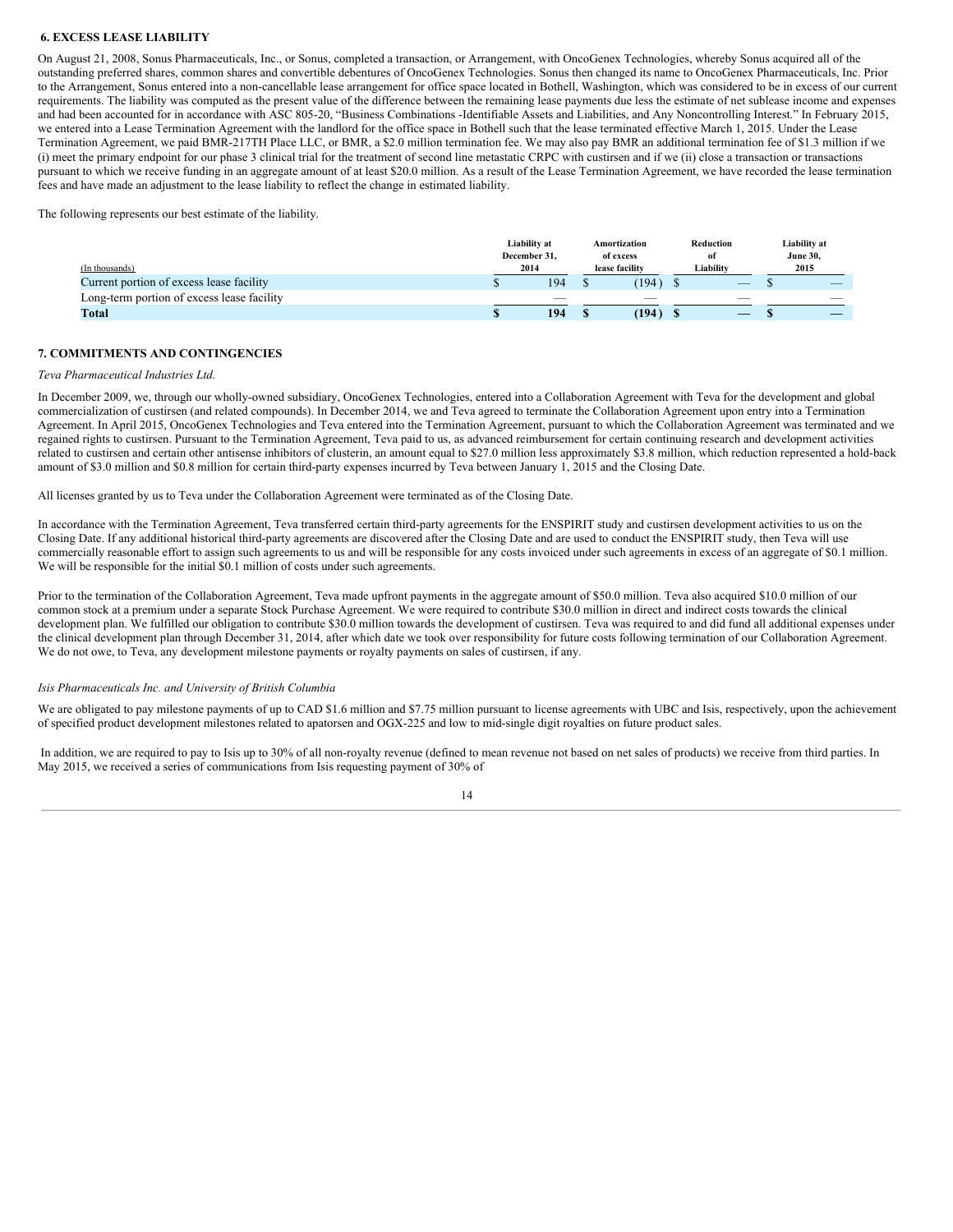the \$23.2 million paid by Teva under the Termination Agreement, as well as 30% of any amounts paid by Teva upon release of the \$3.0 million holdback amount. Under the Isis license agreement, no payment is due to Isis on any consideration that we receive for the reimbursement for research and development activities. Since the amounts paid or payable by Teva under the Termination Agreement constitute an advanced reimbursement for certain continuing research and development activities related to custirsen and certain other antisense inhibitors of clusterin, we do not believe that any payments are due to Isis. We are also obligated to pay to UBC certain patent costs and annual license maintenance fees for the extent of the patent life of CAD \$8,000 per year. We paid Isis and UBC USD \$0.8 million and CAD \$0.1 million, respectively, in 2010 upon the initiation of a phase 2 clinical trial of apatorsen in patients with CRPC. We did not make any royalty payments to Isis under the terms of the agreement in 2014 and do not anticipate making any royalty payments to Isis under the terms of the agreement in 2015. The UBC agreements have effective dates ranging from November 1, 2001 to April 5, 2005 and each agreement expires upon the later of 20 years from its effective date or the expiry of the last patent licensed thereunder, unless otherwise terminated.

Unless otherwise terminated, the Isis agreements for custirsen and apatorsen will continue for each product until the later of 10 years after the date of the first commercial product sale, or the expiration of the last to expire of any patents required to be licensed in order to use or sell the product, unless OncoGenex Technologies abandons either custirsen or apatorsen and Isis does not elect to unilaterally continue development. The Isis agreement for OGX-225 will continue into perpetuity unless OncoGenex Technologies abandons the product and Isis does not elect to unilaterally continue development.

To facilitate the execution and performance of our prior Collaboration Agreement with Teva, we amended the license agreement with Isis and UBC, as it pertains to custirsen, in December 2009.

The amendment to the license agreement with Isis provides, among other things, that if we are subject to change of control with a third party, where the surviving company immediately following such change of control has the right to develop and sell the product, then (i) a milestone payment of \$20.0 million will be due and payable to Isis 21 days following the first commercial sale of the product in the United States; and (ii) unless such surviving entity had previously sublicensed the product and a royalty rate payable to Isis by us has been established, the applicable royalty rate payable to Isis will thereafter be the maximum amount payable under the license agreement. Any non-royalty milestone amounts previously paid will be credited toward the \$20.0 million milestone if not already paid. As a result of the \$10.0 million milestone payment payable to Isis in relation to the Collaboration Agreement, the remaining amount owing in the event of change of control discussed above is a maximum of \$10.0 million.

#### *Lease Arrangements*

We have an operating lease agreement for office space being used in Vancouver, Canada, which expires in September 2016.

Future minimum lease payments under the Vancouver lease are as follows (in thousands):

| 2015         | 46        |  |
|--------------|-----------|--|
| 2016         | 69        |  |
| <b>Total</b> | 115<br>\$ |  |

In February 2015, we entered into an office lease with Grosvenor International (Atlantic Freeholds) Limited, or Landlord, pursuant to which we leased approximately 11,526 square feet located at 19820 North Creek Parkway, Bothell, Washington, 98011, commencing on February 15, 2015. We have the option to rent an additional 8,054 square feet before August 1, 2015. The initial term of this lease will expire on April 30, 2018, with an option to extend the term for one approximately three-year period. Our monthly base rent for the premises will start at approximately \$18,000 commencing on May 1, 2015 and will increase on an annual basis up to approximately \$20,000. The Landlord has agreed to provide us with a construction allowance of approximately \$0.1 million. We will be responsible for 17% of taxes levied upon the building during each calendar year of the term. We delivered to the Landlord a letter of credit in the amount of \$0.2 million, in accordance with the terms if the lease, which the Landlord may draw upon for base rent or other damages in the event of our default under this lease. In June 2015, we provided notice to the landlord to exercise our expansion option for an additional 2,245 square feet of office space to commence on August 1, 2015.

The future minimum lease payments under the new Bothell lease are as follows (in thousands):

| 2015         | 126       |
|--------------|-----------|
| 2016         | 267       |
| 2017         | 281       |
| 2018         | 95        |
| <b>Total</b> | 769<br>\$ |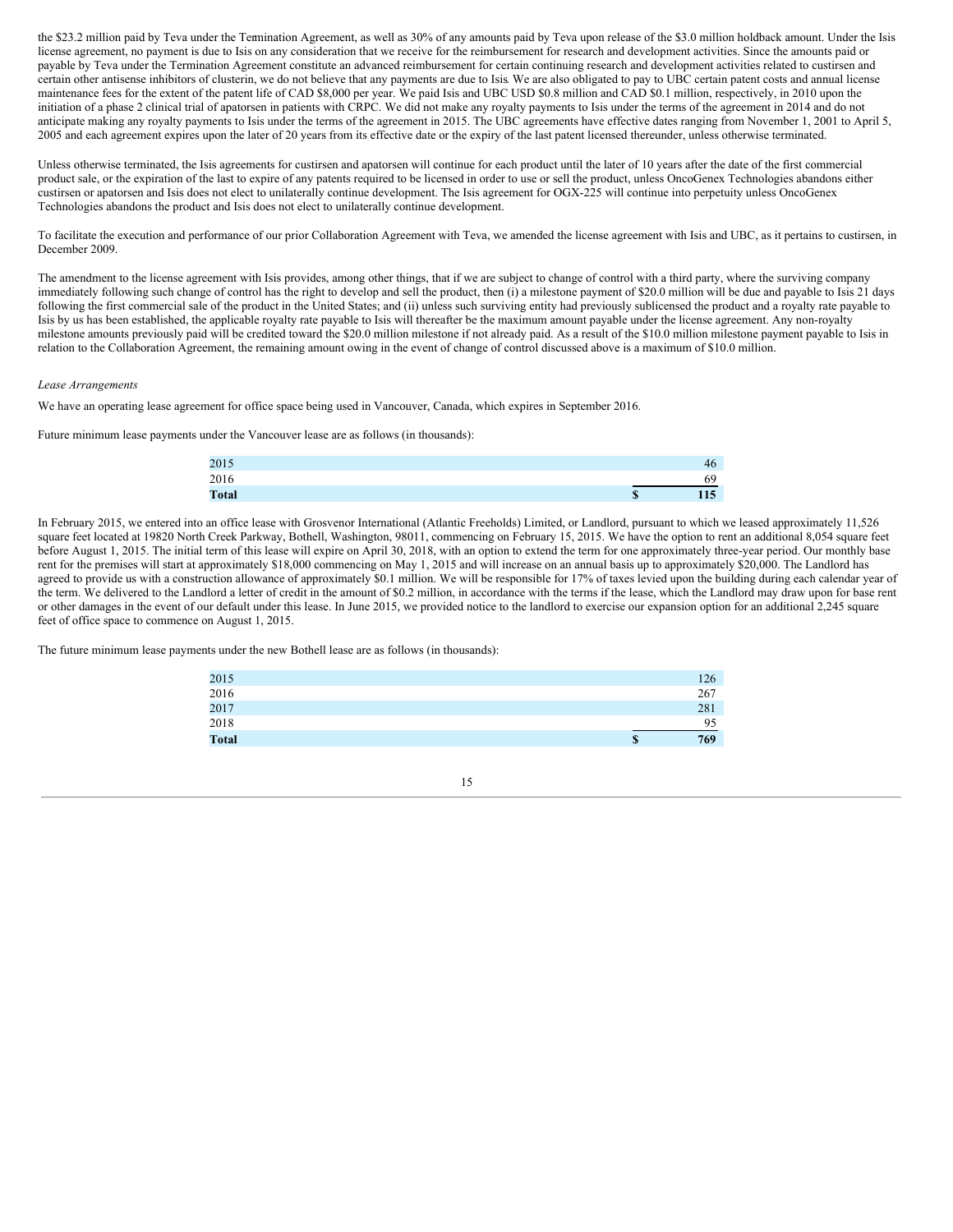Consolidated rent expense related to the Bothell, Washington and Vancouver,Canada offices in the three and six months ended June 30, 2015 was \$0.1 million and \$0.7 million, respectively. Consolidated rent expense for the three and six months ended June 30, 2014 was \$0.7 million and \$1.4 million, respectively.

In February 2015, we entered into a Lease Termination Agreement with BMR pursuant to which we and BMR agreed to terminate our lease, dated November 21, 2006, as amended, for the premises located at 1522 217th Place S.E. in Bothell, Washington, or Terminated Lease, effective March 1, 2015. Under the Lease Termination Agreement, we paid BMR a \$2.0 million termination fee. We may also pay BMR an additional termination fee of \$1.3 million if we (i) meet the primary endpoint for our phase 3 clinical trial for the treatment of second line metastatic CRPC with custirsen and if we (ii) close a transaction or transactions pursuant to which we receive funding in an aggregate amount of at least \$20.0 million. BMR drew approximately \$0.1 million on our letter of credit with respect to its payment of deferred state sales tax and terminated the remaining balance of \$0.2 million. BMR returned to us the security deposit under the Terminated Lease, less amounts deducted in accordance with the terms of the Terminated Lease, of \$0.5 million.

With respect to the contingent payment of \$1.3 million, we have assessed that the likelihood of meeting both contingent events is more likely than not. As a result, we have recognized the \$1.3 million in lease termination liability on our balance sheet as at June 30, 2015.

#### *Guarantees and Indemnifications*

We and Teva released each other from all claims related to the Collaboration Agreement. In addition, we agreed to indemnify Teva and its affiliates against any third-party claims attributable to the development and commercialization of custirsen prior to the execution of the Collaboration Agreement and after the Closing Date, and any third-party claims attributable to the conduct of the AFFINITY study. Teva agreed to indemnify us and our affiliates against any third-party claims attributable to the development of custirsen during the period between the execution of the Collaboration Agreement and the Closing Date, but excluding the AFFINITY study. The parties' indemnity obligations cover, among other things, third-party claims brought by current or former patients in the relevant studies and patient product liability claims.

We indemnify our officers, directors and certain consultants for certain events or occurrences, subject to certain limits, while the officer, director or consultant is or was serving at our request in such capacity. The term of the indemnification period is equal to each officer's, director's and consultant's lifetime.

The maximum amount of potential future indemnification is unlimited; however, we have obtained director and officer insurance that limits our exposure and may enable us to recover a portion of any future amounts paid. We believe that the fair value of these indemnification obligations is minimal. Accordingly, we have not recognized any liabilities relating to these obligations as of June 30, 2015.

We have agreements with certain organizations with which we do business that contain indemnification provisions pursuant to which we typically agree to indemnify the party against certain types of third-party claims. We accrue for known indemnification issues when a loss is probable and can be reasonably estimated. There were no accruals for or expenses related to indemnification issues for any period presented.

#### **8. SUBSEQUENT EVENTS**

From July 1, 2015 through August 13, 2015, we offered and sold 5,358,042 shares of our common stock pursuant to our Purchase Agreement with LPC. These sales resulted in gross proceeds to us of approximately \$14.7 million and offering expenses of \$0.3 million. As of August 13, 2015, no further amounts remained available for sale under this offering program.

$$
16 \\
$$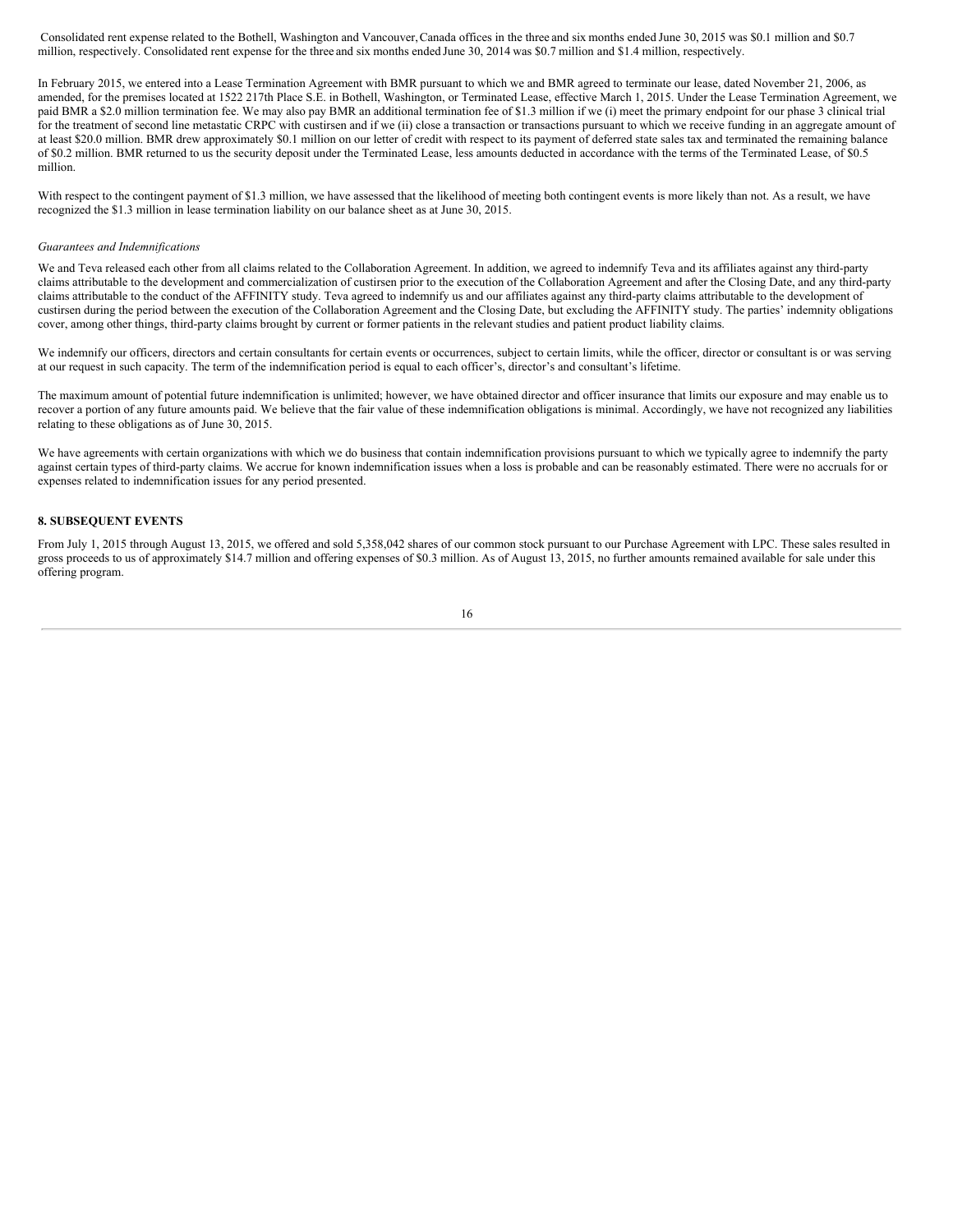#### **INFORMATION REGARDING FORWARD LOOKING STATEMENTS**

<span id="page-16-0"></span>This document contains "forward-looking statements" within the meaning of the Private Securities Litigation Reform Act of 1995. These forward-looking statements involve a number of risks and uncertainties. We caution readers that any forward-looking statement is not a guarantee of future performance and that actual results could differ materially from those contained in the forward-looking statement. These statements are based on current expectations of future events. Such statements include, but are not limited to, statements about future financial and operating results, plans, objectives, expectations and intentions, costs and expenses, interest rates, outcome of contingencies, financial condition, results of operations, liquidity, business strategies, cost savings, objectives of management and other statements that are not historical facts. You can find many of these statements by looking for words like "believes," "expects," "anticipates," "estimates," "may," "should," "will," "could," "plan," "intend" or similar expressions in this document or in documents incorporated by reference into this document. We intend that such forward-looking statements be subject to the safe harbors created thereby. Examples of these forward-looking statements include, but are not limited to:

- progress and preliminary and future results of clinical trials conducted by us or our collaborators;
- anticipated regulatory filings and requirements and future clinical trials conducted by us or our collaborators;
- timing and amount of future contractual payments, product revenue and operating expenses;
- market acceptance of our products and the estimated potential size of these markets; and
- our anticipated future capital requirements and the terms of any capital financing agreements.

These forward-looking statements are based on the current beliefs and expectations of our management and are subject to significant risks and uncertainties. If underlying assumptions prove inaccurate or unknown risks or uncertainties materialize, actual results may differ materially from current expectations and projections. Factors that might cause such a difference include those discussed in Item 1A "Risk Factors," as well as those discussed elsewhere in the Quarterly Report on Form 10-Q. You are cautioned not to place undue reliance on these forward-looking statements, which speak only as of the date of this document or, in the case of documents referred to or incorporated by reference, the date of those documents.

All subsequent written or oral forward-looking statements attributable to us or any person acting on our behalf are expressly qualified in their entirety by the cautionary statements contained or referred to in this section. We do not undertake any obligation to release publicly any revisions to these forward-looking statements to reflect events or circumstances after the date of this document or to reflect the occurrence of unanticipated events, except as may be required under applicable U.S. securities law. If we do update one or more forward-looking statements, no inference should be drawn that we will make additional updates with respect to those or other forward-looking statements.

#### **Overview**

We are an emerging leader in next generation cancer therapeutics. Our mission is to accelerate transformative therapies to improve the lives of people living with cancer and other serious diseases. We have developed a pipeline of late-stage product candidates that are designed to block the production of specific proteins that promote treatment resistance in cancer. We believe our therapies are first-in-class and have the potential to redefine treatment outcomes in a variety of cancers. We have three product candidates in our pipeline: custirsen, apatorsen and OGX-225, each of which has a distinct mechanism of action and represents a unique opportunity for cancer drug development. Of the product candidates in our pipeline, custirsen and apatorsen are clinical-stage assets being evaluated in two phase 3 studies and five phase 2 studies, respectively.

Our product candidates -- custirsen, apatorsen and OGX-225 -- focus on mechanisms of treatment resistance in cancer patients and are designed to block the production of specific proteins that we believe promote treatment resistance and survival of tumor cells and are over-produced in response to a variety of cancer treatments. Our aim in targeting these particular proteins is to disable the tumor cell's adaptive defenses, thereby rendering the tumor cells more susceptible to attack with a variety of cancer therapies. We believe this approach will increase survival time and improve the quality of life for cancer patients.

#### *Product Candidate Custirsen*

Three phase 3 custirsen clinical trials have been initiated:

The SYNERGY Trial: The completed phase 3 clinical trial evaluated a survival benefit for custirsen in combination with first-line docetaxel treatment in patients with metastatic castrate resistant prostate cancer, or metastatic CRPC. Results of the SYNERGY trial were presented at the European Society for Medical Oncology (ESMO) 2014 Congress in September 2014. Final survival results indicated that the addition of custirsen to standard first-line docetaxel/prednisone therapy did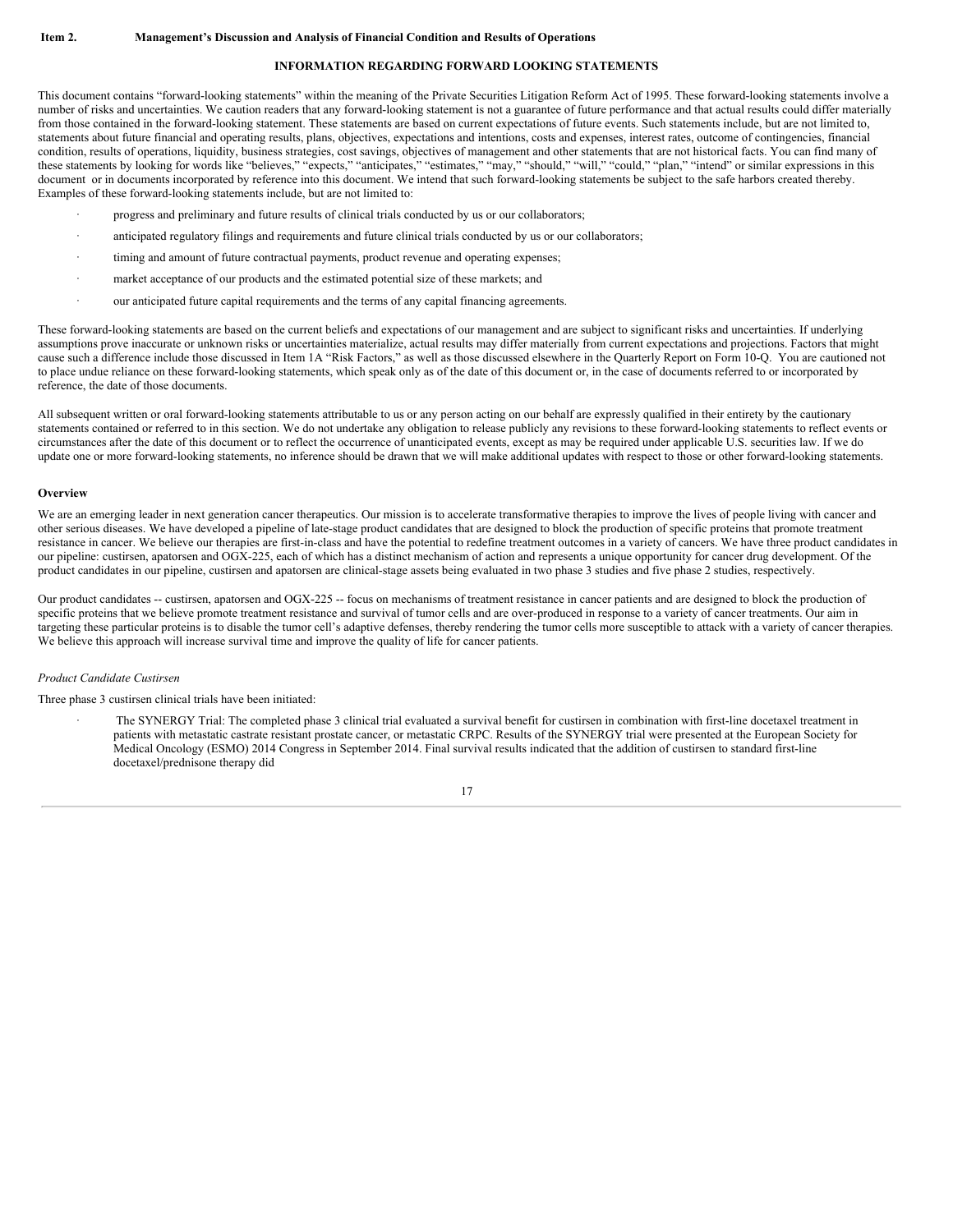not meet the primary endpoint of a statistically significant improvement in overall survival, or OS, in men with metastatic CRPC, compared to docetaxel/prednisone alone (median survival 23.4 months vs. 22.2 months, respectively; hazard ratio 0.93 and one-sided p value 0.207). The adverse events observed were similar to custirsen's known adverse event profile. Subsequent exploratory analyses showed improved overall survival for those men who received custirsen and who were at increased risk for poor outcomes. Those preliminary results showed a 27% lower rate of death for patients who were at increased risk for poor outcomes and received custirsen.Based on these findings, we plan to amend the AFFINITY and ENSPIRIT trials as outlined below.

The AFFINITY Trial: The phase 3 clinical trial to evaluate a survival benefit for custirsen in combination with cabazitaxel treatment as second-line chemotherapy in patients with CRPC. We initiated this phase 3 clinical trial in August 2012 and completed enrollment of approximately 630 patients in September 2014. The trial is designed to show a survival benefit with 85% power based on a hazard ratio of 0.75. A single interim futility analysis was completed in January 2015; the trial is continuing based on the recommendation of the Independent Data Monitoring Committee. Based on the exploratory analyses from the SYNERGY trial that showed a significant survival benefit in men who received custirsen and who were at increased risk for poor outcomes, we are seeking advice from regulatory authorities on amending the AFFINITY trial and statistical analysis plan to include a co-primary survival objective for evaluating survival benefit in men who were at increased risk for poor outcomes as well as for all men enrolled into the study. The proposed amendment includes the addition of a co-primary survival analysis designed to prospectively evaluate the survival benefit of custirsen in men who were at increased risk for poor outcomes when treated with cabazitaxel. We, in collaboration with study investigators and key opinion leaders, have defined a five criteria characterization for poor survival prognosis based on the Phase 3 SYNERGY trial results, which includes: poor performance status, elevated prostate specific antigen (PSA), elevated lactate dehydrogenase (LDH), decreased hemoglobin, and the presence of liver metastasis. Patients with an increased risk for poor outcomes will be identified as having two or more of these five common risk factors. The proposed change for AFFINITY is also consistent with custirsen's mechanism of action, since custirsen was designed to address treatment resistance which may be more prevalent in this subpopulation. In the revised statistical analysis plan for the AFFINITY trial, the hypothesized hazard ratio (HR) for those who are at an increased risk for poor outcomes is specified to be 0.69 with the critical HR  $\leq$  0.778. The hypothesized HR for the intent-to-treat patients (ITT population) remains unchanged as 0.75 with the critical HR  $\leq$  0.820. The FDA has reviewed and agreed with the proposed amendment to the AFFINITY protocol and statistical analysis plan. FDA and OncoGenex have further agreed that an interim analysis will occur for the ITT population when the final analysis occurs for those patients who were at an increased risk for poor outcomes. This interim analysis will have both futility and early efficacy criteria defined for the ITT population. If the earlier final analysis on those who are at an increased risk for poor outcomes shows a survival benefit for custirsen, OncoGenex could initiate a regulatory submission at that time. The entire trial could also be stopped early due to efficacy based on the interim assessment for the ITT population by the Independent Data Monitoring Committee (IDMC). We are also seeking advice on the proposed amendment from the EMA (European Medicines Agency) through their standardized Scientific Review process. Subject to finalizing the pending protocol amendment, timing for the final analysis of the poor prognosis subpopulation is projected to occur by the end of 2015, while the final analysis for the entire study population is projected to occur in the second half of 2016.

· The ENSPIRIT Trial: The phase 3 clinical trial to evaluate a survival benefit for custirsen in combination with docetaxel treatment as second-line chemotherapy in patients with non-small cell lung cancer, or N SCLC. This trial was initiated in September 2012. We have filed a protocol amendment with the FDA and with regulatory agencies in other countries to amend the statistical design and analysis plan of the ENSPIRIT trial. Under the revised protocol, we made changes that we believe will be useful as we evaluate custirsen in patients with non-small cell lung cancer. First, we revised the hypothesized hazard ratio to 0.75 instead of 0.80, reducing the required sample size from 1,100 to 700 patients. This also affects the critical hazard ratio, or the hazard ratio required to achieve statistical significance. Previously, the critical hazard ratio was 0.87 and is now 0.84. Recent non-small lung cancer drug approvals have hazard ratios that were 0.86 and lower. The original 1,100 patient design yielded a critical hazard ratio of 0.87 – a ratio that is not likely clinically relevant or approvable, whereas the revised design with 700 patients and a critical hazard ratio of 0.84 is relevant and likely approvable. We believe these revised thresholds are more appropriately aligned to the interests of both treating clinicians and their patients. This change also maintains 90% power while assessing for a more clinically meaningful difference for custirsen treatment. The goal of the ENSPIRIT amendment is to provide a better assessment of more clinically relevant survival benefit when adding custirsen to second-line docetaxel. Second, we revised the final interim futility analysis with more rigorous criteria in order to continue the trial due to lack of futility. The trial will not be stopped early in order to claim efficacy. The first interim futility analysis was completed in August 2014 and the second revised interim futility analysis was completed in July 2015. The trial is continuing based on the recommendation of the Independent Data Monitoring Committee. Based on current ENSPIRIT enrollment projections and the changes outlined in the protocol amendment filed with the FDA, we believe final survival results could be available in the second half of 2016. Third, we included an additional objective to analyze survival outcome based on NSCLC histology as part of the other non-primary analyses.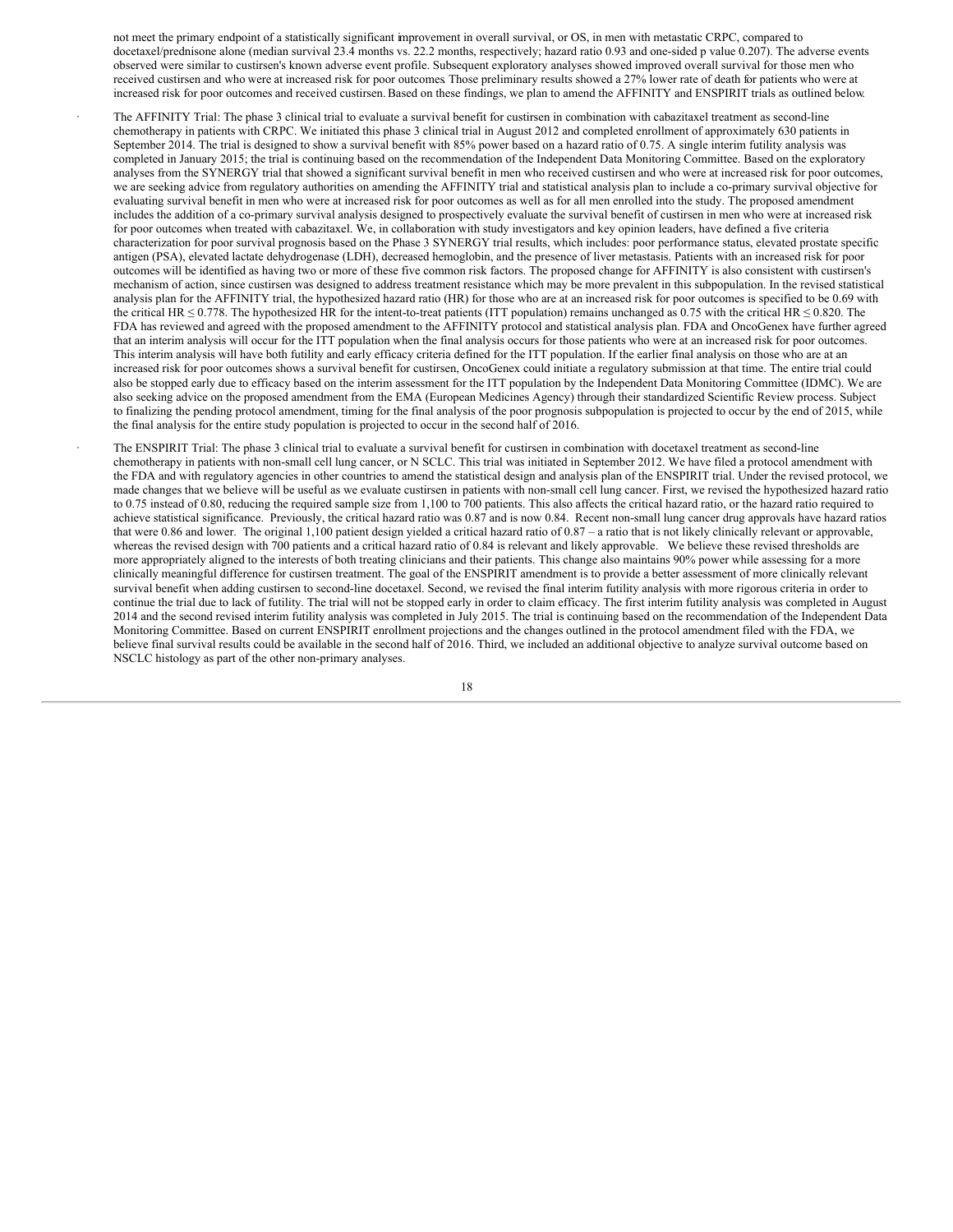Custirsen has received Fast Track designation from the U.S. Food and Drug Administration, or FDA, for second-line treatment of metastatic CRPC when combined with cabazitaxel and prednisone and for the second-line treatment of advanced NSCLC when combined with docetaxel in patients with disease progression following treatment with a first-line, platinum-based chemotherapy doublet regimen.

We and collaborating investigators have conducted one phase 3 clinical trial and five phase 2 clinical trials to evaluate the ability of custirsen to enhance the effects of therapy in prostate, non-small cell lung and breast cancers. Results have been presented for each of these trials.

#### *Product Candidate Apatorsen*

Apatorsen is our product candidate designed to inhibit production of heat shock protein 27, or Hsp27, a cell-survival protein expressed in many types of cancers including bladder, non-small cell lung, pancreatic, prostate and breast cancers. Hsp27 expression is stress-induced, including by many anti-cancer therapies. Overexpression of Hsp27 is thought to be an important factor leading to the development of treatment resistance and is associated with metastasis and negative clinical outcomes in patients with various tumor types.

Hsp27 can also function as an immunomodulatory protein by a number of mechanism that include altering important membrane expressed proteins on monocytes and immature dendritic cells; this alteration results in tumor-associated immune cells that are not functional in identifying and killing cancer cells. The induction of anti-inflammatory cytokines by Hsp27 may also play a role in down-regulating lymphocyte activation leading to additional unresponsive immune cells.

In 2013, we initiated the ORCA (Ongoing Studies Evaluating Treatment Resistance in CAncer) program which encompasses clinical studies designed to evaluate whether inhibition of Hsp27 can lead to improved prognosis and treatment outcomes for cancer patients. Our goal is to advance cancer treatment by conducting clinical trials for apatorsen across multiple cancer indications including bladder, lung, pancreatic and prostate cancers. We are conducting parallel clinical trials to evaluate apatorsen in several cancer indications and treatment combinations to accelerate the development of apatorsen. As part of this strategy, we are supporting specific investigator-sponsored trials to allow assessment of a broader range of clinical indications for future OncoGenex-sponsored trials and possible market approval.The OCRA trials, with exception of the Pacific™ Trial, are designed to provide information that will be useful for designing future phase 3 trials and may be used as supportive studies for registration, if applicable. Due to small sample sizes, data from these trials are not likely to result in statistically significant differences in either PFS or survival

Our completed company-sponsored Borealis-1™ phase 2 trial was a three-arm, randomized, placebo-controlled trial evaluating apatorsen in combination with a first-line standard of care chemotherapy regimen (gemcitabine and cisplatin) in the metastatic setting. Results from an exploratory analysis showed that metastatic bladder cancer patients with poor prognostic features (lower performance status, liver involvement, low hemoglobin and high alkaline phosphatase) benefited from the addition of 600mg apatorsen to first-line chemotherapy (OS HR = 0.72) compared to chemotherapy alone. Patients in the trial with a Karnofsky Performance Status (KPS) of 80% or less, a common indicator of poor prognosis, experienced a 50% reduction in risk of death with the addition of apatorsen therapy (OS HR = 0.50). These results were presented in an oral session on June 1, 2015 at ASCO.

Our current apatorsen development activities for pancreatic cancer include the following clinical trial:

· The Rainier™ Trial: The investigator-sponsored, randomized, placebo-controlled phase 2 trial evaluating apatorsen in combination with Abraxane® (paclitaxel protein-bound particles for injectable suspension)(albumin-bound) and gemcitabine in approximately 130 patients with previously untreated metastatic pancreatic cancer. The objective of the trial will be overall survival, with additional analyses to evaluate PFS, tumor response rates, safety, tolerability, and the effect of therapy on Hsp27 levels. Survival outcomes in patients who were at increased risk for poor outcomes will also be prospectively evaluated. The trial was initiated in August 2013 and patient enrollment was completed in December 2014. Top line survival data are expected by the end of 2015.

Our current apatorsen development activities for bladder cancer include the following clinical trial:

The Borealis-2™ Trial: The investigator-sponsored, randomized phase 2 trial evaluating apatorsen in combination with docetaxel treatment compared to docetaxel treatment alone in patients with advanced or metastatic bladder cancer who have disease progression following first-line platinum-based chemotherapy. Patients may also continue weekly apatorsen infusions as maintenance treatment until disease progression or unacceptable toxicity if they complete all 10 cycles of docetaxel, or are discontinued from docetaxel due to docetaxel toxicity. We expect to enroll approximately 200 patients. This trial was initiated in April 2013 and is expected to complete enrollment in the third quarter of 2015.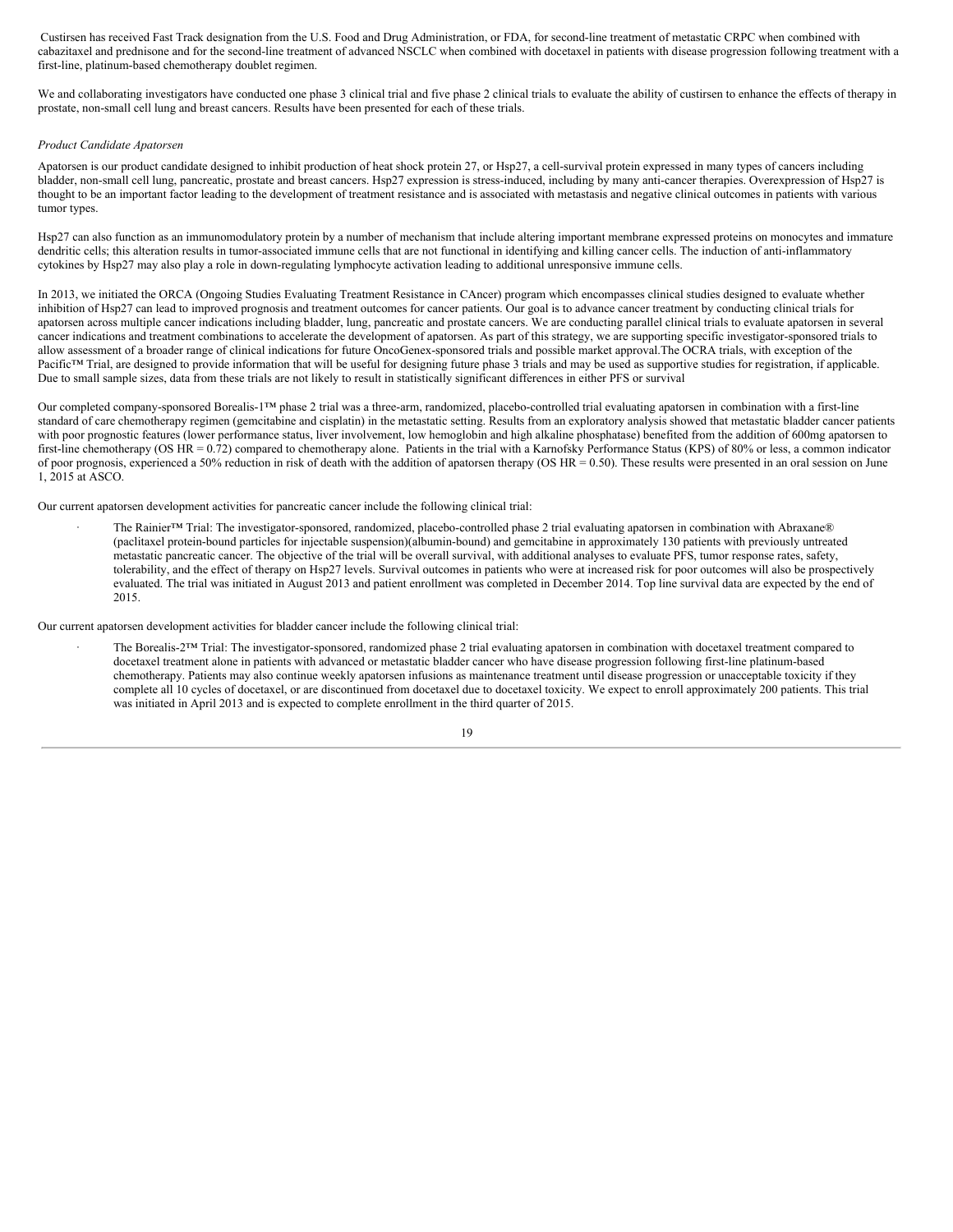Our current apatorsen development activities for NSCLC include the following clinical trials:

- The Spruce™ Trial: The investigator-sponsored, randomized, placebo-controlled phase 2 trial evaluating apatorsen plus carboplatin and pemetrexed therapy compared to plus carboplatin and pemetrexed therapy in patients with previously untreated advanced non-squamous NSCLC. Patients continued weekly apatorsen or placebo infusions as maintenance treatment until disease progression if they completed a minimum of 3 cycles of chemotherapy treatment. The trial randomized approximately 155 patients. The aim of the trial is to determine if adding apatorsen to carboplatin and pemetrexed therapy can extend PFS outcome. Additional analyses are expected to include tumor response rates, overall survival, safety, tolerability and the effect of therapy on Hsp27 levels. Patients who are at increased risk for poor outcomes will also be prospectively evaluated. This trial was initiated in August 2013 and patient enrollment was completed in February 2015. Primary PFS endpoint data is expected in the first half of 2016.
- The Cedar™ Trial: The investigator-sponsored, randomized phase 2 trial evaluating apatorsen plus gemcitabine and carboplatin therapy or gemcitabine and carboplatin therapy alone in patients with previously untreated advanced squamous NSCLC. Patients also continue weekly apatorsen infusions as maintenance treatment after chemotherapy until disease progression. The trial is expected to randomize approximately 140 patients. The aim of the trial is to determine if adding apatorsen to gemcitabine and carboplatin therapy can extend PFS outcome. Additional analyses will include tumor response rates, overall survival, safety, and health-related quality of life. Additional analyses are expected to determine the effect of therapy on Hsp27 levels, explore potential biomarkers that may help predict response to treatment and survival outcomes in patients who were at increased risk for poor outcomes. The trial was initiated in July 2014 and is enrolling patients.

Our current apatorsen development activities for prostate cancer include the following clinical trial:

The Pacific™ Trial: The investigator-sponsored, randomized phase 2 trial evaluating apatorsen in men with CRPC who are experiencing a rising PSA while receiving Zytiga® (abiraterone acetate). The aim of the trial is to determine if adding apatorsen to Zytiga treatment can reverse or delay treatment resistance by evaluating the PFS rate at a milestone Day 60 assessment. Other secondary endpoints such as PSA and objective responses, time to disease progression, CTCs and Hsp27 levels are expected to be evaluated. We expect approximately 80 patients will be enrolled. The trial was initiated in December 2012 and is enrolling patients.

#### *Product Candidate OGX-225*

OGX-225 is our product candidate designed to inhibit the production of Insulin Growth Factor Binding Proteins -2 and -5 (IGFBP-2, IGFBP-5), two proteins that when overexpressed affect the growth of cancer cells. Increased IGFBP-2 and IGFBP-5 production are observed in many human cancers, including prostate, breast, colorectal, nonsmall cell lung, glioblastoma, acute myeloid leukemia, acute lymphoblastic leukemia, neuroblastoma, and melanoma. The increased production of these proteins is linked to faster rates of cancer progression, treatment resistance, and shorter survival duration in humans.

Preclinical studies with human prostate and breast cancer cells have shown that reducing IGFBP-2 and IGFBP-5 production with OGX-225 sensitized these tumor types to hormone ablation therapy or chemotherapy and induced tumor cell death. We have begun development activities for OGX-225 and have completed IND enabling toxicology studies.

#### **Collaboration Revenue**

Revenue recognized to date was attributable to the upfront payment we received in the fourth quarter of 2009 pursuant to a Collaboration Agreement with Teva, as well as cash reimbursements from Teva for certain costs incurred by us under the clinical development plan. Our policy is to account for these reimbursements as collaboration revenue.

In April 2015, we and Teva entered into an agreement to terminate the Collaboration Agreement, or the Termination Agreement. Pursuant to the Termination Agreement, Teva paid to us, as advanced reimbursement for certain continuing research and development activities related to custirsen and certain other antisense inhibitors of clusterin, an amount equal to \$27.0 million less approximately \$3.8 million, which reduction represents a hold-back amount of \$3.0 million and \$0.8 million for certain third-party expenses incurred by Teva between January 1, 2015 and April 24, 2015, or Closing Date. Teva shall deduct from the \$3.0 million hold-back certain costs incurred after January 1, 2015 that may arise after the Closing Date. Teva will pay us (i) one-half of the then remaining hold-back amount six months after the Closing Date, (ii) one-half of the then remaining hold-back amount nine months after the Closing Date and (iii) the entire then remaining hold-back amount 12 months after the Closing Date. As a result of the termination of the Collaboration Agreement with Teva, we do not expect to earn any additional collaboration revenue beyond the amounts provided in the Termination Agreement. The advanced reimbursement payment made by Teva, as part of the Termination Agreement, was deferred and is being recognized as collaboration revenue on a dollar for dollar basis as costs are incurred as part the of continuing research and development activities related to custirsen and certain other antisense inhibitors of clusterin.

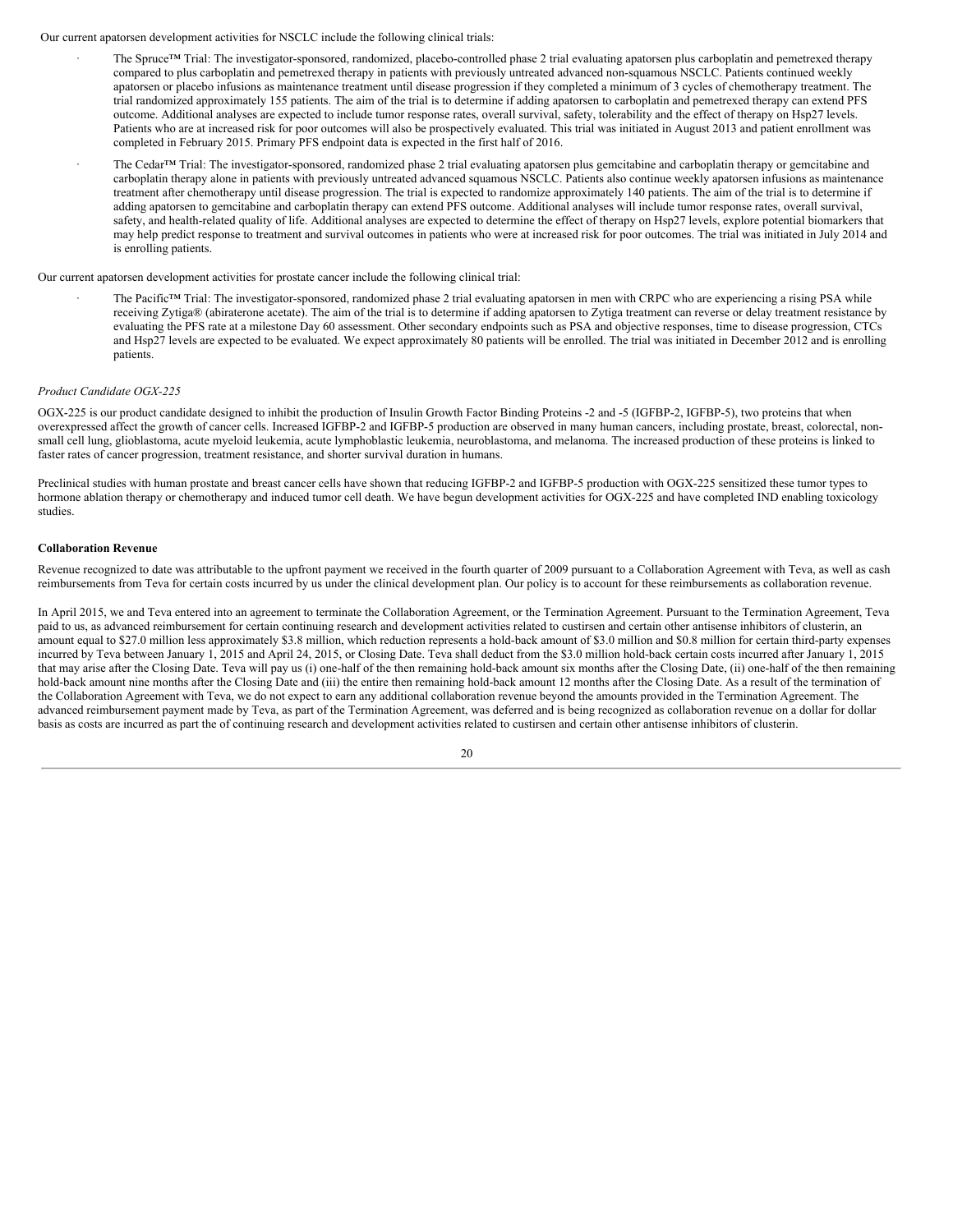#### **Research and Development Expenses**

Research and development, or R&D, expenses consist primarily of costs for clinical trials, contract manufacturing, personnel costs, milestone payments to third parties, facilities, regulatory activities, preclinical studies and allocations of other R&D-related costs. External expenses for clinical trials include fees paid to clinical research organizations, clinical trial site costs and patient treatment costs.

Currently, we manage our clinical trials through contract research organizations and independent medical investigators at their sites and at hospitals and expect this practice to continue. Through our clinical development programs, we are developing each of our product candidates in parallel for multiple disease indications. Due to the number of ongoing projects and our ability to utilize resources across several projects, we do not record or maintain information regarding the indirect operating costs incurred for our research and development programs on a program-specific basis. In addition, we believe that allocating costs on the basis of time incurred by our employees does not accurately reflect the actual costs of a project.

Several of our clinical trials have been supported by grant funding that was received directly by the hospitals and/or clinical investigators conducting the clinical trials as investigator-sponsored trials, thereby allowing us to complete these clinical trials at a lower cost to us.

Under the prior Collaboration Agreement with Teva, we were required to spend \$30 million in direct and indirect development costs for the benefit of the custirsen development plan, such contribution to be funded by the upfront payment provided by Teva as an advanced reimbursement for our development expenses. In December 2012, we had spent the required \$30.0 million in development costs related to custirsen. In accordance with the Termination Agreement, Teva was required to and did fund all additional expenses under the clinical development plan through December 31, 2014, after which date we took over responsibility for future costs following termination of our Collaboration Agreement. We do not owe Teva any development milestone payments or royalty payments on sales of custirsen, if any.

Final analyses of clinical trials involving our product candidates are dependent on and driven by timing of disease progression and/or survival events occurring and as a result we cannot estimate completion dates for development activities or when we might receive material net cash inflows from our R&D projects, if ever.

Our projects or intended R&D activities may be subject to change from time to time as we evaluate our R&D priorities and available resources.

#### **General and Administrative Expenses**

General and administrative, or G&A, expenses consist primarily of salaries and related costs for our personnel in executive, finance and accounting, corporate communications, human resources and other administrative functions, as well as consulting costs, including market research, business consulting and intellectual property. Other costs include professional fees for legal and auditing services, insurance and facility costs.

#### **Warrant liability**

The following is a summary of outstanding warrants to purchase common stock that are classified as liabilities at June 30, 2015:

|                                                     | Total       |                              |       |                        |
|-----------------------------------------------------|-------------|------------------------------|-------|------------------------|
|                                                     | Outstanding | <b>Exercise</b><br>price per |       |                        |
|                                                     | and         |                              |       |                        |
|                                                     | Exercisable |                              | Share | <b>Expiration Date</b> |
| (1) Warrants issued in October 2010 financing       | 1.587.301   | S                            | 20.00 | October 2015           |
| (2) Series A Warrants issued in July 2014 financing | 2,779,932   |                              | 4.00  | July 2019              |
| (3) Series B Warrants issued in July 2014 financing | 670,269     |                              | 4.00  | July 2019              |

No warrants were exercised during the six months ended June 30, 2015 or 2014.

We reassess the fair value of the common stock warrants classified as liabilities at each reporting date utilizing a Black-Scholes pricing model. Inputs used in the pricing model include estimates of stock price volatility, expected warrant life and risk-free interest rate. The computation of expected volatility was based on the historical volatility of shares of our common stock for a period that coincides with the expected life of the warrants.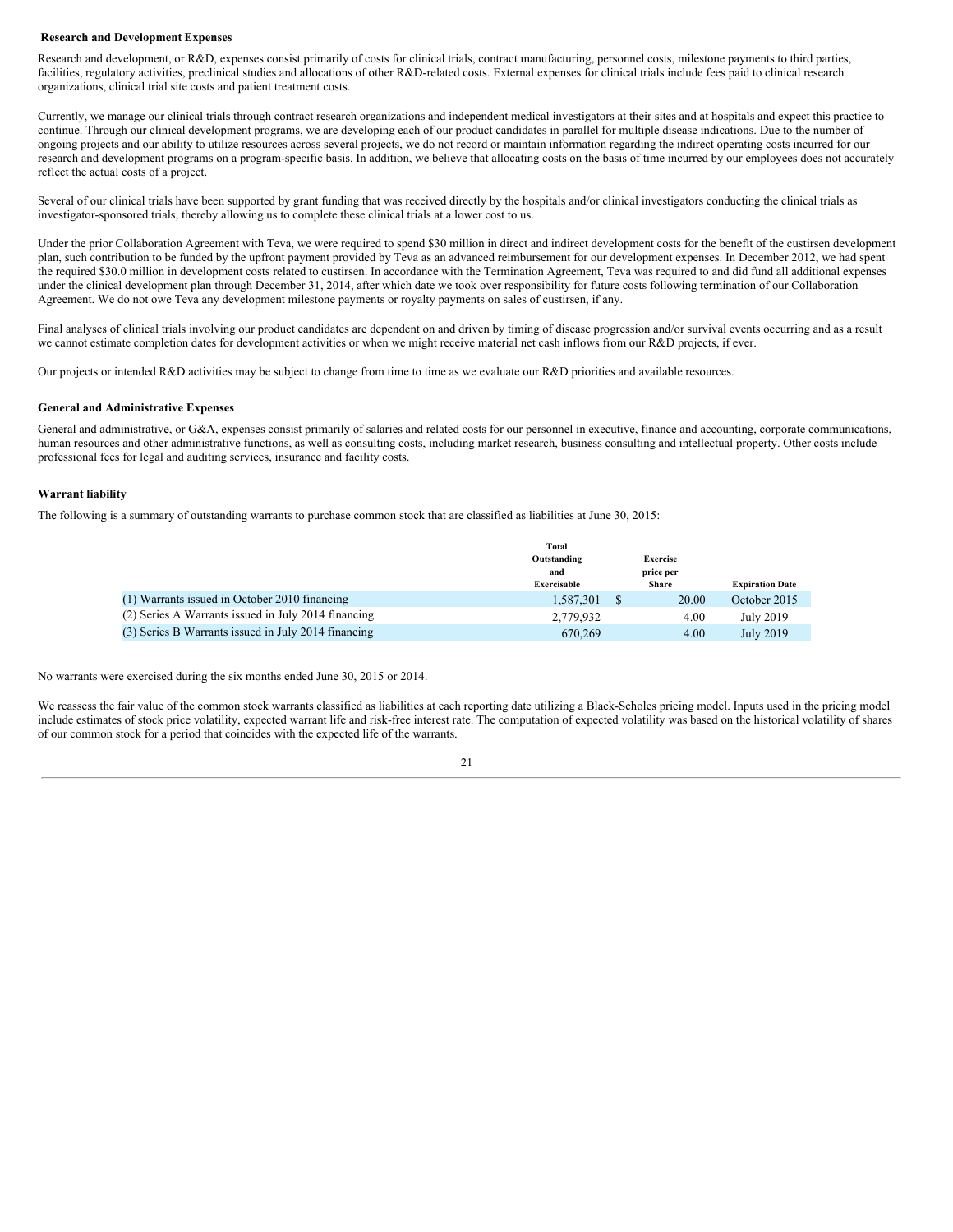#### **Results of Operations**

#### *For the three and six months ended June 30, 2015 and 2014*

#### *Revenue*

Revenue for the three and six months ended June 30, 2015 decreased to \$4.0 million and \$5.4 million, respectively, from \$4.9 million and \$16.7 million for the three and six months ended June 30, 2014, respectively. The advanced reimbursement payment made by Teva, as part of the Termination Agreement, was deferred and is being recognized as collaboration revenue on a dollar for dollar basis as costs are incurred as part of the continuing research and development activities related to custirsen. The decrease in 2015 as compared to 2014 was due primarily to lower clinical trial costs for the AFFINITY and Borealis-1 trials as a result of patients coming off treatment. This was partially offset by higher ENSPIRIT trial costs which we became responsible for pursuant to the Termination Agreement with Teva.

#### *Research and Development Expenses*

Our research and development expenses for our clinical development programs for the three and six months ended June 30, 2015 and 2014 are as follows (in thousands):

|                                         |   | Three months ended<br><b>June 30.</b> |  |       | <b>Six Months Ended</b><br><b>June 30.</b> |        |  |        |
|-----------------------------------------|---|---------------------------------------|--|-------|--------------------------------------------|--------|--|--------|
|                                         |   | 2014<br>2015                          |  | 2015  |                                            | 2014   |  |        |
| Clinical development programs:          |   |                                       |  |       |                                            |        |  |        |
| Custirsen                               |   | 3.333                                 |  | 4.618 |                                            | 4.525  |  | 15.965 |
| Apatorsen                               | S | 1.087                                 |  | 2,600 |                                            | 1,615  |  | 5,314  |
| Other research and development          |   | 2.125                                 |  | 2,665 |                                            | 4,077  |  | 5,507  |
| Total research and development expenses | S | 6.545                                 |  | 9.883 |                                            | 10.217 |  | 26,786 |

R&D expenses for the three and six months ended June 30, 2015 decreased to \$6.5 million and \$10.2 million, respectively, from \$9.9 million and \$26.8 million for the three and six months ended June 30, 2014, respectively. The decrease in 2015 as compared to 2014 was due primarily to lower clinical trial costs for the AFFINITY and Borealis-1 trials as a result of patients coming off treatment. This was partially offset by higher ENSPIRIT trial costs which we became responsible for after the termination of our Collaboration Agreement with Teva.

#### *General and Administrative Expenses*

G&A expenses for the three and six months ended June 30, 2015 increased to \$3.1 million and \$5.8 million, respectively, from \$2.7 million and \$5.4 million for the three and six months ended June 30, 2014, respectively. The increase in 2015 as compared to 2014 was due primarily to higher professional fees.

#### *Gain (Loss) on Warrants*

We recorded a loss of \$0.5 million and a gain of \$35,000 on the revaluation of our outstanding warrants for the three and six months ended June 30, 2015, respectively. We recorded a gain of \$0.6 million and loss of \$0.1 million on revaluation of the warrants for the three and six months ended June 30, 2014, respectively. We revalue the warrants at each balance sheet date to fair value.

#### **Liquidity and Capital Resources**

We have incurred an accumulated deficit of \$170.5 million through June 30, 2015, and we expect to incur substantial additional losses in the future as we continue or expand our R&D activities and other operations, as more fully described below. We have not generated any revenue from product sales to date, and we may not generate product sales revenue in the near future, if ever.

Our operations to date have been primarily funded through the sale of our equity securities and payments received from Teva. As of June 30, 2015, our cash, cash equivalents, and short-term investments increased to \$60.2 million from \$47.1 million as of December 31, 2014.

In April 2015, we and Teva terminated our Collaboration Agreement. Pursuant to the Termination Agreement, Teva paid to us, as advanced reimbursement for certain continuing research and development activities related to custirsen and certain other antisense inhibitors of clusterin, an amount equal to \$27.0 million less approximately \$3.8 million, which reduction represented a hold-back amount of \$3.0 million and \$0.8 million for certain third-party expenses incurred by Teva between January 1, 2015 and the Closing Date. Teva shall deduct from the \$3.0 million hold-back certain costs incurred after January 1, 2015 that may arise after the Closing Date. Teva will pay us (i) one-half of the then remaining hold-back amount six months after the Closing Date, (ii) one-half of the then

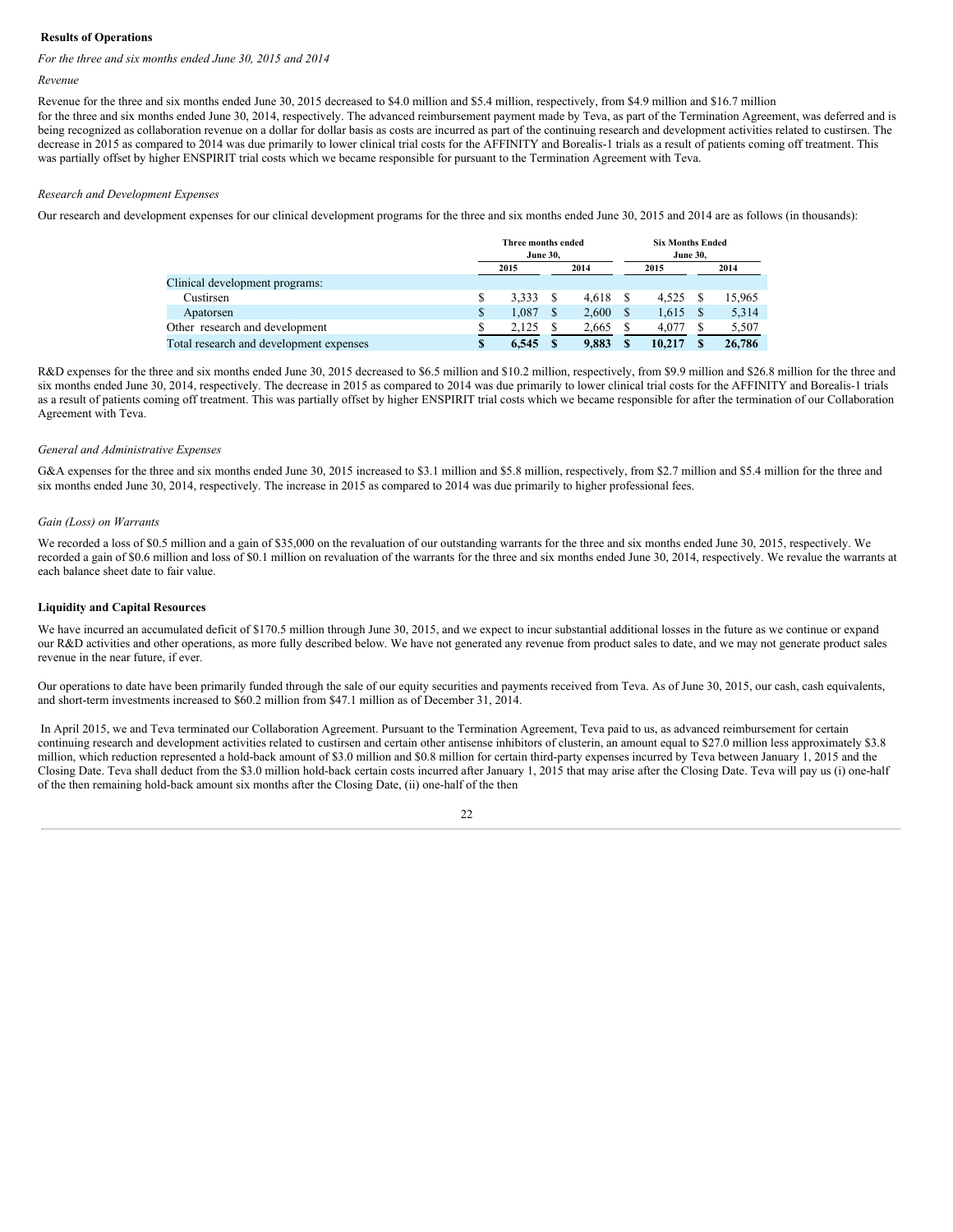remaining hold-back amount nine months after the Closing Date and (iii) the entire then remaining hold-back amount 12 months after the Closing Date.

Pursuant to the Termination Agreement, Teva will be responsible for expenses related to custirsen incurred pursuant to the Collaboration Agreement through December 31, 2014. We will be responsible for all custirsen-related expenses incurred from and after January 1, 2015. We do not owe Teva any development milestone payments or royalty payments on sales of custirsen, if any. As a result of the termination of the Collaboration Agreement, other than the return of any remaining balance from the hold-back, we will not receive any future cash reimbursements from Teva for certain costs incurred by us in connection with the clinical development of custirsen.

In April 2015, we and Lincoln Park Capital Fund, LLC, or LPC, entered into a Purchase Agreement, pursuant to which we have the right to sell to LPC up to \$18.0 million in shares of our common stock, par value \$0.001 per share, subject to certain limitations and conditions set forth in the Purchase Agreement. LPC initially purchased 956,938 Series A-1 Units at a purchase price of \$2.09 per unit, for aggregate gross proceeds of \$2.0 million. Each Series A-1 Unit consisted of (i) one share of common stock and (ii) one warrant to purchase one-quarter of a share of common stock at an exercise price of \$2.40 per share. After the initial purchase, we have the right, from time to time, in our sole discretion and subject to certain conditions, to direct LPC to purchase additional shares of common stock having an aggregate value of \$16.0 million. We may direct LPC to purchase such additional shares as often as every business day over the 24-month term of the Purchase Agreement in increments of up to 125,000 shares of common stock, with such number of shares increasing as the closing sale price of our common stock increases. The purchase price of shares of common stock pursuant to the Purchase Agreement will be based on prevailing market prices of common stock at the time of sale without any fixed discount, and we will control the timing and amount of any sales of common stock to LPC. In addition, we may direct LPC to purchase additional shares of common stock as accelerated purchases if on the date of a regular purchase the closing sale price of the common stock is not below \$1.50 per share. As consideration for entering into the Purchase Agreement, we issued to LPC 126,582 shares of common stock. We did not receive any cash proceeds from the issuance of these shares.

From April 1, 2015 through August 13, 2015, we offered and sold 6,814,980 shares of our common stock pursuant to our Purchase Agreement with LPC. These sales resulted in gross proceeds to us of approximately \$18.0 million and offering expenses of \$0.4 million. As of August 13, 2015, no further amounts remained available for sale under this offering program.

Based on our current expectations, we believe our capital resources will be sufficient to fund our currently planned operations late into the fourth quarter of 2016. Our currently planned operations are set forth below under the heading Operating Capital and Capital Expenditure Requirements.

#### **Cash Flows**

#### *Cash Provided by Operations*

For the six months ended June 30, 2015, net cash provided by operating activities increased to \$10.2 million from \$4.6 million used in the six months ended June 30, 2014. The increase in cash provided by operations in 2015 compared to cash used for operations in 2014 was primarily attributable to a cash payment from Teva as an advance reimbursement for custirsen development costs associated with the Termination Agreement in 2015.

#### *Cash Provided by Financing Activities*

For the six months ended June 30, 2015, net cash provided by financing activities decreased to \$3.2 million from \$6.1 million for the six months ended June 30, 2014. Net cash provided by financing activities in the six months ended June 30, 2015 relates to proceeds received from the financing through our purchase agreement with LPC. Net cash provided by financing activities in the six months ended June 30, 2014 related to proceeds from the sale of shares of common stock through our "at the market" equity offering program, an advance payment of a portion of the proceeds from the underwritten registered direct offering completed in July 2014 and the exercise of stock options.

#### *Cash Provided by Investing Activities*

For the six months ended June 30, 2015, net cash provided by investing activities decreased to \$6.7 million from \$24.6 million for the for the six months ended June 30, 2014. Net cash provided by investing activities in the six months ended June 30, 2015 and 2014 was due to transactions involving marketable securities in the normal course of business.

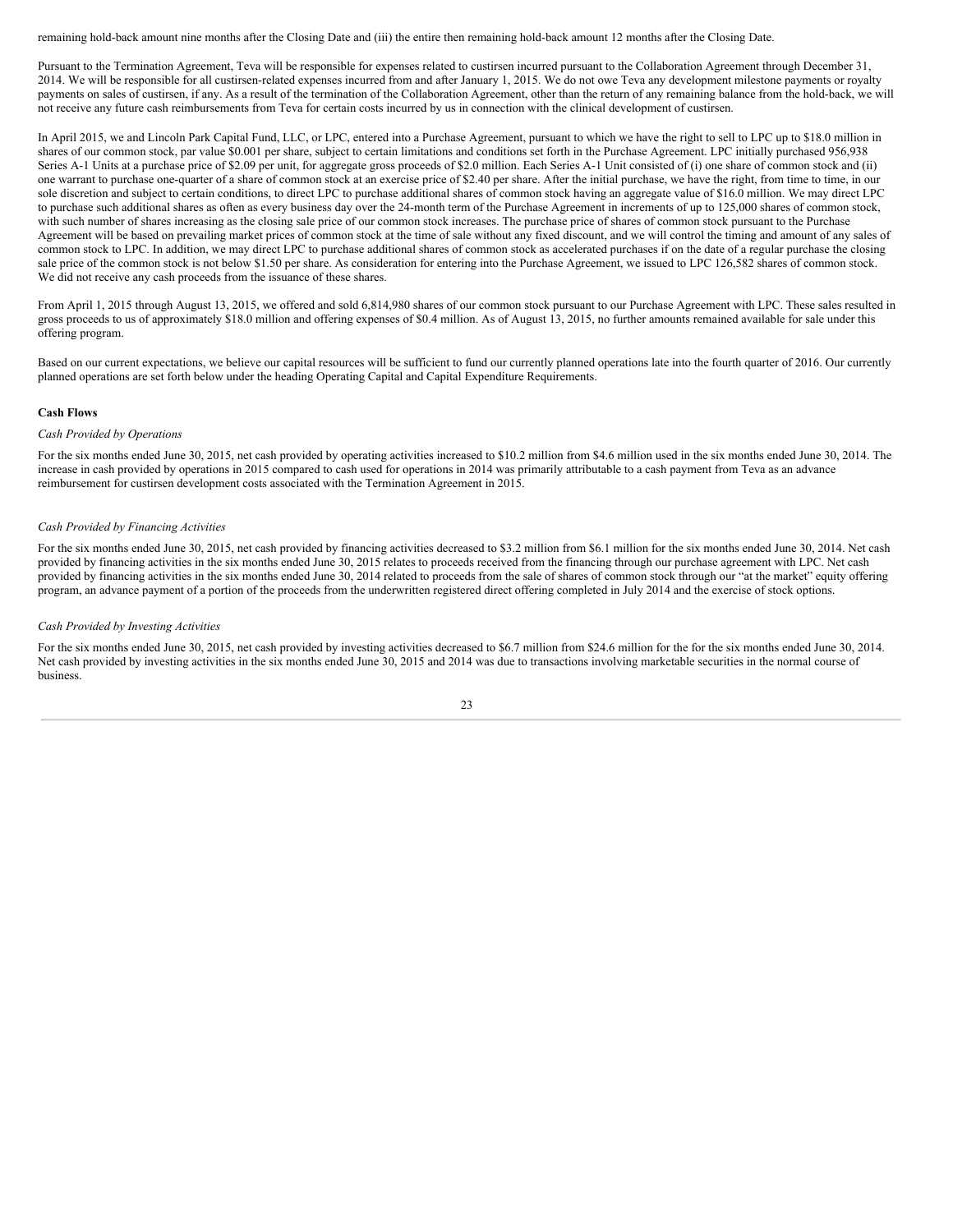#### **Operating Capital and Capital Expenditure Requirements**

Based on our current expectations, we believe that our cash, cash equivalents, short-term investments and amounts received from the sale of common stock to LPC in the third quarter of 2015, will be sufficient to fund our currently planned operations late into the fourth quarter of 2016, which may include:

- · announcing AFFINITY trial results, the phase 3 trial that is evaluating a survival benefit for custirsen in combination with cabazitaxel as second-line chemotherapy in approximately 630 patients with CRPC with final results of the poor prognosis subpopulation by the end of 2015 and final analysis for the ITT population in the second half of 2016, depending on timing of the event-driven final analysis and subject to completion of the proposed protocol amendment;
- · announcing ENSPIRIT trial results, the phase 3 trial that is evaluating a survival benefit for custirsen in combination with docetaxel as second-line chemotherapy in approximately 700 patients with NSCLC. Final survival results could be available in the second half of 2016;
- announcing Rainier trial results, the investigator-sponsored, randomized, placebo-controlled phase 2 trial evaluating apatorsen in combination with Abraxane® and gemcitabine in patients with previously untreated metastatic pancreatic cancer, expected by the end of 2015;
- announcing Spruce trial results, the investigator-sponsored, randomized, placebo-controlled phase 2 trial evaluating apatorsen treatment with carboplatin and pemetrexed chemotherapy in patients with previously untreated advanced non-squamous NSCLC, expected in the first half of 2016;
- · completing enrollment in the Borealis-2 trial, the investigator-sponsored, randomized, controlled phase 2 trial evaluating apatorsen in patients with advanced or metastatic bladder cancer who have disease progression following initial platinum-based chemotherapy first-line treatment and are eligible to receive docetaxel second-line chemotherapy, expected in the third quarter of 2015;
- announcing Pacific trial results, an investigator-sponsored randomized phase 2 trial evaluating apatorsen treatment in combination with Zytiga in patients with prostate cancer, with preliminary results expected in 2016; and
- · continued enrollment in the Cedar trial, the investigator-sponsored, randomized phase 2 trial evaluating apatorsen treatment with gemcitabine and carboplatin chemotherapy in patients with previously untreated advanced squamous NSCLC.

Results from the custirsen and apatorsen trials may be released at a date that is beyond the period for which we currently project we have available cash resources. We have based this estimate on assumptions that may prove to be wrong, and we could utilize our available capital resources sooner than we currently expect. We would require additional funding to support our operations if we were to continue the AFFINITY or ENSPIRIT trials beyond their anticipated data result dates, spend capital on activities related to product launch, acquire or invest in other assets, conduct development activities with respect to our other product candidates beyond those development activities described above, including activities with respect to OGX-225, if the clinical trials cost more than we anticipate, or if custirsen is successful in a phase 3 trial with no partnership. If we need to extend our cash availability or to conduct any such currently unplanned development activities, we would seek such necessary funding through the licensing or sale of certain of our product candidates, by executing a partnership or collaboration agreement, or through private or public offerings of our equity or debt, including the sale of common stock pursuant to an at-the market offering. However, we can provide no assurance that such funding would be available to us on favorable terms, or at all.

Our future capital requirements will depend on many factors, including:

- · timing, costs and results of clinical trials, preclinical development and regulatory approvals;
- · our ability to obtain additional funding through a partnership or collaboration agreement with a third party or licenses of certain of our product candidates, or through private or public offerings of our equity or debt, or through sale of certain of our royalty rights;
- our ongoing level of focus and efforts to develop and commercialize custirsen and apatorsen;
- success of custirsen, apatorsen and our other product candidates;
- timing, costs and results of drug discovery and R&D; and
- · costs related to obtaining, defending and enforcing patents.

#### **Off-Balance Sheet Arrangements**

We did not have any off-balance sheet financing arrangements at June 30, 2015.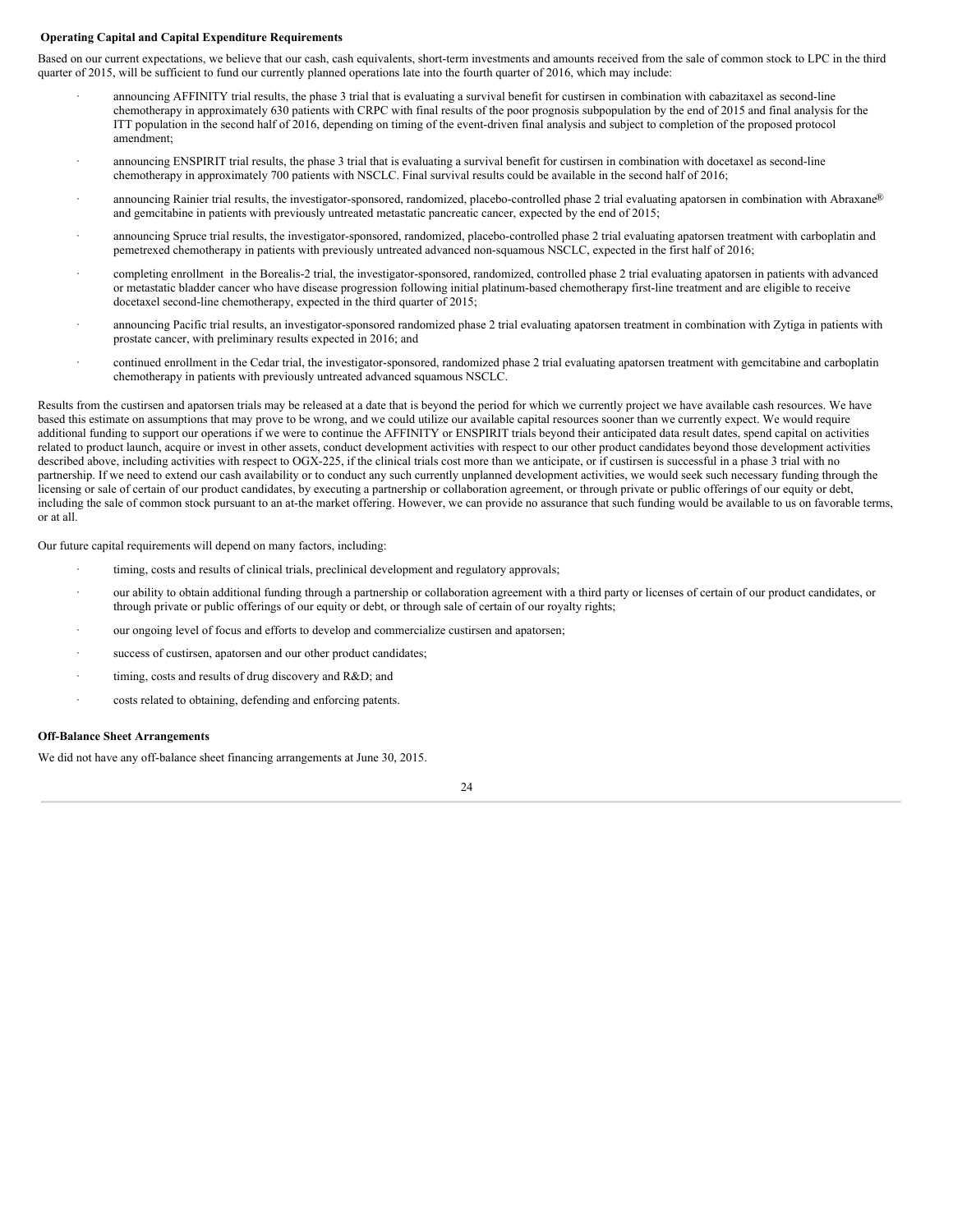#### **Commitments and Contingencies**

We previously disclosed certain contractual obligations and contingencies and commitments relevant to us within the financial statements and Management Discussion and Analysis of Financial Condition and Results of Operations in our Annual Report on Form 10-K for the year ended December 31, 2014, as filed with the SEC on March 26, 2015. There have been no material changes to our "Contractual Obligations" table in Part II, Item 7, "Management's Discussion and Analysis of Financial Condition and Results of Operations" of our 2014 Form 10-K. For more information regarding our current contingencies and commitments, see note 7 to the financial statements included above.

#### **Material Changes in Financial Condition**

|                          | <b>June 30,</b> |      | December 31, |  |  |
|--------------------------|-----------------|------|--------------|--|--|
| (in thousands)           | 2015            | 2014 |              |  |  |
| <b>Total Assets</b>      | \$<br>63.356    |      | 56,291       |  |  |
| <b>Total Liabilities</b> | 35,165          |      | 22,232       |  |  |
| <b>Total Equity</b>      | 28,191          |      | 34,059       |  |  |

The increase in assets at June 30, 2015 compared to December 31, 2014 was primarily due to an increase in cash as a result of the cash payment from Teva as an advance reimbursement for custirsen development costs associated with the Termination Agreement in 2015 and proceeds received from the financings under our purchase agreement with LPC. The increase in liabilities at June 30, 2015 compared to December 31, 2014 is primarily due to recognizing the advance reimbursement payment from Teva as deferred collaboration revenue.

#### **Critical Accounting Policies and Estimates**

The preparation of financial statements in accordance with U.S. GAAP requires management to make estimates and assumptions that affect reported amounts and related disclosures. We have discussed those estimates that we believe are critical and require the use of complex judgment in their application in our Annual Report on Form 10-K for the year ended December 31, 2014, filed with the SEC on March 26, 2015. Since December 31, 2014, there have been no material changes to our critical accounting policies or the methodologies or assumptions we apply under them.

#### **New Accounting Standards**

See Note 2, "Accounting Policies," of the consolidated financial statements for information related to the adoption of new accounting standards in 2015, none of which had a material impact on our financial statements, and the future adoption of recently issued accounting standards, which we do not expect to have a material impact on our financial statements.

#### <span id="page-24-0"></span>**Item 3. Quantitative and Qualitative Disclosures About Market Risk**

#### **Interest Rate Risk**

Interest rate risk is the risk that the fair values and future cash flows of financial instruments will fluctuate because of the changes in market interest rates. We invest our cash in a variety of financial instruments, primarily in short-term bank deposits, money market funds, and domestic and foreign commercial paper and government securities. These investments are denominated in U.S. dollars, and we monitor our exposure to interest rate changes. We have very limited interest rate risk due to having only a few assets or liabilities subject to fluctuations in interest rates. Our investment portfolio includes only marketable securities with active secondary or resale markets to help ensure portfolio liquidity. Due to the nature of our highly liquid marketable securities, a change in interest rates would not materially change the fair market value. We have estimated the effect on our portfolio of a hypothetical increase in interest rates by 1% to be a reduction of approximately \$0.5 million in the fair value of our investments as of June 30, 2015.

#### **Foreign Currency Exchange Risk**

We are exposed to risks associated with foreign currency transactions on certain contracts and payroll expenses related to our Canadian subsidiary, OncoGenex Technologies, denominated in Canadian dollars, and we have not hedged these amounts. As our unhedged foreign currency transactions fluctuate, our earnings might be negatively affected. Accordingly, changes in the value of the U.S. dollar relative to the Canadian dollar might have an adverse effect on our reported results of operations and financial condition, and fluctuations in exchange rates might harm our reported results and accounts from period to period. We have estimated the effect on our reported results of operations of a hypothetical increase of 10% in the exchange rate of the Canadian dollar against the U.S. dollar to be approximately \$0.1 million for the three months ended June 30, 2015.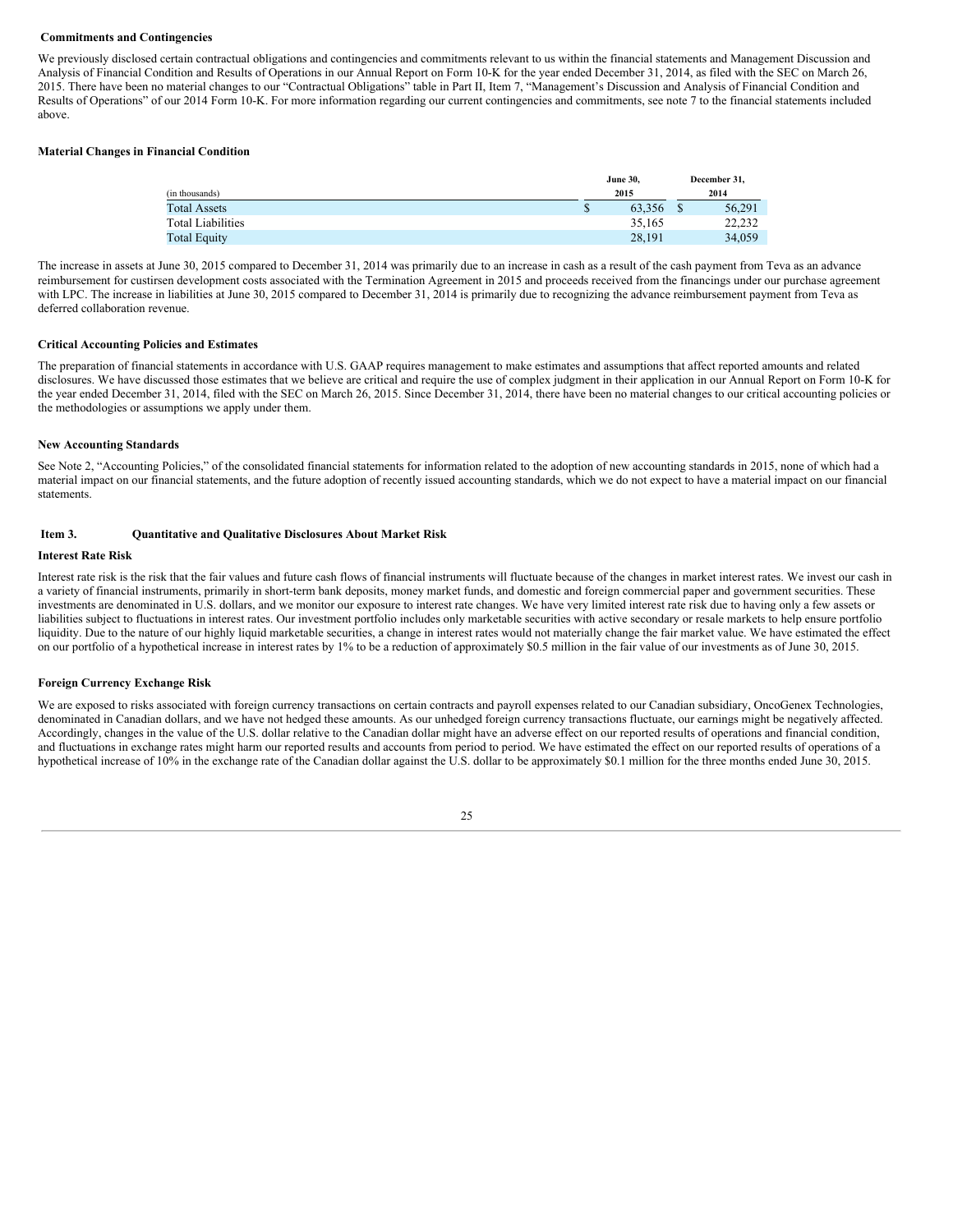#### <span id="page-25-0"></span>**Item 4. Controls and Procedures**

#### **Evaluation of Disclosure Controls and Procedures**

We maintain disclosure controls and procedures that are designed to ensure that material information required to be disclosed in our periodic reports filed or submitted under the Securities Exchange Act of 1934, as amended, or the Exchange Act, is recorded, processed, summarized and reported within the time periods specified in the SEC's rules and forms. Our disclosure controls and procedures are also designed to ensure that information required to be disclosed in the reports we file or submit under the Exchange Act are accumulated and communicated to our management, including our principal executive officer and principal financial officer as appropriate, to allow timely decisions regarding required disclosure.

During the quarter ended June 30, 2015, we carried out an evaluation, under the supervision and with the participation of our management, including our principal executive officer and principal financial officer, of the effectiveness of the design and operation of our disclosure controls and procedures, as defined in Rules 13a-15(e) and 15d-15(e) under the Exchange Act. Based upon that evaluation, our principal executive officer and principal financial officer concluded that our disclosure controls and procedures were effective, as of the end of the period covered by this report.

#### **Changes in Internal Control Over Financial Reporting**

We have not made any changes to our internal control over financial reporting (as defined in Rule 13a-15(f) and 15d-15(f) under the Exchange Act) during the quarter ended June 30, 2015 that have materially affected, or are reasonably likely to materially affect, our internal control over financial reporting.

#### **Limitations on Effectiveness of Controls**

Our management does not expect that our disclosure controls and procedures or our internal controls will prevent all errors and all fraud. A control system, no matter how well conceived and operated, can provide only reasonable, not absolute, assurance that the objectives of the control system are met. Further, the design of a control system must reflect the fact that there are resource constraints, and the benefits of controls must be considered relative to their costs. Because of the inherent limitations in all control systems, no evaluation of controls can provide absolute assurance that all control issues and instances of fraud, if any, within our company have been detected.

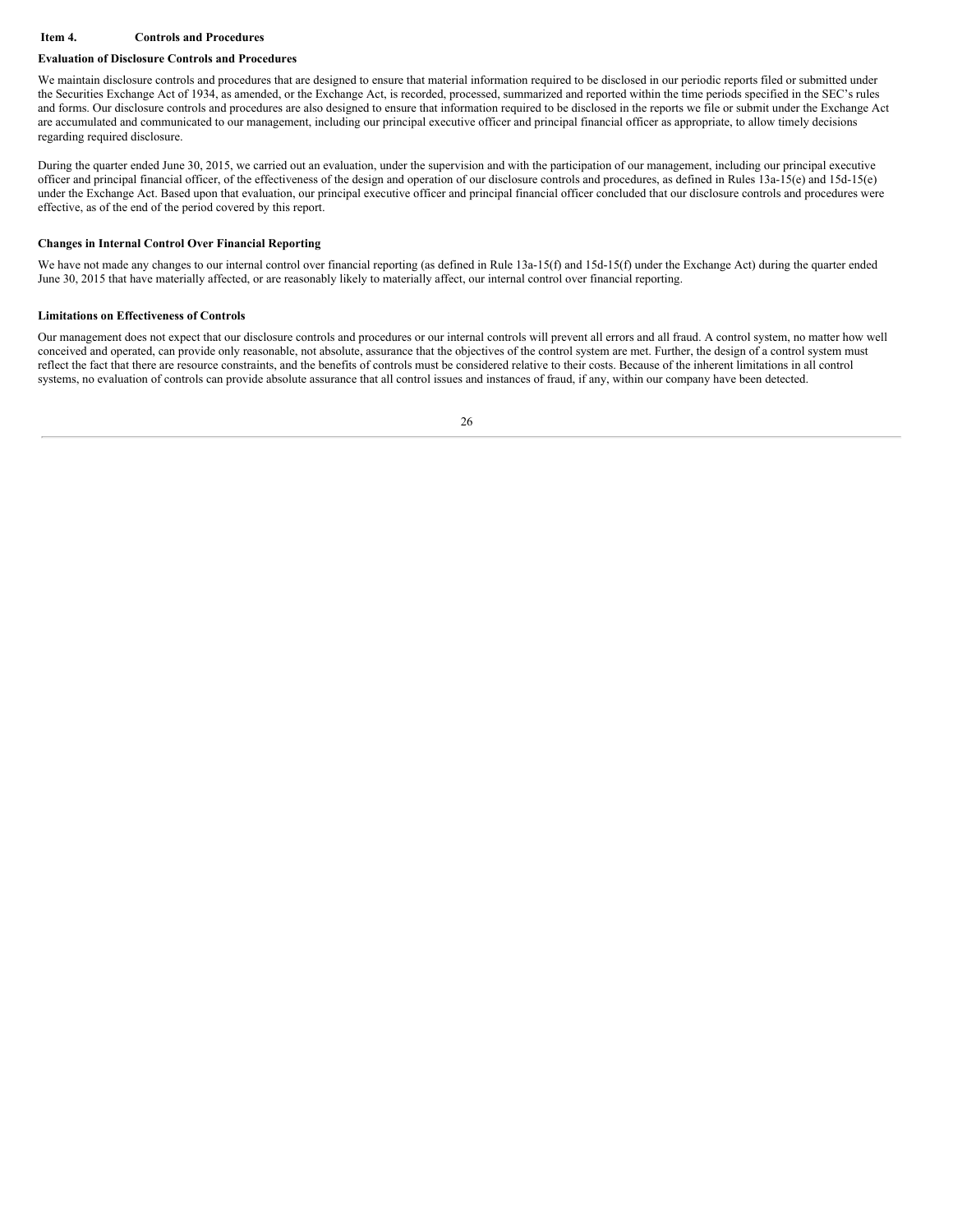#### <span id="page-26-0"></span>**PART II. OTHER INFORMATION**

#### <span id="page-26-1"></span>**Item 1A. Risk Factors**

#### **Risks Related to Our Business**

Investing in our common stock involves a high degree of risk. You should consider carefully the risks and uncertainties described below, together with all of the other information contained in this Quarterly Report on Form 10-Q and in the other periodic and current reports and other documents we file with the Securities and Exchange Commission, before deciding to invest in our common stock. If any of the following risks materialize, our business, financial condition, results of operation and future prospects will likely be materially and adversely affected. In that event, the market price of our common stock could decline and you could lose all or part of your investment.

#### **Risks Related to Our Business**

#### We have incurred losses since inception and anticipate that we will continue to incur losses for the foreseeable future. We have never had any products available for *commercial sale and we may never achieve or sustain profitability.*

We are a clinical-stage biopharmaceutical company, are not profitable, have incurred losses in each year since our inception and do not expect to become profitable in the foreseeable future. We have never had any products available for commercial sale, and we have not generated any revenue from product sales nor do we anticipate that we will generate revenue from product sales in the near future. Our revenue to date has been collaboration revenue under the Collaboration Agreement with Teva, which was terminated in April 2015. As a result of the termination of the Collaboration Agreement, TEVA will no longer be responsible for custirsen-related expenses, and we will not receive additional revenue from TEVA other than the advanced reimbursement payment we received in connection with the termination of the Collaboration Agreement. We have not yet submitted any products for approval by regulatory authorities, and we continue to incur research and development and general and administrative expenses related to our operations. We expect to continue to incur losses for the foreseeable future, and we expect these losses to increase as we continue our research activities and conduct development of, and seek regulatory approvals for, our product candidates, and prepare for and begin to commercialize any approved products. If our product candidates fail in clinical trials or do not gain regulatory approval, or if our product candidates do not achieve market acceptance, we may never become profitable. Even if we achieve profitability in the future, we may not be able to sustain profitability in subsequent periods.

#### *Clinical trials may not demonstrate a clinical benefit of our product candidates.*

Positive results from preclinical studies and clinical trials, including those results from the custirsen or apatorsen clinical trials conducted to dateand any exploratory analysis, should not be relied on as evidence that on-going, amended, planned to be amended or later-stage or large-scale clinical trials will succeed. We will be required to demonstrate with substantial evidence through well-controlled clinical trials that our product candidates are safe and effective for use in a diverse population before we can seek regulatory approvals for their commercial sale. Success in early clinical trials does not mean that future clinical trials will be successful because product candidates in later-stage clinical trials may fail to demonstrate sufficient safety and efficacy to the satisfaction of the FDA and other non-U.S. regulatory authorities, despite having progressed through initial clinical trials. Further, preliminary results from our clinical trials may not be confirmed in final data, or may change materially.

Even after the completion of our planned Phase 3 clinical trials, the FDA or other non-U.S. regulatory authorities may disagree with our clinical trial design and our interpretation of data, and may require us to conduct additional clinical trials to demonstrate the efficacy of our product candidates.

We have amended or proposed future amendments for some of our ongoing clinical trials to incorporate observations from our other completed clinical trials. These observations may not be applicable to other stages of disease, or in combination with other therapies or indications. In planning or completing amendments to our trials, the statistical requirements to demonstrate success have been increased. This is due to including fewer patients for the primary evaluation and/or due to allowing for the chance of success to be determined in either of two primary evaluations, rather than only having one primary evaluation specified. Accordingly, if the observations from other completed trials are applied as amendments to our ongoing trials but prove not to be applicable to our ongoing trials, the results might indicate that our original trial design would have been successful if the changes had not been made to the original statistical requirements.

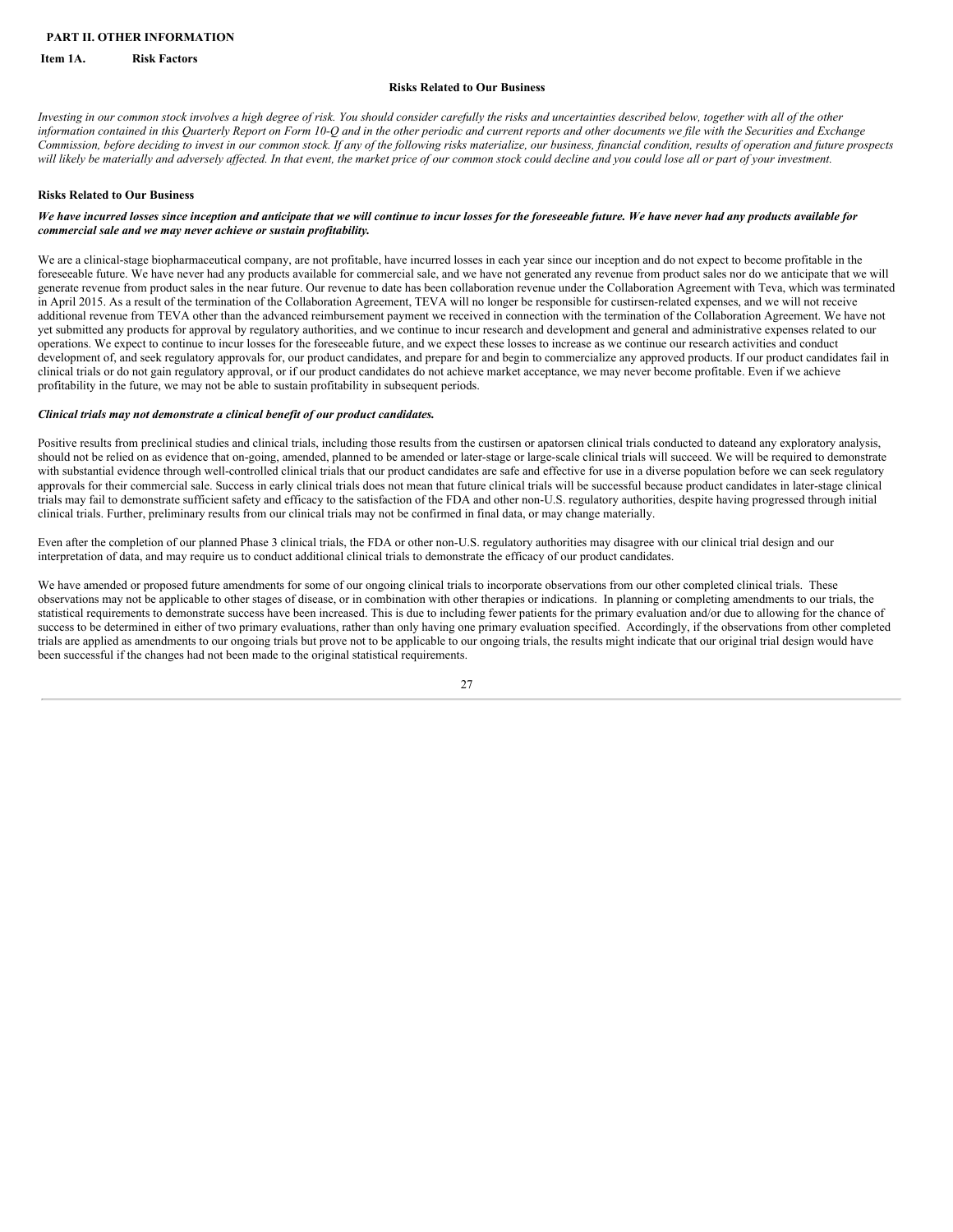#### The termination of our Collaboration Agreement with Teva has resulted in us being required to take over responsibility for conducting the ongoing custirsen trials, and further development and commercialization of custirsen will require significant resources from us or another collaborator.

In April 2015, we and Teva entered into a Termination Agreement, pursuant to which we terminated our Collaboration Agreement. Under the terms of the Termination Agreement, we received approximately \$23.2 million and regained all rights to custirsen and responsibility for all custirsen-related expenses as of January 1, 2015, including those related to the ENSPIRIT trial, as well as manufacturing and regulatory activities for the custirsen programs, which were previously managed and funded by Teva. As a result, Teva is transitioning the responsibilities associated with conducting the ongoing custirsen clinical trials to us and is using commercially reasonable efforts to assign all third-party contracts related to the ENSPIRIT trial to us. Some of these third parties may not agree to assignment of the contracts to us on the same terms they did with Teva, or at all, and Teva may fail to identify third-party contracts that are necessary to conduct the ongoing trials. We are also relying on Teva to assist in certain development and regulatory activities as custirsen is transitioned back to the Company. If these activities are not completed in a timely or satisfactory manner, there may delays in development of custirsen, diversion of management's attention and potentially reduced resources for the apatorsen clinical trials.

As part of the Termination Agreement, we provided Teva with a hold-back in the amount of \$3 million to pay for certain vendor expenses incurred prior to the closing date. If Teva does not use those funds to pay vendors expenses as they come due or if any remaining amounts under the holdback are not returned to us, we could be become liable for additional expenses and vendor relationships could be harmed.

Additionally, further development of custirsen will require significant resources from us or another collaborator. We will not receive any future cash reimbursements from Teva for costs incurred by us in connection with the clinical development of custirsen, and we are required to fund all future development and commercialization ourselves if we are unable to find another collaborator. We expect that the \$23.2 million payment from Teva along with our existing capital resources will allow for the completion and final results from the AFFINITY and ENSPIRIT trials, but we will need to acquire additional capital or enter into a new partnership or collaboration agreement to fund additional development or commercializtion. There are no assurances that we will have access to additional capital or find a new collaborator, or that the terms and timing of any such arrangements would be acceptable to us. As a result, we could experience a significant delay in the custirsen development process. If we determine to discontinue the development of custirsen, or any ongoing clinical trials, we would not receive any future return on our investment from that product candidate, or a specific indication.

#### We rely on third parties to manufacture and supply our product candidates and other agents used in our clinical trials and potential future commercial use. A decrease in the availability or quality of any of these products or agents could increase clinical trial costs, delay or halt clinical development or regulatory approval of our product candidates or commercialization of our future product candidates, resulting in additional losses and depriving us of potential product revenue.

We do not own or operate manufacturing facilities, and we depend on third-party contract manufacturers for production of all of our product candidates and rely on other companies and their manufacturers for other agents used in all of our clinical trials. We lack the resources and the capability to manufacture any of our product candidates ourselves. To date, our product candidates have been manufactured in limited quantities for preclinical studies and clinical trials. All active pharmaceutical ingredients, or API, and drug product for custirsen and apatorsen have been manufactured for us by third parties pursuant to a purchase order or short-term contract that has been fulfilled.

Prior to the termination of our collaboration agreement with Teva, Teva manufactured custirsen drug product and, pursuant to the Termination Agreement, it has discontinued such activities. In addition to selection of a new drug product supplier, we will require technology and methods transfer, validation processes and stability data in order to manufacture drug product and submit our NDA, if applicable. We cannot assure you that we will find a new manufacturer of drug product whose terms or timing would be acceptable to us and we may not have sufficient resources to commence certain activities as soon as required. As a result, we could experience a significant delays in custirsen's development and potential future commercialization.

If, in the future, one of our product candidates is approved for commercial sale, we, or a pharmaceutical partner that has licensed such product candidate, may need to manufacture that product candidate in commercial quantities. We cannot provide assurance that the third-party manufacturers with which we have contracted in the past will have sufficient capacity to satisfy our future manufacturing needs, that we will be able to negotiate additional purchases of API or drug product from these or alternative manufacturers on terms favorable to us, if at all, or that a pharmaceutical partner that has licensed such product candidate will have sufficient capacity or expertise to satisfy future needs.

Third-party manufacturers may fail to perform under their contractual obligations, or may fail to deliver the required commercial quantities of bulk API or finished drug product on a timely basis and at commercially reasonable prices. We have experienced manufacturing quality issues resulting in an unusable lot of product candidate in the past. Any performance failure on the part of our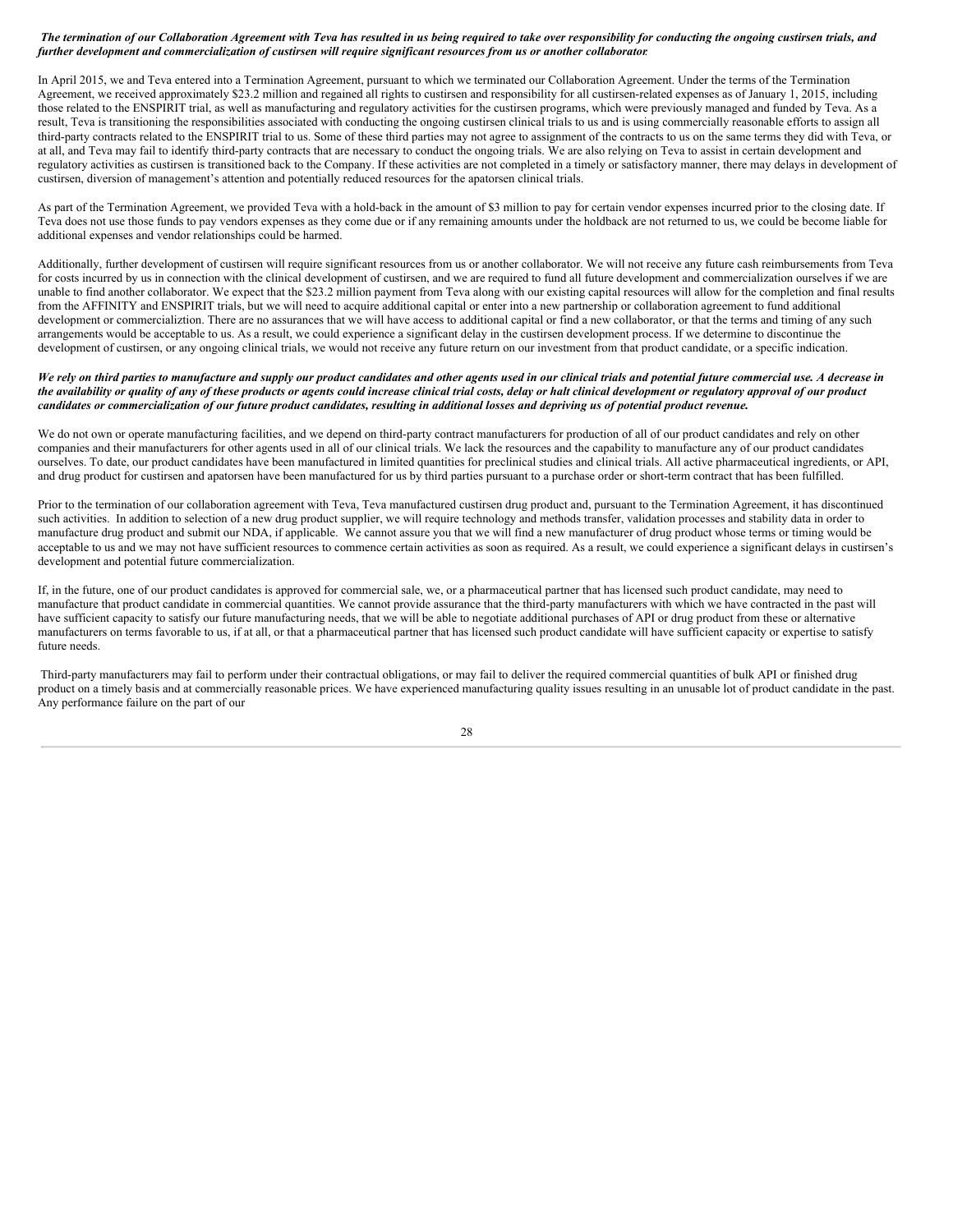contract manufacturers could delay clinical development or regulatory approval of our product candidates or commercialization of our future product candidates, depriving us of potential product revenue and resulting in additional losses. If we are required to identify and qualify an alternate manufacturer, we may be forced to delay or suspend our clinical trials, regulatory submissions, required approvals or commercialization of our product candidates, which may cause us to incur higher costs and could prevent us from commercializing our product candidates successfully. If we are unable to find one or more replacement manufacturers capable of production at a reasonably favorable cost, in adequate volumes, of adequate quality and on a timely basis, we would likely be unable to meet demand for our product candidates and our clinical trials could be delayed or we could lose potential revenue. Our ability to replace an existing API manufacturer may be difficult because the number of potential manufacturers is limited to approximately five manufacturers, and the FDA must inspect any replacement manufacturer and review information related to product produced at the manufacturer before they can begin manufacturing our product candidates. It may be difficult or impossible for us to identify and engage a replacement manufacturer on acceptable terms in a timely manner, if at all. We expect to continue to depend on third-party contract manufacturers for the foreseeable future.

Our product candidates require precise, high-quality manufacturing. Any of our contract manufacturers will be subject to ongoing periodic unannounced inspection by the FDA and non-U.S. regulatory authorities to ensure strict compliance with current Good Manufacturing Practices, or cGMP, and other applicable government regulations and corresponding standards. If our contract manufacturers fail to achieve and maintain high manufacturing standards in compliance with cGMP regulations, we may experience manufacturing errors resulting in patient injury or death, product recalls or withdrawals, delays or interruptions of production or failures in product testing or delivery, delay or prevention of filing or approval of marketing applications for our product candidates, cost overruns or other problems that could seriously affect our business.

Significant manufacturing scale-up may require additional validation studies, which the FDA must review and approve. Additionally, any third-party manufacturers we retain to manufacture our product candidates on a commercial scale must pass an FDA pre-approval inspection for conformance to cGMP regulations before we can obtain approval of our product candidates. If we are unable to successfully increase the manufacturing capacity for a product candidate in conformance with cGMP regulations, the regulatory approval or commercial launch of any related products may be delayed or there may be a shortage in supply.

We also rely on third-parties for the provision of other agents used in our clinical trials, and in some circumstances these agents are provided to us at no cost. We have no assurance that these third-parties will continue to provide their products to us at no cost.

#### We are highly dependent on the success of our lead product candidates, custirsen and apatorsen, and we cannot give any assurance that they, or any of our other product *candidates, will receive regulatory approval or will be successfully commercialized.*

In order to market custirsen, we must, among other things, complete ongoing clinical trials, including phase 3 or registration clinical trials, to demonstrate safety and efficacy. In April 2014, we announced that top-line survival results from our phase 3 SYNERGY trial indicated that the addition of custirsen to standard first-line docetaxel/prednisone therapy did not meet the primary endpoint of a statistically significant improvement in overall survival in men with metastatic CRPC, compared to docetaxel/prednisone alone. We may decide not to continue to advance the development and commercialization of custirsen, which would harm or prevent the commercialization of this product candidate. The failure to further develop and eventually commercialize custirsen could have a material adverse effect on our business and financial condition.

Completing additional clinical trials will be required for apatorsen to establish the safety and efficacy of this product candidate. We are conducting parallel clinical trials to evaluate apatorsen in several cancer indications and treatment combinations to accelerate the development of apatorsen.

OGX-225 has not been tested in humans. Our preclinical testing of this product candidate may not be favorable and we may not be able to clinically evaluate OGX-225.

Our clinical development programs for our product candidates may not receive regulatory approval either if such product candidates fail to demonstrate that they are safe and effective in clinical trials and consequently fail to obtain necessary approvals from the FDA, or similar non-U.S. regulatory agencies, or if we have inadequate financial or other resources to advance these product candidates through the clinical trial process**.** Our protocol amendments, including but not limited to the sponsorship change from Teva to us, revisions to statistical analysis plans, or inclusion of analyses on poor prognostic patients, may be approved by regulatory authorities on a country-by-country basis slower than we anticipate, or not at all. If competitive products developed by third parties show significant benefit in the cancer indications in which we are developing our product candidates, any planned supportive or primary registration trials may be delayed, altered or not initiated and custirsen, apatorsen and our other product candidates may never receive regulatory approval. Any failure to obtain regulatory approval of custirsen, apatorsen or our other product candidates could have a material and adverse effect on our business.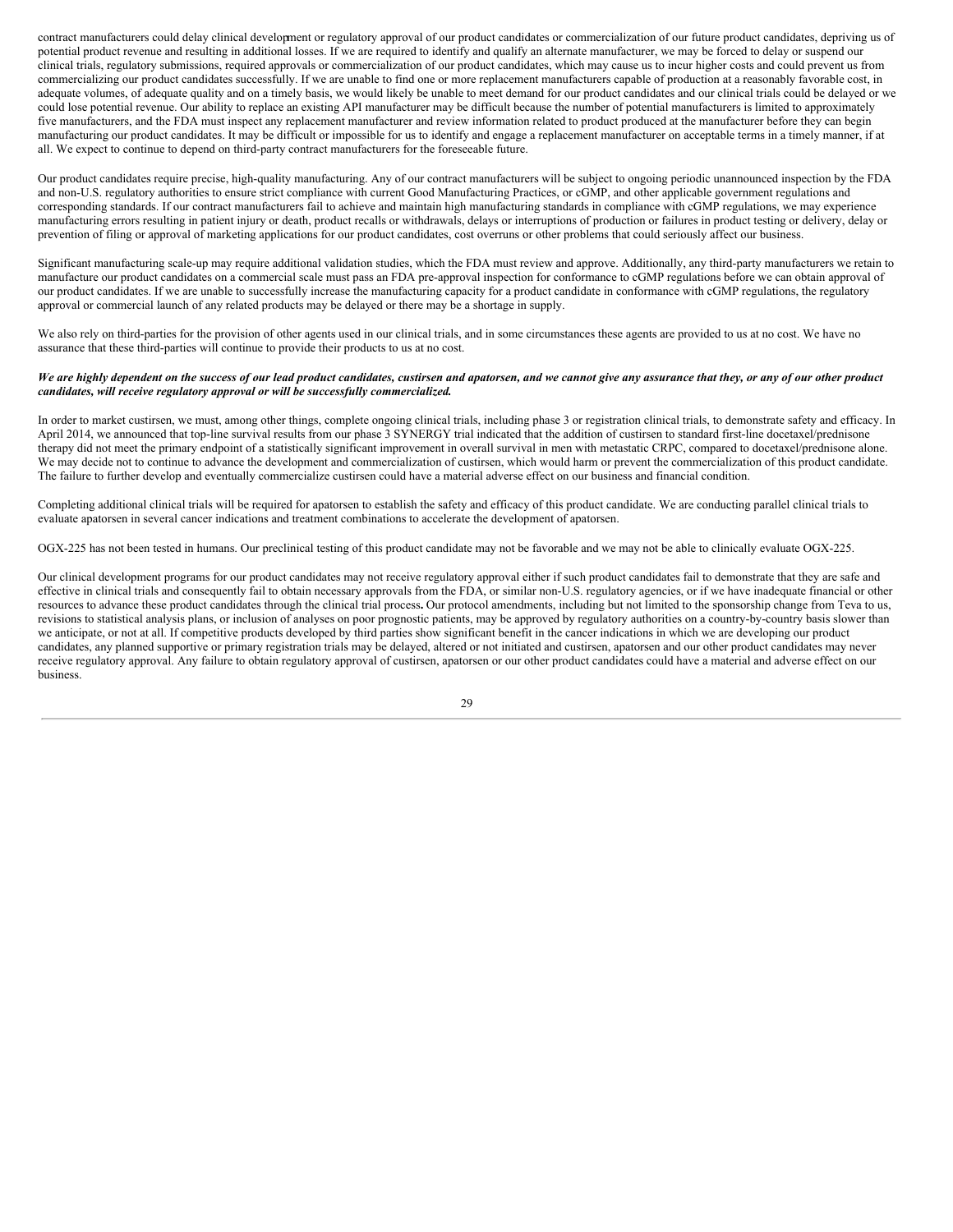#### We rely, in part, on third parties to conduct clinical trials for our product candidates and plan to rely on third parties to conduct future clinical tials. If these third parties do not successfully carry out their contractual duties or meet expected deadlines, we may be unable to obtain regulatory approval for or commercialize our current and *future product candidates.*

To implement our product development strategies, we rely on third parties, such as collaborators, contract research organizations, medical institutions, clinical investigators and contract laboratories, to conduct clinical trials of our product candidates. Although we rely on third parties to conduct our clinical trials, we are responsible for ensuring that each of our clinical trials is conducted in accordance with our development plan and protocol. Moreover, the FDA and non-U.S. regulatory authorities require us to comply with regulations and standards, commonly referred to as Good Clinical Practices, or GCPs, for conducting, monitoring, recording and reporting the results of clinical trials to ensure that the data and results are scientifically credible and accurate and that the clinical trial subjects are adequately informed of the potential risks of participating in clinical trials. Our reliance on third parties does not relieve us of these responsibilities and requirements. If the third parties conducting our clinical trials do not perform their contractual duties or obligations, do not meet expected deadlines or need to be replaced or if the quality or accuracy of the clinical data they obtain is compromised due to the failure to adhere to GCPs or for any other reason, we may need to enter into new arrangements with alternative third parties and our clinical trials may be extended, delayed or terminated. In addition, a failure by such third parties to perform their obligations in compliance with GCPs may cause our clinical trials to fail to meet regulatory requirements, which may require us to repeat our clinical trials.

#### Because we depend on financing from third parties for our operations, our business may fail if such financing becomes unavailable or is not available on commercially *reasonable terms.*

To date, we have financed our operations primarily through the sale of our equity securities and from payments we received pursuant to the Collaboration Agreement with Teva. In April 2015, our Collaboration Agreement with Teva was terminated, and we will not receive any future payments from Teva. We believe that our existing capital resources and interest on such resources will be sufficient to meet our current operating requirements late into the fourth quarter of 2016. However, if patients live longer as a result of new or investigational therapies, the trials proceed slower or take longer than expected to complete, or are initiated later than expected, we change our development plans, acquire rights to new product candidates, cannot find third-party collaborators for our other product candidates, or engage in commercialization and product launch activities, we will need additional capital sooner than we expect. Our future capital requirements will depend on many factors, including, without limitation:

- the scope and results of our clinical trials and preclinical studies;
- · whether we experience delays in our clinical and preclinical development programs, or experience slower-than-anticipated product development or rate of events;
- whether we are able to enter into additional third-party collaborative partnerships to develop and/or commercialize any of our other product candidates on terms that are acceptable to us;
- · our ability to forecast the cost of our ongoing development activities, including the ENSPIRIT trial
- the timing and requirements of, and the costs involved in, making protocol amendments to any of our ongoing studies prior to their completion and conducting studies required to obtain regulatory approvals for our product candidates from the FDA and comparable foreign regulatory agencies;
- the availability of third parties to perform the key development tasks for our product candidates, including conducting preclinical studies and clinical trials and manufacturing our product candidates to be tested in those studies and trials and the associated costs of those services;
- the costs involved in preparing, filing, prosecuting, maintaining, defending the validity of and enforcing patent claims and other costs related to patent rights and other intellectual property rights, including litigation costs and the results of such litigation;
- whether we modify our development program, including terminating and starting new trials;
- whether opportunities to acquire additional product candidates arise and the costs of acquiring and developing those product candidates; and
- whether we engage in commercialization and product launch activities.

If we are unable to raise funds on acceptable terms when it becomes necessary to do so, we may not be able to continue developing our product candidates, acquire or develop additional product candidates or respond to competitive pressures or unanticipated requirements. For these reasons, any inability to raise additional funds when we require it could have a material adverse effect on our business.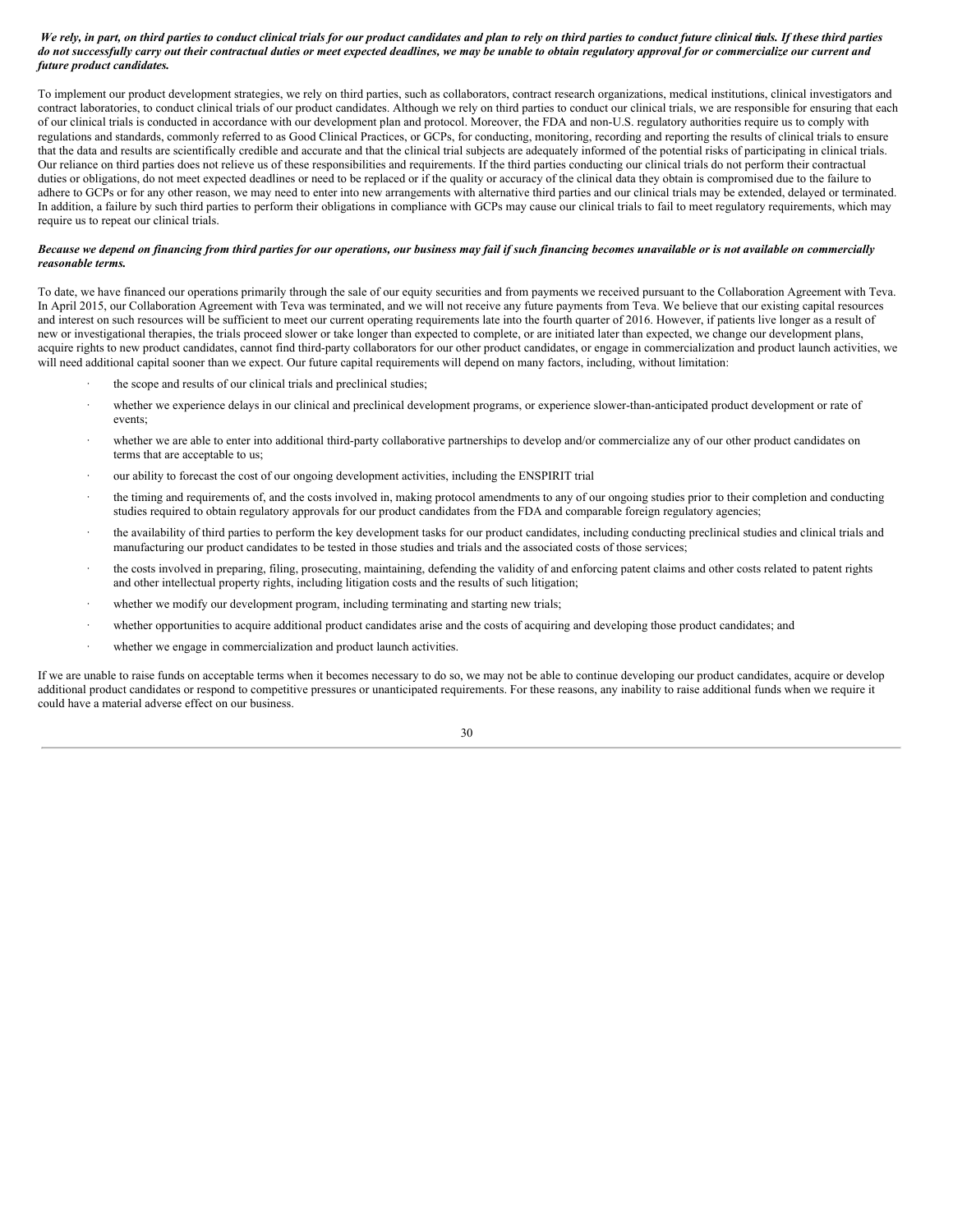#### We may seek to partner with third-party collaborators withrespect to the development and commercialization of our product candidates, and we cannot control whether we *will be able to do so on favorable terms, if at all.*

Our business strategy relies in part on potentially partnering successful product candidates with larger companies to complement our internal development and commercialization efforts. We will be competing with many other companies as we seek partners for our product candidates and may not be able to compete successfully against those companies. If we are not able to enter into collaboration arrangements for our product candidates, we would be required to undertake and fund further development, clinical trials, manufacturing and commercialization activities solely at our own expense and risk. If we are unable to finance and/or successfully execute those expensive activities, or we delay such activities due to capital availability, our business could be materially and adversely affected, and potential future product launch could be materially delayed, be less successful, or we may be forced to discontinue clinical development of these product candidates.

#### Our product candidates may cause undesirable and potentially serious side effects during clinical trials that could delay or prevent their regulatory approval or *commercialization.*

Since patients in our clinical trials have advanced stages of cancer, we expect that additional adverse events, including serious adverse events, will occur.

Undesirable side effects caused by any of our product candidates could cause us or regulatory authorities to interrupt, delay or halt clinical trials and could result in the denial of regulatory approval by the FDA or non-U.S. regulatory authorities for any or all targeted indications or decrease the competitive opportunity of the product candidate which may decrease sales potential. This, in turn, could prevent us from commercializing our product candidates and generating revenue from their sale. In addition, if our product candidates receive marketing approval and we or others later identify undesirable side effects caused by the product:

- we may elect to terminate the ongoing clinical trials and cease development of the product;
- regulatory authorities may withdraw their approval of the product;
- · we may be required to recall the product, change the way the product is administered, conduct additional clinical trials or change the labeling of the product;
- a product may become less competitive and product sales may decrease; and
- our reputation may suffer.

Any one or a combination of these events could prevent us from achieving or maintaining market acceptance of the affected product or could substantially increase the costs and expenses of commercializing the product, which in turn could delay or prevent us from generating significant revenue from the sale of the product. Historic events have raised questions about the safety of marketed drugs and may result in increased cautiousness by the FDA in reviewing new drugs based on safety, efficacy or other regulatory considerations and may result in significant delays in obtaining regulatory approvals, additional clinical trials being required, or more stringent product labeling requirements. Any delay in obtaining, or the inability to obtain, applicable regulatory approvals would prevent us from commercializing our product candidates.

#### Our clinical trials may be suspended or terminated at any time, including by the FDA, other regulatory authorities, a Data Safety Monitoring Board overseeing the clinical trial at issue, by a clinical trial site or investigator, or by us. Any failure or significant delay in completing clinical trials for our product candidates could materially harm *our financial results and the commercial prospects for our product candidates.*

We do not know whether any of our currently planned or on-going clinical trials for custirsen or apatorsen will proceed or be completed on schedule, if at all, or, with respect to our other product candidates, whether we will be able to initiate any future preclinical studies or clinical trials, as applicable, beyond those currently planned. The completion of our clinical trials currently in progress could also be substantially delayed or prevented by several factors, including:

- delay or failure to obtain required future additional funding, when needed, through private or public offerings of our equity securities, debt financings, or the execution of a licensing, partnership or collaboration agreement with a third party for any of our product candidates;
- lack of efficacy evidenced during clinical trials;
- inadequate evidence of clinical benefit or futility;
- slower than expected rates of patient recruitment, enrollment and final analysis;
- failure of patients to complete the clinical trial;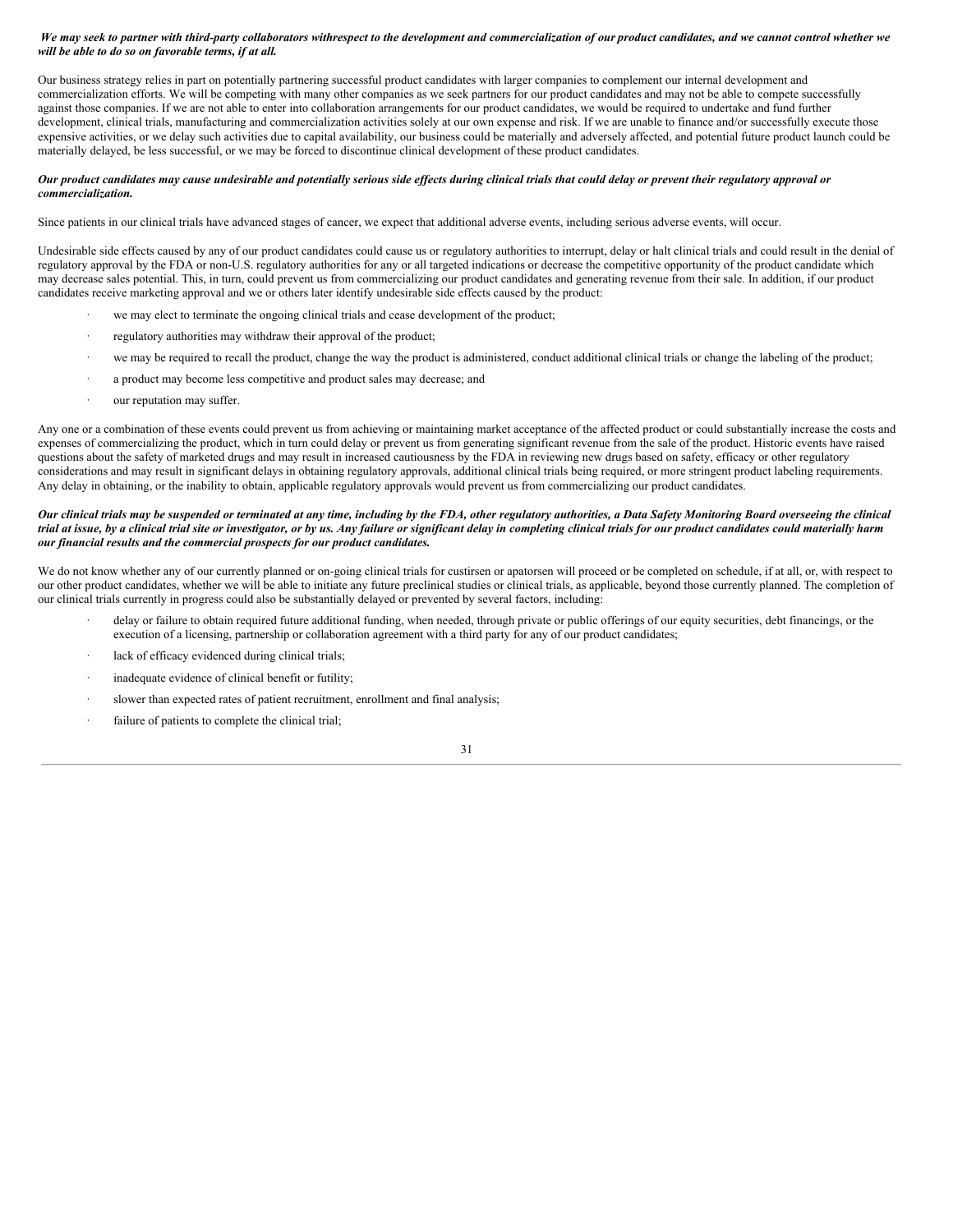- unforeseen safety issues;
- termination of our clinical trials by one or more clinical trial sites, investigators, data safety monitoring boards, or FDA;
- inability or unwillingness of patients or medical investigators to follow clinical trial protocols;
- inability to monitor patients adequately during or after treatment;
- introduction of competitive products that may impede our ability to retain patients in clinical trials; and
- delay or failure to obtain sufficient manufacturing supply of custirsen or apatorsen;

The completion or commencement of future preclinical studies or clinical trials could be substantially delayed or prevented by several factors, including:

- delay or failure to obtain required future additional funding, when needed, through private or public offerings of our equity securities, debt financings, or the execution of a licensing, partnership or collaboration agreement with a third party for any of our product candidates;
- delay or failure to obtain sufficient manufacturing supply of custirsen, apatorsen or other products necessary to conduct our clinical trials;
- limited number of, and competition for, suitable patients with the particular types of cancer required for enrollment in our clinical trials;
- limited number of, and competition for, suitable sites to conduct clinical trials;
- introduction of new product candidates to the market in therapeutic areas similar to those that we are developing for our product candidates;
- · concurrent evaluation of new investigational product candidates in therapeutic areas similar to those that we are developing for our product candidates;
- delay or failure to obtain the FDA's or non-U.S. regulatory agencies' approval or agreement to commence a clinical trial, including our phase 3 or registration clinical trials or amendment of those trials;
- delay or failure to obtain sufficient supplies, including comparator drug, for our clinical trials; delay or failure to reach agreement on acceptable clinical trial agreement terms or clinical trial protocols with prospective sites or investigators;
- delay or failure to obtain the approval of the Institutional Review Board to conduct a clinical trial at a prospective site; and
- our decision to alter the development strategy for one or more clinical or preclinical products.

#### If we were to be successfully sued related to our products or operations, we could face substantial liabilities that may exceed our resources.

We may be held liable if any of our products or operations cause injury or death or are found otherwise unsuitable during product testing, manufacturing, marketing or sale. These risks are inherent in the development of pharmaceutical products. We currently maintain commercial general and umbrella liability policies with combined limits of \$10.0 million per occurrence and in the aggregate, in addition to a \$10.0 million per claim and annual aggregate product liability insurance policy related to our clinical trials consistent with industry standards. When necessary for our products, we intend to obtain additional product liability insurance. Insurance coverage may be prohibitively expensive, may not fully cover potential liabilities or may not be available in the future. Inability to obtain sufficient insurance coverage at an acceptable cost or otherwise to protect against potential product liability claims could prevent or inhibit the commercialization of our products. If we were to be sued for any injury caused by or associated with our products or operations, the litigation could consume substantial time and attention of our management, and the resulting liability could exceed our total assets.

#### If our competitors develop and market products that are more effective, safer or less expensive than our future product candidates, our clinical trials and commercial *opportunities will be negatively af ected.*

The life sciences industry is highly competitive, and we face significant competition from many pharmaceutical, biopharmaceutical and biotechnology companies that are researching and marketing products designed to address cancer indications for which we are currently developing products or for which we may develop products in the future. We are aware of several other companies that are developing therapeutics that seek to promote tumor cell death. Any products we may develop in the future are also likely to face competition from other drugs and therapies. Many of our competitors have significantly greater financial, manufacturing, marketing and drug development resources than we do. Large pharmaceutical companies, in particular, have extensive experience in clinical testing and in obtaining regulatory approvals for drugs. These companies also have significantly greater research and marketing

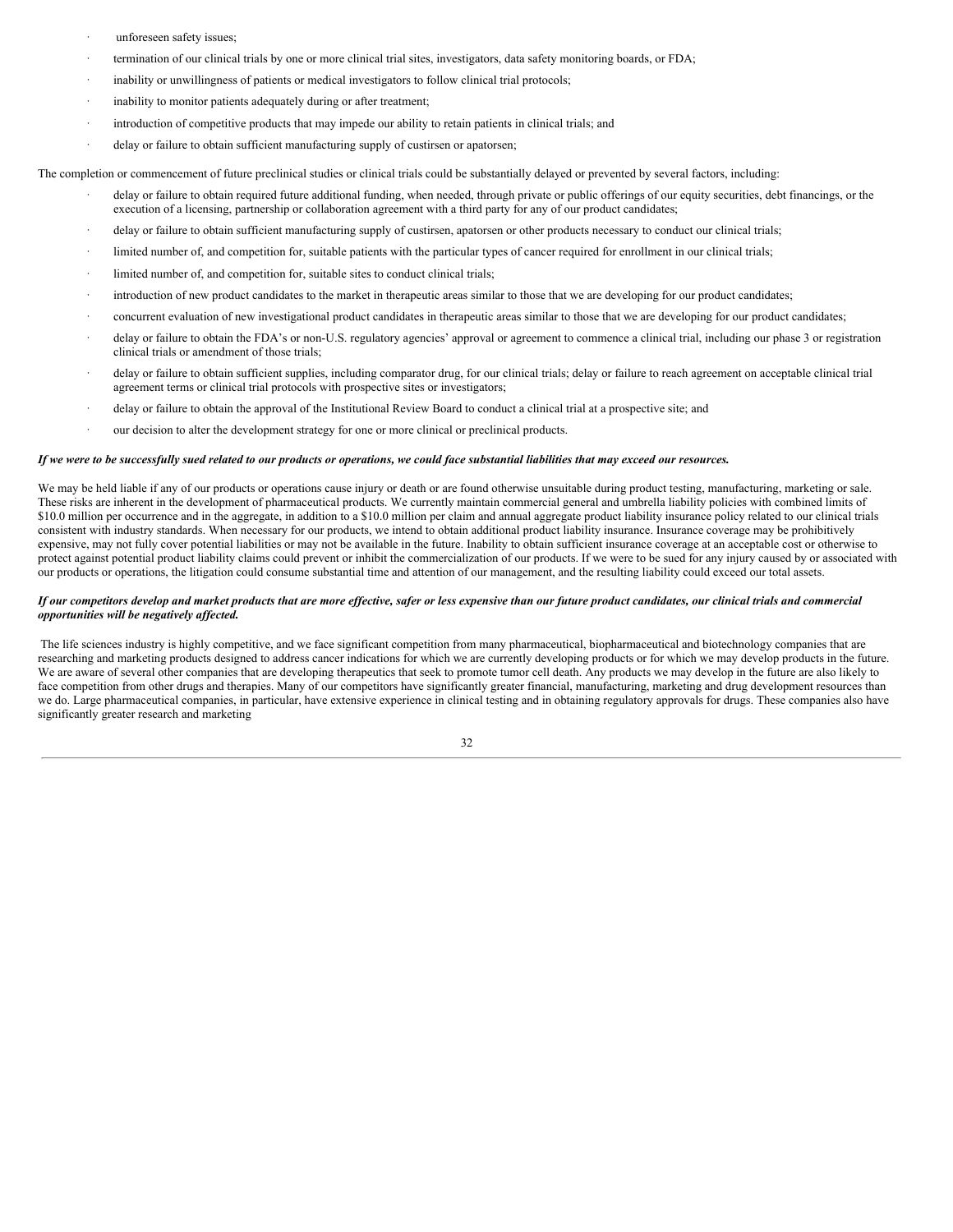capabilities than we do. In addition, many universities and private and public research institutes are, or may become, active in cancer research, and develop products that may directly compete with ours. If our competitors market products that are more effective, safer or less expensive than our future product candidates, if any, or that reach the market sooner than our future product candidates, if any, we may not achieve commercial success.

#### If new therapies become broadly used, we may need to conduct clinical trials of our product candidates in combination with these new therapies to demonstrate safety and efficacy of the combination. Additional trials will delay the development of our product candidates and increase our costs. The failure of certain of our product candidates *to work in combination with these new therapies would have an adverse ef ect on our business.*

Our intention is to combine certain of our product candidates with therapies that are broadly used by clinicians and considered highly effective. As new therapies are developed, we will need to assess these therapies to determine whether to conduct clinical trials of our product candidates in combination with them to demonstrate safety and efficacy of the combination. If we determine that it is appropriate to conduct additional clinical trials of our product candidates in combination with these new therapies, the development of our product candidates will be delayed and our costs will be increased. If these clinical trials generate safety concerns or lack of efficacy, our business would be adversely affected.

#### Even if we receive regulatory approval to market our product candidates, the market may not be receptive to our products.

Even if our product candidates obtain regulatory approval, they may not gain market acceptance among physicians, patients, healthcare payors and/or the medical community. We believe that the degree of market acceptance will depend on a number of factors, including:

- timing of market introduction of competitive products;
- safety and efficacy of our products;
- prevalence and severity of any side effects;
- potential advantages or disadvantages over alternative treatments;
- strength of marketing and distribution support;
- price of our products, both in absolute terms and relative to alternative treatments; and
- availability of coverage and reimbursement from government and other third-party payors.

If our future product candidates fail to achieve market acceptance, we may not be able to generate significant revenue or achieve or sustain profitability.

#### We will need to retain additional personnel and expand our other resources in order to develop our other product candidates. If we fail to effectively expand our operations, including attracting and retaining key management and scientific personnel, we may be unable to successfully develop or commercialize our product candidates and our *business may be materially adversely af ected.*

We will need to expand and effectively manage our managerial, operational, financial, development, commercialization and other resources in order to successfully pursue our development and commercialization efforts for our existing and future product candidates. In connection with the termination of the Collaboration Agreement with Teva, we will need to take on additional management activities such as regulatory, drug supply and pharmacovigilance that was previously managed by Teva. Our success depends on our continued ability to attract, retain and motivate highly qualified personnel, such as management, clinical and preclinical personnel, including our executive officers Scott Cormack, John Bencich and Cindy Jacobs. In addition, although we have entered into employment agreements with each of Mr. Cormack, Mr. Bencich and Dr. Jacobs, such agreements permit the executive to terminate his or her employment with us at any time, subject to providing us with advance written notice.

Should custirsen receive marketing approval in the United States, Canada, or elsewhere in the world, we would need to hire a substantial number of specialized personnel, including field-based medical affairs representatives. In turn, we would need to increase our administrative headcount to support such expanded development and commercialization operations with respect to our product candidates. Our ability to attract and retain qualified personnel in the future is subject to intense competition for qualified personnel among biotechnology, pharmaceutical and other businesses and our current financial position. The loss of the services of any of our senior management could delay or prevent the development and commercialization of our product candidates, or have other adverse effects on our business for an indefinite term. In particular, if we lose any members of our current senior management team, we may not be able to find suitable replacements in a timely fashion, if at all, and our business may be harmed as a result.

We have scientific and clinical advisors who assist us in formulating our development and clinical strategies. These advisors are not our employees and may have commitments to, or consulting or advisory contracts with, other entities that may limit their availability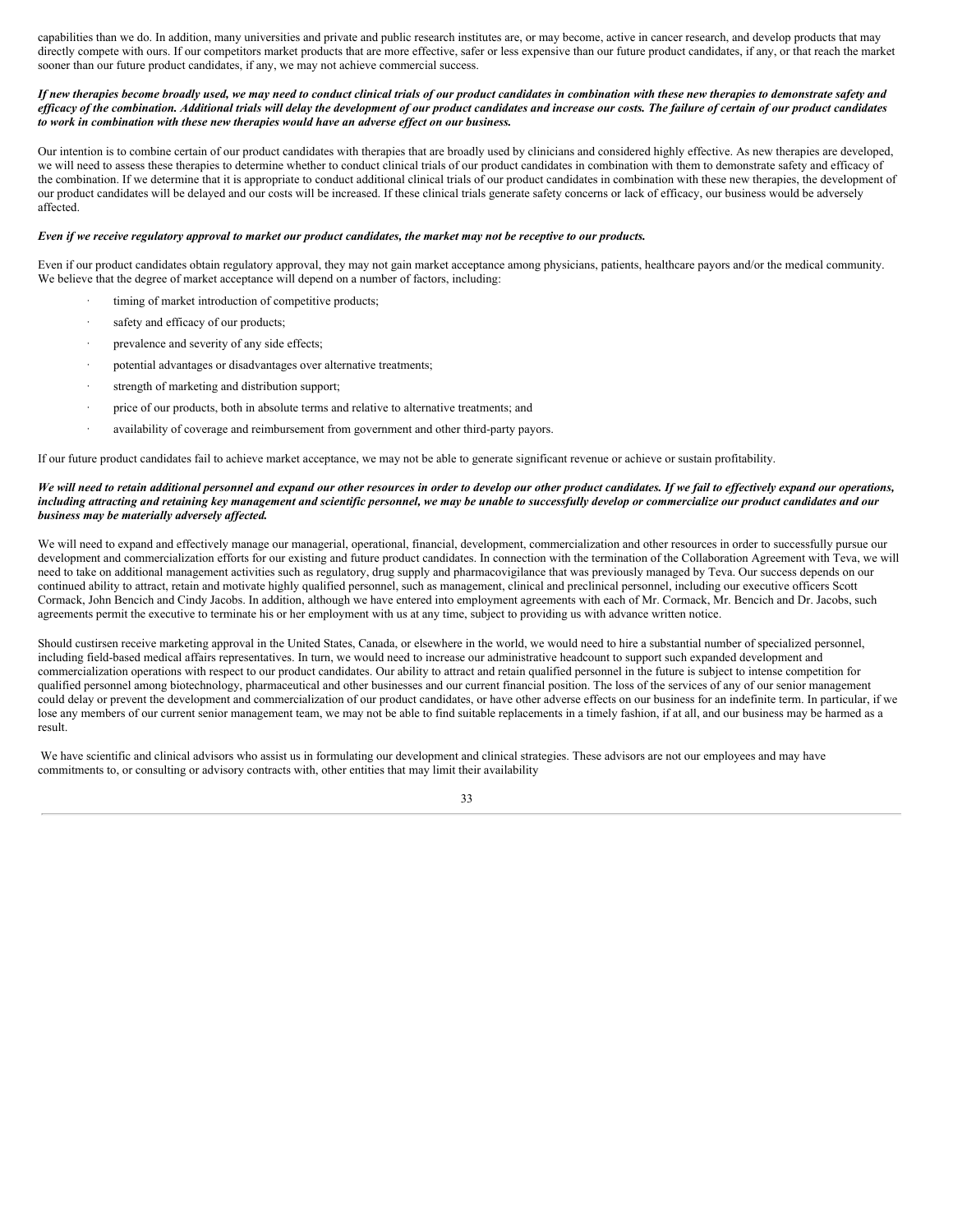to us. In addition, our advisors may have arrangements with other companies to assist those companies in developing products or technologies that may conpete with ours

#### If we fail to acquire and develop products or product candidates at all or on commercially reasonable terms, we may be unable to grow our business.

We currently do not have internal discovery capabilities and depend on pharmaceutical and biotechnology companies and other researchers to sell or license products or product candidates to us. To date, three of our product candidates have been derived from technologies discovered by the Vancouver Prostate Centre and licensed to us by UBC. We intend to continue to rely on research institutions and other biotechnology or pharmaceutical companies as sources of product candidates. We cannot guarantee that the Vancouver Prostate Centre or UBC will continue to develop new product candidate opportunities, that we will continue to have access to such opportunities or that we will be able to purchase or license these product candidates on commercially reasonable terms, if at all. If we are unable to purchase or license new product candidates from the Vancouver Prostate Centre or UBC, we will be required to identify alternative sources of product candidates.

The success of our product pipeline strategy depends on our ability to identify, select and acquire pharmaceutical product candidates. Proposing, negotiating and implementing an economically viable product acquisition or license is a lengthy and complex process. We compete for partnering arrangements and license agreements with pharmaceutical and biotechnology companies and academic research institutions. Our competitors may have stronger relationships with third parties with whom we are interested in collaborating and/or may have more established histories of developing and commercializing products. As a result, our competitors may have a competitive advantage in entering into partnering arrangements with such third parties. In addition, even if we find promising product candidates, and generate interest in a partnering or strategic arrangement to acquire such product candidates, we may not be able to acquire rights to additional product candidates or approved products on terms that we find acceptable, if at all. If we fail to acquire and develop product candidates from others, we may be unable to grow our business.

We expect that any product candidate that we acquire rights to will require additional development efforts prior to commercial sale, including extensive clinical evaluation and approval by the FDA and non-U.S. regulatory authorities. All product candidates are subject to the risks of failure inherent in pharmaceutical product development, including the possibility that the product candidate will not be shown to be sufficiently safe and effective for approval by regulatory authorities. Even if the product candidates are approved, we can make no assurance that we would be capable of economically producing the product or that the product would be commercially successful.

#### *We may encounter dif iculties in managing our expected growth and in expanding our operations successfully.*

As we advance our product candidates through development, we will need to develop or expand our development, regulatory, manufacturing, marketing and sales capabilities or contract with third parties to provide these capabilities for us. Maintaining additional relationships and managing our future growth will impose significant added responsibilities on members of our management. We must be able to manage our development efforts effectively, manage our clinical trials effectively, hire, train and integrate additional management, development, administrative and sales and marketing personnel, improve our managerial, development, operational and finance systems, and expand our facilities, all of which may impose a strain on our administrative and operational infrastructure.

Furthermore, we may acquire additional businesses, products or product candidates that complement or augment our existing business. Integrating any newly acquired business, product or product candidate could be expensive and time-consuming. We may not be able to integrate any acquired business, product or product candidate successfully or operate any acquired business profitably. Our future financial performance will depend, in part, on our ability to manage any future growth effectively and our ability to integrate any acquired businesses. We may not be able to accomplish these tasks, which failure could prevent us from successfully growing our business.

#### *We may be adversely af ected if our controls over financial reporting fail or are circumvented.*

We regularly review and update our internal controls, disclosure controls and procedures, and corporate governance policies. In addition, we are required under the Sarbanes Oxley Act of 2002 to report annually on our internal control over financial reporting. If it were to be determined that our internal control over financial reporting is not effective, such shortcoming could have an adverse effect on our business and financial results and the price of our common stock could be negatively affected. This reporting requirement could also make it more difficult or more costly for us to obtain certain types of insurance, including director and officer liability insurance, and we may be forced to accept reduced policy limits and coverage or incur substantially higher costs to obtain the same or similar coverage. Any system of internal controls, however well designed and operated, is based in part on certain assumptions and can provide only reasonable, not absolute, assurances that the objectives of the system are met. Any failure or circumvention of the controls and procedures or failure to comply with regulation concerning control and procedures could have a material effect on our business, results of operation and financial condition. Any of these events could result in an adverse reaction in the financial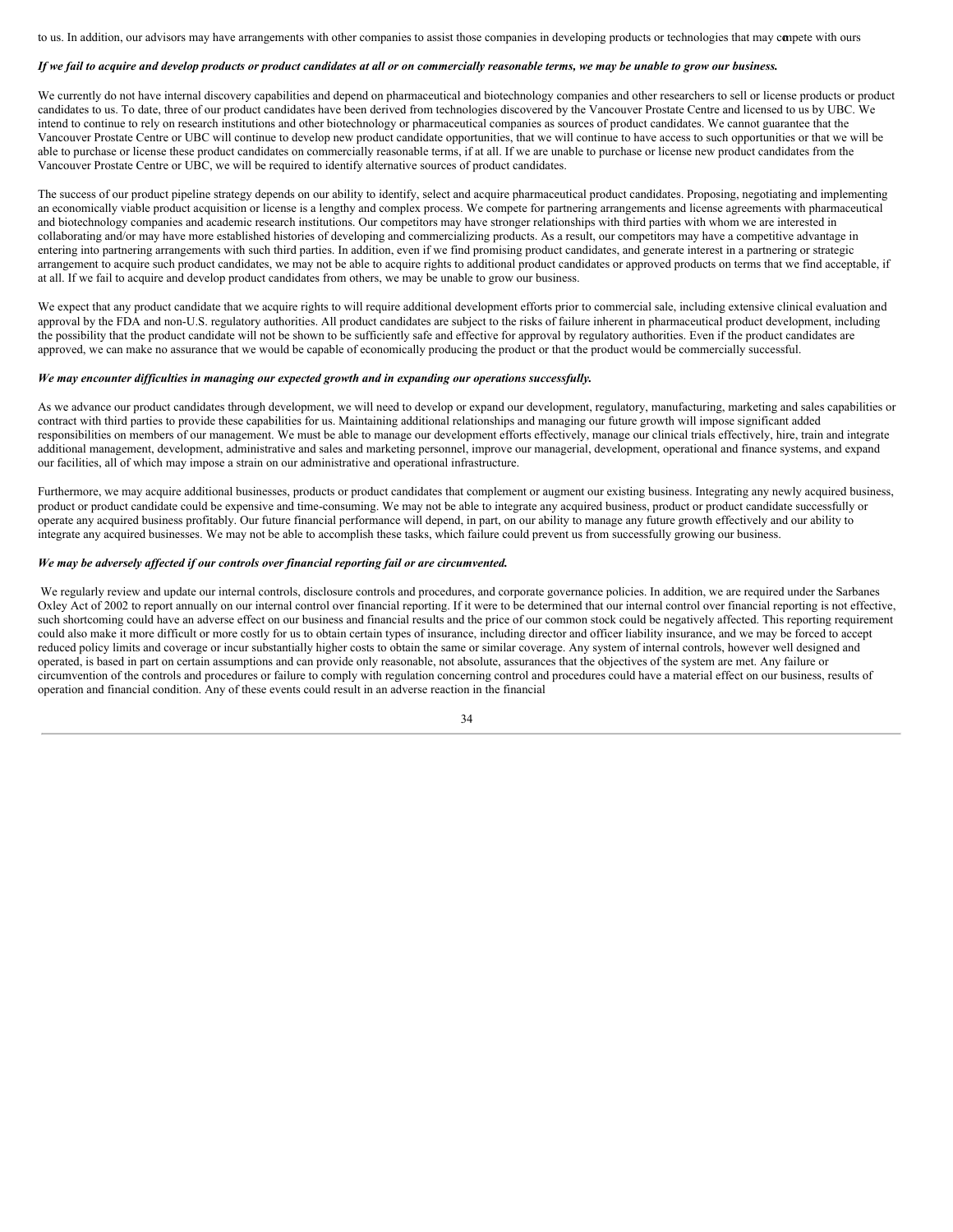marketplace due to a loss of investor confidence in the reliability of our financial statements, which ultimately could negatively affect the market price of our shares, increase the volatility of our stock price and adversely affect our ability to raise additional funding. The effect of these events could also make it more difficult for us to attract and retain qualified persons to serve on our Board and our Board committees and as executive officers.

#### **Risks Related to Our Intellectual Property**

#### *Our proprietary rights may not adequately protect our technologies and product candidates.*

Our commercial success will depend on our ability to obtain patents and/or regulatory exclusivity and maintain adequate protection for our technologies and product candidates in the United States and other countries. We will be able to protect our proprietary rights from unauthorized use by third parties only to the extent that our proprietary technologies and future product candidates are covered by valid and enforceable patents or are effectively maintained as trade secrets.

We and our collaborators intend to apply for additional patents covering both our technologies and product candidates, as we deem appropriate. We or our collaborators may, however, fail to apply for patents on important technologies or product candidates in a timely fashion, if at all. Our existing patents and any future patents we or our collaborators obtain may not be sufficiently broad to prevent others from practicing our technologies or from developing competing products and technologies. In addition, we do not always control the patent prosecution of subject matter that we license from others. Accordingly, we are sometimes unable to exercise a significant degree of control over such intellectual property as we would over our own.

Moreover, the patent positions of biopharmaceutical companies are highly uncertain and involve complex legal and factual questions for which important legal principles remain unresolved. As a result, the validity and enforceability of our patents cannot be predicted with certainty. In addition, the U.S. Supreme Court has revised certain tests regarding granting patents and assessing the validity of patents to make it more difficult to obtain patents. As a consequence, issued patents may be found to contain invalid claims according to the revised standards. Some of our patents or those of our collaborators may be subject to challenge and subsequent invalidation or significant narrowing of claim scope in a re-examination proceeding, or during litigation, under the revised criteria. We cannot guarantee that:

- we or our licensors were the first to make the inventions covered by each of our issued patents and pending patent applications;
- we or our licensors were the first to file patent applications for these inventions;
- · others will not independently develop similar or alternative technologies or duplicate any of our technologies;
- any of our or our licensors' pending patent applications will result in issued patents;
- any of our or our licensors' patents will be valid or enforceable;
- · any patents issued to us or our licensors and collaboration partners will provide us with any competitive advantages, or will not be challenged by third parties; and
- we will develop additional proprietary technologies that are patentable, or the patents of others will not have an adverse effect on our business.

The actual protection afforded by a patent varies on a product-by-product basis, from country to country and depends on many factors, including the type of patent, the scope of its coverage, the availability of regulatory related extensions, the availability of legal remedies in a particular country and the validity and enforceability of the patents. Our ability or the ability of our collaborators to maintain and solidify our proprietary position for our product candidates will depend on our success in obtaining effective claims and enforcing those claims once granted. Our issued patents and those that may issue in the future, or those licensed to us or our collaborators, may be challenged, invalidated, unenforceable or circumvented, and the rights granted under any issued patents may not provide us with proprietary protection or competitive advantages against competitors with similar products. Due to the extensive amount of time required for the development, testing and regulatory review of a potential product, it is possible that, before any of our product candidates can be commercialized, any related patent may expire or remain in force for only a short period following commercialization, thereby reducing any advantage of the patent.

We and our collaborators also rely on trade secrets to protect some of our technology, especially where it is believed that patent protection is not appropriate or obtainable. However, trade secrets are difficult to maintain. While we use reasonable efforts to protect our trade secrets, our or our collaboration partners' employees, consultants, contractors or scientific and other advisors may unintentionally or willfully disclose our proprietary information to competitors. For example, under our Termination Agreement with Teva, Teva is not permitted to use our confidential information which would include our trade secrets. We may not be able to adequately determine whether Teva uses any of our trade secrets and if they do, we may not be able to sufficiently enforce their non-use. Enforcement of claims that a third party has illegally obtained and is using trade secrets is expensive, time consuming and

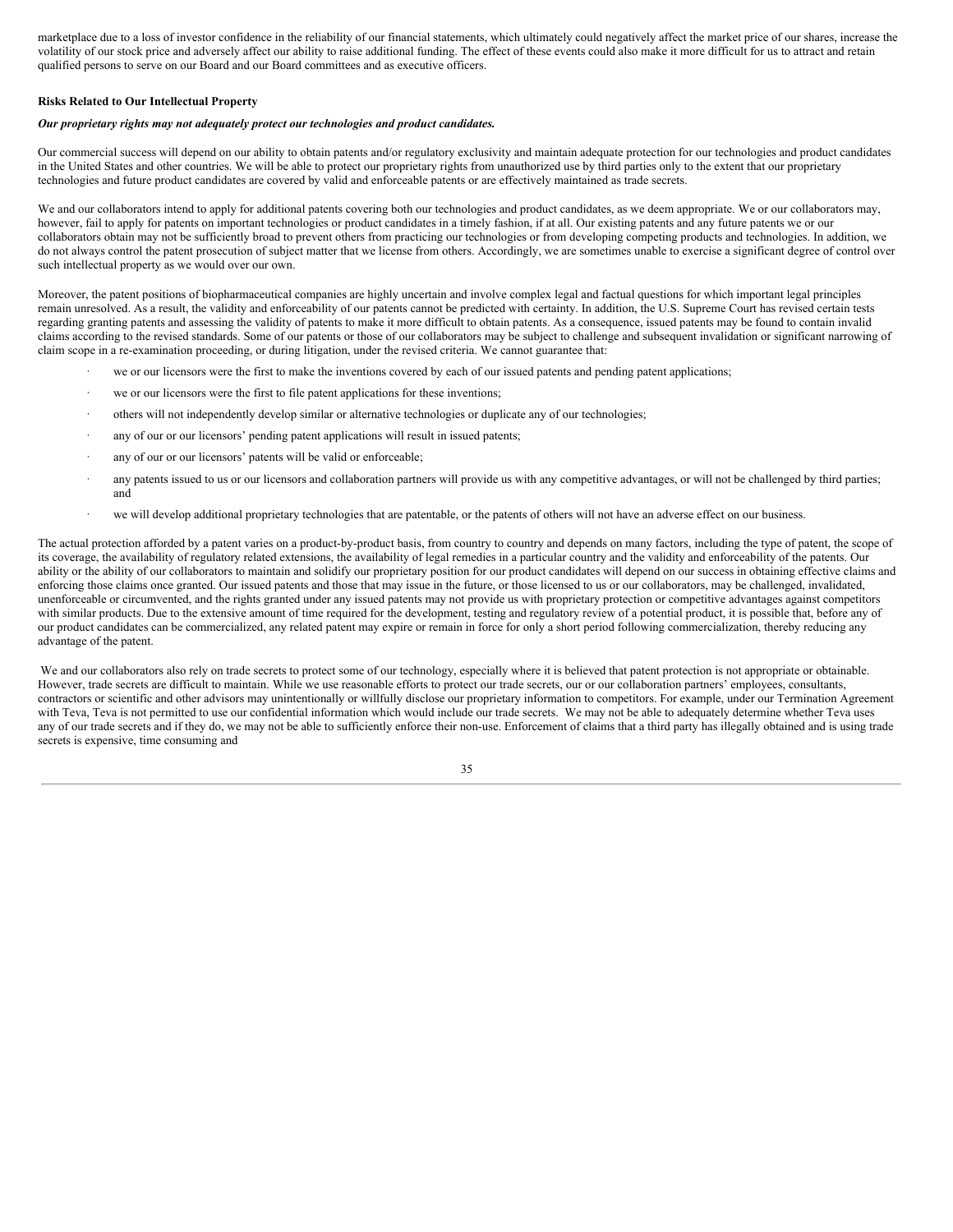uncertain. In addition, non-U.S. courts are sometimes less willing than U.S. courts to protect trade secrets. If our competitors independently develop equivalent knowledge, methods and know-how, we would not be able to assert our trade secrets against them and our business could be harmed.

#### We and our collaborators may not be able to protect our intellectual property rights throughout the world.

Filing, prosecuting and defending patents on all of our product candidates and products, when and if we have any, in every jurisdiction would be prohibitively expensive. Competitors may use our technologies in jurisdictions where we or our licensors have not obtained patent protection to develop their own products. These products may compete with our products, when and if we have any, and may not be covered by any of our or our licensors' patent claims or other intellectual property rights.

The laws of some non-U.S. countries do not protect intellectual property rights to the same extent as the laws of the United States, and many companies have encountered significant problems in protecting and defending such rights in foreign jurisdictions. The legal systems of certain countries, particularly certain developing countries, do not favor the enforcement of patents and other intellectual property protection, particularly those relating to biotechnology and/or pharmaceuticals, which could make it difficult for us to stop the infringement of our patents. Proceedings to enforce our patent rights in foreign jurisdictions could result in substantial cost and divert our efforts and attention from other aspects of our business.

#### We may become involved in disputes with past or potential future collaborators over intellectual property ownership, and publications by our research collaborators and scientific advisors could impair our ability to obtain patent protection or protect our proprietary information, which, in either case, could have a significant effect on our *business.*

Inventions discovered under research, material transfer or other such collaborative agreements may become jointly owned by us and the other party to such agreements in some cases and the exclusive property of either party in other cases. Under some circumstances, it may be difficult to determine who owns a particular invention, or whether it is jointly owned, and disputes could arise regarding ownership of those inventions. These disputes could be costly and time consuming and an unfavorable outcome could have a significant adverse effect on our business if we were not able to protect or license rights to these inventions. In addition, our research collaborators and scientific advisors generally have contractual rights to publish our data and other proprietary information, subject to our prior review. Publications by our research collaborators and scientific advisors containing such information, either with our permission or in contravention of the terms of their agreements with us, may impair our ability to obtain patent protection or protect our proprietary information, which could significantly harm our business.

#### *The intellectual property protection for our product candidates depends on third parties.*

With respect to custirsen, apatorsen and OGX-225, we have exclusively licensed from UBC certain issued patents and pending patent applications covering the respective antisense sequences underlying these product candidates and their commercialization and use, and we have licensed from Isis certain issued patents and pending patent applications directed to product compositions and chemical modifications used in product candidates for commercialization, use and the manufacturing thereof, as well as some alternative antisense sequences. We have also received a sublicense from Isis under certain third-party patent portfolios directed to such modifications.

The patents and pending patent applications underlying our licenses do not cover all potential product candidates, modifications and uses. In the case of patents and patent applications licensed from Isis, we do not have and have not had any control over the filing, prosecution or enforcement of these patents or patent applications. We cannot be certain that such prosecution efforts have been or will be conducted in compliance with applicable laws and regulations or will result in valid and enforceable patents. We also cannot be assured that our licensors or their respective licensing partners will agree to enforce any such patent rights at our request or devote sufficient efforts to attain a desirable result. Any failure by our licensors or any of their respective licensing partners to properly protect the intellectual property rights relating to our product candidates could have a material adverse effect on our financial condition and results of operation.

#### The patent protection for our product candidates or products may expire before we are able to maximize their commercial value, which may subject us to increased *competition and reduce or eliminate our opportunity to generate product revenue.*

The patents for our product candidates have varying expiration dates and, when these patents expire, we may be subject to increased competition and we may not be able to recover our development costs. For example, certain of the U.S. patents directed to custirsen and its use that have been licensed from UBC are scheduled to expire in 2020 and 2021. In some of the larger economic territories, such as the United States and Europe, patent term extension/restoration may be available to compensate for time taken during aspects of the product candidate's regulatory review. We cannot, however, be certain that an extension will be granted or, if granted, what the applicable time period or the scope of patent protection afforded during any extended period will be. In addition, even though some regulatory agencies may provide some other exclusivity for a product candidate under its own laws and regulations, we may not be able to qualify the product candidate or obtain the exclusive time period.

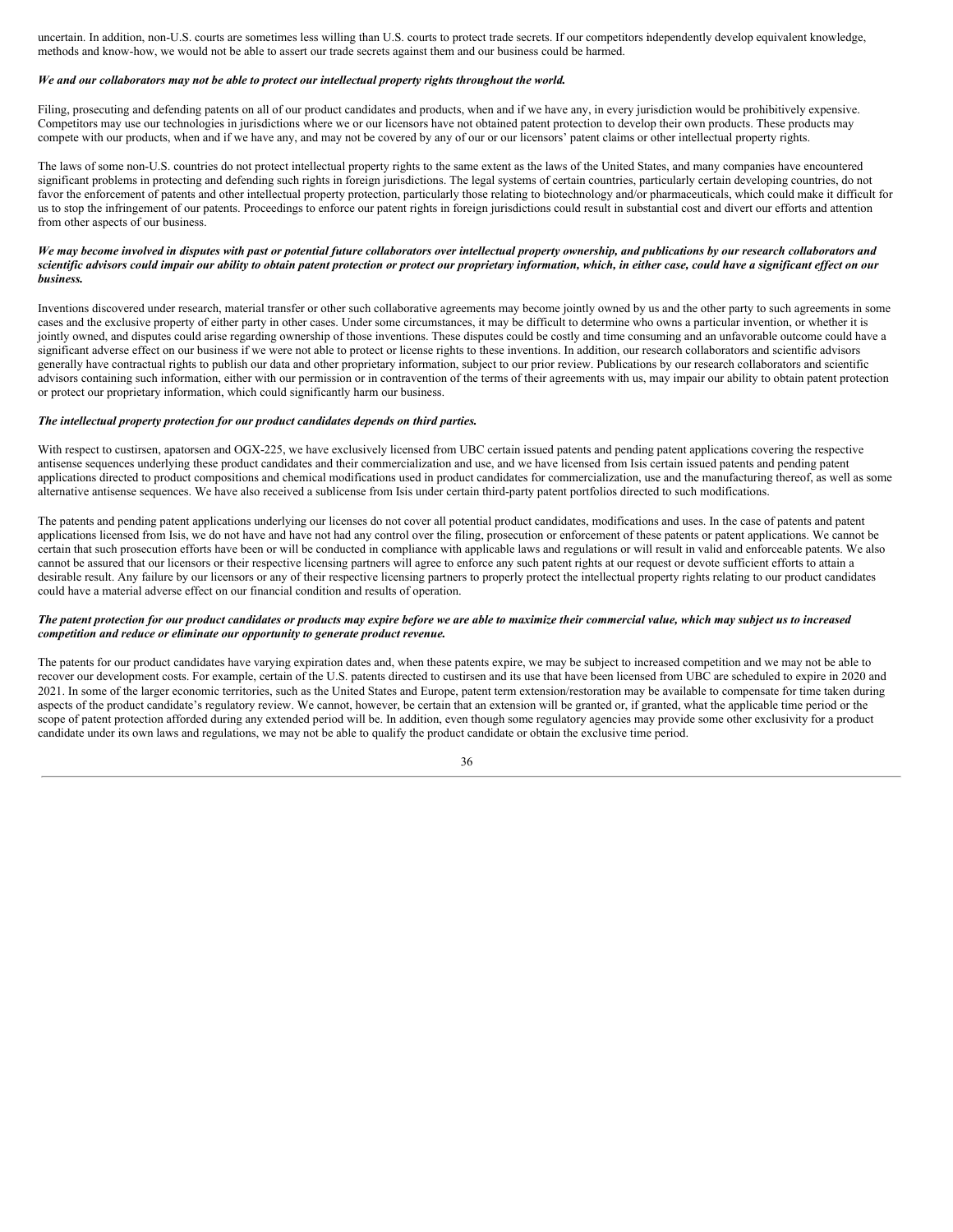If we are unable to obtain patent term extension/restoration or some other exclusivity, we could be subject to increased competition and our opportunity to establish or mainatin product revenue could be substantially reduced or eliminated. Furthermore, we may not have sufficient time to recover our development costs prior to the expiration of our U.S. and non-U.S. patents.

## We may incur substantial costs as a result of litigation or other proceedings relating to patent and other intellectual property rights and we may be unable to protect our *rights to, or use of, our technology.*

If we choose to go to court to stop someone else from using the inventions claimed in our patents or our licensed patents, that individual or company has the right to ask the court to rule that these patents are invalid and/or should not be enforced against that third party. These lawsuits are expensive and would consume time and other resources even if we were successful in stopping the infringement of these patents. In addition, there is a risk that the court will decide that these patents are invalid or unenforceable and that we do not have the right to stop the other party from using the inventions. The U.S. Supreme Court has revised certain tests regarding granting patents and assessing the validity of patents to make it more difficult to obtain patents. Some of our issued patents may be subject to challenge and subsequent invalidation under the revised criteria. There is also the risk that, even if the validity or unenforceability of these patents is upheld, the court will narrow the scope of our claim or will refuse to stop the other party on the grounds that such other party's activities do not infringe our rights.

If we wish to use the technology or compound claimed in issued and unexpired patents owned by others, we will need to obtain a license from the owner, enter into litigation to challenge the validity or enforceability of the patents or incur the risk of litigation in the event that the owner asserts that we infringed its patents. The failure to obtain a license to technology or the failure to challenge an issued patent that we may require to discover, develop or commercialize our product candidates may have a material adverse effect on us.

If a third party asserts that we infringed its patents or other proprietary rights, we could face a number of risks that could seriously harm our results of operations, financial condition and competitive position, including:

- patent infringement and other intellectual property claims, which would be costly and time consuming to defend, whether or not the claims have merit, and which could delay the regulatory approval process and divert management's attention from our business;
- substantial damages for past infringement, which we may have to pay if a court determines that our product candidates or technologies infringe a competitor's patent or other proprietary rights;
- a court prohibiting us from selling or licensing our technologies or future drugs unless the third party licenses its patents or other proprietary rights to us on commercially reasonable terms, which it is not required to do; and
- · if a license is available from a third party, we may have to pay substantial royalties or lump-sum payments or grant cross licenses to our patents or other proprietary rights to obtain that license.

The biotechnology industry has produced a proliferation of patents, and it is not always clear to industry participants, including us, which patents cover various types of products or methods of use. The coverage of patents is subject to interpretation by the courts, and the interpretation is not always uniform. If we are sued for patent infringement, we would need to demonstrate that our product candidates or methods of use either do not infringe the patent claims of the relevant patent, and/or that the patent claims are invalid, and/or that the patent is unenforceable and we may not be able to do this. Proving invalidity, in particular, is difficult since it requires a showing of clear and convincing evidence to overcome the presumption of validity enjoyed by issued patents.

U.S. patent laws as well as the laws of some foreign jurisdictions provide for provisional rights in published patent applications beginning on the date of publication, including the right to obtain reasonable royalties, if a patent subsequently issues and certain other conditions are met.

Because some patent applications in the United States may be maintained in secrecy until the patents are issued, because patent applications in the United States and many foreign jurisdictions are typically not published until 18 months after filing and because publications in the scientific literature often lag behind actual discoveries, we cannot be certain that others have not filed patent applications for technology covered by our licensors' issued patents or our pending applications or our licensors' pending applications, or that we or our licensors were the first to invent the technology.

Patent applications filed by third parties that cover technology similar to ours may have priority over our or our licensors' patent applications and could further require us to obtain rights to issued patents covering such technologies. If another party files a U.S. patent application on an invention similar to ours, we may elect to participate in or be drawn into an interference proceeding declared by the U.S. Patent and Trademark Office to determine priority of invention in the United States. The costs of these proceedings could be substantial, and it is possible that such efforts would be unsuccessful, resulting in a loss of our U.S. patent position with respect to such inventions. Some of our competitors may be able to sustain the costs of complex patent litigation more effectively than we can

37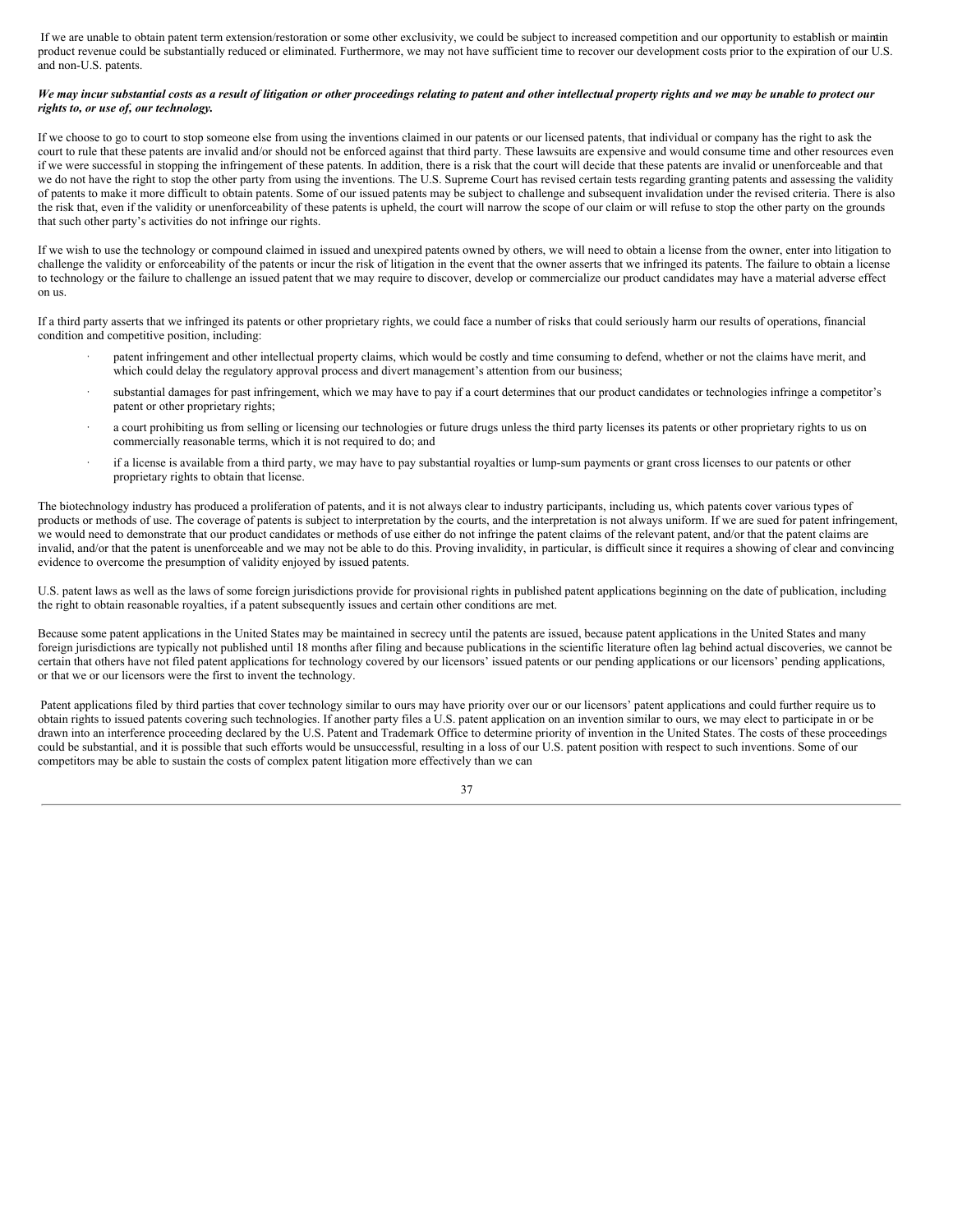because they have substantially greater resources. In addition, any uncertainties resulting from the initiation and continuation of any litigationcould have a material adverse effect on our ability to raise the funds necessary to continue our operations. We cannot predict whether third parties will assert these claims against us or against the licensors of technology licensed to us, or whether those claims will harm our business. If we are forced to defend against these claims, whether they are with or without any merit and whether they are resolved in favor of or against us or our licensors, we may face costly litigation and diversion of management's attention and resources. As a result of these disputes, we may have to develop costly non-infringing technology, or enter into licensing agreements. These agreements, if necessary, may be unavailable on terms acceptable to us, if at all, which could seriously harm our business or financial condition.

## If we breach any of the agreements under which we license rights to our product candidates or technology from third parties, we could lose license rights that are important to our business. Certain of our license agreements may not provide an adequate remedy for a breach by the licensor.

We license the development and commercialization rights for most of our product candidates, including custirsen, apatorsen and OGX-225, and we expect to enter into similar licenses in the future. Under such licenses, we are subject to various obligations such as sublicensing, royalty and milestone payments, annual maintenance fees, limits on sublicensing, insurance obligations and the obligation to use commercially reasonable best efforts to develop and exploit the licensed technology. If we fail to comply with any of these obligations or otherwise breach these agreements, our licensors may have the right to terminate the license in whole or in part or to terminate the exclusive nature of the license. We may also become involved in disputes with licensors regarding the meaning of certain terms in the license agreements, including terms related to royalty and milestone payments, which may result in costly and time consuming litigation. Loss of any of these licenses or the exclusivity rights provided by the licenses could harm our financial condition and results of operations. In addition, certain of our license agreements with UBC eliminate our ability to obtain money damages in respect of certain claims against UBC.

### We may be subject to damages resulting from claims that we, or our employees or consultants, have wrongfully used or disclosed alleged trade secrets of third parties.

Many of our employees were previously employed, and certain of our consultants are currently employed, at universities or biotechnology or pharmaceutical companies, including our competitors or potential competitors. Although we have not received any claim to date, we may be subject to claims that these employees or consultants or we have inadvertently or otherwise used or disclosed trade secrets or other proprietary information of these current or former employers. Litigation may be necessary to defend against these claims. If we fail in defending such claims, in addition to paying monetary damages, we may lose valuable intellectual property rights or personnel. We may be subject to claims that employees of our partners or licensors of technology licensed by us have inadvertently or otherwise used or disclosed trade secrets or other proprietary information of their former employers. We may become involved in litigation to defend against these claims. If we fail in defending such claims, in addition to paying monetary damages, we may lose valuable intellectual property rights or personnel.

## **Risks Related to our Common Stock**

## *The price for our common stock is volatile.*

The market prices for our common stock and that of emerging life science companies generally have historically been highly volatile. For example, after the announcement of the top line survival results of our phase 3 SYNERGY trial, we experienced a significant decrease in our stock price. Future announcements concerning us, the results of our clinical trials or our competitors may also have a significant effect on the market price of our common stock. The stock markets also experience significant price and volume fluctuation unrelated to the operating performance of particular companies. These market fluctuations may also adversely affect the market price of our common stock.

An increase in the market price of our common stock, which is uncertain and unpredictable, may be the sole source of gain from an investment in our common stock. An investment in our common stock may not be appropriate for investors who require dividend income. We have never declared or paid cash dividends on our capital stock and do not anticipate paying any cash dividends on our capital stock in the foreseeable future. We currently intend to retain all available funds and any future earnings to fund the development and growth of our business. As a result, capital appreciation, if any, of our common stock will be the sole source of gain for stockholders for the foreseeable future. Accordingly, an investment in our common stock may not be appropriate for investors who require dividend income or investors who are not prepared to bear a significant risk of losses from such an investment.

#### *We are at risk of securities class action litigation.*

In the past, securities class action litigation has often been brought against a company following a decline in the market price of its securities, including in circumstances where such declines occur in close proximity to the announcement of clinical trial results. This risk is especially relevant for us because our stock price and those of other biotechnology and biopharmaceutical companies have

#### 38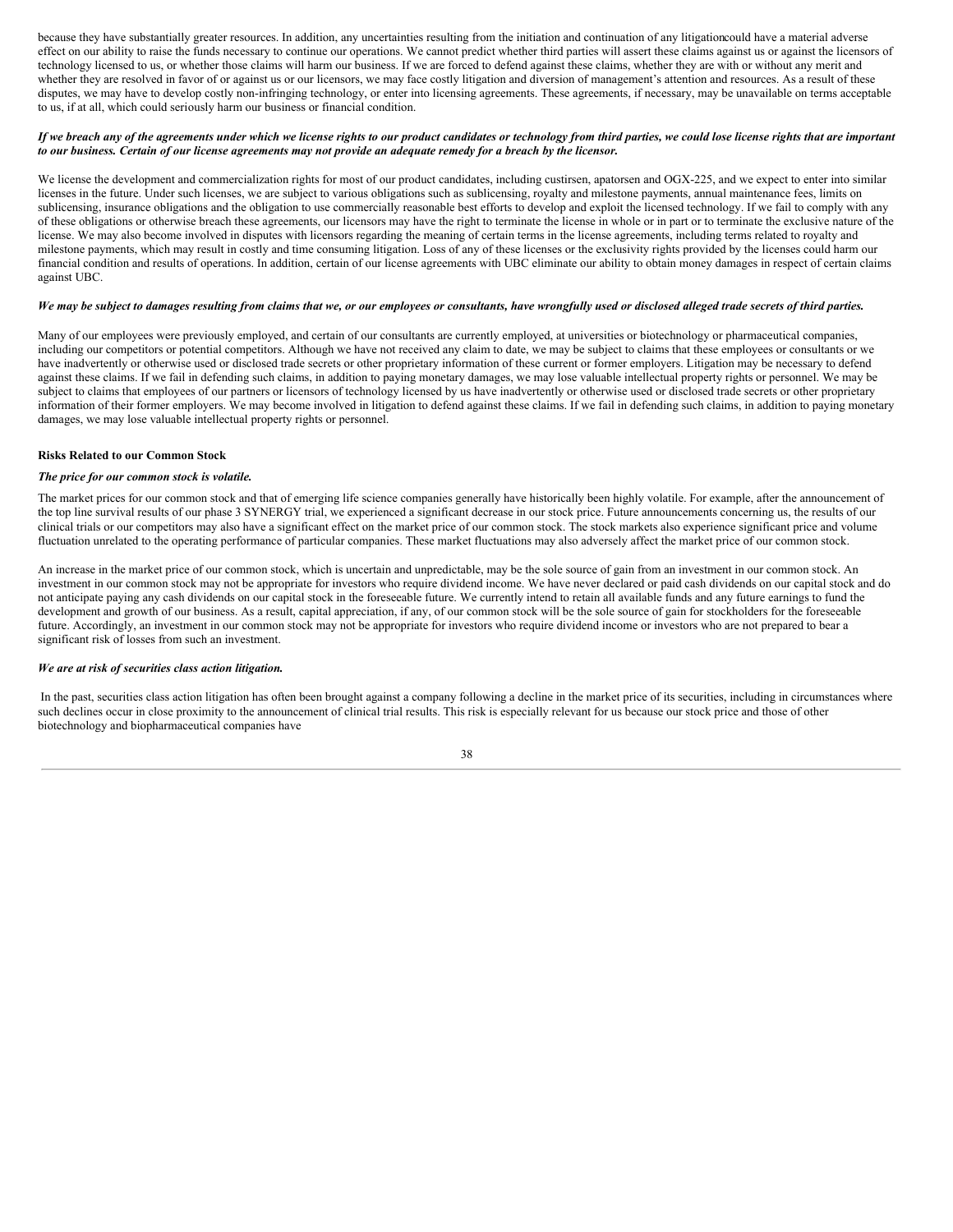experienced significant stock price volatility in recent years. If we face such litigation, it could result insubstantial costs and a diversion of management's attention and resources, which could harm our business.

### If we raise additional capital, the terms of the financing transactions may cause dilution to existing stockholders or contain terms that are not favorable to us.

To date, our sources of cash have been limited primarily to proceeds from the private or public placement of our securities and proceeds from our prior strategic collaboration with Teva, which terminated in April 2015. In the future, we may seek to raise additional financing through private placements or public offerings of our equity or debt securities. We cannot be certain that additional funding will be available on acceptable terms, if at all. To the extent that we raise additional financing by issuing equity securities, we may do so at a price per share that represents a discount to the then-current per share trading price of our common stock and our stockholders may experience significant dilution. Any debt financing, if available, may involve restrictive covenants, such as limitations on our ability to incur additional indebtedness, limitations on our ability to acquire or license intellectual property rights and other operating restrictions that could adversely affect our ability to conduct our business.

## Anti-takeover provisions in our stockholder rights plan, our charter documents and under Delaware law could make a third-party acquisition of us difficult.

We have a stockholder rights plan that may have the effect of discouraging unsolicited takeover proposals. Specifically, the rights issued under the stockholder rights plan could cause significant dilution to a person or group that attempts to acquire us on terms not approved in advance by our Board. In addition, our certificate of incorporation and bylaws contain provisions that may discourage unsolicited takeover proposals that stockholders may consider to be in their best interests. These provisions include the ability of our Board to designate the terms of and issue new series of preferred stock and the ability of our Board to amend our bylaws without stockholder approval. In addition, as a Delaware corporation, we are subject to Section 203 of the Delaware General Corporation Law, which generally prohibits a Delaware corporation from engaging in any business combination with any interested stockholder for a period of three years following the date that the stockholder became an interested stockholder, unless certain specific requirements are met as set forth in Section 203. Collectively, these provisions could make a third-party acquisition of us difficult or could discourage transactions that otherwise could involve payment of a premium over prevailing market prices for our common stock.

### The sale of additional shares of common stock to LPC may cause the price of our common stock to decline and result in dilution to our existing stockholders

Pursuant to our purchase agreement with LPC, we have the right, from time to time, in our sole discretion and subject to certain conditions, to direct LPC to purchase additional shares of common stock having an aggregate value of \$16.0 million and we have exercised this right. We have directed LPC to purchase additional shares and may further direct LPC to purchase additional shares as often as every business day over the 24-month term of the Purchase Agreement in increments of up to 125,000 shares of common stock, with such amounts increasing as the closing sale price of our common stock increases. The purchase price of shares of common stock pursuant to the Purchase Agreement have been and will be based on prevailing market prices of common stock at the time of sale without any fixed discount, and we have controlled and will control the timing and amount of any sales of common stock to LPC. In addition, we have directed and we may direct LPC in the future to purchase additional amounts as accelerated purchases if on the date of a regular purchase the closing sale price of the common stock is not below \$1.50 per share. The sale of additional shares of our common stock pursuant to our purchase agreement with LPC has or will have a dilutive impact on our existing stockholders. Sales by us to LPC could cause the market price of our common stock to decline significantly. Sales of our common stock under the purchase agreement, or the perception that such sales will occur, could also encourage short sales by third parties, which could contribute to the further decline of our stock price. Additionally, the sale of a substantial number of shares of our common stock under the purchase agreement, or the perception that such sales will occur, could make it more difficult for us to sell equity or equity-related securities in the future at a time and at a price that we might otherwise wish.

## **Risks Related to Our Industry**

## *There is a high risk that our drug development activities will not result in commercial products.*

Our product candidates are in various stages of development and are prone to the risks of failure inherent in drug development. We will need to complete significant additional clinical trials before we can demonstrate that our product candidates are safe and effective to the satisfaction of the FDA and non-U.S. regulatory authorities. Clinical trials are expensive and uncertain processes that take years to complete. Failure can occur at any stage of the process, and successful early clinical trials do not ensure that later clinical trials will be successful. Product candidates in later-stage clinical trials may fail to show desired efficacy and safety traits despite having progressed through initial clinical trials. For example, in April 2014, we announced that top-line survival results indicated that the addition of custirsen to standard first-line docetaxel/prednisone therapy did not meet the primary endpoint of a statistically significant improvement in overall survival in men with metastatic CRPC, compared to docetaxel/prednisone alone. A number of companies in the pharmaceutical industry have suffered significant setbacks in advanced clinical trials, even after obtaining promising results in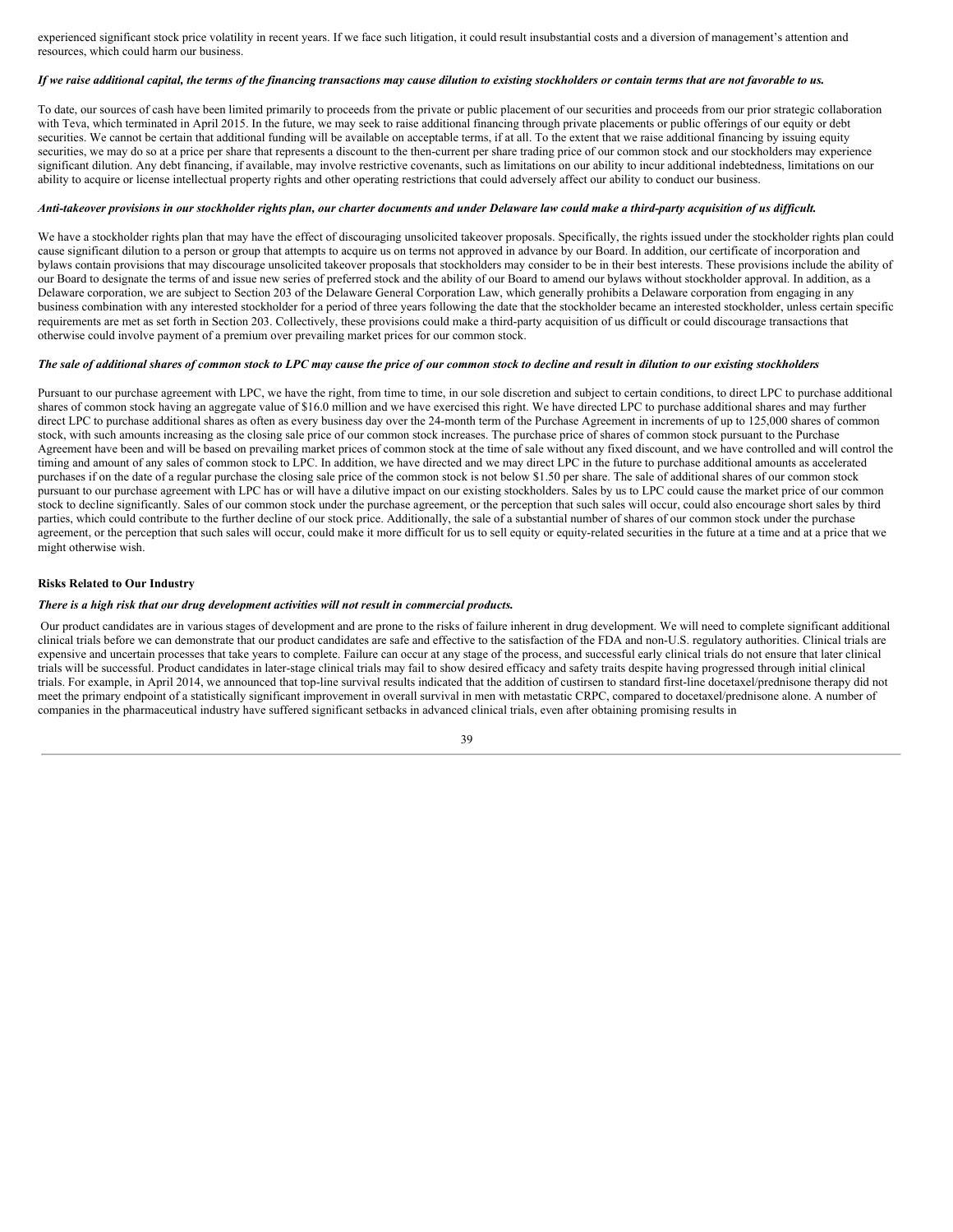earlier clinical trials. In addition, a clinical trial may prove successful with respect to a secondary objective, but fail to demonstrate clinically significant benefits with respect to a primary objective. Failure to satisfy a primary objective in a phase 3 clinical trial (registration trial) would generally mean that a product candidate would not receive regulatory approval.

## The regulatory approval process is expensive, time consuming and uncertain and may prevent us from obtaining approvals for the commercialization of some or all of our *product candidates.*

The research, testing, manufacturing, labeling, approval, selling, marketing and distribution of drug products are subject to extensive regulation by the FDA and non-U.S. regulatory authorities, which regulations differ from country to country. We are not permitted to market our product candidates in the United States until we receive approval of an NDA from the FDA. We have not submitted an application for or received marketing approval for any of our product candidates. Obtaining approval of an NDA can be a lengthy, expensive and uncertain process. In addition, failure to comply with FDA, non-U.S. regulatory authorities' or other applicable United States and non-U.S. regulatory requirements may, either before or after product approval, if any, subject us to administrative or judicially imposed sanctions, including:

- restrictions on the products, manufacturers or manufacturing process;
- warning letters;
- civil and criminal penalties;
- injunctions;
- suspension or withdrawal of regulatory approvals;
- product seizures, detentions or import bans;
- voluntary or mandatory product recalls and publicity requirements;
- total or partial suspension of production;
- imposition of restrictions on operations, including costly new manufacturing requirements; and
- · refusal to approve pending NDAs or supplements to approved NDAs.

Regulatory approval of an NDA or NDA supplement is not guaranteed, and the approval process is expensive and may take several years. The FDA also has substantial discretion in the drug approval process. Despite the time and expense exerted, failure can occur at any stage, and we could encounter problems that could cause us to abandon clinical trials or to repeat or perform additional preclinical studies and clinical trials. The number of preclinical studies and clinical trials that will be required for FDA approval varies depending on the drug candidate, the disease or condition that the drug candidate is designed to address, and the regulations applicable to any particular drug candidate. The FDA can delay, limit or deny approval of a drug candidate for many reasons, including:

- a drug candidate may not be deemed safe or effective;
- the FDA may not find the data from preclinical studies and/or clinical trials sufficient;
- the FDA might not approve our third-party manufacturer's processes or facilities;
- the FDA may change its approval policies or adopt new regulations; and
- third-party products may enter the market and change approval requirements.

### Even if we obtain regulatory approvals for our product candidates, the terms of approvals and ongoing regulation of our product candidates may limit how we manufacture *and market our product candidates, which could materially af ect our ability to generate revenue.*

If any of our product candidates are approved, the approved product and its manufacturer will be subject to continual review. Any regulatory approval that we receive for a product candidate is likely to be subject to limitations on the indicated uses for which the end product may be marketed, or include requirements for potentially costly postapproval follow-up clinical trials. In addition, if the FDA and/or non-U.S. regulatory authorities approve any of our product candidates, the labeling, packaging, adverse event reporting, storage, advertising and promotion for the end product will be subject to extensive regulatory requirements. We and the manufacturers of our products, when and if we have any, will also be required to comply with cGMP regulations, which include requirements relating to quality control and quality assurance, as well as the corresponding maintenance of records and documentation. Further, regulatory agencies must approve these manufacturing facilities before they can be used to manufacture our products, when and if we have any, and these facilities are subject to ongoing regulatory inspection. If we fail to comply with the regulatory requirements of the FDA and other non-U.S. regulatory authorities, or if previously unknown problems with our products, when and if we have any,

40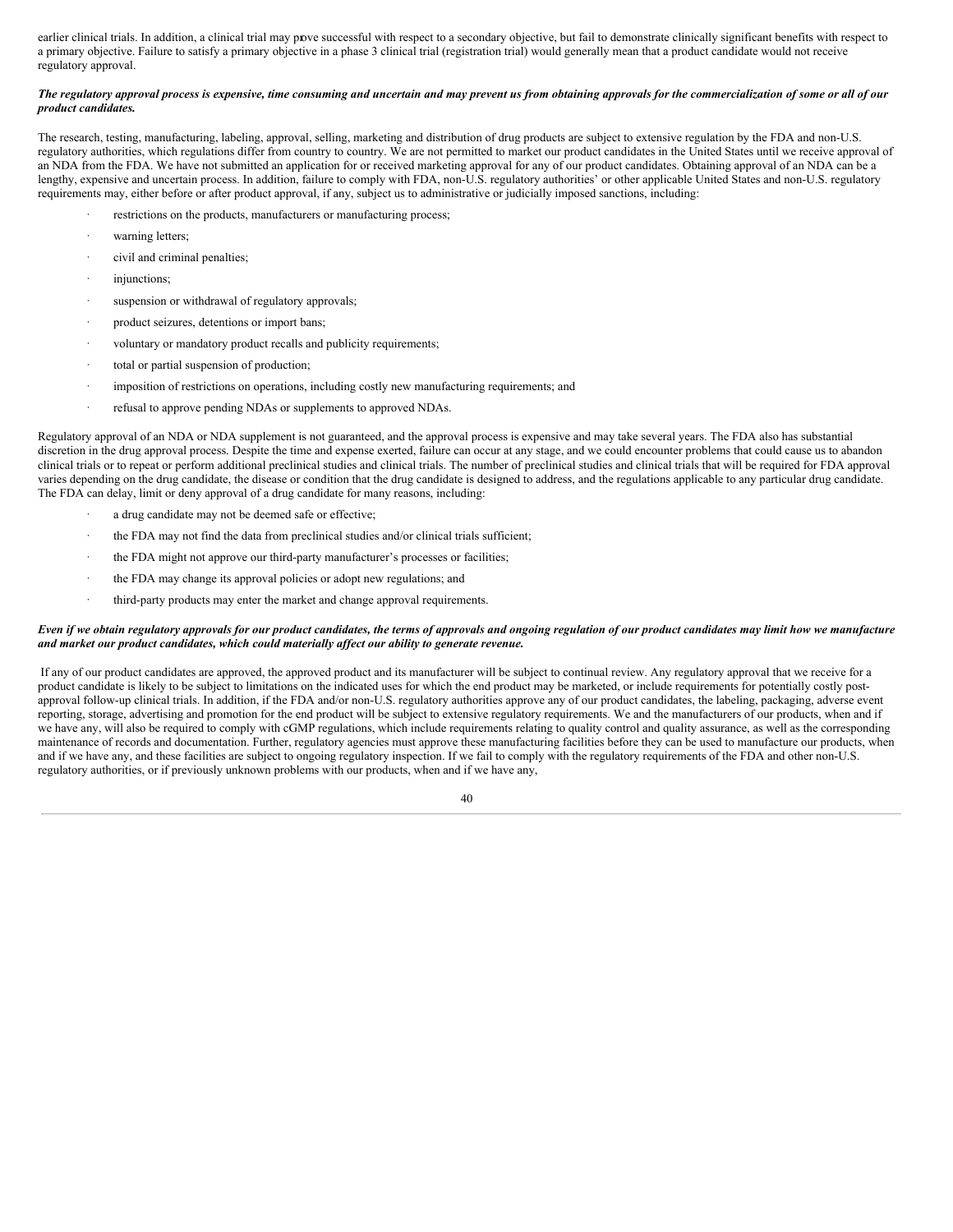manufacturers or manufacturing processes are discovered, we could be subject to administrative or judicially imposed sanctions, including:

- restrictions on the products, manufacturers or manufacturing process;
- warning letters;
- civil or criminal penalties or fines;
- injunctions;
- product seizures, detentions or import bans;
- voluntary or mandatory product recalls and publicity requirements;
- suspension or withdrawal of regulatory approvals;
- total or partial suspension of production;
- imposition of restrictions on operations, including costly new manufacturing requirements; and
- refusal to approve pending NDAs or supplements to approved NDAs.

In addition, the FDA and non-U.S. regulatory authorities may change their policies and additional regulations may be enacted that could prevent or delay regulatory approval of our product candidates. We cannot predict the likelihood, nature or extent of government regulation that may arise from future legislation or administrative action, either in the United States, Canada or abroad. If we are not able to maintain regulatory compliance, we would likely not be permitted to market our future product candidates and we may not achieve or sustain profitability.

### If government and third-party payors fail to provide coverage and adequate reimbursement rates for our product candidates, our revenue and potential for profitability will *be reduced.*

In the United States and elsewhere, our product revenue will depend principally on the reimbursement rates established by third-party payors, including government health administration authorities, managed-care providers, public health insurers, private health insurers and other organizations. These third-party payors are increasingly challenging the price, and examining the cost-effectiveness, of medical products and services. In addition, significant uncertainty exists as to the reimbursement status, if any, of newly approved drugs, pharmaceutical products or product indications. We may need to conduct post-marketing clinical trials in order to demonstrate the cost-effectiveness of our products, if any. Such clinical trials may require us to commit a significant amount of management time and financial and other resources. If reimbursement of such product is unavailable or limited in scope or amount or if pricing is set at unsatisfactory levels, our revenue could be reduced.

In some countries other than the United States, particularly the countries of the European Union and Canada, the pricing of prescription pharmaceuticals is subject to governmental control. In these countries, obtaining pricing approval from governmental authorities can take six to 12 months or longer after the receipt of regulatory marketing approval of a product for an indication. To obtain reimbursement or pricing approval in some countries, we may be required to conduct a clinical trial that compares the costeffectiveness of one of our product candidates to other available therapies. If reimbursement of such product candidate is unavailable or limited in scope or amount or if pricing is set at unsatisfactory levels, our revenue could be reduced.

Domestic and foreign governments continue to propose and pass legislation designed to reduce the cost of healthcare, including drugs. In the United States, there have been, and we expect that there will continue to be, federal and state proposals to implement similar governmental control. In addition, increasing emphasis on managed care in the United States will continue to put pressure on the pricing of pharmaceutical products. For example, in March 2010, the Patient Protection and Affordable Care Act, as amended by the Health Care and Education Affordability Reconciliation Act, or collectively, PPACA, became law in the United States. PPACA substantially changes the way healthcare is financed by both governmental and private insurers and significantly affects the pharmaceutical industry.

We anticipate that the PPACA, as well as other healthcare reform measures that may be adopted in the future, may result in more rigorous coverage criteria and downward pressure on the price for any approved product, and could seriously harm our prospects. In addition, the Medicare and Medicaid program and state healthcare laws and regulations may also be modified to change the scope of covered products and/or reimbursement methodology. Cost control initiatives could decrease the established reimbursement rates that we receive for any products in the future, which would limit our revenue and profitability. Legislation and regulations affecting the pricing of pharmaceutical products, including custirsen, or apatorsen may change at any time, which could further limit or eliminate reimbursement rates for custirsen, apatorsen or other product candidates.

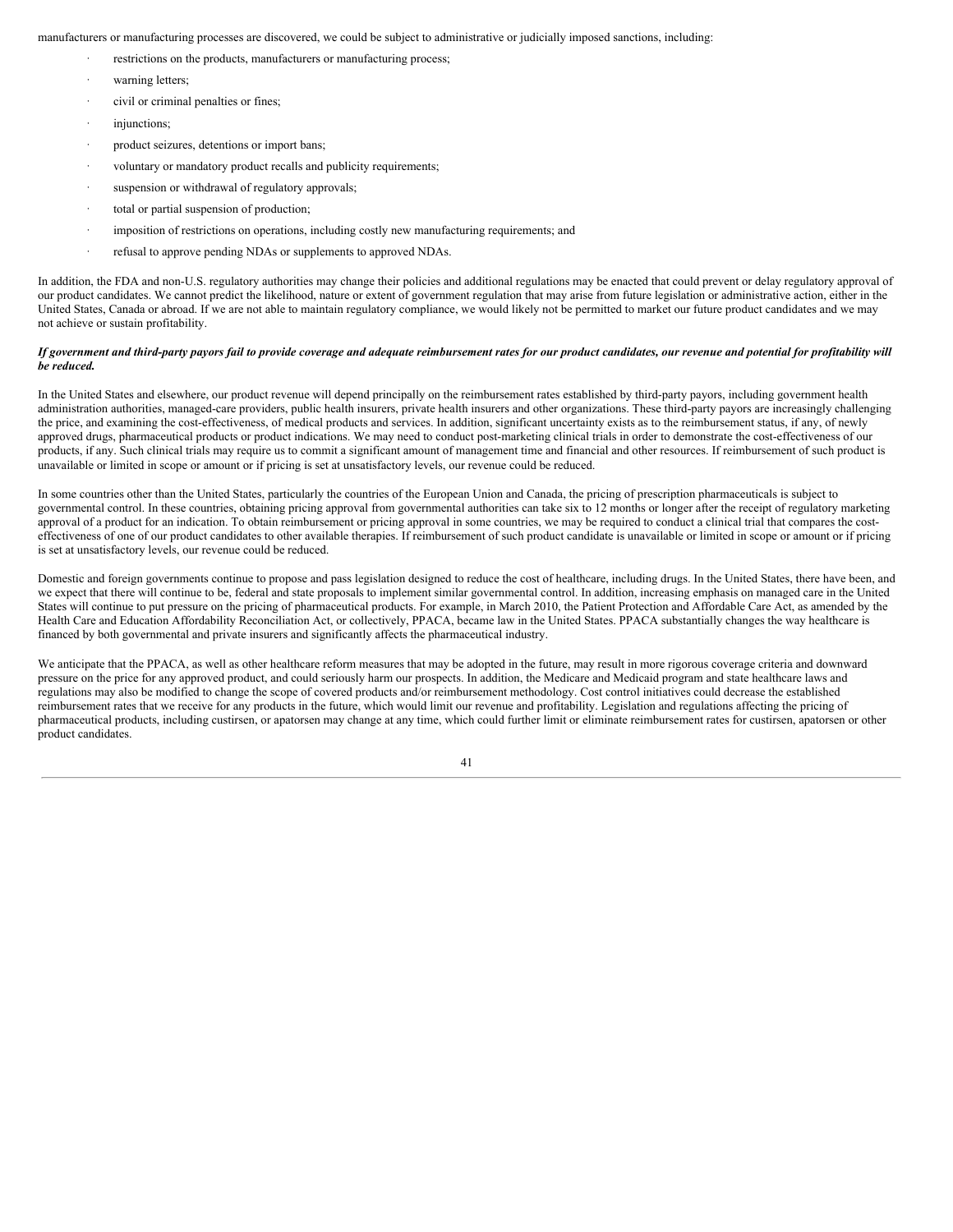### Failure to obtain regulatory approval outside of the United States and Canada would prevent us from marketing our product candidates abroad.

We intend to market certain of our existing and future product candidates outside of the United States and Canada. In order to market our existing and future product candidates in the European Union and many other non-North American markets, we must obtain separate regulatory approvals. We have had limited interactions with non-North American regulatory authorities. Approval procedures vary among countries and can involve additional testing, and the time required to obtain approval may differ from that required to obtain FDA approval. Approval by the FDA or other regulatory authorities does not ensure approval by regulatory authorities in other countries, and approval by one or more non-North American regulatory authorities does not ensure approval by regulatory authorities in other countries or by the FDA. The non-North American regulatory approval process may include all of the risks associated with obtaining FDA approval. We may not obtain non-North American regulatory approvals on a timely basis, if at all. We may not be able to file for non-North American regulatory approvals and may not receive necessary approvals to commercialize our existing and future product candidates in any market.

| Item 6.           | <b>Exhibits</b>                                                                                                                                                                                                                                                                         |  |  |
|-------------------|-----------------------------------------------------------------------------------------------------------------------------------------------------------------------------------------------------------------------------------------------------------------------------------------|--|--|
| Exhibit<br>Number | <b>Description</b>                                                                                                                                                                                                                                                                      |  |  |
| 3.1               | Certificate of Amendment to Amended and Restated Certificate of Incorporation (incorporated by reference to Exhibit 3.1 to the Company's Current Report on<br>Form 8-K (File No. 033-80623) filed with the SEC on May 22, 2015).                                                        |  |  |
| 4.1               | Form of Series A-1 Warrant (incorporated by reference to Exhibit 4.1 to the Company's Current Report on Form 8-K (File No.033-80623) filed with the SEC<br>on April 30, 2015).                                                                                                          |  |  |
| 10.1              | Purchase Agreement, dated as of April 30, 2015, by and between OncoGenex Pharmaceuticals, Inc. and Lincoln Park Capital Fund, LLC (incorporated by<br>reference to Exhibit 10.1 to the Company's Current Report on Form 8-K (File No. 033-80623) filed with the SEC on April 30, 2015). |  |  |
| $10.2+$           | Termination Agreement between OncoGenex Technologies Inc. and Teva Pharmaceutical Industries Ltd                                                                                                                                                                                        |  |  |
| 10.3              | OncoGenex Pharmaceuticals, Inc. 2010 Performance Incentive Plan, as amended and restated (incorporated by reference to<br>Appendix A to the Company's Definitive Proxy Statement (File No.033-80623) filed with the SEC on April 16, 2015).                                             |  |  |
| 31.1              | Certification of Chief Executive Officer pursuant to Rule 13a-14(a) or 15d-14(a) of the Securities Exchange Act of 1934, as adopted pursuant to Section 302 of<br>the Sarbanes-Oxley Act of 2002                                                                                        |  |  |
| 31.2              | Certification of Chief Financial Officer pursuant to Rule 13a-14(a) or 15d-14(a) of the Securities Exchange Act of 1934, as adopted pursuant to Section 302 of<br>the Sarbanes-Oxley Act of 2002                                                                                        |  |  |
| $32.1*$           | Certification of Chief Executive Officer pursuant to 18 U.S.C. Section 1350, as adopted pursuant to Section 906 of the Sarbanes-Oxley Act of 2002                                                                                                                                       |  |  |
| $32.2*$           | Certification of Chief Financial Officer pursuant to 18 U.S.C. Section 1350, as adopted pursuant to Section 906 of the Sarbanes-Oxley Act of 2002                                                                                                                                       |  |  |
| 101.INS           | <b>XBRL Instance Document</b>                                                                                                                                                                                                                                                           |  |  |
| 101.SCH           | XBRL Taxonomy Extension Schema Document                                                                                                                                                                                                                                                 |  |  |
| 101.CAL           | XBRL Taxonomy Extension Calculation Linkbase Document                                                                                                                                                                                                                                   |  |  |
| 101.DEF           | XBRL Taxonomy Extension Definition Linkbase Document                                                                                                                                                                                                                                    |  |  |
| 101.LAB           | XBRL Taxonomy Extension Label Linkbase Document                                                                                                                                                                                                                                         |  |  |
| 101.PRE           | XBRL Taxonomy Extension Presentation Linkbase Document                                                                                                                                                                                                                                  |  |  |
| $\ast$            | The certifications attached as Exhibits 32.1 and 32.2 accompany this Quarterly Report on Form 10-Q pursuant to 18 U.S.C. Section 1350, as adopted pursuant to                                                                                                                           |  |  |

Section 906 of the Sarbanes-Oxley Act of 2002, and shall not be deemed filed for purposes of Section 18 of the Securities Exchange Act of 1934, as amended. Registrant has omitted and filed separately with the SEC portions of the exhibit pursuant to a confidential treatment request under Rule 24b-2 promulgated under the Exchange Act.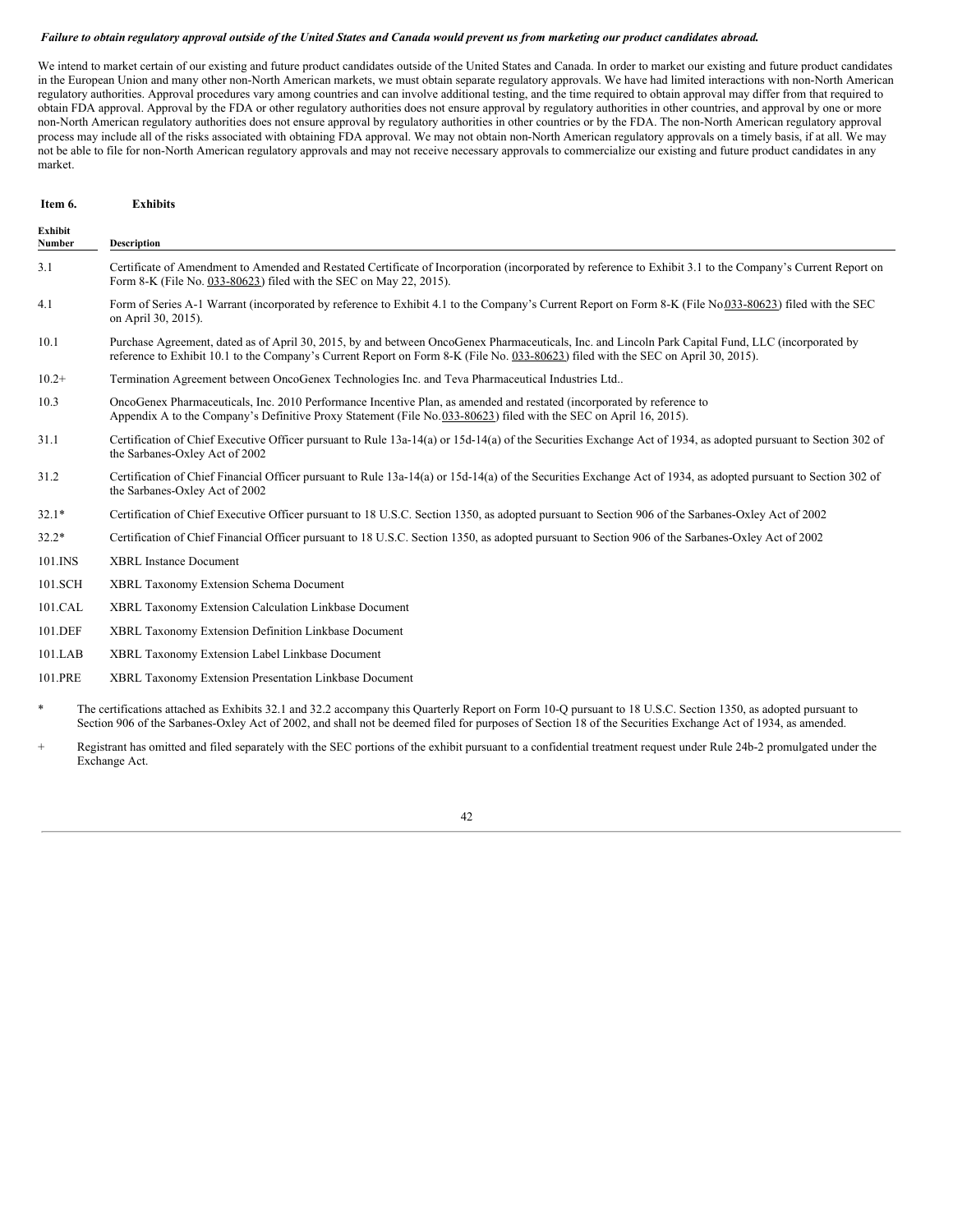## **SIGNATURES**

Pursuant to the requirements of the Securities Exchange Act of 1934, the registrant has duly caused this report to be signed on its behalf by the undersigned, thereunto duly authorized.

Date: August 13, 2015 By: /s/ John Bencich

# ONCOGENEX PHARMACEUTICALS, INC.

- Date: August 13, 2015 By: /s/ Scott Cormack Scott Cormack President and Chief Executive Officer
	-

John Bencich Chief Financial Officer

43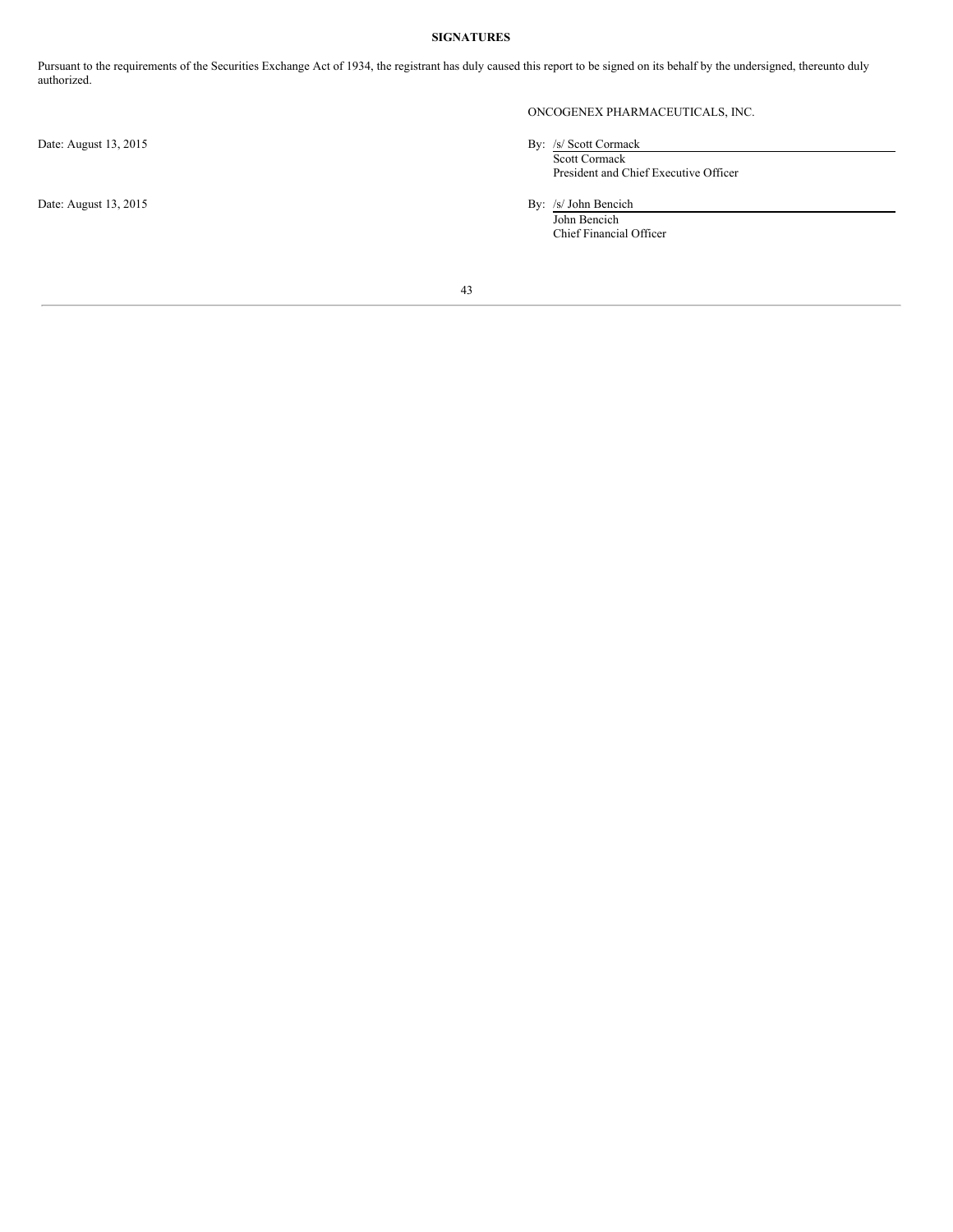## **EXHIBIT INDEX**

| Exhibit<br><b>Number</b> | <b>Description</b>                                                                                                                                                                                                                                                                      |  |
|--------------------------|-----------------------------------------------------------------------------------------------------------------------------------------------------------------------------------------------------------------------------------------------------------------------------------------|--|
| 3.1                      | Certificate of Amendment to Amended and Restated Certificate of Incorporation (incorporated by reference to Exhibit 3.1 to the Company's Current Report on<br>Form 8-K (File No. 033-80623) filed with the SEC on May 22, 2015).                                                        |  |
| 4.1                      | Form of Series A-1 Warrant (incorporated by reference to Exhibit 4.1 to the Company's Current Report on Form 8-K (File No.033-80623) filed with the SEC<br>on April 30, 2015).                                                                                                          |  |
| 10.1                     | Purchase Agreement, dated as of April 30, 2015, by and between OncoGenex Pharmaceuticals, Inc. and Lincoln Park Capital Fund, LLC (incorporated by<br>reference to Exhibit 10.1 to the Company's Current Report on Form 8-K (File No. 033-80623) filed with the SEC on April 30, 2015). |  |
| $10.2+$                  | Termination Agreement between OncoGenex Technologies Inc. and Teva Pharmaceutical Industries Ltd                                                                                                                                                                                        |  |
| 10.3                     | OncoGenex Pharmaceuticals, Inc. 2010 Performance Incentive Plan, as amended and restated (incorporated by reference to Appendix A to the Company's<br>Definitive Proxy Statement (File No. 033-80623) filed with the SEC on April 16, 2015).                                            |  |
| 31.1                     | Certification of Chief Executive Officer pursuant to Rule 13a-14(a) or 15d-14(a) of the Securities Exchange Act of 1934, as adopted pursuant to Section 302 of<br>the Sarbanes-Oxley Act of 2002                                                                                        |  |
| 31.2                     | Certification of Chief Financial Officer pursuant to Rule 13a-14(a) or 15d-14(a) of the Securities Exchange Act of 1934, as adopted pursuant to Section 302 of<br>the Sarbanes-Oxley Act of 2002                                                                                        |  |
| $32.1*$                  | Certification of Chief Executive Officer pursuant to 18 U.S.C. Section 1350, as adopted pursuant to Section 906 of the Sarbanes-Oxley Act of 2002                                                                                                                                       |  |
| $32.2*$                  | Certification of Chief Financial Officer pursuant to 18 U.S.C. Section 1350, as adopted pursuant to Section 906 of the Sarbanes-Oxley Act of 2002                                                                                                                                       |  |
| 101.INS                  | <b>XBRL Instance Document</b>                                                                                                                                                                                                                                                           |  |
| 101.SCH                  | <b>XBRL Taxonomy Extension Schema Document</b>                                                                                                                                                                                                                                          |  |
| 101.CAL                  | XBRL Taxonomy Extension Calculation Linkbase Document                                                                                                                                                                                                                                   |  |
| 101.DEF                  | XBRL Taxonomy Extension Definition Linkbase Document                                                                                                                                                                                                                                    |  |
| 101.LAB                  | XBRL Taxonomy Extension Label Linkbase Document                                                                                                                                                                                                                                         |  |
| 101.PRE                  | XBRL Taxonomy Extension Presentation Linkbase Document                                                                                                                                                                                                                                  |  |

- \* The certifications attached as Exhibits 32.1 and 32.2 accompany this Quarterly Report on Form 10-Q pursuant to 18 U.S.C. Section 1350, as adopted pursuant to Section 906 of the Sarbanes-Oxley Act of 2002, and shall not be deemed filed for purposes of Section 18 of the Securities Exchange Act of 1934, as amended.
- + Registrant has omitted and filed separately with the SEC portions of the exhibit pursuant to a confidential treatment request under Rule 24b-2 promulgated under the Exchange Act.

44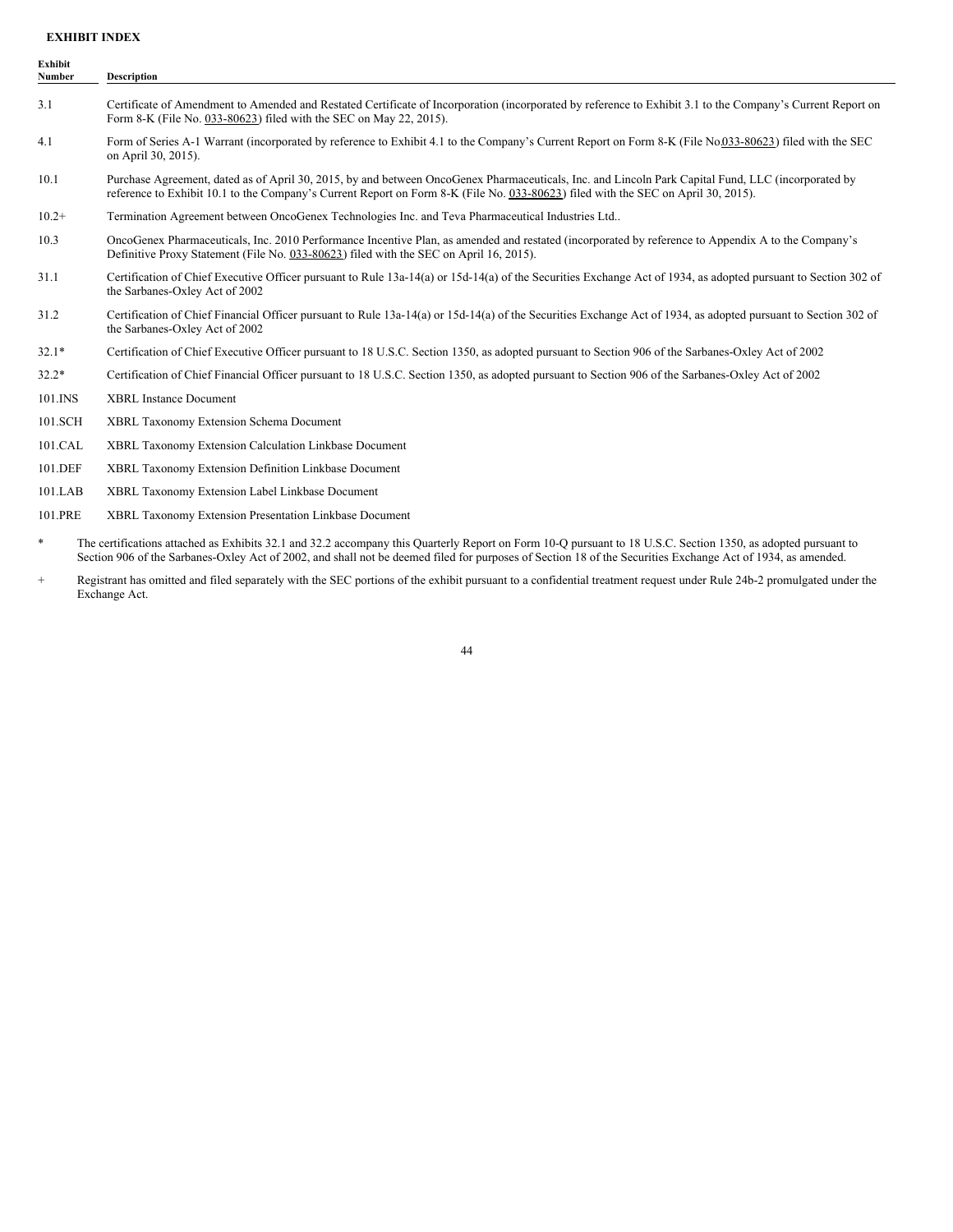\*Confidential Treatment has been requested for the marked portions of this exhibit pursuant to Rule 24B-2 of the Securities Exchange Act of 1934, as amended.

## Execution VersionCONFIDENTIAL

## **TERMINATION AGREEMENT**

This Termination Agreement (the "Agreement") is made and entered into as of the 24th day of April, 2015 (the "Closing Date"), by and between OncoGenex Technologies, Inc. ("OGX") and Teva Pharmaceutical Industries Ltd. ("Teva"). OGX and Teva are referred to herein collectively as the "Parties" and individually as a "Party."

## **RECITALS**

WHEREAS, the Parties entered into a Collaboration and License Agreement dated December 20, 2009, as amended by the Parties on March 1, 2012 (as amended the "Collaboration and License Agreement"); and

WHEREAS, OGX wishes to continue certain research and development activities related to the Licensed Compound and/or the Licensed Product (each as defined in the Collaboration and License Agreement) and, as described in Section 1(A) below, Teva has agreed to pay to OGX a certain amount as advanced reimbursement for such activities and in consideration of the releases and other agreements set forth herein; and

WHEREAS, after good faith and arm's length negotiations, on December 29, 2014, the Parties entered into an agreement whereby they agreed to terminate the Collaboration and License Agreement according to the terms set forth therein (the "December 29 Agreement"); and

WHEREAS, after good faith and arm's length negotiations, and as contemplated by the December 29 Agreement, the Parties desire to further effectuate and document the termination of the Collaboration and License Agreement and settle fully and finally any potential or actual claims or disputes that they may have or had against the other in connection with the Collaboration and License Agreement, without any admission of wrongdoing or liability by either Party, and on the terms set forth below; and

WHEREAS, capitalized terms that are not defined in this Agreement shall have the meanings ascribed to them in the Collaboration and License Agreement;

NOW, THEREFORE, in consideration of the respective covenants, undertakings, representations, warranties and conditions set forth in this Agreement, and for other good and valuable consideration, the sufficiency and receipt of which is hereby acknowledged, intending to be legally bound hereby, the Parties agree to the following.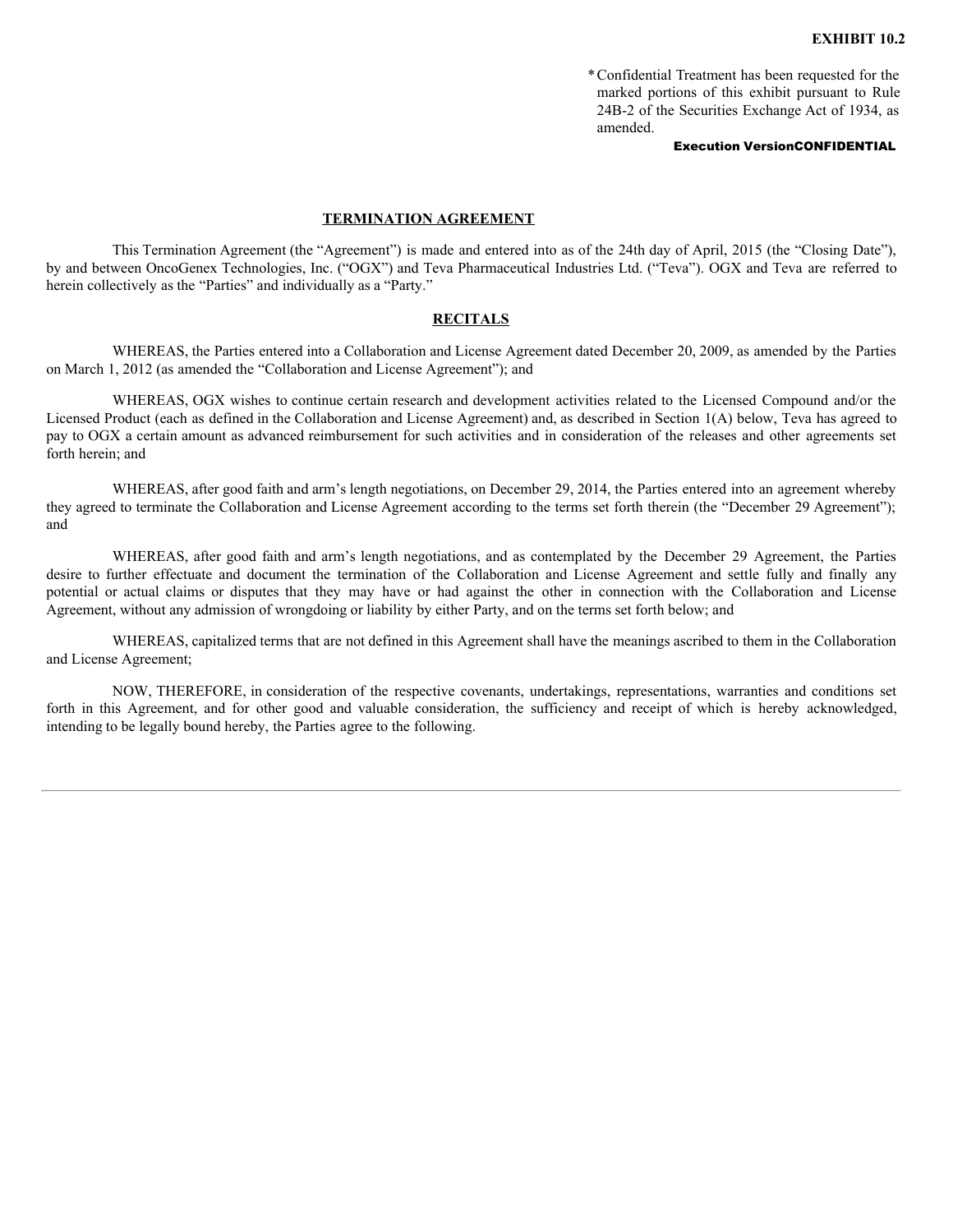## **TERMS OF AGREEMENT**

## 1. **Payment**.

(A) In full and final settlement of the Released Claims (as hereinafter defined) and in consideration of the releases and other agreements set forth herein, upon execution of this Agreement, OGX shall be entitled to an amount equal to Twenty-Seven Million U.S. Dollars (USD \$27,000,000) (the "Advanced Reimbursement Amount"), as advanced reimbursement for certain continuing research and development activities related to the Licensed Compound and/or the Licensed Product; provided that Teva shall deduct from the Advanced Reimbursement Amount Three Million, Eight Hundred and Twenty-Two Thousand, Nine Hundred and Forty U.S. Dollars (USD \$3,822,940), which is the sum of the following amounts:

i. Any and all third-party expenses incurred and paid, or invoiced and to be paid, by Teva related to the Licensed Compound and/or the Licensed Product between January 1, 2015 and the Closing Date for which OGX is responsible pursuant to Section 4 below; provided that Teva presented such expenses to OGX for approval in advance of payment and such expenses were not the subject of any reasonable and unresolved objection by OGX. For the avoidance of doubt, nothing in this Section 1(A)(i) shall alter the rights and obligations of the Parties with respect to expenses incurred on or after January 1, 2015 as set forth in Section 4(E). For further clarity, in no event shall Teva be entitled to any payment or reimbursement for internal costs (whether on a full time equivalent ("FTE") basis or otherwise) hereunder except as expressly set forth in Sections  $3(B)(v)$ -(vi) and  $5(D)$ -(E); and

Any and all third-party expenses (including outside counsel costs and fees) for prosecution and maintenance of the Assigned Patents and the OGX Patents (each as hereinafter defined) incurred and paid, or invoiced and to be paid, by Teva between January 1, 2015 and the Closing Date, provided that Teva delivers to OGX documentation reasonably evidencing such expenses. Notwithstanding anything in this Section 1(A)(ii), OGX shall not be responsible for any costs associated with the Abandoned Patents between January 1, 2015 and the Closing Date; and

iii. The OGX Hold-Back Amount as set forth in Section 3(A) below. The amount resulting from the deduction of the expenses set forth in subsections  $1(A)(i)$  –(iii) from the Advanced Reimbursement Amount shall be referred to as the "Net Advanced Reimbursement Amount." For the avoidance of doubt, Teva is obligated to and shall pay to the applicable third party any third-party expenses for which amounts are deducted pursuant to this Section 1(A).

(B) Teva shall pay the Net Advanced Reimbursement Amount by wire transfer as follows: DESTINATION BANK: [\*]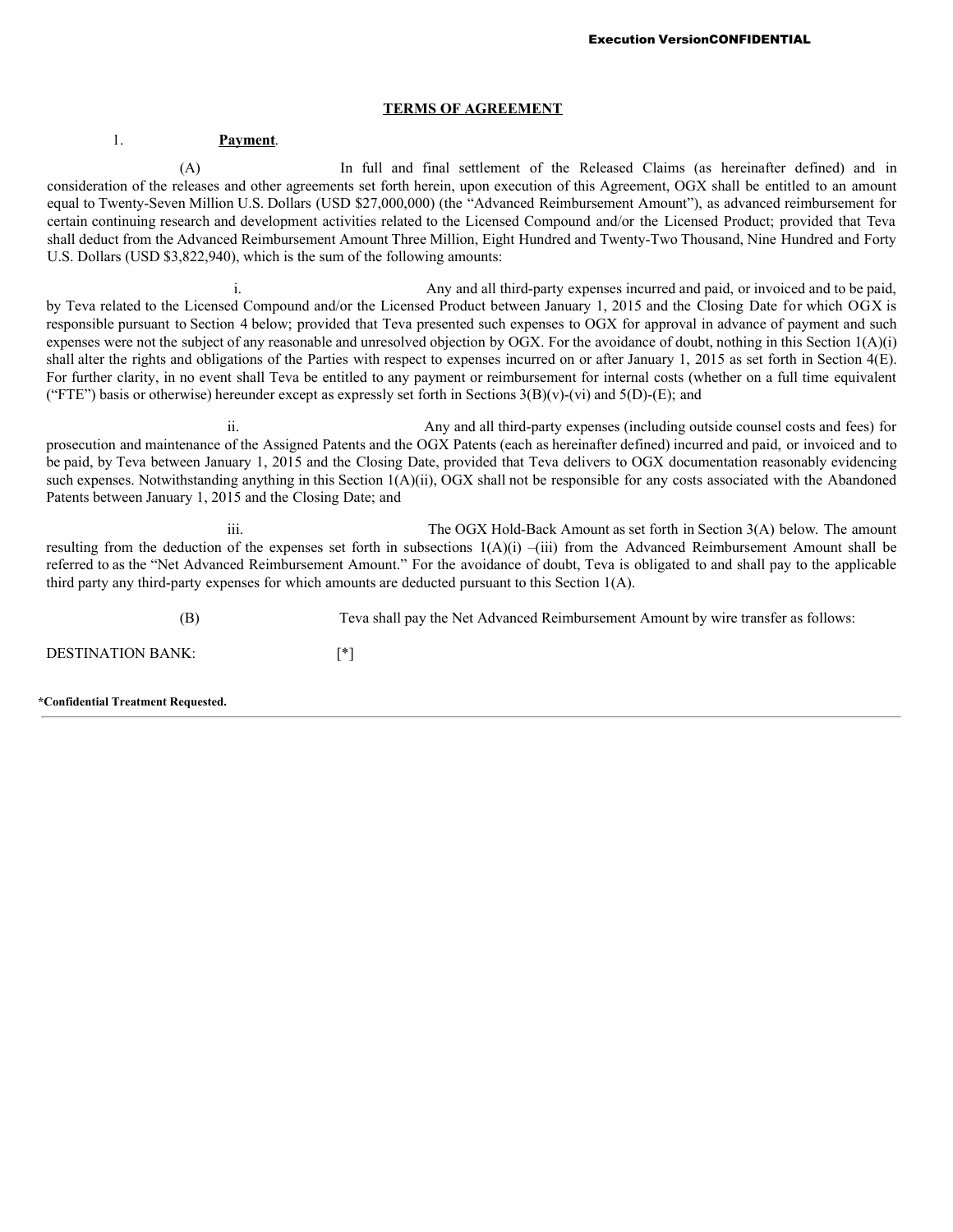# INTERMEDIARY BANK: [\*]

[\*]

(C) [\*] any taxes from the Advanced Reimbursement Amount.

(D) Any amounts due to Teva under this Agreement which are not deducted from the Advanced Reimbursement Amount pursuant to Section 1(A) or paid through the OGX Hold Back Amount (as hereinafter defined) shall be paid by OGX to Teva within [\*] of the date when Teva provides documentation of such amounts to OGX.

# 2. **Termination of the Collaboration and License Agreement**.

(A) Upon the completion of the wire transfer of the Net Advanced Reimbursement Amount into OGX's account as described above (the "Funding"), the releases set forth below shall become automatically effective without the requirement of further action by either Party.

Upon the Funding, the Collaboration and License Agreement and all obligations of the Parties thereunder shall be deemed fully terminated, discharged, bought out, extinguished, paid, commuted, released and satisfied in full. The Parties reserve no claims, rights or benefits against each other under the Collaboration and License Agreement with respect to any past, present or future claims and each Party shall be freed from any and all claims that have been, or could be, made under the Collaboration and License Agreement, except as expressly provided in Section 9 below. Without limiting the foregoing, upon the Funding, (i) all rights and licenses granted or assigned by OGX to Teva under the Collaboration and License Agreement shall immediately cease and terminate and revert exclusively to OGX with no rights retained by Teva for any purposes whatsoever and (ii) Teva shall have no further responsibilities or rights under the Collaboration and License Agreement with respect to the development, commercialization or other activities respecting the Licensed Compound and/or Licensed Product, including the ENSPIRIT and AFFINITY studies, except as expressly provided in this Agreement.

# 3. **Hold-Back for Post-Closing Expense Reimbursement**.

(A) A hold-back amount of Three Million U.S. Dollars (USD **\$**3,000,000) (the "OGX Hold-Back Amount") shall be deducted from the Advanced Reimbursement Amount as set forth in Section 1(A)(iii) and held by Teva for the payment of amounts incurred and/or paid by Teva after the Closing Date in accordance with Section 3(B) below, and in all cases subject to OGX's rights described in Section 3(C) below. The OGX Hold-Back Amount shall not be the exclusive source of payments to Teva to the extent such payments are due to Teva under this Agreement. To the extent that the OGX Hold-Back Amount contains insufficient funds to satisfy any amounts owing from OGX to Teva pursuant to the terms of this Agreement, then OGX shall pay to Teva the amount representing the difference between the amount owing by OGX and the remaining OGX Hold-Back Amount. Teva shall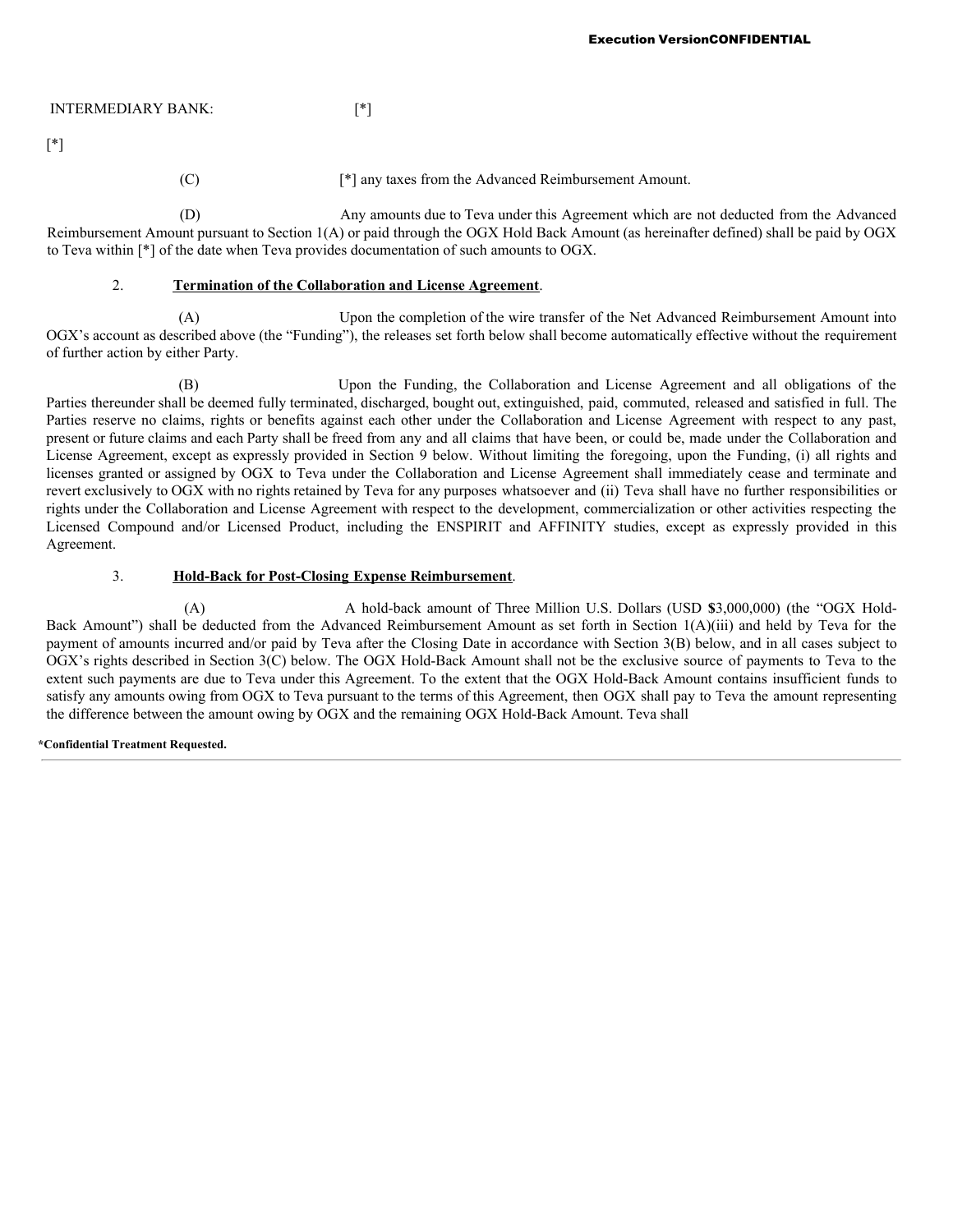pay to OGX (i) one half of the then remaining OGX Hold-Back Amount six (6) months after the Closing Date, (ii) one half of the then remaining OGX Hold-Back Amount nine (9) months after the Closing Date, and (iii) the entire then remaining OGX Hold-Back Amount twelve (12) months after the Closing Date. For clarity, as it relates to items  $(i) - (iii)$  above, amounts incurred in accordance with Section 3(B) which Teva claims in good faith should be paid to Teva from the OGX Hold-Back Amount, but have not yet been paid from the OGX Hold-Back Amount, shall not be deemed part of the "remaining OGX Hold-Back Amount."

(B) After the Closing Date, the amounts set forth in subsections (i) – (viii) of this Section 3(B) shall be paid to Teva from the OGX Hold-Back Amount to the extent there are sufficient funds available. To the extent these amounts exceed the remaining OGX Hold-Back Amount, then OGX shall pay to Teva the amount representing the difference between the amount owing by OGX and the remaining OGX Hold-Back Amount. The amounts to be paid from the OGX Hold-Back Amount are as follows:

i. Any and all expenses that are subject to deduction from the Advanced Reimbursement Amount as set forth in Section 1(A)(i)-(ii), but are not deducted from the Advanced Reimbursement Amount because Teva (a) is billed for such expenses after the Closing Date, or (b) has insufficient time, despite using its reasonable best efforts, to process the invoices for such expenses prior to the Closing Date; and

ii. Any and all third-party expenses that are incurred and become due after the Closing Date pursuant to Sections 4(B) and 4(G) below under any agreements related to the Licensed Compound or the Licensed Product that OGX has asked Teva to Transfer (as such term is hereinafter defined) to OGX; and

iii. Any and all third-party expenses that are incurred and become due after the Closing Date for which OGX is responsible pursuant to Section 4(C) below under any Newly Discovered Agreements and/or Newly Discovered Exhibits (as hereinafter defined); and

iv. Any and all third-party expenses associated with the transition activities described in Section 5(A) and 5(C) below that are not billed directly to OGX; and

v. Any and all amounts charged for pharmacovigilance activities provided by Teva for OGX's benefit during the Pharmacovigilance Transition Period and related transition costs as set forth Section 5(D) below; and vi. Any and all amounts [\*] as set forth in [\*] below for the ENSPIRIT and AFFINITY studies provided by Teva for OGX's benefit; and vii. Any and all expenses (excluding Teva FTE expenses) associated with [\*]; and viii. Any and all amounts for which [\*] pursuant to [\*] below.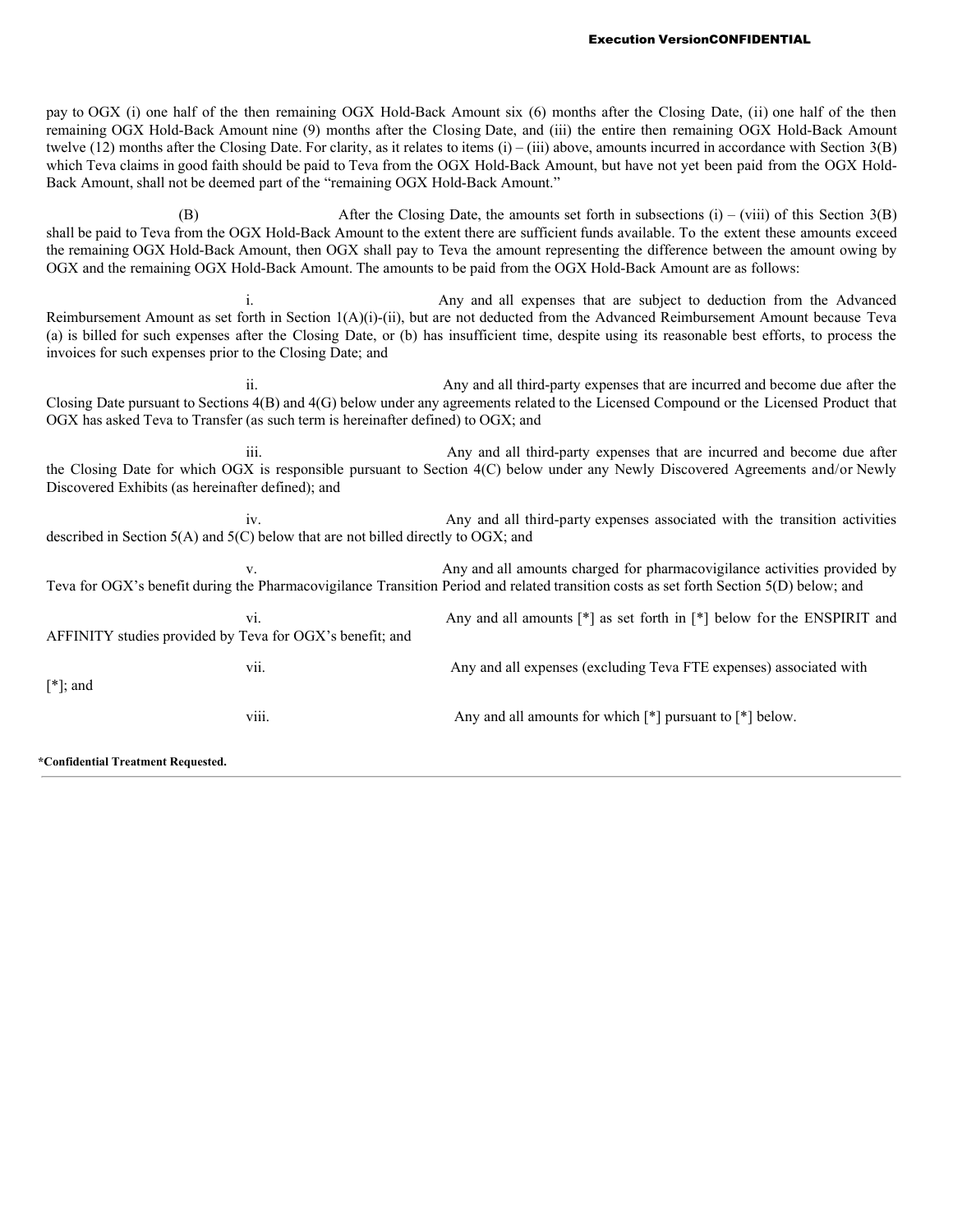(C) Prior to the payment to Teva of any amounts from the OGX Hold-Back Amount, OGX shall have the opportunity to review documentation of such amounts and confirm, to its reasonable satisfaction, that (i) payment is due from OGX and (ii) the relevant services or products have been provided.

# 4. **Third-Party Agreements and Expenses**.

(A) Schedule 4(A) hereto contains a list of relevant third-party work orders and related terms and conditions for the ENSPIRIT study (the "ENSPIRIT Disclosed Agreements"). Teva represents and warrants that (i) the ENSPIRIT Disclosed Agreements listed on Schedule 4(A) are historical third-party agreements that are used for the ongoing conduct of the ENSPIRIT study, and (ii) to the best of Teva's knowledge, OGX has been provided with copies of all such historical third-party agreements, including all exhibits, schedules, and related work orders. On the Closing Date or as soon as practicable thereafter, Teva and OGX shall enter into the Transfer Agreements that are also set forth on Schedule 4(A) in order to Transfer certain of the ENSPIRIT Disclosed Agreements to OGX. As used in this Agreement with respect to third-party agreements, work orders, and related terms and conditions, "Transfer" shall mean to (i) assign such agreement, work order, term or condition, or (ii) otherwise transfer the relevant rights and responsibilities thereunder. The Parties agree that once a third-party agreement has been Transferred, OGX shall have full authority to direct, without involvement of or notification to Teva, any and all activities permissible under such Transferred agreement, subject only to Section 5(H) below.

(B) After the Closing Date, with respect to those ENSPIRIT Disclosed Agreements that are not Transferred as of the Closing Date, and excluding those ENSPIRIT Disclosed Agreements that OGX has elected not to have Transferred as detailed in Schedule 4(A), Teva shall: (i) continue to use its reasonable best efforts [\*] to Transfer such ENSPIRIT Disclosed Agreements, (ii) use its reasonable best efforts to ensure that the terms and conditions of such ENSPIRIT Disclosed Agreements do not change materially in the process of Transfer, and (iii) during the Transfer Period, [\*] and otherwise in accordance with the terms of this Agreement; provided, however, that (x) in connection with such Transfer to OGX in accordance with the above, [\*] nothing herein shall be construed as obligating Teva to breach any provisions of an ENSPIRIT Disclosed Agreement or require Teva to assign an ENSPIRIT Disclosed Agreement that, by its terms, is not assignable in the absence of the applicable third party's consent. If Teva is unable to Transfer any ENSPIRIT Disclosed Agreement as contemplated above within the Transfer Period, then thereafter Teva shall be entitled to terminate such ENSPIRIT Disclosed Agreement in whole or in part as promptly as practicable according to the terms of such agreement, and OGX shall have no responsibility for any costs to terminate such agreement. During the Transfer Period, in order to effectively replicate Transfer of the ENSPIRIT Disclosed Agreements to OGX and to give OGX the commercial benefits thereof, and in accordance with Section 4(E) below, OGX shall be responsible for payment of all expenses that become due under such ENSPIRIT Disclosed Agreements. As set forth in Section 3(B)(ii) above, such expenses shall be paid to Teva from the OGX Hold-Back Amount to the extent there are sufficient funds available. To the extent such expenses exceed the remaining OGX Hold-Back Amount, then OGX shall pay to Teva the amount representing the difference between the amount owing by OGX and the remaining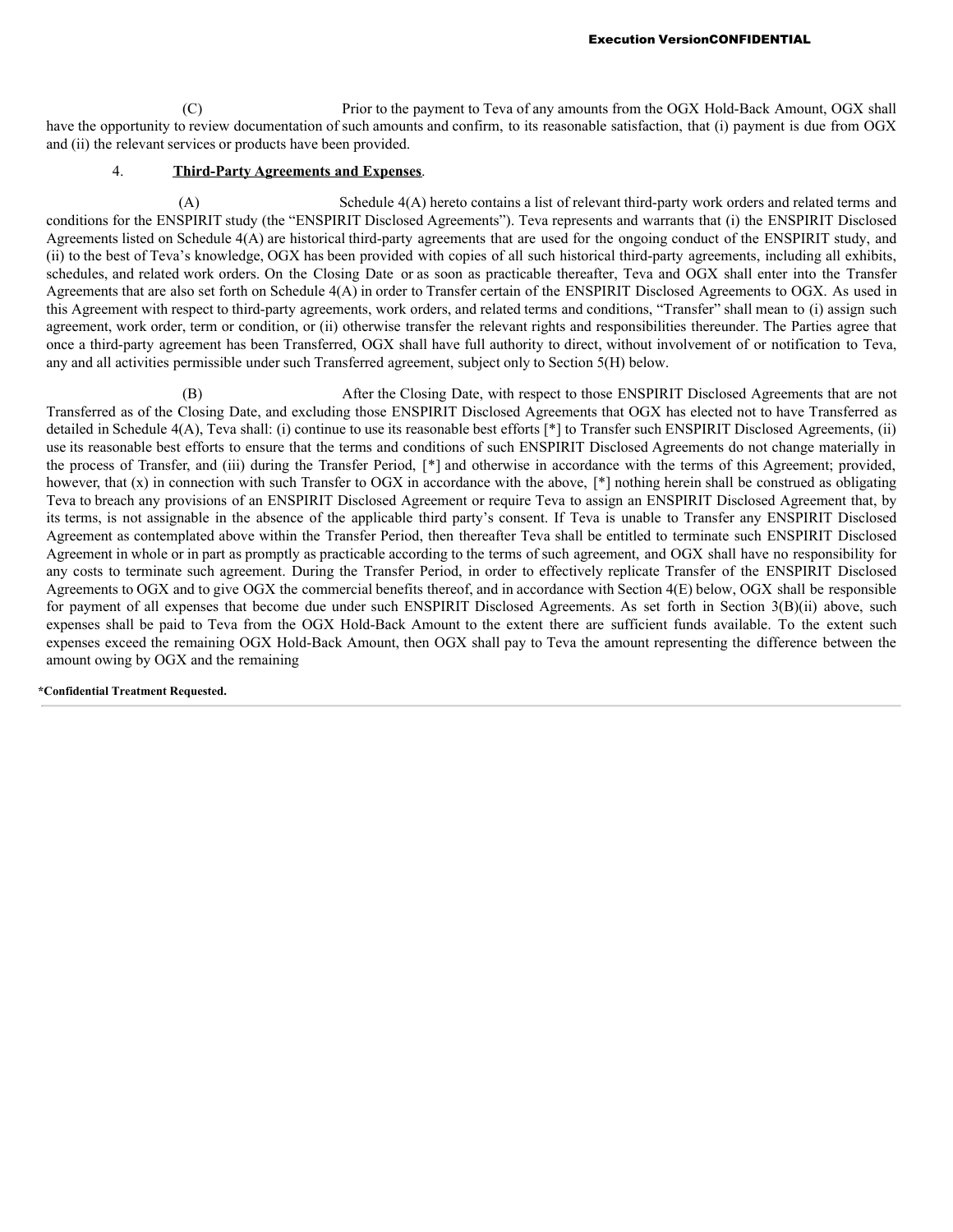OGX Hold-Back Amount. Without limiting the foregoing, in the event of any material change of an ENSPIRIT Disclosed Agreement in the process of Transfer, OGX reserves the right to refuse the Transfer of the applicable ENSPIRIT Disclosed Agreement, in which case Teva shall be entitled to terminate such ENSPIRIT Disclosed Agreement, and OGX shall have no responsibility for any costs to terminate such agreement.

(C) In the event that, after the Closing Date, Teva or OGX discovers any additional (i) historical third-party agreements not identified on Schedule 4(A), which agreement is in full force and effect and is used to conduct the ENSPIRIT study at the time of such discovery and was not provided to OGX prior to the Closing Date (collectively, "Newly Discovered Agreements") and/or (ii) exhibits, schedules, and work orders associated with the ENSPIRIT Disclosed Agreements which are in full force and effect and are used to conduct the ENSPIRIT study at the time of such discovery and were not provided to OGX prior to the Closing Date (collectively, "Newly Discovered Exhibits"), then the Party discovering the Newly Discovered Agreement or the Newly Discovered Exhibits shall immediately notify the other Party and provide to such Party, or instruct the third party to provide to the other Party, the agreement and any exhibits, schedules and works orders associated with the agreement. The rights and obligations of Teva and OGX as set forth in Section 4(B) above shall apply to such Newly Discovered Agreements and/or Newly Discovered Exhibits except that (x) OGX shall pay the first One Hundred Thousand U.S. Dollars (USD \$100,000) in the aggregate post-January 1, 2015 expenses invoiced under Newly Discovered Agreements and/or under Newly Discovered Exhibits and (y) Teva is responsible for and will pay any such post-January 1, 2015 expenses in excess of One Hundred Thousand U.S. Dollars (USD \$100,000) in the aggregate. If OGX is not billed directly for the expenses described in item (x) above then, as set forth in Section 3(B)(iii) above, such expenses shall be paid to Teva from the OGX Hold-Back Amount if there are sufficient funds available. To the extent the amount payable by OGX as described in item (x) exceeds the remaining OGX Hold-Back Amount, then the amount representing the difference between the amount owing by OGX under item (x) and the remaining OGX Hold-Back Amount shall be paid to Teva by OGX.

(D) Except as provided in Sections 4(B) and 4(C) above, Teva shall not terminate or amend any (i) ENSPIRIT Disclosed Agreement that has been transferred or is to be Transferred to OGX after the Closing Date, (ii) Newly Discovered Agreement for which OGX has submitted a written request for Transfer after OGX has been notified of such Newly Discovered Agreement, or (iii) Other Agreement set forth in Schedule  $4(G)$  as such agreements in items (i) – (iii) relate to the Licensed Compound, the Licensed Product or the ENSPIRIT study.

(E) Except as specifically provided in Section 4(B), Section 4(C) and Section 9, OGX shall pay, and agrees to fully indemnify and hold Teva harmless for (i) any and all third-party expenses related to the Licensed Compound and the Licensed Product incurred in 2015 and thereafter, and (ii) any and all expenses incurred by Teva in recovering such expenses from OGX. OGX's payment obligations set forth in this Section 4(E) apply regardless of whether a counterparty to any third-party agreement invoices or demands such payment from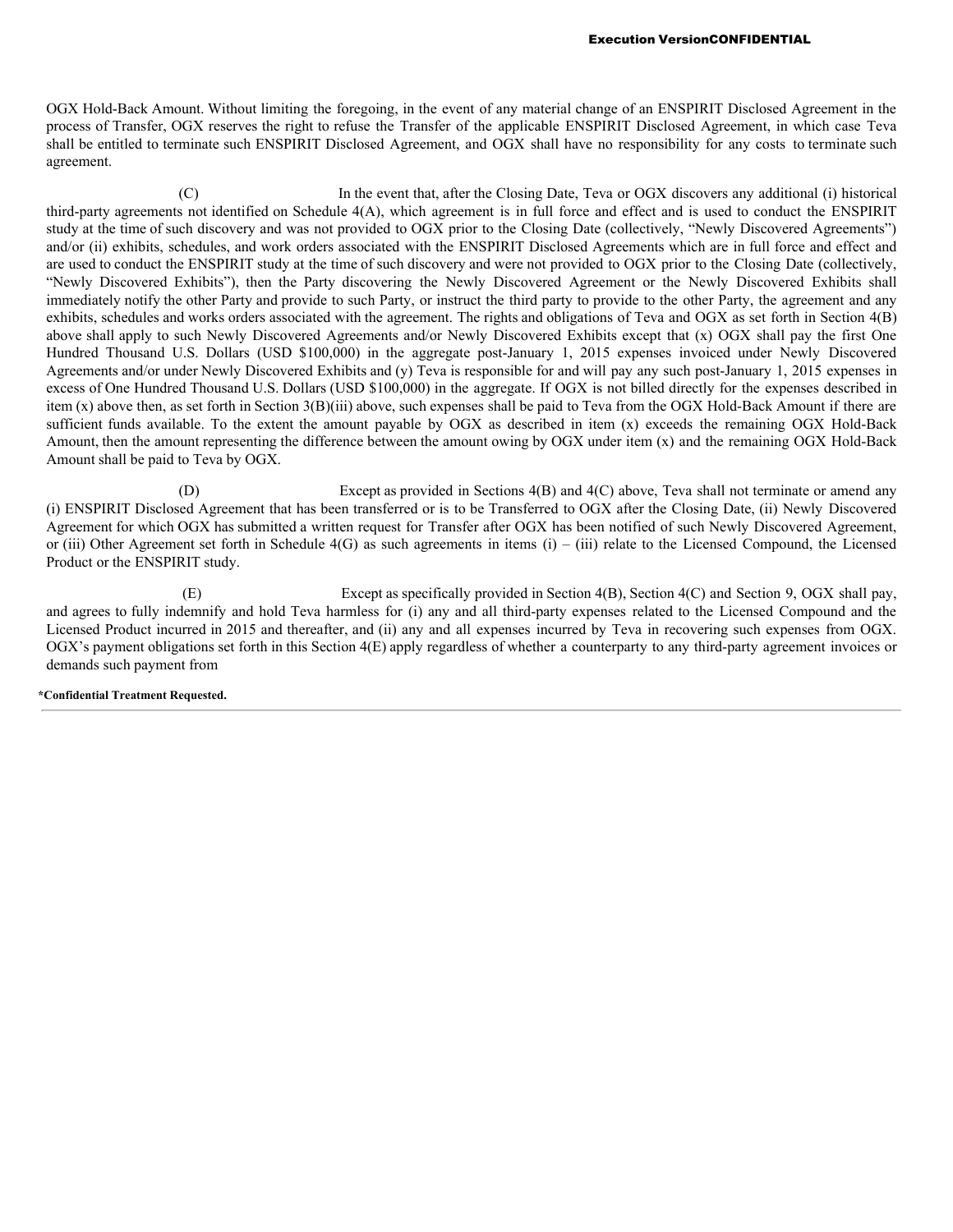Teva following Transfer of such agreement to OGX. Except as specifically provided in Section 9 below, Teva shall pay, and agrees to fully indemnify and hold OGX harmless for (i) all expenses related to the Licensed Compound and/or the Licensed Product that are incurred pursuant to the Collaboration and License Agreement through December 31, 2014 (excluding expenses incurred prior to December 20, 2009 and expenses for which OGX was responsible under the Collaboration and License Agreement) and (ii) any and all expenses incurred by OGX in recovering such expenses from Teva. Teva's payment obligations set forth in this Section 4(E) apply regardless of whether a counterparty to any third-party agreement invoices or demands payment from OGX following Transfer of such agreement to OGX or whether invoices are received in 2015 for services rendered in 2014. For clarity, [\*] Licensed Compound and/or the Licensed Product except as specifically provided in Section  $3(B)(v)$ -(vi) and Section  $5(D)$ -(E) of this Agreement and Teva shall not be responsible for nor pay any of OGX's internal expenses related to the Licensed Compound and/or the Licensed Product after January 1, 2015. Expenses incurred will be calculated on an accrual basis, consistent with Teva's current practice for calculation of development expenses for the ENSPIRIT study, which practice is to accrue for work performed (e.g., expenses are incurred in 2014 for drugs and services actually provided in 2014). For example (and without limitation on other examples), Teva will remain responsible for:

milestone payments, if any, payable after December 31, 2014 for which services have been provided (or, if partially provided, on a pro rata basis), on or before December 31, 2014, and

(ii) patient visits or other activities occurring on or before December 31, 2014 that are billed at a later date. For clarity, if a patient is halfway through treatment as of December 31, 2014, only the cost of services and drugs provided in 2014 would accrue in 2014.

After the Closing Date, OGX shall submit to Teva invoices for third-party expenses related to the ENSPIRIT and AFFINITY studies incurred through December 31, 2014 and billed to OGX. Teva shall pay such invoices pursuant to the terms of its contract with the applicable third party.

(F) OGX shall be entitled to participate in all material discussions between Teva and third parties to an ENSPIRIT Disclosed Agreement, Newly Discovered Agreement, or Other Agreement (as hereinafter defined) concerning the Transfer to OGX of such agreement or work plans related thereto, provided that the relevant third party consents in writing to OGX's participation. Following Transfer of an ENSPIRIT Disclosed Agreement, Newly Discovered Agreement, or Other Agreement to OGX, no material discussions regarding OGX-011 (as defined in the Collaboration and License Agreement) and/or any pharmaceutical or medicinal preparation incorporating OGX-011 (the "OGX-011 Product") shall occur between Teva and the applicable counterparty without the consent of OGX, which consent shall not be unreasonably withheld.

(G) Attached hereto as Schedule 4(G) is a list of relevant third-party agreements and work orders related to the research, development, marketing or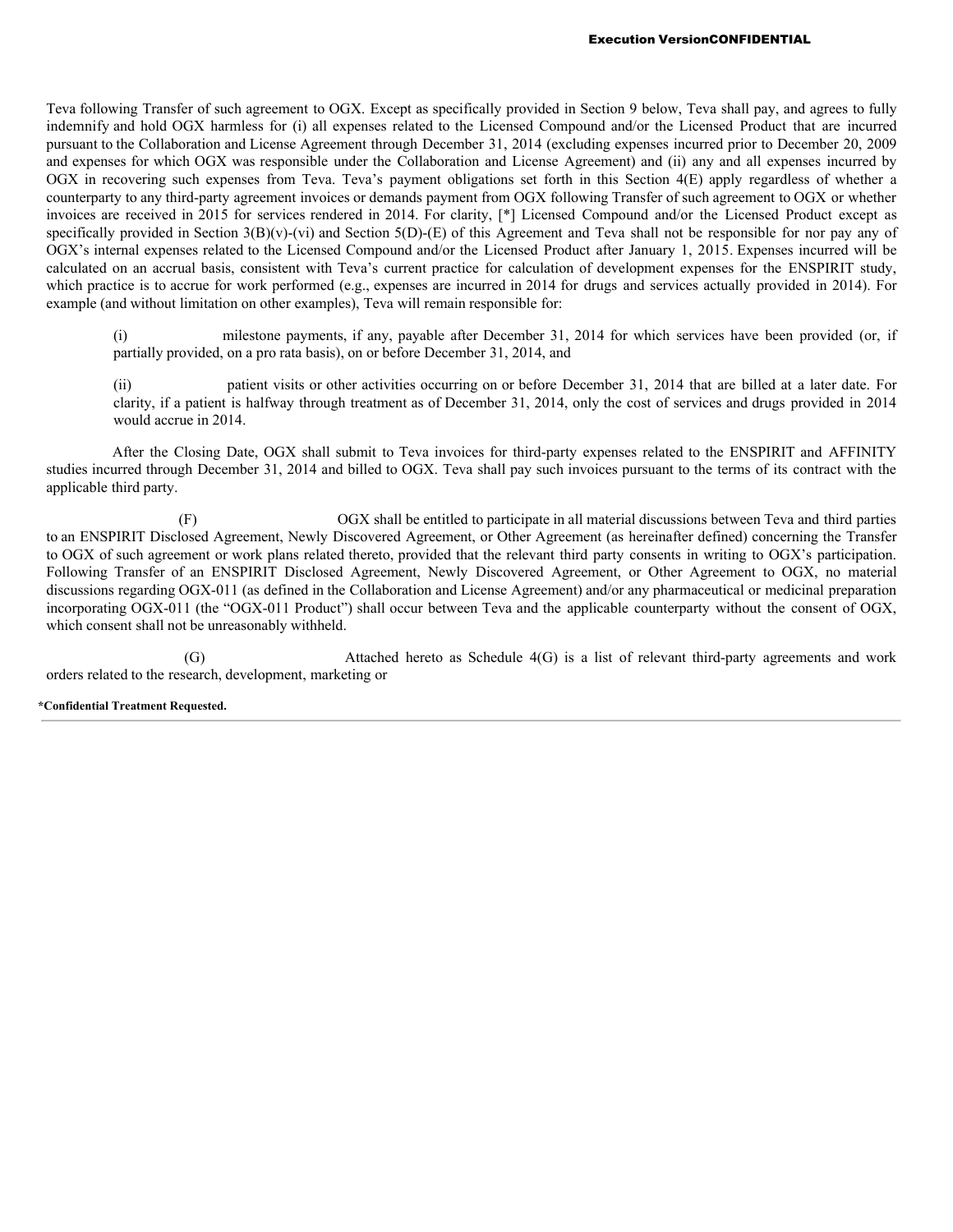commercialization of the Licensed Compound or the Licensed Product (the "Other Agreements") that are in addition to those set forth in Schedule 4(A). Teva represents and warrants that (i) the agreements on Schedule 4(G) are historical third-party agreements to which Teva or its Affiliates are a party that are used for the ongoing research, development, marketing or commercialization of the Licensed Compound and/or the Licensed Product, and (ii) to the best of Teva's knowledge, OGX has been provided with copies of all such historical third-party agreements, including all exhibits, schedules, and related work orders. Pursuant to OGX's request, Teva undertakes to use its Commercially Reasonable Efforts to Transfer the Other Agreements [\*] to OGX. In accordance with OGX's obligations in Section 4(E) above and without limiting such obligations, following Transfer of the Other Agreements to OGX, Teva shall have no further responsibility to OGX with respect to such Agreements.

# 5. **Further Actions**.

(A) On the Closing Date or as soon as practicable thereafter (or later period as may be indicated for any subsection below), Teva shall: (i) [\*] submit or cause to be submitted to the applicable Regulatory Authorities appropriate documentation authorizing and evidencing the transfer of ownership from Teva to OGX of the studies set forth on Schedule 5(A)(i) (the "Covered Studies") for which Teva is the study sponsor as of the Closing Date, (ii) otherwise take action within its control to transfer or cause to be transferred to OGX, all regulatory filings, protocol amendments, approvals and applications, as well as protocol sign-offs and approvals, relating to the Covered Studies, including all investigational new drug applications ("INDs"), Clinical Trials Authorization Applications ("CTAs") and all regulatory approvals, drug approval applications and all related documentation and information (collectively the "Regulatory Filings"), and (iii) timely issue or cause to be issued any reasonable instruction letters to trial sites, DSMB members, and/or thirdparty service providers solely related to the transfer of the Covered Studies as reasonably requested and prepared by OGX. [\*]

(B) As soon as practicable following the completion of the activities set forth in Section 5(A)(i), OGX shall (i) for all countries, submit or cause to be submitted to the applicable Regulatory Authorities appropriate documentation confirming that it accepts the transfer of ownership of the Covered Studies transferred by Teva. As soon as practicable following the completion of the activities set forth in Section 5(A)(ii), OGX shall otherwise take action within its control to accept transfer of the Regulatory Filings. OGX shall provide all cooperation that is reasonably required to enable Teva to perform its obligations under Section 5(A) above.

shall:

(C) On the Closing Date (or later period as may be indicated for any subsection below), Teva

i. To the extent not previously provided, deliver and assign (or return) to OGX complete copies of any and all INDs, CTAs, regulatory approvals, drug approval applications, all other regulatory documents and any other regulatory filings or submissions made, filed, or drafted (whether or not complete, and including NDA drafts) for OGX-011 and/or the OGX-011 Product by Teva, its Affiliates or their respective designees; and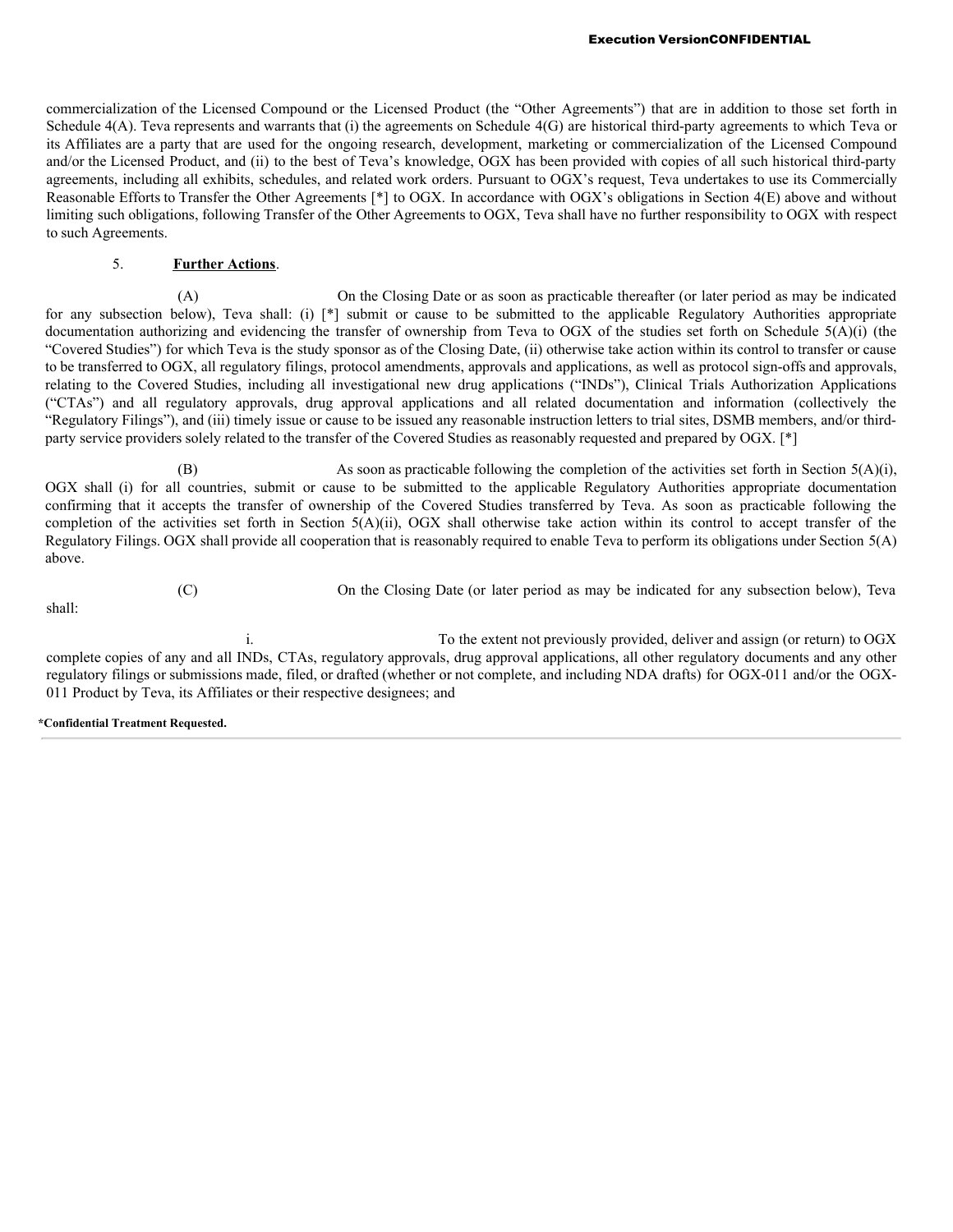Execution VersionCONFIDENTIAL

ii. Deliver and assign (or return) to OGX complete copies of any and all research data, pharmacology data, preclinical data, clinical data, CMC data, marketing and promotional materials (including the video for the mechanism of action), reports (including market reports), or records in Teva's or its Affiliates' possession or control that relate primarily to the Licensed Compound or the Licensed Product.

iii. Deliver to OGX within [\*] following the Closing Date, the items set forth in Schedule 5(C).

Notwithstanding the foregoing, for items under this Section 5(C) that are in the possession of contractors, agents or service providers of Teva and/or its Affiliates with whom Teva has an ongoing contractual relationship, [\*]. Any and all documents described in subsections [ \* ]. Any documents provided pursuant to subsections (i) –(ii) above shall be provided in the form they exist as of the Closing Date and Teva shall have no obligation to further revise or format documents. OGX shall pay all third-party expenses associated with performance of the actions described in this Section 5(C). If such expenses are not billed directly to OGX then, as set forth in Section 3(B)(iv) above, such expenses shall be paid to Teva from the OGX Hold-Back Amount if there are sufficient funds available. To the extent such expenses exceed the remaining OGX Hold-Back Amount, then OGX shall pay to Teva the amount representing the difference between the amount owing by OGX and the remaining OGX Hold-Back Amount.

(D)

i. For a period not to exceed [\*] following the Closing Date (the "Pharmacovigilance Transition Period"),  $\lceil * \rceil$  to perform on  $\lceil * \rceil$  for the  $\lceil * \rceil$  pursuant to the terms of  $\lceil * \rceil$ . The  $\lceil * \rceil$  and  $\lceil * \rceil$  as used in this [\*] have the  $[*]$  in the  $[*]$ . [\*] shall include:  $[*]$  and  $[*]$  of the  $[*]$  and  $[*]$  to the  $[*]$  as per  $[*]$  and  $[*]$  and  $[*]$  of the  $[*]$ . Responsibility for all other pharmacovigilance activities shall be transferred to OGX on the Closing Date, and responsibility for the [\*] described in this Section 5(D)(i) shall be transferred to OGX at the end of the Pharmacovigilance Transition Period or such earlier time as agreed by the Parties.

ii. The Parties agree that the term of the Pharmacovigilance Agreement as it relates solely to the performance of the  $\lceil \cdot \rceil$  described in Section 5(D)(i) above shall be extended through the Pharmacovigilance Transition Period, and that during the Pharmacovigilance Transition Period, the point of contact for OGX for receipt of Adverse Event and Serious Adverse Event reports, shall be [\*]. In the event that Teva becomes aware of Adverse Event or Serious Adverse Event reports after the end of the Pharmacovigilance Transition Period, the OGX point of contact for notification shall be [\*], or such other individual as OGX shall identify by written notice to Teva. The Parties also agree that the Pharmacovigilance Agreement shall be deemed amended by this Section 5(D) and that in the event of a conflict between the terms of this Agreement and the Pharmacovigilance Agreement as amended by this Section 5(D), this Agreement shall control.

iii. Teva shall perform the pharmacovigilance activities described in this Section 5(D) for the benefit of OGX and at Teva's expense for a period of no more than [\*] after the Closing Date. Any such pharmacovigilance activities performed more than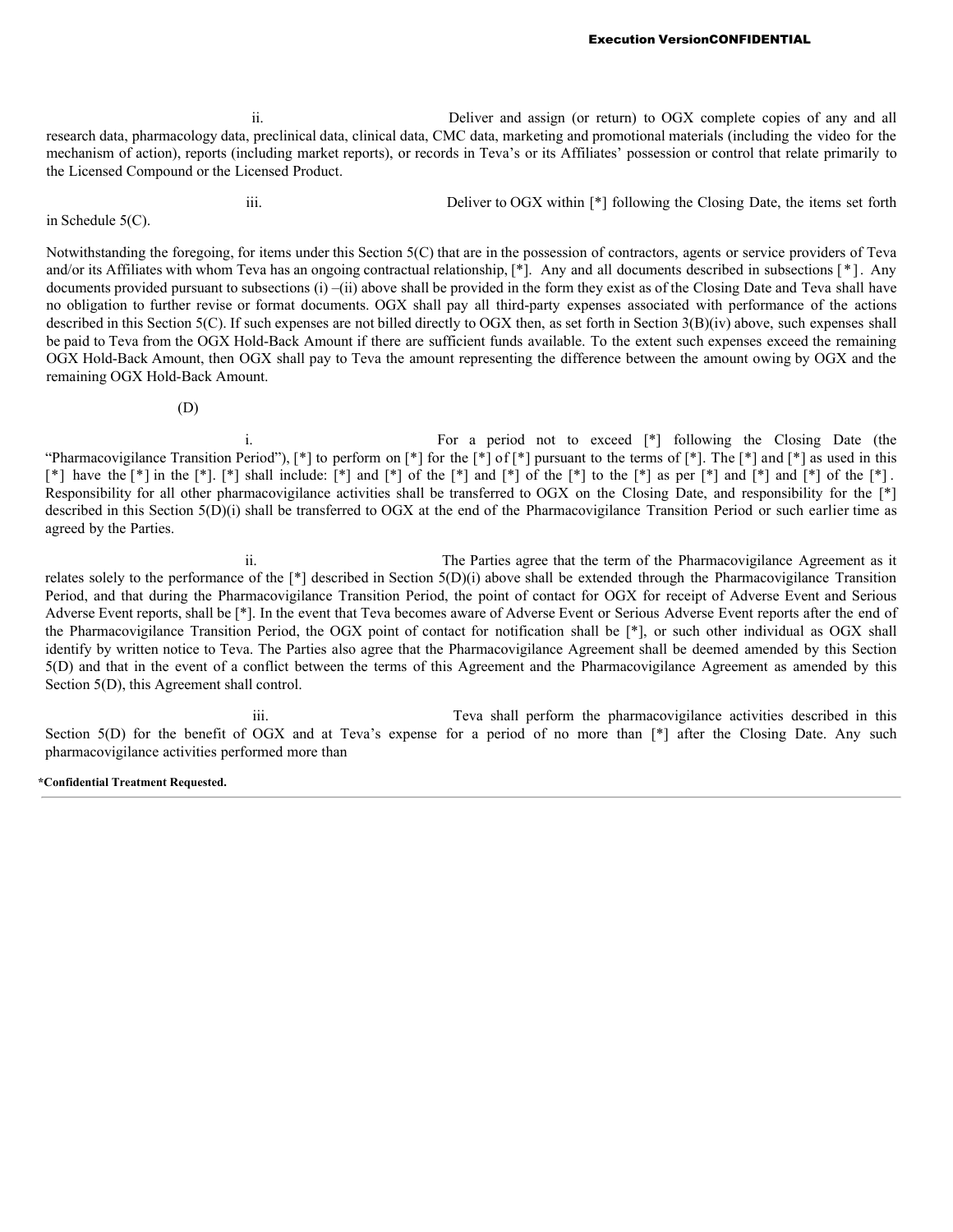[\*] after the Closing Date shall be performed at OGX's expense at a fixed cost of [\*]. As set forth in Section 3(B)(v), such amounts shall be paid to Teva from the OGX Hold-Back Amount if there are sufficient funds available and to the extent such amounts exceed the remaining OGX Hold-Back Amount, then OGX shall pay to Teva the amount representing the difference between the amount owing by OGX and the remaining OGX Hold-Back Amount.

iv. During the Pharmacovigilance Transition Period, the Parties will cooperate reasonably to allow for the transfer of the [\*] pharmacovigilance responsibilities described in Section 5(D)(i) from Teva to OGX, or to the third party designated by OGX, prior to the end of the Pharmacovigilance Transition Period. OGX shall pay Teva's out of pocket costs (but not internal FTE expenses) associated with such transfer. As set forth in Section 3(B)(v), such costs shall be paid to Teva from the OGX Hold-Back Amount if there are sufficient funds available and to the extent such costs exceed the remaining OGX Hold-Back Amount, then OGX shall pay to Teva the amount representing the difference between the amount owing by OGX and the remaining OGX Hold-Back Amount.

(E) On the Closing Date, OGX shall take responsibility for all Chemistry Manufacturing and Control activities and bio-analytical testing of clinical materials relating to OGX-011 and/or the OGX-011 Product (collectively the "CMC Activities") and Teva shall have no further responsibility for such CMC Activities, except as follows:

i. The Parties acknowledge that  $[ * ]$  for  $[ * ]$  performed by  $[ * ]$ . Accordingly, no later than [\*] Teva shall, [\*] provide full and complete [\*] which have been [\*]. Teva shall, [\*] provide full and complete [\*] of any [\*] promptly following [ \* ]. Teva hereby represents and warrants to OGX that it shall [\*] for such period of time that is [ \* ] . Teva shall [\*] as required or requested [\*].

ii. Teva shall, [\*], and within [\*] following the Closing Date, complete [\*] that are produced as of  $[*]$ .  $[*]$  shall also complete  $[*]$  additional  $[*]$  for a period not to exceed  $[*]$  following the Closing Date. Teva shall charge OGX [\*] for completing such [\*]. As set forth in Section 3(B)(vi), such amounts shall be paid to Teva from the OGX Hold-Back Amount if there are sufficient funds available and, to the extent such amounts exceed the remaining OGX Hold-Back Amount, then OGX shall pay to Teva the amount representing the difference between the amount owing by OGX and the remaining OGX Hold- Back Amount. Except as explicitly stated in this section, OGX shall be responsible for all [\*] after the Closing Date.

iii. Teva shall complete, [\*], all [\*] prior to January 1, 2015. Teva shall also complete, if requested by OGX, at a rate of  $\lceil * \rceil$ . As set forth in Section 3(B)(vi), amounts charged for such  $\lceil * \rceil$  shall be paid to Teva from the OGX Hold-Back Amount if there are sufficient funds available. To the extent such amounts exceed the remaining OGX Hold-Back Amount, then OGX shall pay to Teva the amount representing the difference between the amount owing by OGX and the remaining OGX Hold-Back Amount. [\*]. Teva shall provide OGX with all [\*] no more than [\*] after completion of the report. Teva's obligations regarding [\*] described in this section are contingent on OGX providing Teva with an [\*] prior to Closing.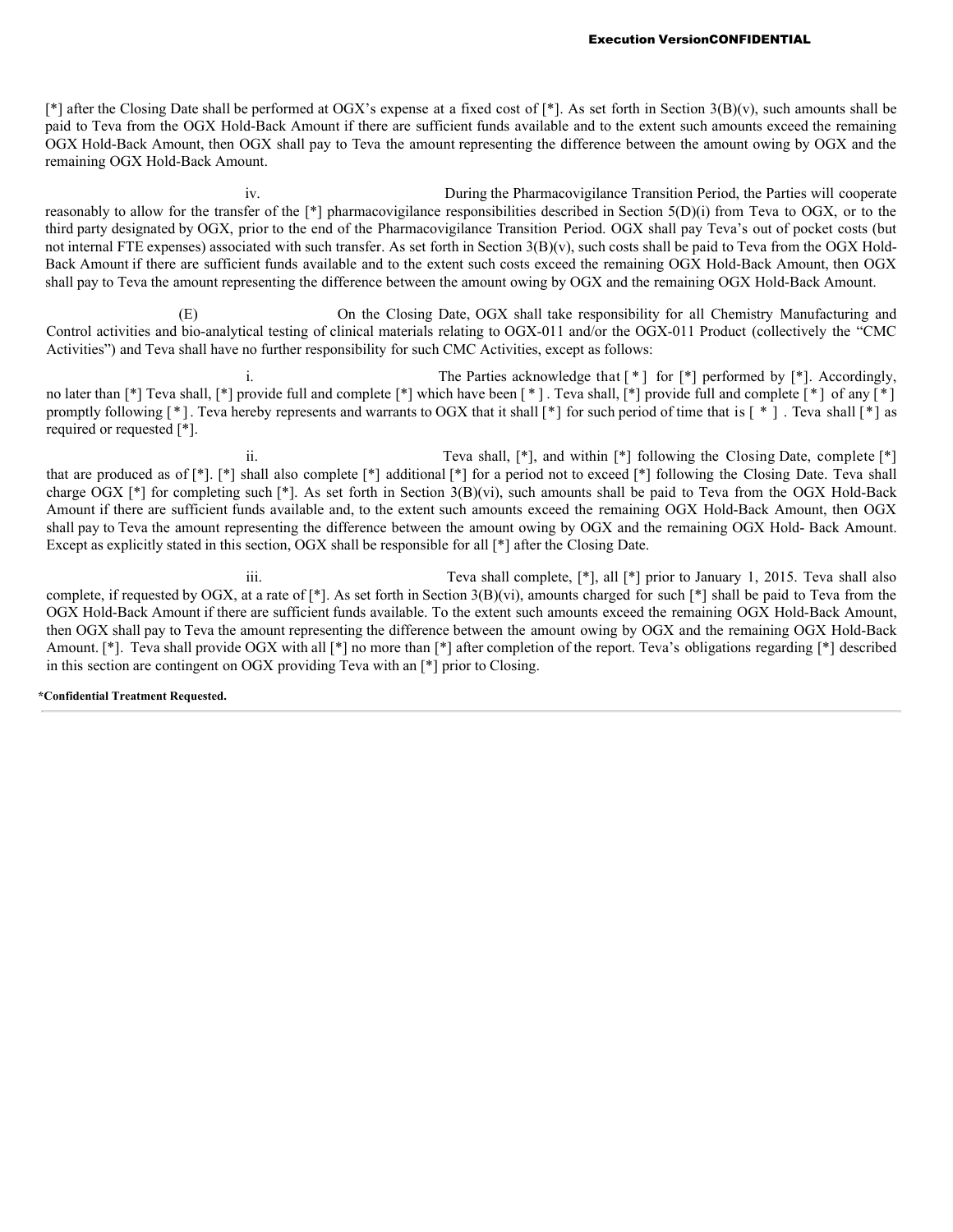iv. Teva shall continue to have the obligations set forth in Section 5(G).

(F) On the Closing Date, OGX shall assume all responsibility for [\*]. Teva has provided or made available to OGX [\*] which has been [\*] in the form of [\*] and [\*] related to such [\*]. Teva has provided [\*] related to the [\*] without any [\*]. Subject to Section 5(G) [\*] to provide any [\*] with respect to the [\*] provided to [\*] will respond to [\*] regarding such programs [\*].

(G) The Parties acknowledge that [\*] provide under [\*]. Notwithstanding the foregoing, [\*] provide copies of [ \* ] as necessary to support any regulatory audit, submission or approval reasonably requested by OGX. Teva further agrees that it shall, at OGX's expense, make available Teva's employees, agents, contractors and/or facilities as reasonably requested by OGX, upon reasonable notice and for a reasonable period of time, to support any such audit, submission or approval.

(H) The Parties acknowledge that OGX wishes to amend the protocol for the ENSPIRIT study as set forth on Exhibit 5(H) (the "ENSPIRIT Protocol Amendment") [\*]. The Parties further acknowledge that [\*] may be [\*] after the [\*] will not be immediately  $\lceil * \rceil$  as the  $\lceil * \rceil$  after the  $\lceil * \rceil$  take the  $\lceil * \rceil$ . Accordingly, the Parties agree that:

i.  $[*]$  to submit the  $[*]$  the same  $[*]$  and as  $[*]$  and any other  $[*]$  to the applicable  $[*]$  of the  $[*]$ . As used in this Agreement  $[*]$  shall mean  $[*]$  as described in  $[*]$ . In those  $[*]$  where applicable  $[*]$  do not  $[*]$  to be  $\lceil * \rceil$  while another  $\lceil * \rceil$  is  $\lceil * \rceil$  or cause such  $\lceil * \rceil$  to be  $\lceil * \rceil$  or instruct  $\lceil * \rceil$  and any other required  $\lceil * \rceil$  has been  $\lceil * \rceil$  in the  $\lceil * \rceil$  where no  $\lceil * \rceil$  for a  $\lceil * \rceil$  only after  $\lceil * \rceil$  without a  $\lceil * \rceil$  by such  $\lceil * \rceil$  and

ii. If the  $[*]$  and the  $[*]$  into a  $[*]$  and  $[*]$  the same  $[*]$  and

iii. OGX shall bear all responsibilities and costs associated with the submission of the ENSPIRIT Protocol Amendment, including (a) drafting the ENSPIRIT Protocol Amendment, arranging for submission of the ENSPIRIT Protocol Amendment, and submitting appropriate letters to IRBs, and (b) responding to questions from Regulatory Authorities regarding the ENSPIRIT Protocol Amendment. Notwithstanding the foregoing, until such time as OGX becomes the ENSPIRIT study sponsor on a country-by-country basis, Teva will forward all questions from Regulatory Authorities to OGX for response and Teva reserves the right to review and comment on any communications with Regulatory Authorities concerning the ENSPIRIT Protocol Amendment. [\*] immediately upon OGX becoming the sponsor of the ENSPIRIT study on a country-by-country basis. For clarity, and in accordance with its responsibilities under Section 4(E) above, OGX shall be responsible for all costs associated with the conduct of the ENSPIRIT study after the Closing Date, including any wind-down costs for the ENSPIRIT study if the ENSPIRIT study is terminated or suspended before OGX is approved as the ENSPIRIT study sponsor.

iv. OGX shall not terminate or in any way impose a termination of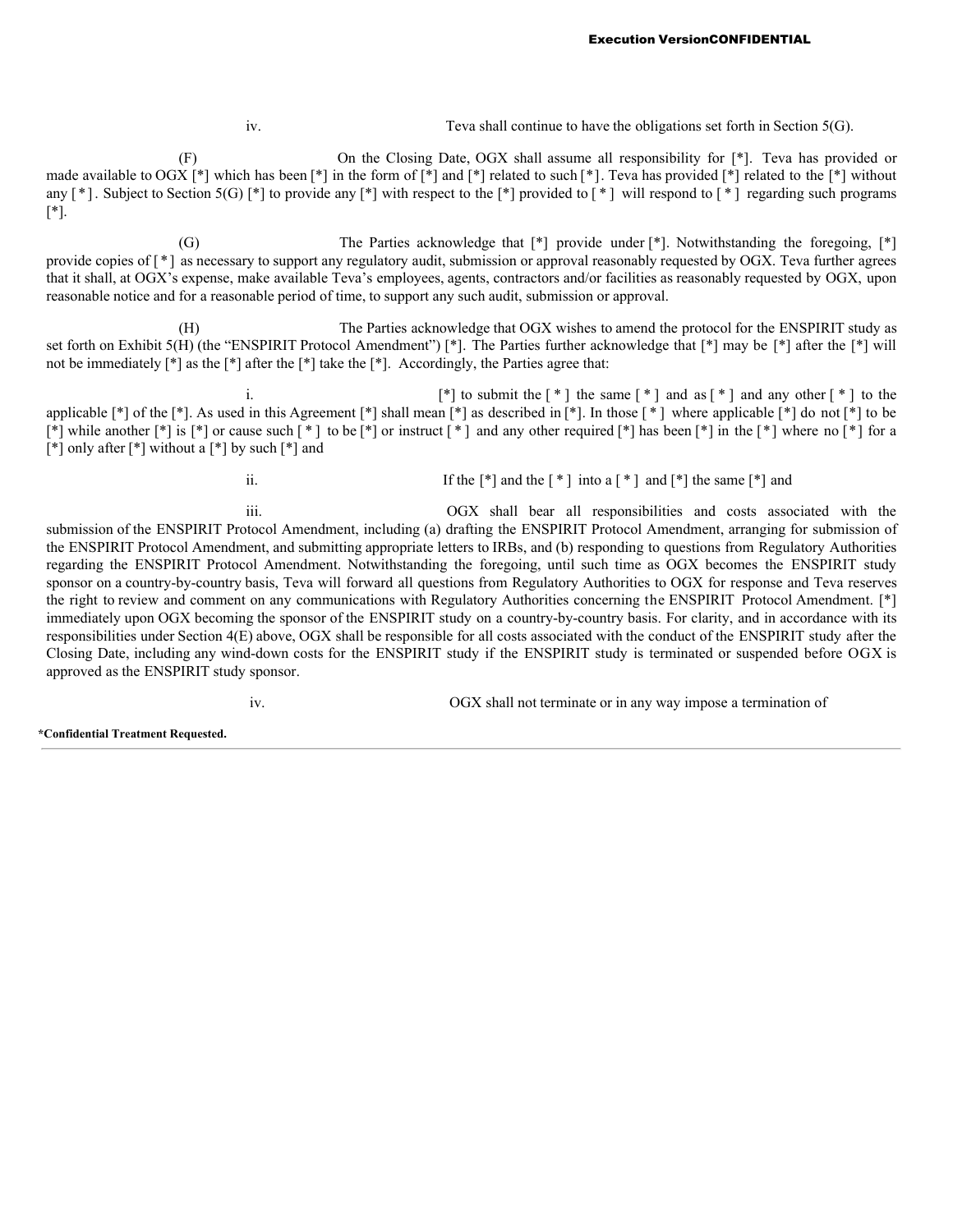the ENSPIRIT study prior to such time as OGX is approved as the sponsor for the study in all jurisdictions. For the avoidance of doubt, Teva will terminate the ENSPIRIT study prior to such time as OGX becomes the sponsor of the study in all jurisdictions only in the event that (i) the DSMB or any Regulatory Authority determines that OGX-011 in its then current formulation, dosage form or dose level is unsafe or (ii) the DSMB confirms a finding of futility following a futility analysis performed in accordance with a valid ENSPIRIT protocol. In the event that OGX has not become the ENSPIRIT study sponsor in any jurisdiction [\*] after the ENSPIRIT Sponsorship Amendment has been submitted in such jurisdiction, Teva will consider in good faith any proposal from OGX to further amend the ENSPIRIT study protocol or terminate the ENSPIRIT study. In considering any such [ \* ] without [\*] best practices in the [ \* ] and its [\*].

v. In the United States, OGX may submit, [\*] the ENSPIRIT Protocol Amendment at any time after it becomes the ENSPIRIT study sponsor in the United States.

vi.  $\lceil * \rceil$  have no  $\lceil * \rceil$  for the  $\lceil * \rceil$  of the  $\lceil * \rceil$  nothing in  $\lceil * \rceil$  shall permit  $\lceil * \rceil$  other than  $\lceil * \rceil$  contained in  $\lceil * \rceil$  prior to such  $\lceil * \rceil$  as set forth in this paragraph 5(H)  $\lceil * \rceil$  in  $\lceil * \rceil$  on the  $\lceil * \rceil$ .

(I) The Parties acknowledge that, subject only to Section 5(H) and Section 4, Teva shall have no right to direct or comment on any development activities by or on behalf of OGX, its Affiliates, or sublicensees, of any Licensed Compound and/or the Licensed Product.

6. **Opportunity to Conduct Due Diligence**. OGX acknowledges that it has had the opportunity to (i) conduct the due diligence it requested concerning Teva's conduct of the ENSPIRIT study, including due diligence concerning the ENSPIRIT Disclosed Agreements listed on Schedule 4(A), and (ii) have its questions answered satisfactorily.

7. **Transfer of Materials in Teva's Possession or Control**. Within [\*] after receiving all necessary [\*] shall arrange for  $\lceil * \rceil$  of all  $\lceil * \rceil$  set forth  $\lceil * \rceil$  to the  $\lceil * \rceil$  specified in  $\lceil * \rceil$  associated with the  $\lceil * \rceil$  of the  $\lceil * \rceil$ . As set forth in Section 3(B)(vii), such  $\lceil * \rceil$ expenses shall be paid to Teva from the OGX Hold-Back Amount if there are sufficient funds available and, to the extent such expenses exceed the remaining OGX Hold-Back Amount, then OGX shall pay to Teva the amount representing the difference between the amount owing by OGX and the remaining OGX Hold-Back Amount.

(A) All [\*] in Teva's and its Affiliates' possession or control, including [\*] under the control of Teva and its Affiliates, as set forth in Schedule 7; and

(B) All [\*] Teva's and its Affiliates' possession or control, including [\*] under the control of Teva and its Affiliates, as set forth in Schedule 7; and

(C) Documentation associated with the items identified in Section 7(A) above (including any [\*]); and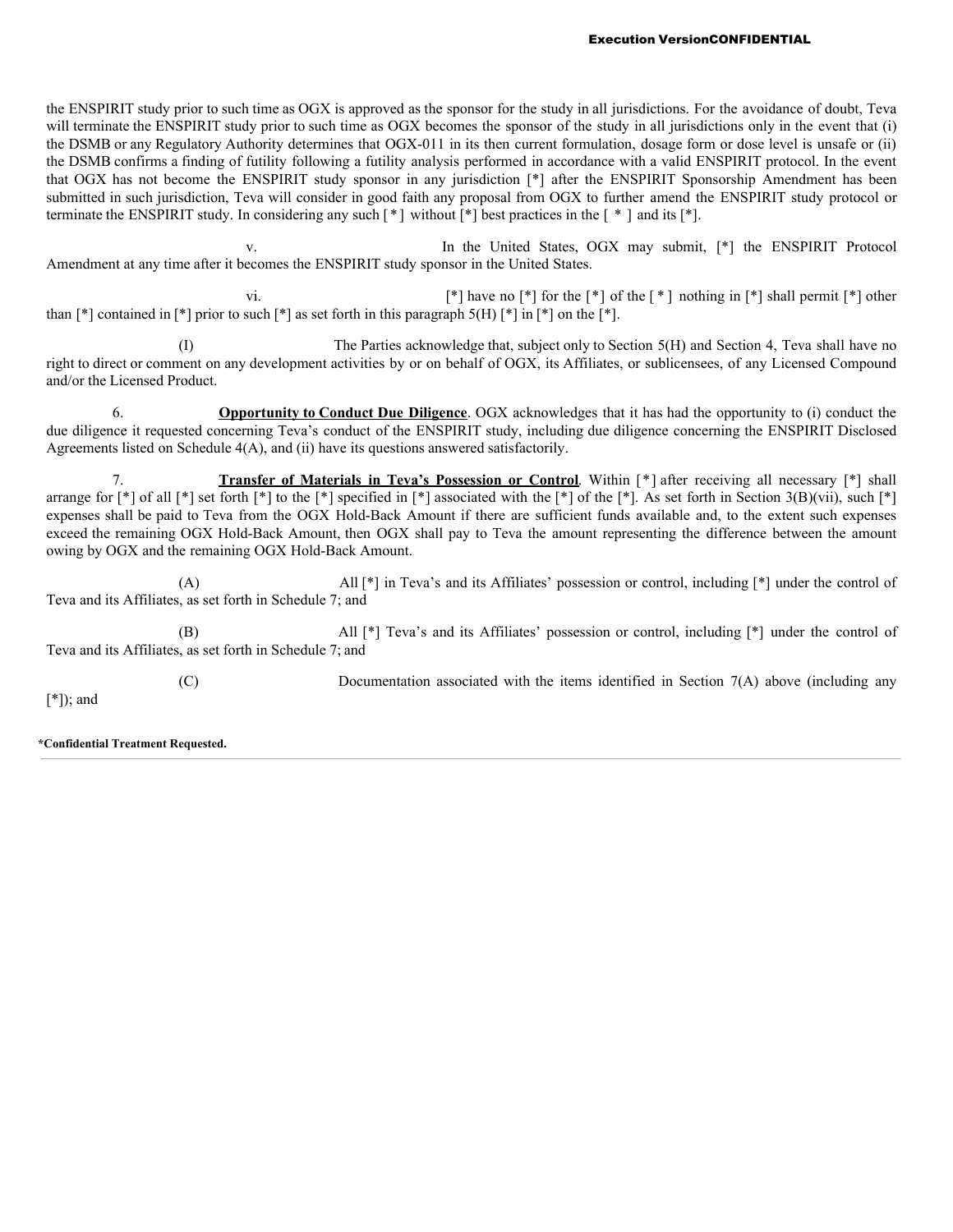- $(D)$  [\*] and
- (E) All [\*] in Teva's possession at the Closing Date.

If OGX does not accept shipment of any of the above materials within [\*] of the Closing Date, Teva has the right to destroy such materials following notice to OGX.

8. **Releases**. Effective upon the Funding and in consideration of the Advanced Reimbursement Amount and the other agreements and obligations referenced herein, and other good and valuable consideration, OGX, on its own behalf and on behalf of any and all parent corporations, subsidiaries, affiliates, predecessors, successors, assigns, officers, directors, employees, attorneys, shareholders, and agents, and Teva, on its own behalf and on behalf of any and all parent corporations, subsidiaries, affiliates, predecessors, successors, assigns, officers, directors, employees, attorneys, shareholders, and agents, do hereby mutually remise, release, covenant not to sue and forever discharge each other (and their agents and assigns) from and against all manner of actions, causes of action, suits, debts, accounts, promises, warranties, damages (including consequential or punitive damages), agreements, costs, interest, expenses, premiums, deductibles, claims or demands whatsoever, whether in law, equity, restitution or otherwise, in any jurisdiction (including but not limited to any rights, claims, or causes of action available by virtue of any statute or law in Canada or the United States), whether past, present or future, presently known or unknown, suspected or unsuspected, contractual or extra-contractual, asserted or unasserted, whether concealed or hidden, with respect to any and all past, present or future claims of any type whatsoever that they ever had, now have, or hereafter may have against each other based upon, arising out of, in connection with, in consequence of, or in any way involving, arising under, relating to or in connection with the Collaboration and License Agreement or the development or commercialization of OGX-011 and/or the OGX-011 Product (collectively, the "Released Claims"). Notwithstanding the foregoing, the Released Claims do not include, impair, or affect any of the Parties' rights, obligations, or claims under this Agreement, including indemnification rights pursuant to Section 9 below.

# 9. **Indemnification**.

(A) OGX shall defend, indemnify, and hold Teva and its Affiliates harmless against all suits, claims, actions, demands, complaints, lawsuits or other proceedings that are brought by a third party, including a current or former patient in the relevant studies, and including any patient product liability claims (collectively, "Third-Party Claims") attributable to (i) the development (including in connection with any clinical study) and commercialization of OGX-011 and/or the OGX-011 Product after the Closing Date (which will exclude any development of OGX-011 and/or the OGX-011 Product conducted b y or on behalf of Teva prior to the Closing Date); (ii) the development (including in connection with any clinical study) and commercialization of OGX-011 and/or the OGX-011 Product by or on behalf of OGX prior to December 20, 2009; or (iii) the development and commercialization of OGX-011 and/or the OGX-011 Product by or on behalf of OGX in connection with the AFFINITY study prior to the Closing Date.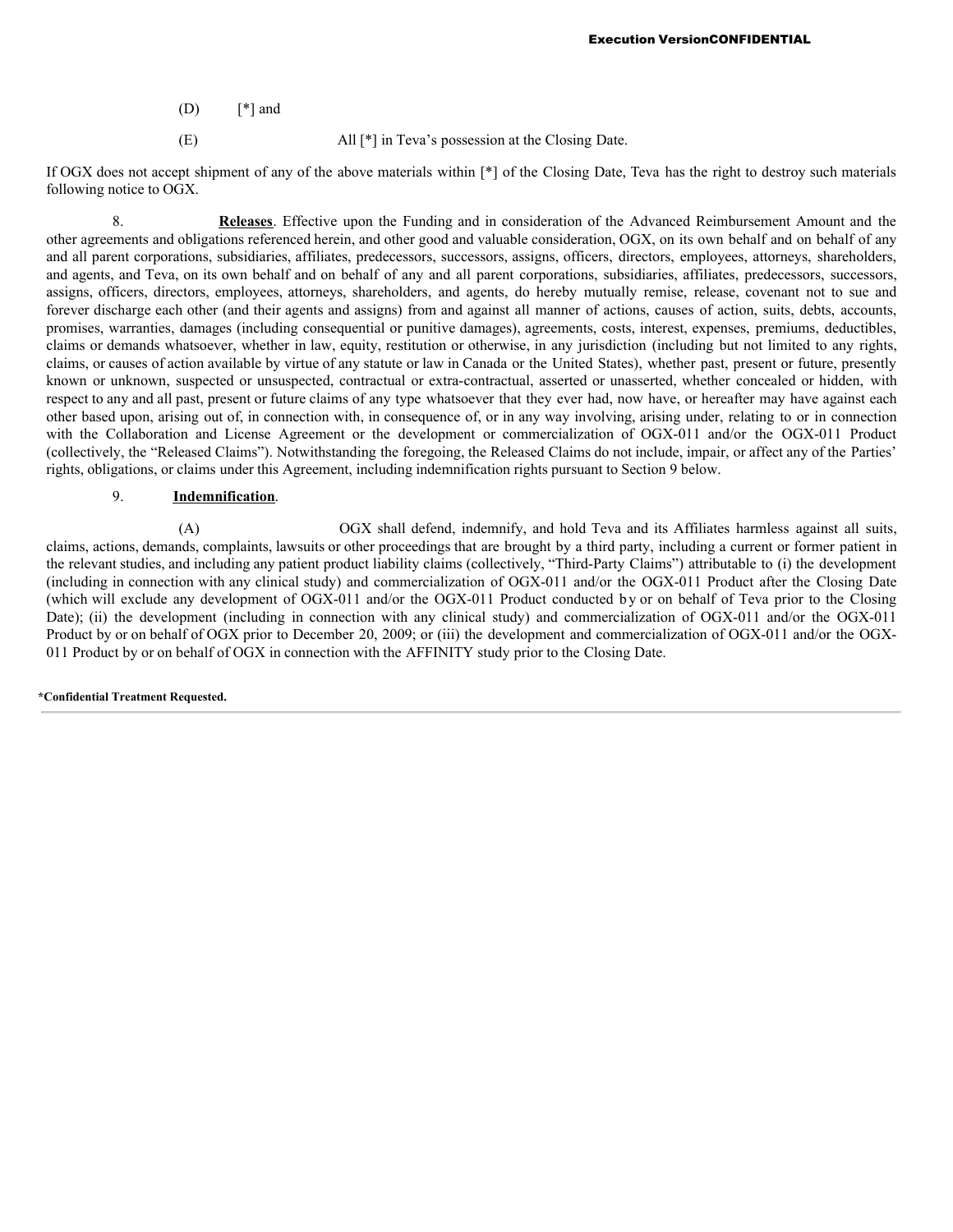(B) Without limiting OGX's indemnification obligations in Section 9(A), OGX shall defend, indemnify, and hold Teva and its Affiliates harmless against any Third-Party Claims attributable to the conduct of the ENSPIRIT study between the Closing Date and, on a country-by-country basis, the later to occur of (i) the date when OGX is approved as the ENSPIRIT study sponsor by each relevant Regulatory Authority or (ii) the date when the applicable clinical trial agreements and letters of indemnification have been amended or re- issued to reflect OGX's sponsorship of the ENSPIRIT study. As set forth in Section 3(B)(viii), any and all amounts for which OGX is required to indemnify Teva pursuant to Section 9(B) shall be paid to Teva from the OGX Hold-Back Amount to the extent there are sufficient funds available. To the extent these amounts exceed the remaining OGX Hold-Back Amount, then OGX shall pay to Teva the amount representing the difference between the amount owing by OGX and the remaining OGX Hold-Back Amount. In addition, if Teva or its Affiliates assert a claim for indemnity under this Section 9(B), Teva shall be entitled to reserve funds in the amount of such claim in the OGX Hold-Back Amount pending final determination of such claim. Such reserved funds shall not be deemed part of the "remaining Hold-Back Amount" and shall not revert to OGX on the timeline contemplated in Section 3(A).

(C) Teva shall defend, indemnify, and hold OGX and its Affiliates harmless against any Third-Party Claims attributable to the development (including in connection with any clinical study other than the AFFINITY study) of OGX-011 and/or the OGX-011 Product prior to the Closing Date (which will exclude any development and commercialization of OGX-011 and/or the OGX-011 Product conducted by or on behalf of OGX, including (i) prior to December 20, 2009, (ii) in connection with the AFFINITY study, and (iii) after the Closing Date).

(D) No Party or its Affiliates shall be entitled to indemnification for any Third- Party Claim that is attributable to that Party's or its Affiliate's negligence, recklessness or wilful misconduct.

of this Agreement [\*].

(E) Teva and OGX each represents and warrants that, to the best of its knowledge, as of the date

(F) Each Party shall promptly notify the other Party in writing of any Third- Party Claim upon which such Party intends to base a request for indemnification under Section 9(A)-(C). Concurrent with the provision of notice pursuant to this Section 9(F), the Party claiming indemnity under this Section 9 or its Affiliate (the "Indemnified Party") shall provide to the Party from whom indemnity is being sought (the "Indemnifying Party") copies of any complaint, summons, subpoena or other court filings or correspondence related to such Third- Party Claim and will give such other information with respect thereto as the Indemnifying Party shall reasonably request. The Indemnifying Party and Indemnified Party shall meet to discuss how to respond to such Third-Party Claim. Failure to provide prompt notice shall not relieve an Indemnifying Party of the duty to defend or indemnify unless such failure materially prejudices the defense of any matter. Each Party agrees that it will take reasonable steps to minimize the burdens of the litigation on witnesses and on the ongoing business of Teva and OGX or their Affiliates, including making reasonable accommodations to witnesses' schedules when possible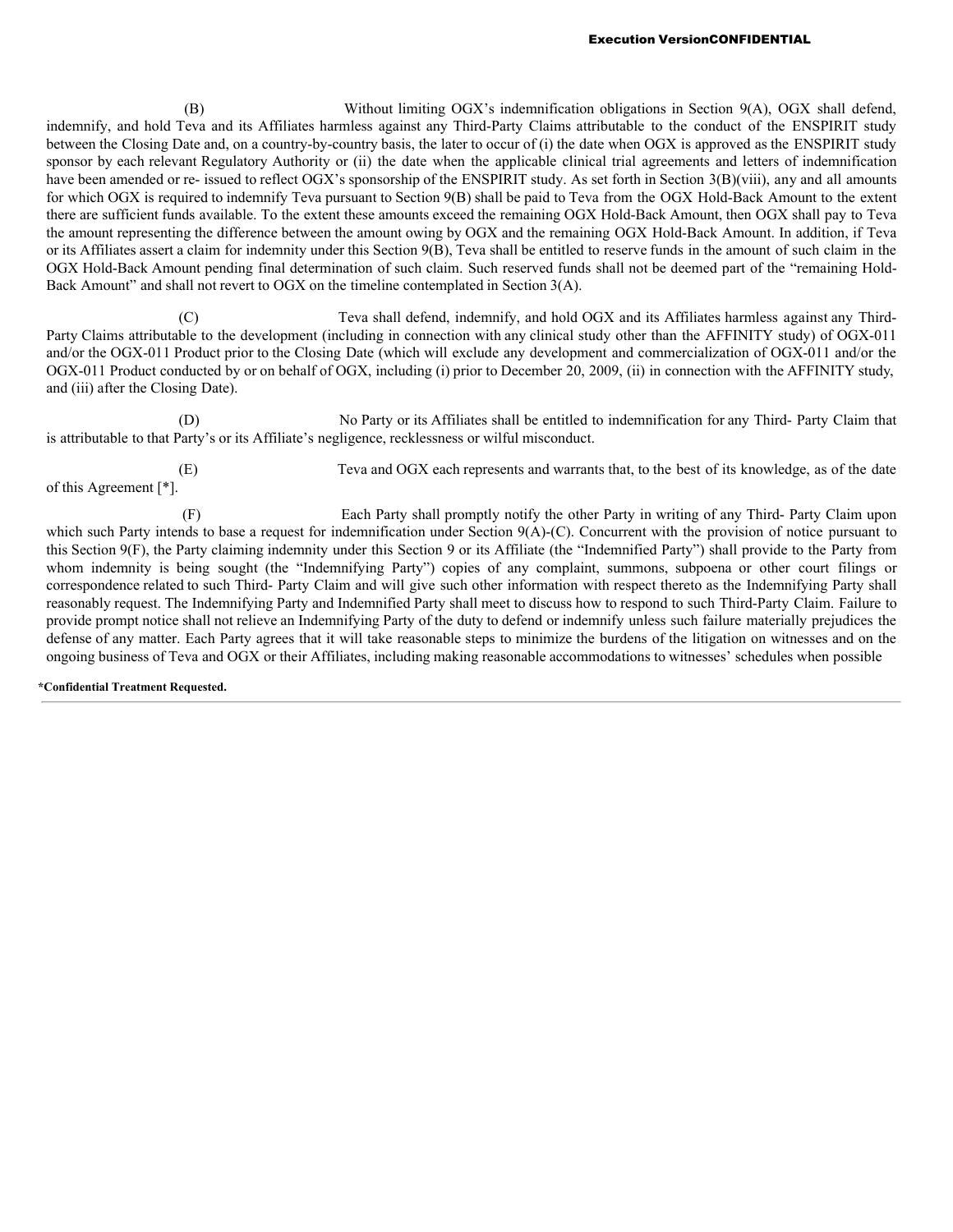and seeking appropriate protective orders limiting the duration and/or location of depositions.

(G) Should the Indemnifying Party dispute that any Third-Party Claim or portion of a Third-Party Claim ("Disputed Claim") of which it receives notice pursuant to Section 9(F), is an indemnified Third-Party Claim, it shall so notify the other Party providing written notice in sufficient time to permit such other Party or its Affiliate to retain counsel and timely appear, answer and/or move in any such action. In such event, such other Party or its Affiliate shall defend against such Third-Party Claim; provided, however, that the Indemnified Party shall not settle any Third-Party Claim which it contends is an indemnified Third-Party Claim without providing the Indemnifying Party [\*] notice prior to any such settlement and an opportunity to assume the defense and indemnification of such Third-Party Claim pursuant to this Agreement. If it is determined that a Disputed Claim is subject to indemnification, the Indemnifying Party will reimburse the costs and expenses, including reasonable attorneys' fees, of the Indemnified Party.

(H) The Indemnifying Party shall have the sole authority to settle any Third- Party Claim without the consent of the Indemnified Party, provided, however, that an Indemnifying Party shall not, without the written consent of the Indemnified Party, as part of any settlement or compromise (i) admit to liability on the part of the Indemnified Party; (ii) agree to an injunction against the Indemnified Party; or (iii) settle any matter in a manner that separately apportions fault to the Indemnified Party. The Parties further agree that as part of the settlement of any Third-Party Claim, the Indemnifying Party shall obtain a full, complete and unconditional release from the claimant on behalf of the Indemnified Party.

## 10. **Intellectual Property Matters**.

(A) As used in this Agreement, "Assigned Patents" means (i) [\*]; (ii) any national, regional and international patents and pending patent applications corresponding to any of the foregoing patent applications identified in subpart (i); (iii) all patent applications filed from the foregoing patent applications identified in subpart (i) and (ii), including divisionals, continuations, continuations-in-part, and continued prosecution applications; (iv) any and all patents that have issued, or in the future issue, from the foregoing patent applications identified in subparts (i), (ii) and (iii); and (v) any and all extensions or restorations by existing or future extension or restoration mechanisms, including revalidations, reissues, re-examinations and extensions (including any patent term extensions or supplementary protection certificates and the like) of the foregoing patents or patent applications ((i), (ii), (iii) and (iv)).

(B) As of the Closing Date, all rights and licenses granted or assigned by OGX to Teva under the Collaboration and License Agreement shall immediately cease and terminate and revert exclusively to OGX with no rights retained by Teva for any purposes whatsoever.

(C) On or before the Closing Date, Teva shall, at its expense, take all required actions to effect [\*] and any associated non- US patent families related thereto (collectively, the [\*]), which actions shall consist of [\*]. [\*] that it will take [\*] with respect to the  $\lceil * \rceil$  other than  $\lceil * \rceil$ . For clarity  $\lceil * \rceil$ . Also pursuant to  $\lceil * \rceil$  any activities related to the  $\lceil * \rceil$  of the  $\lceil * \rceil$  of the  $\lceil * \rceil$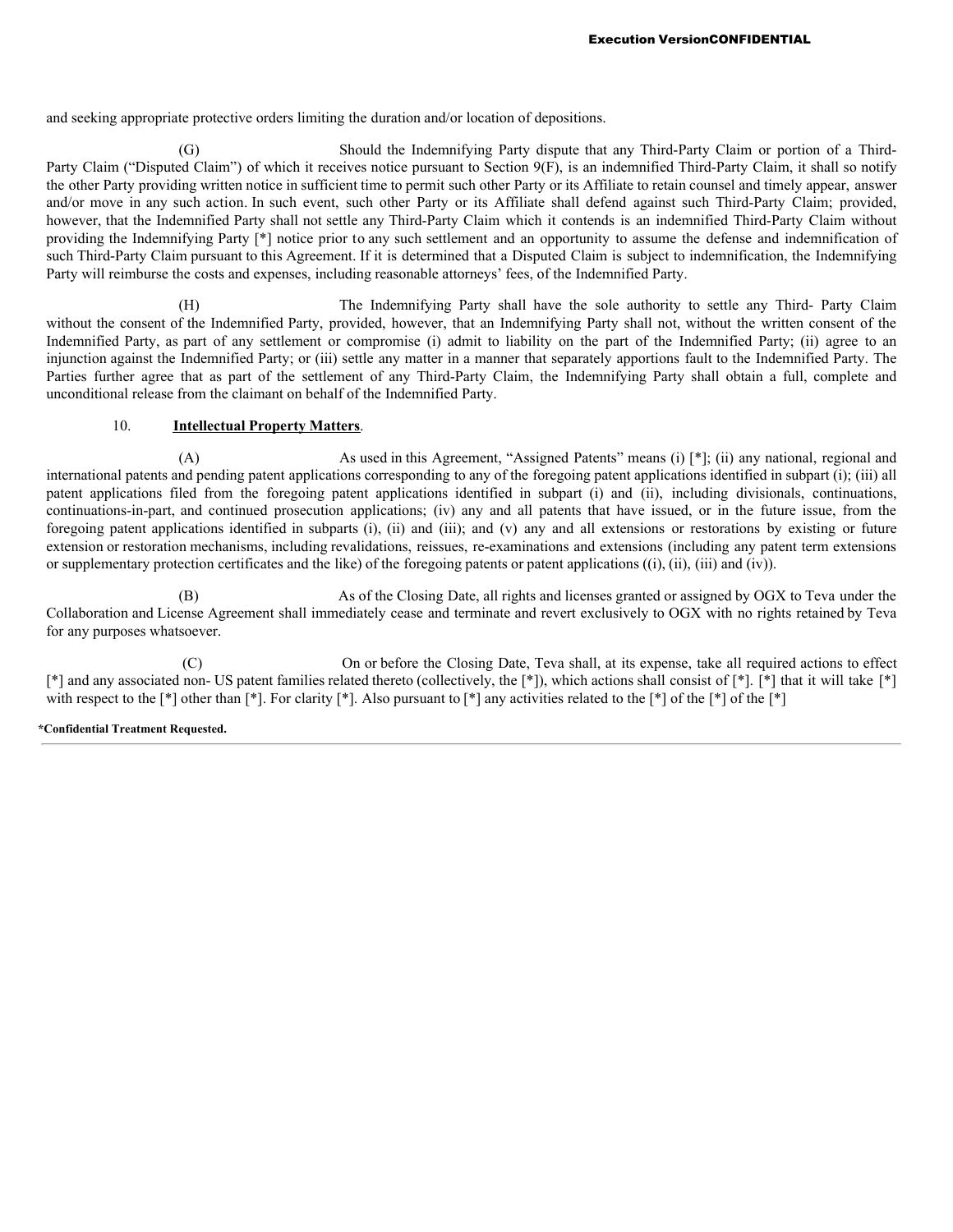of which will be  $\lceil * \rceil$  to take the  $\lceil * \rceil$  in this  $\lceil * \rceil$  has delivered  $\lceil * \rceil$  to the  $\lceil * \rceil$ .

(D) As of the Closing Date, Teva hereby sells, assigns, transfers and conveys to OGX all right, title and interest Teva and its Affiliates have in and to the Assigned Patents, including any inventions claimed in the Assigned Patents, and the right to recover for past, present or future infringement of the Assigned Patents, with no rights retained by Teva for any purposes whatsoever. On the Closing Date, Teva shall execute for the benefit of OGX any assignment documents which are necessary and required for submission to patent offices in any country to evidence the assignment of Assigned Patents to OGX. The assignment document to be submitted to the U.S. Patent and Trademark Office shall be in the form attached hereto as Exhibit 10(D)-1, it being understood and agreed by Teva and OGX that any execution of such form assignment remains subject to the terms and conditions of this Agreement. On the Closing Date, Teva shall also execute for the benefit of OGX a Notice of Sale and Assignment for each [\*]. At OGX's request, on or prior to the Closing Date, Teva shall prepare any other assignment documents reasonably requested by OGX to reflect the assignment of the Assigned Patents [\*]. While Teva agrees to provide the assignment documents to OGX on the Closing Date, OGX will have the sole responsibility to submit such documents to a governmental agency or authority in any country to evidence the foregoing assignment, including the recordation of such assignments with a country's patent office, and will be solely responsible for all official and/or governmental fees associated therewith.

(E) To Teva's knowledge, as of the Closing Date, neither Teva nor any of its Affiliates (or any third party engaged by Teva or its Affiliates to provide services within the scope of the Collaboration and License Agreement) have discovered, made, first conceived, reduced to practice, or generated under the Collaboration and License Agreement any inventions specifically related to [\*] each as [\*] thereof or [\*] which are not [\*] in either the [\*] or the [\*]. Without limiting the foregoing, Teva represents and warrants that, as of the Closing Date, neither it nor any of its Affiliates have any pending patent applications in any jurisdiction specifically related to [\*] to and [\*] of the [\*] which shall have [\*] other than the Assigned Patents and the Abandoned Patents. [\*] that it will [\*] or any [\*], and further agrees to assign, and does hereby assign, to OGX all right, title and interest to any patent claims or applications filed [\*] and to any patents arising from such filed claims or applications; provided that, for clarity, the foregoing warranty shall not prevent Teva from filing patent applications related to [\*].

(F) Teva, on behalf of itself and its Affiliates, hereby grants to OGX and its Affiliates (i) a perpetual, non-revocable, non-terminable, worldwide, exclusive (except as to Teva and its Affiliates), non-assignable (except as set forth in Section 29), royalty-free and fully paid-up license, with the right to sublicense through multiple tiers, under any intellectual property that [\*] to activities [\*] of the [\*] of the [\*] and/or [\*] and (ii) a perpetual, non-revocable, non-terminable, worldwide, non-exclusive, non-assignable (except as set forth in Section 29), royalty-free and fully paid-up license, with the right to sublicense through multiple tiers, under any intellectual property owned by or licensed to [\*] now or hereafter (but excluding the [\*] Intellectual Property), to develop, make, have made, use, import, offer to sell, sell, and/or commercialize [\*] that are the [\*] of the [\*] for the [\*] or the [\*] or caused to be [\*] or its [\*] to such [\*] of such [\*] in the [\*] resulting from the [\*] provided, however,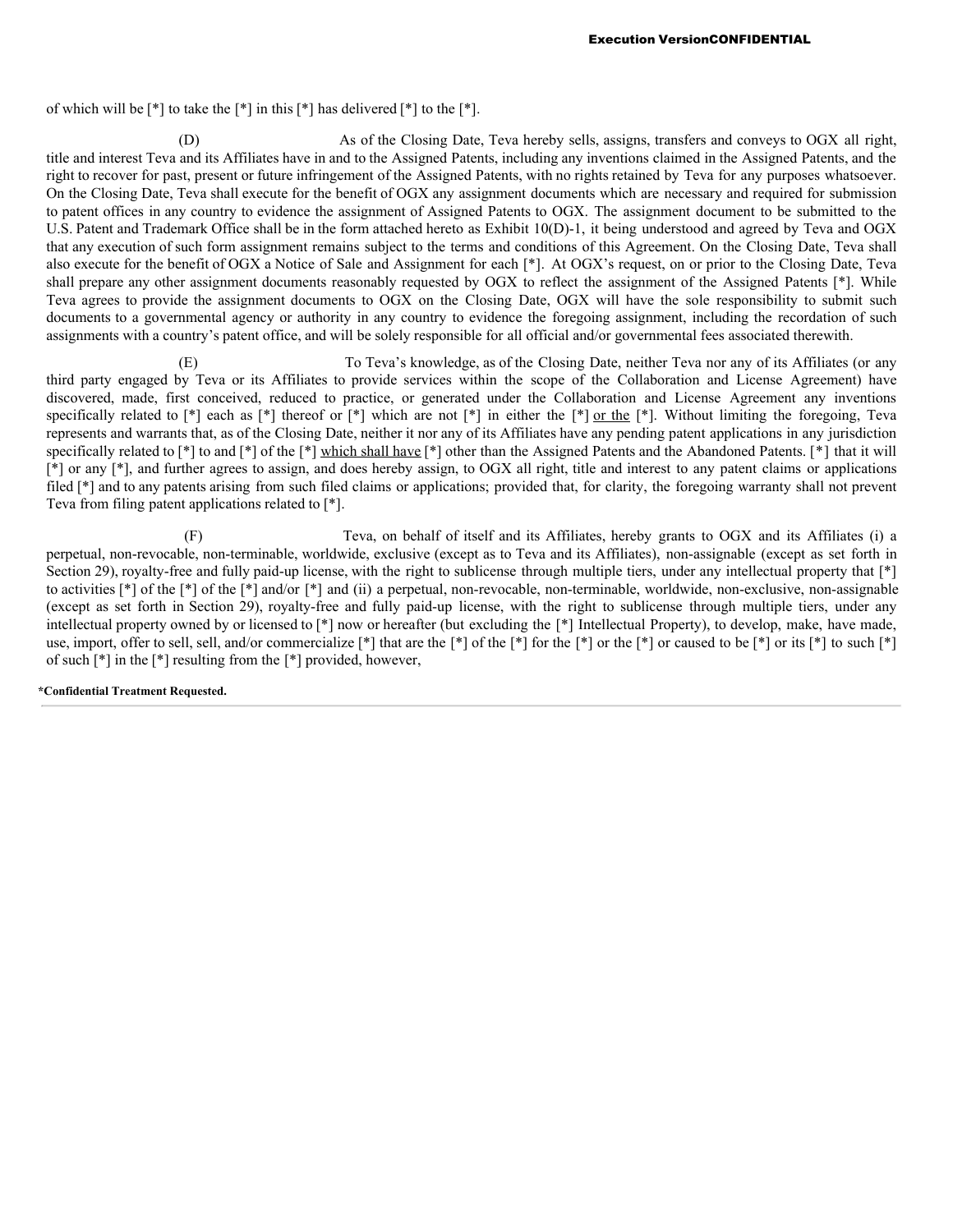that [\*] that are the [\*] to be [\*]. Items (i) and (ii) above shall be collectively referred to herein as the "License." As used in this Agreement:

i. "Covered Compound" means (a) OGX-011, or (b) [\*], and is claimed or covered by the OGX Patents or Assigned Patents (as defined in Section 10(G)), and all pharmaceutically acceptable salts, hydrates, solvents, metabolites, enantiomers, amides, prodrugs and esters thereof,

ii. "Covered Product" means a Product containing a Covered Compound as an active pharmaceutical ingredient.

For clarity, Teva Intellectual Property shall not include (a) any rights granted or assigned by OGX to Teva under the Collaboration and License Agreement (which shall revert exclusively to OGX as set forth in Section 10(B)), or (b) any Assigned Patents; and upon execution of this Agreement, Teva and/or its Affiliates shall retain no rights for any purposes whatsoever with respect to (a) and (b).

(G) As used in this Agreement, "OGX Patents" shall mean the Patent Rights specifically set forth in Schedule 10(G) hereto (the "OGX Patents"). Neither Teva nor any of its Affiliates' employees, agents, contractors (or other persons acting under or pursuant to its or their authority) directly or indirectly will  $[*]$  or request for  $[*]$  with respect to  $[*]$  of any  $[*]$  with respect to  $\lceil * \rceil$  or  $\lceil * \rceil$  in this  $\lceil * \rceil$  or this  $\lceil * \rceil$  with respect to  $\lceil * \rceil$ .

(H) To Teva's knowledge, as of the Closing Date, neither Teva nor any of its Affiliates is developing or commercializing (i)  $\lceil * \rceil$  for the  $\lceil * \rceil$  or any  $\lceil * \rceil$  for the  $\lceil * \rceil$  as its  $\lceil * \rceil$  or any  $\lceil * \rceil$  as its  $\lceil * \rceil$ .

(I) Teva represents and warrants and covenants to OGX that, to the best of Teva's knowledge, between the Effective Date of the Collaboration and License Agreement (i.e., December 20, 2009) and the Closing Date (i) the [\*] were not  $\lceil * \rceil$  to any  $\lceil * \rceil$  or  $\lceil * \rceil$  of the  $\lceil * \rceil$  of any of the  $\lceil * \rceil$  and (ii)  $\lceil * \rceil$  in respect of the  $\lceil * \rceil$ .

11. **Patent Prosecution and Enforcement**. The Parties acknowledge that Teva has been solely responsible for the prosecution and maintenance of the Assigned Patents, the [\*] and the OGX Patents. But as of the Closing Date, without limiting Teva's obligations under Sections 10(C) and 10(D), following assignment of the Assigned Patents and [\*] at OGX's request as set forth above, Teva will not take any further actions related to the prosecution, maintenance, or enforcement of any Assigned Patents,  $[*]$  or OGX Patents, and OGX will be solely responsible for all costs and actions whatsoever arising thereafter related to the ownership, prosecution, maintenance and enforcement of the Assigned Patents and OGX Patents. For further clarity, following the Closing Date, OGX and its Affiliates shall have the sole right and authority to prosecute, maintain and enforce the Assigned Patents and OGX Patents in their discretion.

# 12. **Trademark and Domain Rights**.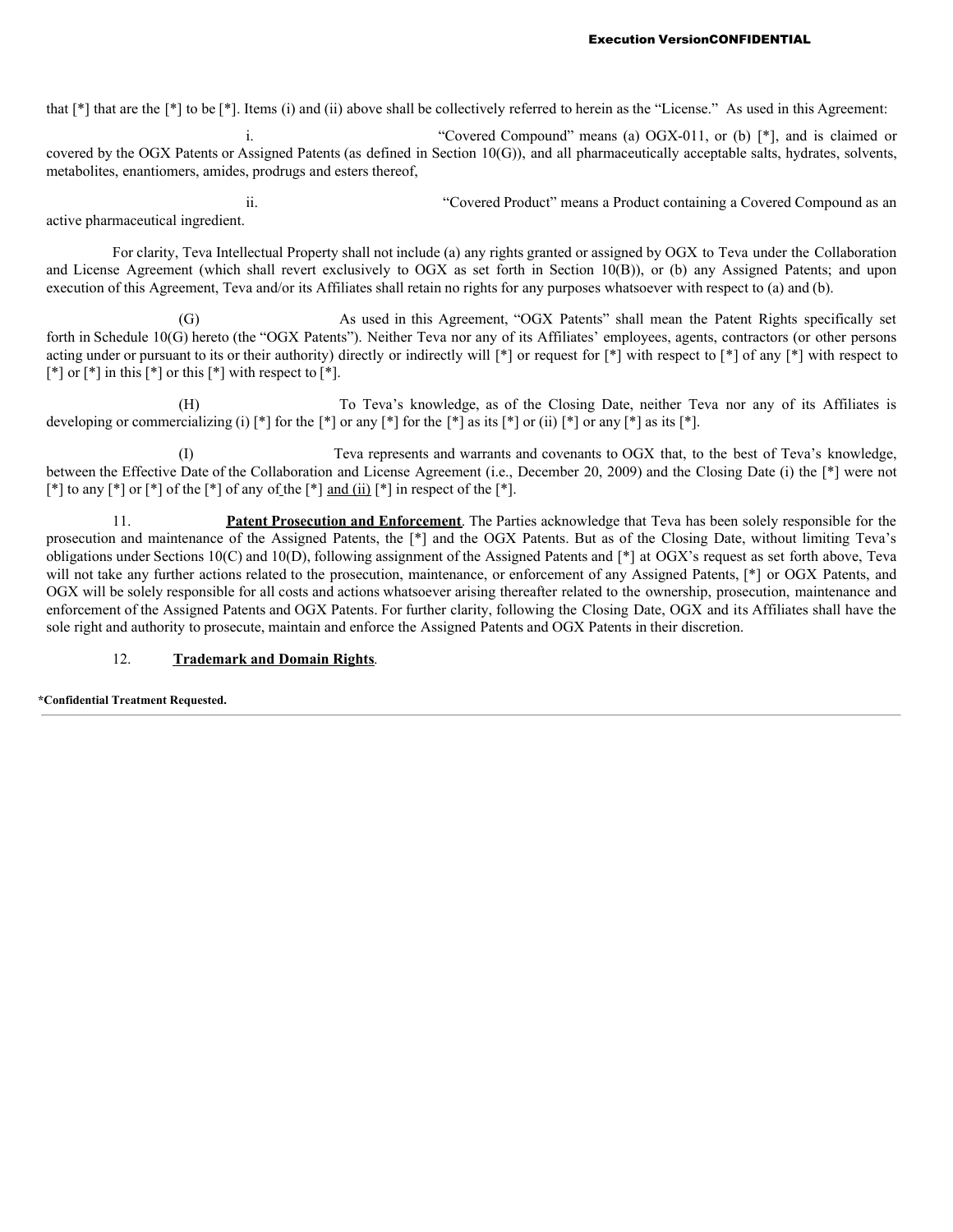(A) The Parties acknowledge that Teva has been involved in the filing, prosecution and maintenance of certain trademark registrations (the "Project Trademarks") and domain name registrations (the "Project Domain Names") for the OGX-011 project. [\*] Teva assign to OGX [\*] of the Project Trademarks along with their associated Project Domain Names, as well as all Project Domain Names containing the term "custirsen" (the "Assigned Trademarks"), each as set forth on Schedule 12. On the Closing Date and for a period of [\*] thereafter, Teva shall execute, at OGX's request and for the benefit of OGX, any assignment documents prepared by or on behalf of OGX, which are necessary and required for submission to a governmental agency or authority in any country to evidence the assignment of the Assigned Trademarks to OGX. OGX agrees that the assignment document prepared for any Assigned Trademarks will include all pending applications and registrations for such trademark, as well as all domain name registrations related to such trademark. While Teva agrees to execute the assignment documents for OGX as set forth in this Section 12(A), OGX will have the sole responsibility (i) for any outside counsel costs associated with the preparation of such assignment documents, (ii) to submit such documents to a governmental agency or authority in any country to evidence the foregoing assignment, and (iii) for all official and/or governmental fees associated therewith.

(B) To the extent OGX requests any additional activities by Teva related to the Assigned Trademarks [\*] after the Closing Date, Teva may in its discretion agree to perform such activities, solely at the expense of OGX.

13. **Copyrights**. To the extent Teva and/or its Affiliates own or control any copyrights related to or otherwise covering materials transferred to OGX pursuant to this Agreement related to the Licensed Compound and/or the Licensed Product (including content in marketing), Teva hereby sells, assigns, transfers and conveys to OGX all right, title and interest Teva and its Affiliates have in and to such copyrights, and Teva shall execute for the benefit of OGX any assignment document prepared by or for OGX which is necessary and required for submission to a governmental agency or authority in any country to evidence the assignment of the foregoing copyrights to OGX.

14. **Disclaimer**. Except as expressly provided in this Agreement, (i) the Assigned Patents, Assigned Trademarks, and OGX Patents are provided "AS IS" to OGX; (ii), Teva makes no warranties whatsoever regarding the Assigned Patents, Assigned Trademarks, or OGX Patents; and (iii) WITHOUT LIMITING THE GENERALITY OF THE FOREGOING, AND EXCEPT AS OTHERWISE SET OUT HEREIN, THERE ARE NO OTHER WARRANTIES PROVIDED BY TEVA, EXPRESS OR IMPLIED, AND NOTHING IN THIS AGREEMENT SHALL BE CONSTRUED AS A WARRANTY OR REPRESENTATION OF ANY KIND OR NATURE BY TEVA AS TO THE VALIDITY, ENFORCEABILITY, SCOPE OR SUITABILITY FOR ANY PURPOSE OF ANY OF THE ASSIGNED PATENTS, OGX PATENTS OR ASSIGNED TRADEMARKS; THE MERCHANTABILITY OF THE INVENTIONS CLAIMED IN SUCH ASSIGNED PATENTS OR OGX PATENTS; A WARRANTY OR REPRESENTATION THAT ANYTHING MADE, USED, SOLD, OR OTHERWISE DISPOSED OF UNDER ANY OF THE ASSIGNED PATENTS OR OGX PATENTS OR ASSIGNED TRADEMARKS IS OR WILL BE FREE FROM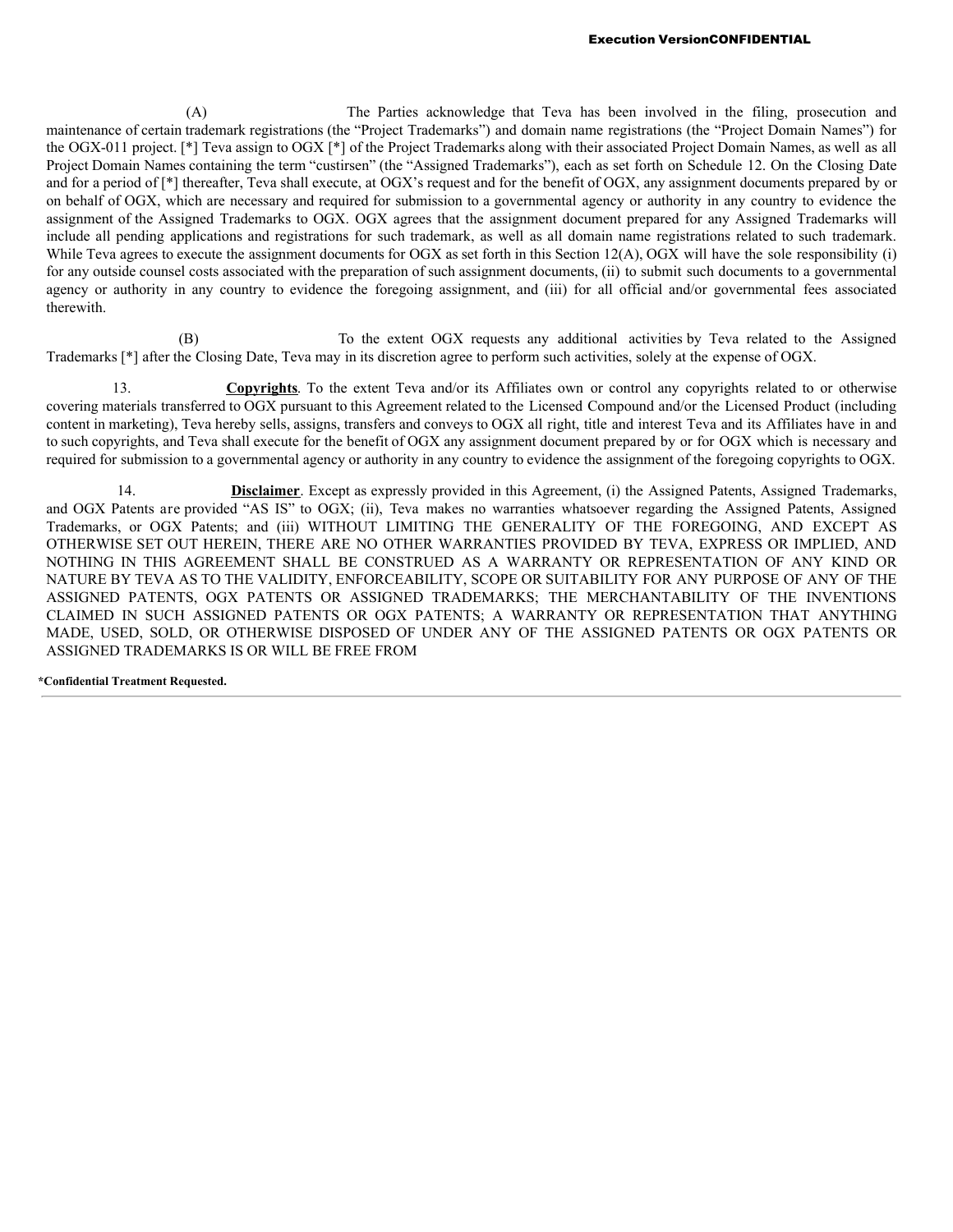INFRINGEMENT OF PATENTS OR OTHER INTELLECTUAL PROPERTY OF THIRD PARTIES; OR GRANTING BY IMPLICATION, ESTOPPEL, OR OTHERWISE ANY LICENSES OR RIGHTS UNDER ANY PATENTS OR OTHER INTELLECTUAL PROPERTY OWNED OR CONTROLLED BY TEVA OR ITS AFFILIATES OTHER THAN THE ASSIGNED PATENTS OR OGX PATENTS OR ASSIGNED TRADEMARKS EXPRESSLY DEFINED IN THIS AGREEMENT.

15. **Authority**. Each Party to this Agreement represents and warrants that the execution and delivery of this Agreement and the performance of such Party's obligations hereunder will not conflict with or cause a breach under any agreement to which it is a party or by which its assets may be bound; and that each Party signing this Agreement has the power and authority, and has taken all necessary corporate actions, to enter into this Agreement and bind the person or entity on whose behalf it is signing (as well as any subsidiaries) and to carry out its obligations hereunder.

16. **Notice**. Any notices, correspondence, or any other communication between the Parties in the course of implementation of this Agreement shall be in writing and sent by facsimile, email, or by mail to any representative designated by the Party which is to receive such written communication.

If to OGX to: ONCOGENEX TECHNOLOGIES, INC. 400-1001 West Broadway Vancouver, British Columbia, Canada V6H 4B1 Attention: [\*] Fax No.: [\*] Email address: [\*]

If to Teva to: TEVA PHARMACEUTICAL INDUSTRIES LTD. 5 Basel Street P.O. Box 3190 Petah Tiqva 49131 Israel Attention: General Counsel Email address: [\*]

17. **Prevailing Party**. In the event an action is commenced to enforce any of the provisions of this Agreement or to obtain declaratory relief in connection with any of its provisions, the prevailing Party shall be entitled to an award of its reasonable attorneys' fees, interest, costs and expenses, including expert fees, in addition to any other relief to which such Party may be entitled under New York law.

18. **Governing Law**. The interpretation, construction, and performance of this Agreement, and the rights and remedies of the Parties hereunder, shall be governed by the laws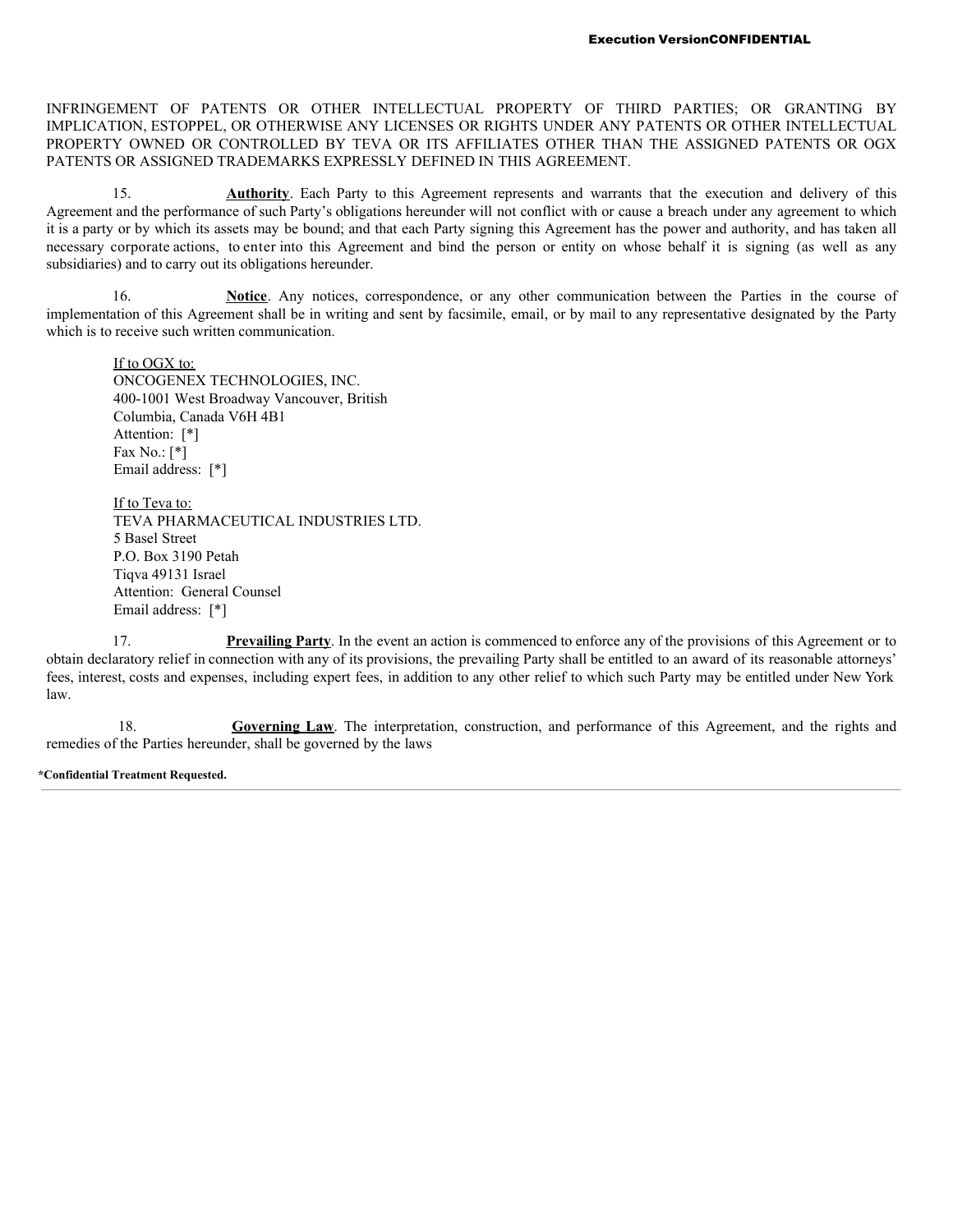of the State of New York, without regard to conflicts of law rules or principles.

19. **Venue**. Exclusive venue for any dispute relating to this Agreement shall lie in New York and any claim relating to this Agreement shall be brought solely and exclusively in a state or federal court in New York County, New York.

**Waiver of Jury Trial**. The Parties to this Agreement hereby waive trial by jury in any action, proceeding suit, counterclaim, cross-claim or third-party claim brought by any of the Parties hereto on any matters whatsoever arising out of or in any way related to or connected with this Agreement.

21. **Presumption**. The Parties agree that this Agreement was drafted jointly by the Parties, and each Party and its legal counsel have had a sufficient opportunity to review this Agreement. No presumption shall arise regarding this Agreement based on the identity of the drafter.

22. **Acknowledgment**. Each Party to this Agreement represents and warrants that (a) it has read this Agreement; (b) it has made such investigation of the matters pertaining to this Agreement as it deems necessary and finds the terms of this Agreement to be satisfactory; (c) it understands all of this Agreement's terms; (d) it has negotiated and executed this Agreement freely, voluntarily and without coercion, at arm's length, and with full knowledge of its significance and the legal consequences thereof; and (e) it has been represented by counsel and has had an adequate opportunity to review and consider the terms of this Agreement. The Parties waive all rights to challenge the validity or enforceability of this Agreement.

23. **Final Agreement and Amendment**. This Agreement constitutes the final agreement between the Parties, and contains all of the final covenants, terms, and conditions agreed upon by the Parties to this Agreement. Each Party declares and represents that no oral understandings, statements, promises, or inducements contrary to the terms of this Agreement exist, and that that Party did not rely on any oral understandings, statements, promises, or inducements in deciding to enter into this Agreement. This Agreement can only be amended in writing by signature of all of the Parties hereto.

24. **Cooperation**. The Parties agree to cooperate fully to execute any and all necessary supplementary documents and to take all additional steps or actions, including but not limited to execute such other instruments, assignment and documents, which may be necessary or appropriate to give full force and effect to the terms and intent of this Agreement.

25. **No Admissions**. Nothing contained herein shall be deemed an admission, including of any misconduct or any wrongdoing, by any Party. This Agreement is a settlement and cannot be used by either Party in any litigation, save for a dispute arising from a Party's failure to discharge its obligations under this Agreement.

26. **Interpretation**. The various headings of this Agreement are inserted for convenience only and shall not affect the interpretation of this Agreement. All references to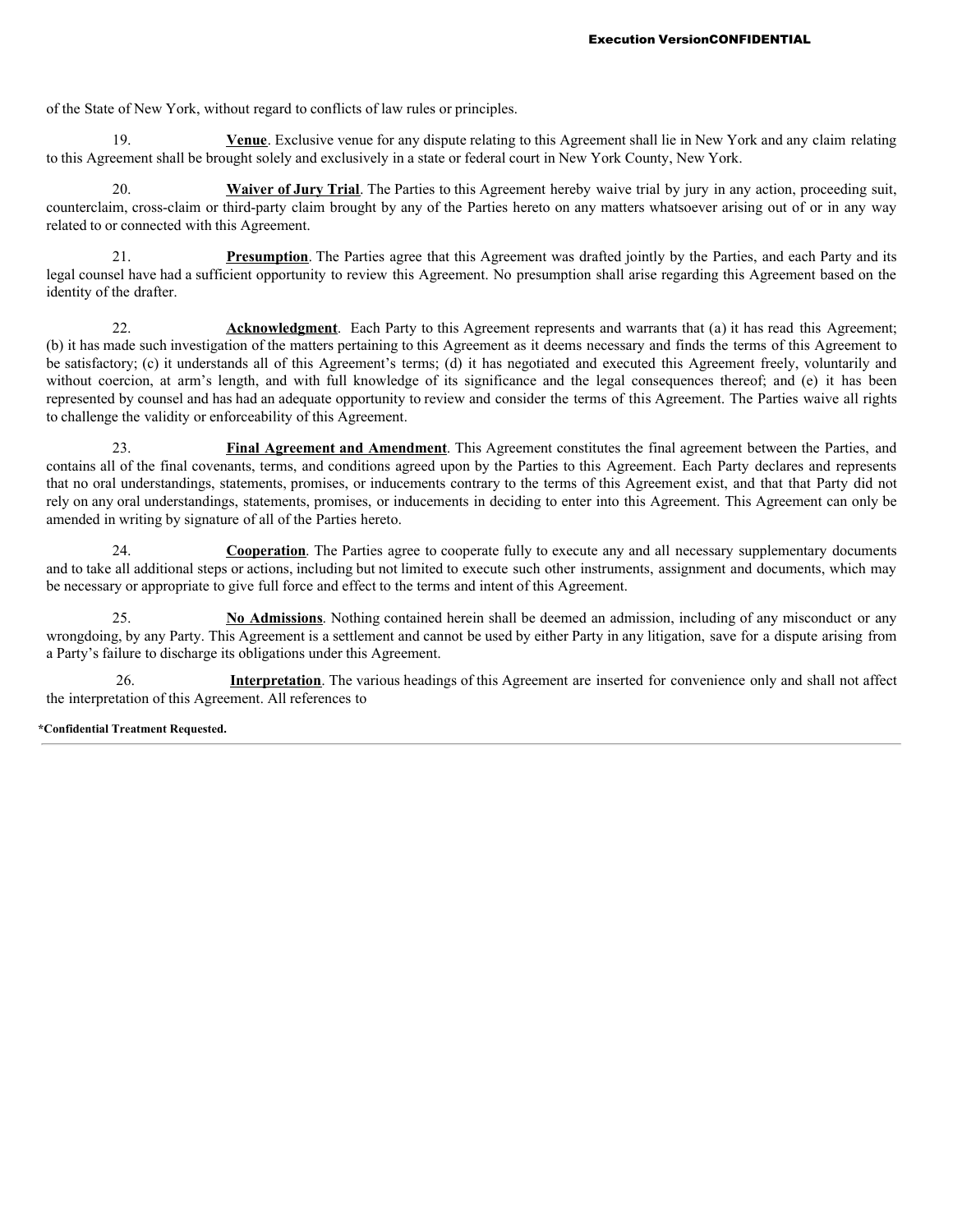"including" shall mean "including without limitation."

27. **Waiver.** Any waiver by any Party of any provision of this Agreement shall not operate as or be construed to be a waiver of any breach of that provision or of any breach of any provision of this Agreement. The failure of a Party to insist upon strict adherence to any term of this Agreement on one or more occasions will not be considered a waiver or deprive that Party of the right thereafter to insist upon strict adherence to that term or any other term of this Agreement. Any waiver must be in writing.

28. **Severability**. If a court of competent jurisdiction holds that any provision of this Agreement is invalid, illegal, or unenforceable, the balance of this Agreement shall remain in effect, and if a court of competent jurisdiction holds that any provision is inapplicable to any party or circumstance, it shall nevertheless remain applicable to all other parties and circumstances.

# 29. **Successors and Assigns; After-acquired Affiliates; Future Partners**.

(A) This Agreement shall inure to the benefit of and be binding on the Parties' successors and permitted assigns. OGX may not assign or otherwise transfer this Agreement without the prior written consent of Teva, which consent shall not be unreasonably withheld. Notwithstanding the above, OGX may assign this Agreement without consent to an Affiliate, or subject to Section 29(B) in case of merger, acquisition or sale of all or substantially all of the assets to which this Agreement relates, provided that in each case OGX shall remain responsible for its payment obligations hereunder, as well as the indemnity obligations set forth in Section 9.

| (B) | ™ไ.                                                                                                                                                                                                                 |
|-----|---------------------------------------------------------------------------------------------------------------------------------------------------------------------------------------------------------------------|
| (C) | 「*].                                                                                                                                                                                                                |
| (D) | In the event $\lceil * \rceil$ of the $\lceil * \rceil$ of a $\lceil * \rceil$ that the $\lceil * \rceil$ and $\lceil * \rceil$ any of the $\lceil * \rceil$ without $\lceil * \rceil$ any $\lceil * \rceil$ in the |

 $\lceil$ \*] of such  $\lceil$ \*]

Any proposed assignment which is inconsistent with the assignment language in this Section 29 shall be null and void.

30. **Insurance**. Each Party currently has comprehensive general liability insurance and clinical trials insurance with reasonable limits of at least [\*] obtained from reputable and financially secure insurance carriers having a minimum A.M. Best rating (or equivalent) of A-. Teva maintains the right to fulfill these obligations through the purchase of insurance, through self-insurance (including direct risk retention), or through a combination of both approaches. Each party shall ensure continuity of coverage for claims which may be presented during the [\*] period following the Closing Date. Each Party will furnish to the other Party, on request, certificates of insurance evidencing the minimum required insurance, including notice of cancellation to be provided in accordance with the terms of the insurance policies.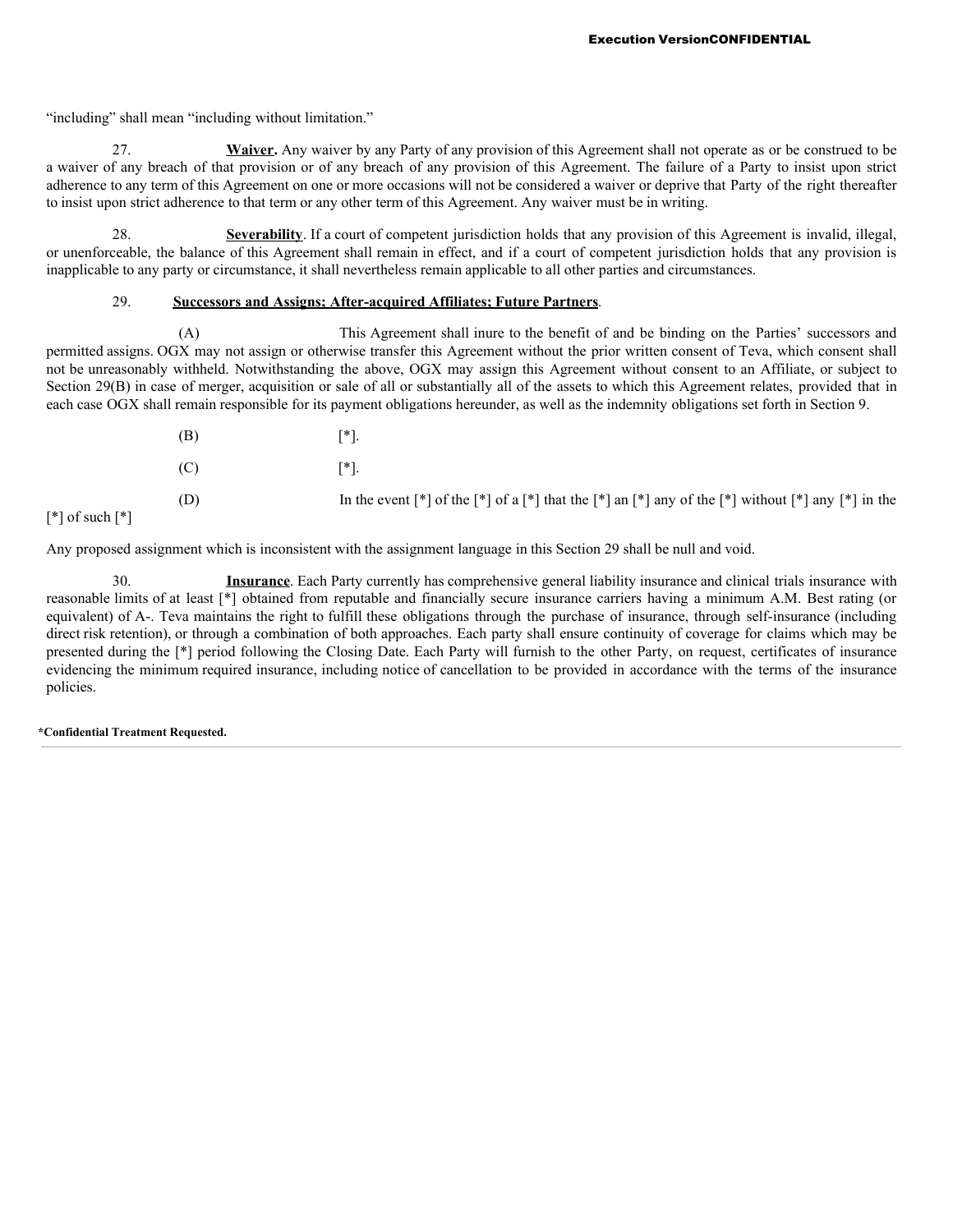31. **Compliance with Laws**. Each Party will, and will ensure that its Affiliates and sublicensees (as applicable) will, comply with all relevant laws and regulations in exercising its rights and fulfilling its obligations under this Agreement.

32. **Counterparts**. This Agreement may be executed by the Parties in one or more facsimile or PDF counterparts and such facsimile or PDF counterparts shall each be deemed an original signature for all purposes including interpretation under governing law.

33. **Non-Disparagement**. The Parties agree not to make any disparaging or negative statements to any third parties about the termination of the Collaboration and License Agreement and/or the [\*] except for (a) information that has already been disclosed publicly and (b) good faith responses to any inquiries under oath or in response to governmental inquiry.

# 34. **Confidentiality**.

(A) Teva and its Affiliates shall keep in strict confidence any non-public information regarding OGX-011 and/or the OGX-011 Product in Teva's and its Affiliates' possession or control as of the Closing Date, including any Teva Know-How solely related to OGX-011 and/or the OGX-011 Product and/or OGX Know-How, other than Teva Confidential Information (collectively, "Product Confidential Information"), and, further, shall not use for any purpose any OGX Know-How provided by OGX to Teva or its Affiliates under the Collaboration and License Agreement. Without limiting the foregoing, Teva and its Affiliates shall not disclose any Product Confidential Information except to the extent required to be disclosed by laws or court order, provided, that, in each such case prior notice is promptly delivered to OGX in order to provide an opportunity to challenge or limit the disclosure obligation. The foregoing confidentiality requirements shall not apply to information in the public domain or knowledge without breach of this Agreement by Teva. For clarity, as of the Closing Date, all Product Confidential Information shall be deemed OGX's confidential information, and OGX and its Affiliates shall have all unencumbered right, title and interest to the Product Confidential Information, including the unrestricted right to use and disclose the Product Confidential Information for their respective business purposes.

(B) OGX and its Affiliates shall keep in strict confidence the following materials or information provided by Teva to OGX in connection with the Collaboration and License Agreement or the negotiation of this Agreement (i) any and all information related to Teva's policies or procedures (including SOPs and audit reports), and (ii) any and all Teva internal financial information (items (i)-(ii), "Teva Confidential Information"). The foregoing confidentiality requirement shall not apply to information in the public domain or knowledge without breach of this Agreement by OGX.

(C) The Parties agree that, other than the December 30, 2014 press release issued by OGX regarding the Parties' December 29 Agreement, no press releases or public statements (except public statements that are consistent with press releases previously approved by Teva) concerning the Collaboration and License Agreement, including its termination, will be issued by OGX or Teva without first obtaining the prior written approval of the other Party,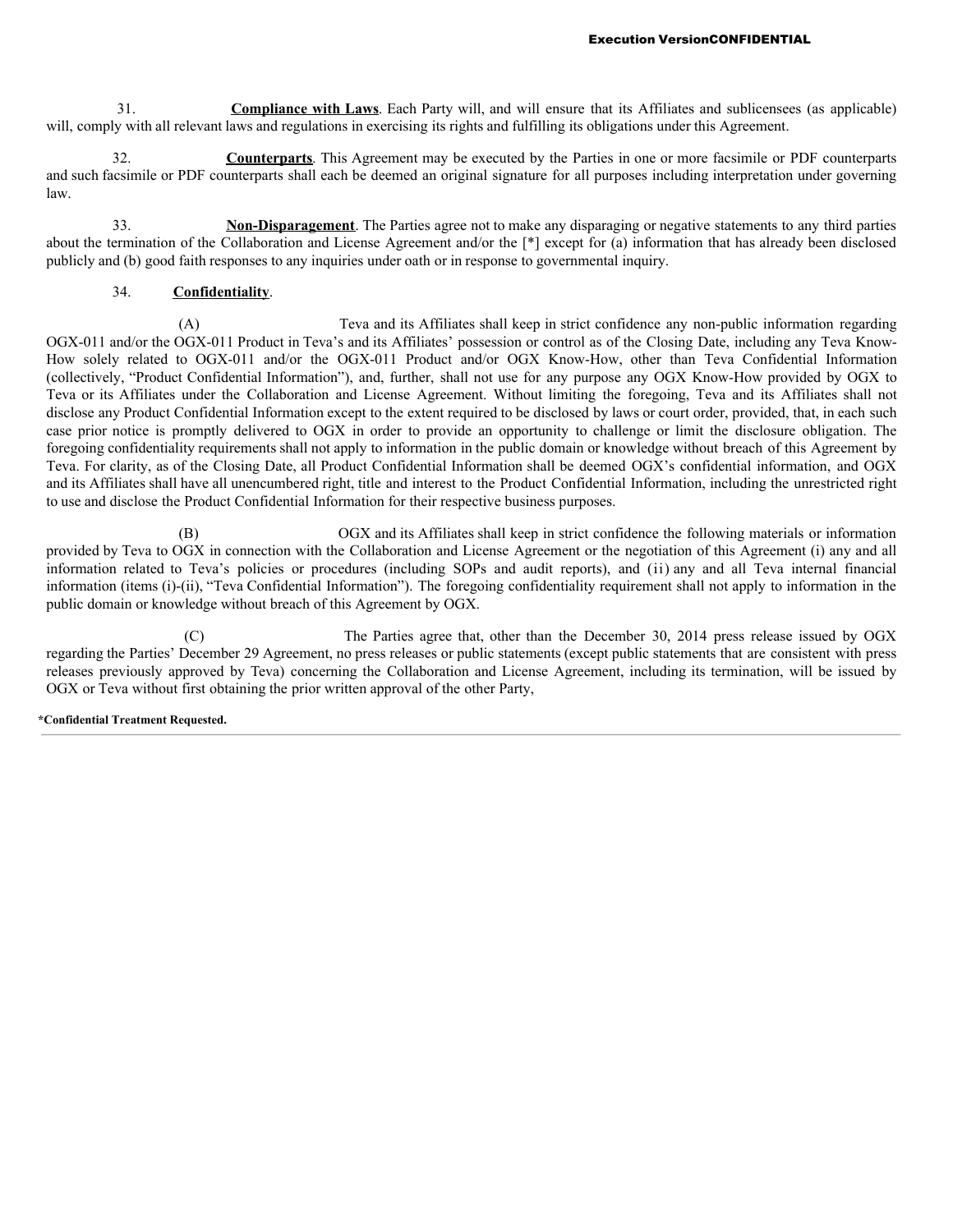not to be unreasonably withheld. Without limiting the generality of the foregoing, following the Closing Date, the Parties agree that OGX will issue the press release attached as Schedule 34(C).

(D) Save for the above referenced press releases, the Parties agree that they shall keep confidential and shall not disclose to any third party any terms of this Agreement (as distinct from this Agreement's existence), the details of any negotiations between the Parties in connection with this Agreement, or the terms or existence of any ENSPIRIT Disclosed Agreements, Newly Discovered Agreements, Newly Discovered Exhibits, and Other Agreements that were provided by Teva to OGX in connection with the negotiation of this Agreement, except:

i. as required by any law (including applicable securities laws or regulations, and the rules of any securities exchange or similar organization), court order or banking or other regulatory requirements, and/or

ii. as reasonably necessary for proper business purposes, including to a Party's officers, directors, parent companies, subsidiaries, auditors, regulators, or professional advisors, or, in the case of OGX, sublicensees and their advisors (but in each case under an obligation of confidentiality), and/or

iii. on and after obtaining the written consent of the other Party, and/or iv. to the extent necessary in any action or proceeding commenced in respect of a default under this Agreement; and

in each such case to the minimum extent so required or necessary and after conferring with the other Party.

**IN WITNESS THEREOF**, the Parties hereto have caused this Agreement to be duly executed as of April 24, 2015.

[*Signature Page Follows*]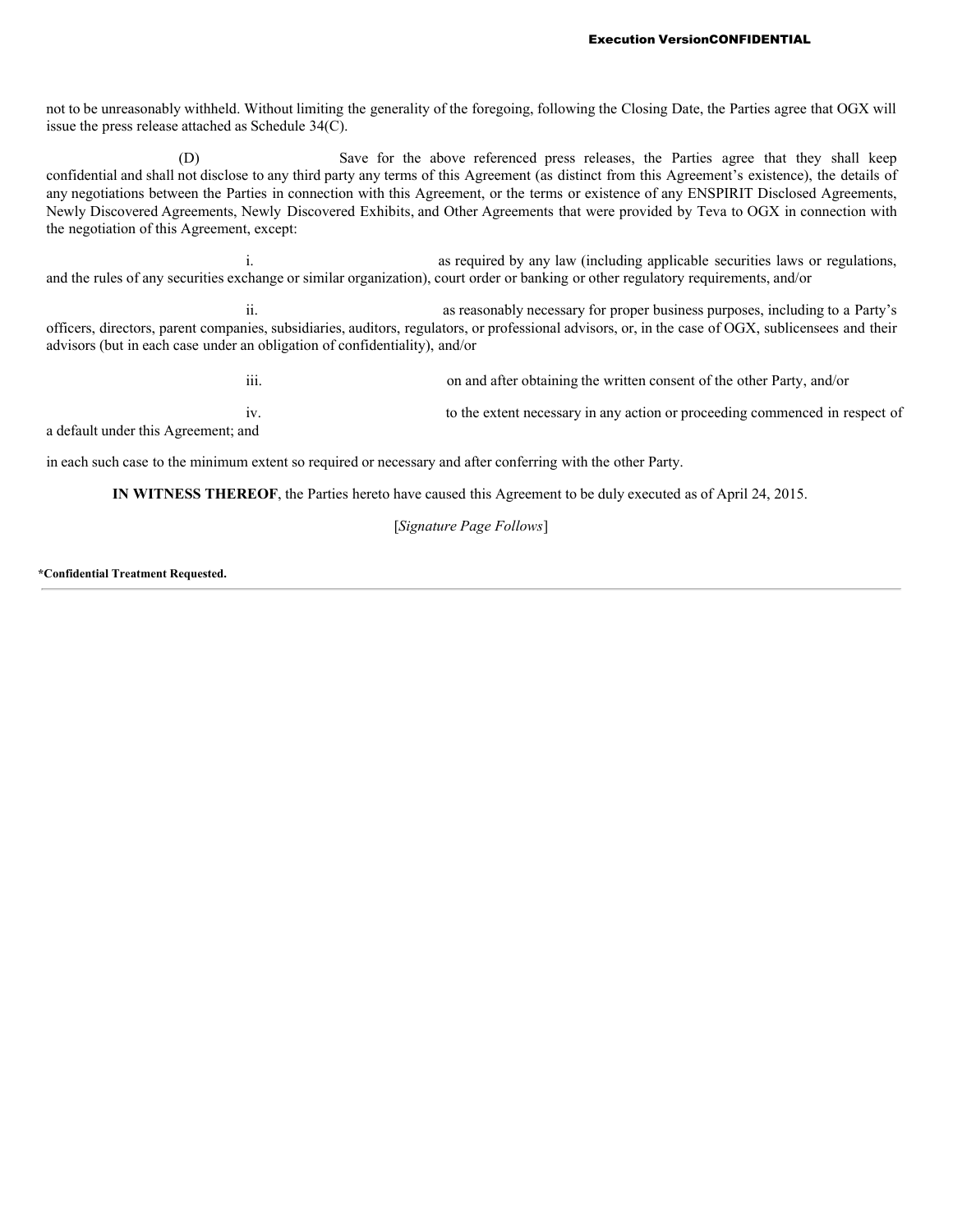Executed By:

# **ONCOGENEX TECHNOLOGIES INC.**

By: /s/ Scott Cormack

Name: Scott Cormack<br>Title: President & CEC President & CEO

# **TEVA PHARMACEUTICAL INDUSTRIES LTD.**

By: /s/ Jon Isaacsohn, MD, FACC

Name: Jon Isaacsohn, MD, FACC

Title: Chief Medical Officer

# **TEVA PHARMACEUTICAL INDUSTRIES LTD.**

By: /s/ Brian E. Shanahan

Name: Brian E. Shanahan

Title: Deputy General Counsel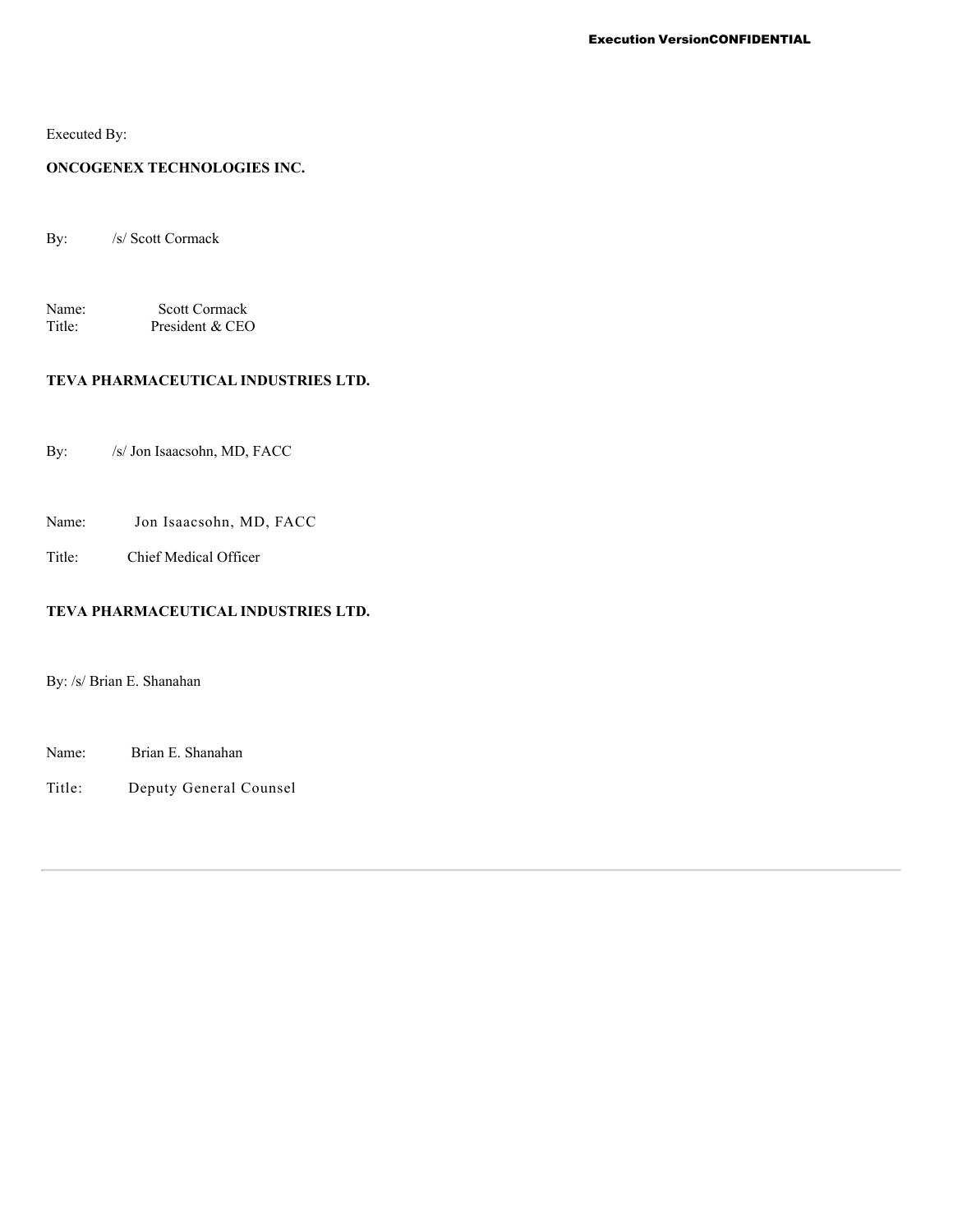Exhibits and Schedules List:

Schedule  $4(A) - [$ <sup>\*</sup>] Schedule  $4(G) - \lceil * \rceil$ Schedule  $5(A)(i) - [*]$ Schedule  $5(C) - \binom{*}{k}$ Exhibit  $5(H) - \binom{4}{1}$ Schedule  $7 - \binom{1}{1}$ Exhibit  $10(D)-1 - [$ <sup>\*</sup>] Exhibit  $10(D)-2 - [*]$ Schedule  $10(G) - \binom{*}{k}$ Schedule  $12 - \binom{*}{}$ Schedule 34(C) – OGX press release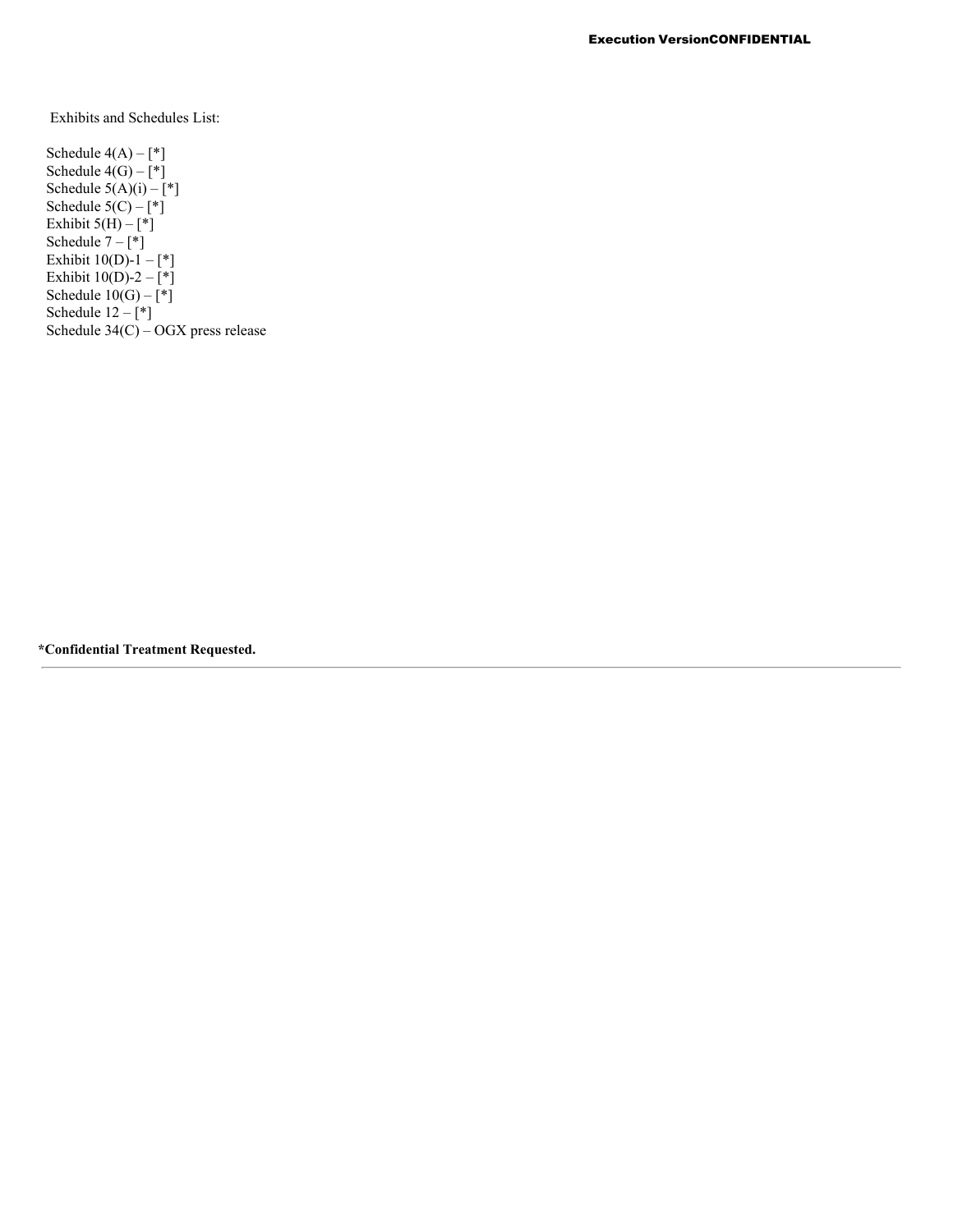**Schedule 4(A)**

[\*]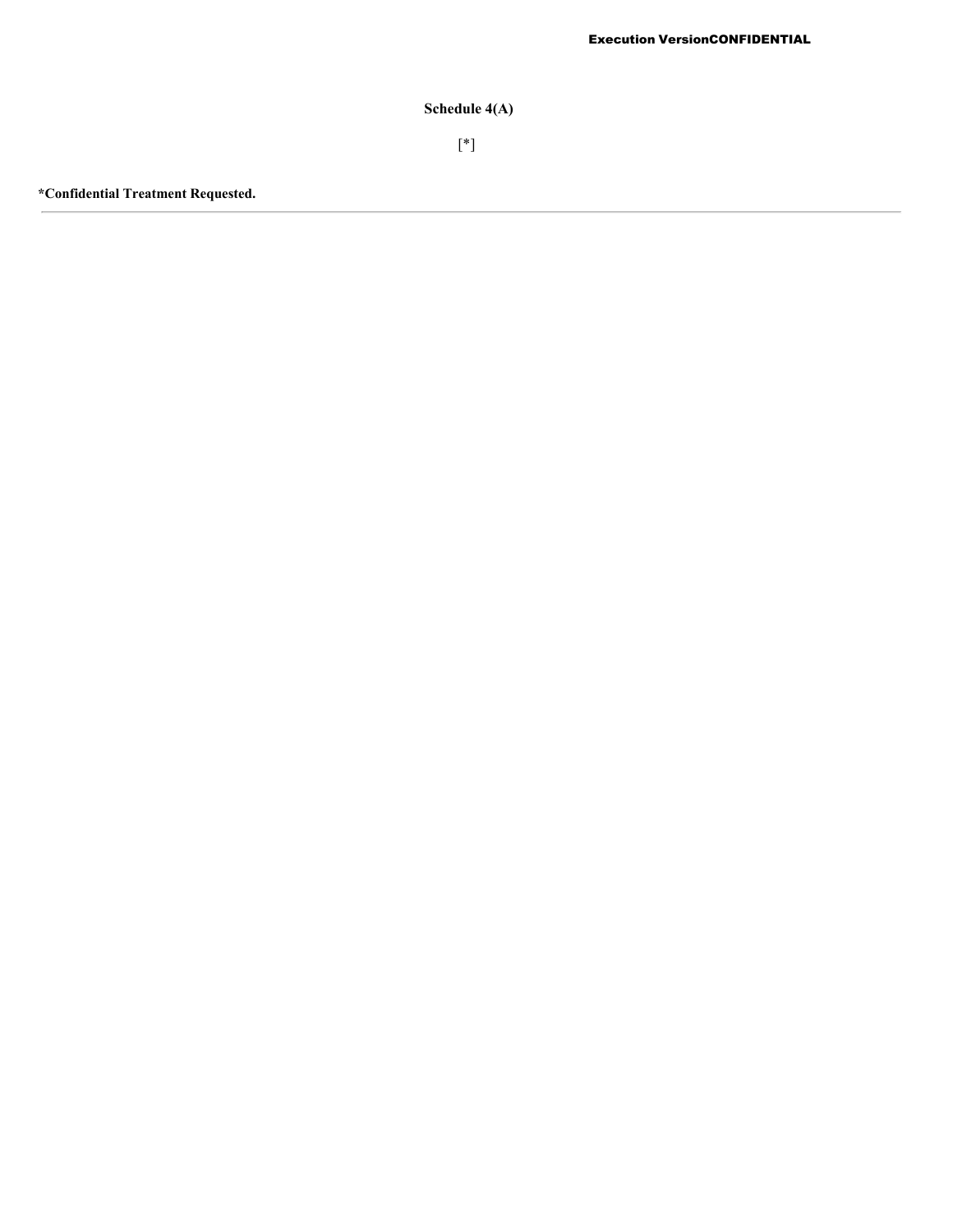**Schedule 4(G)**

[\*]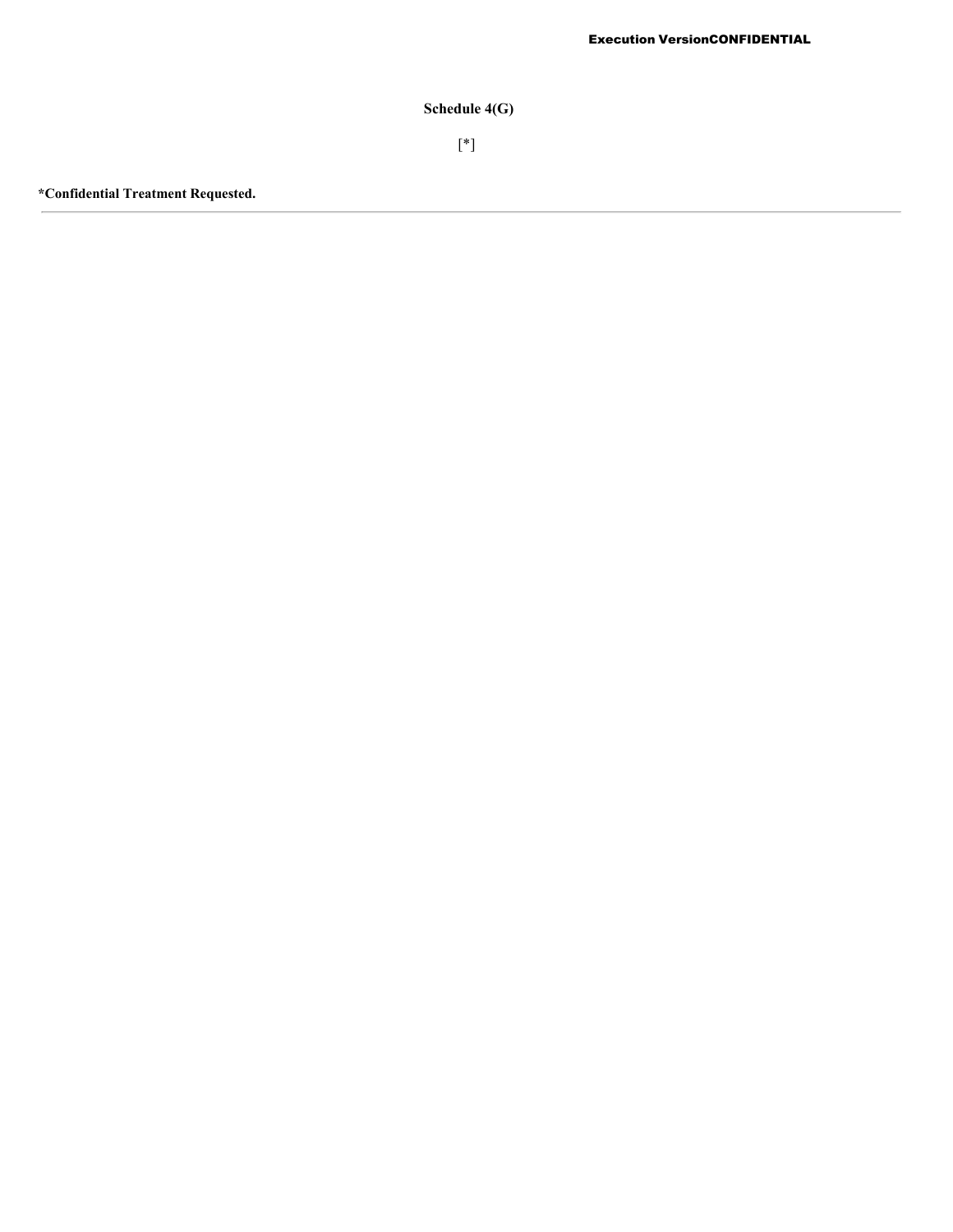# **Schedule 5(A)(i)**

[\*]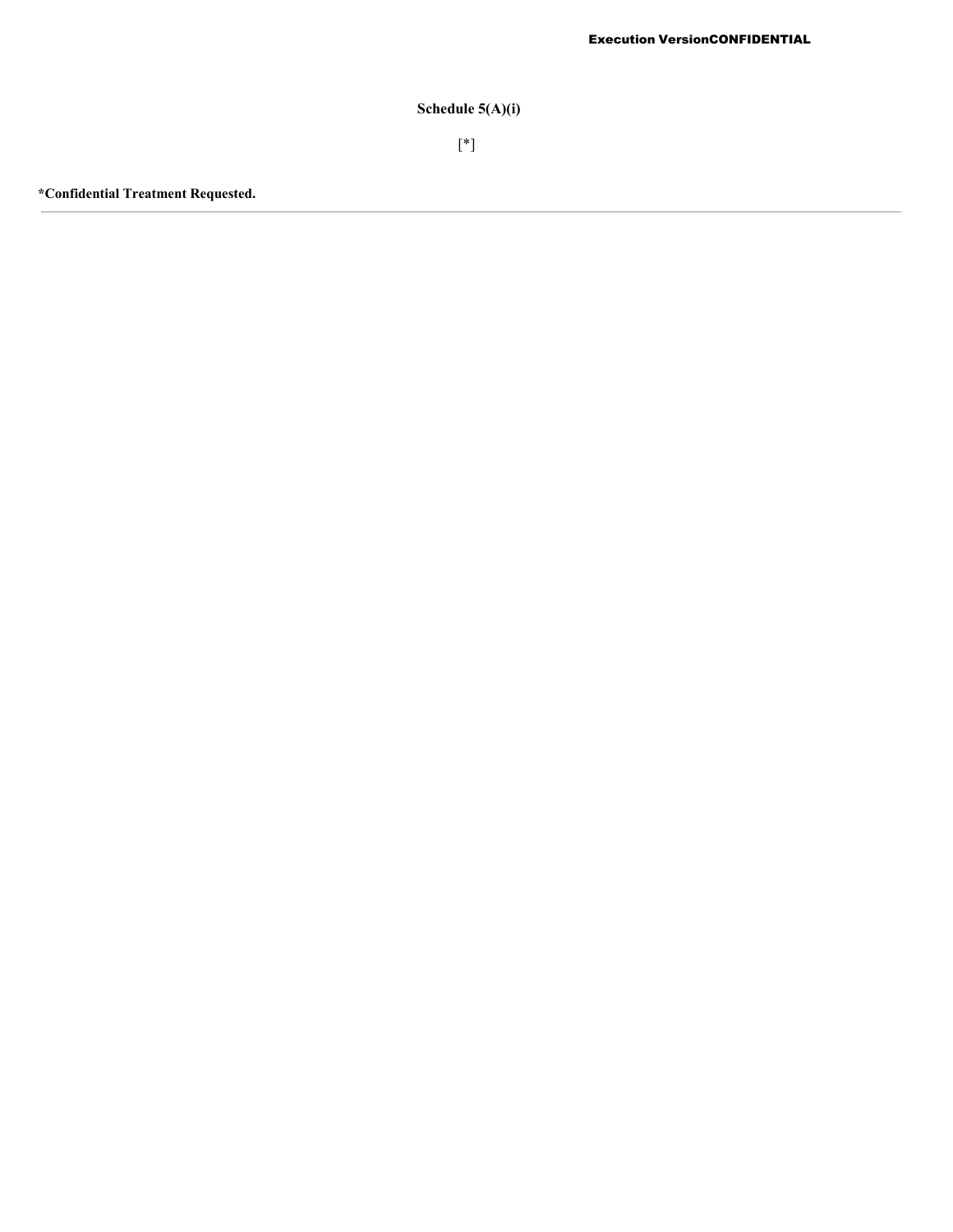**Schedule 5(C)**

[\*]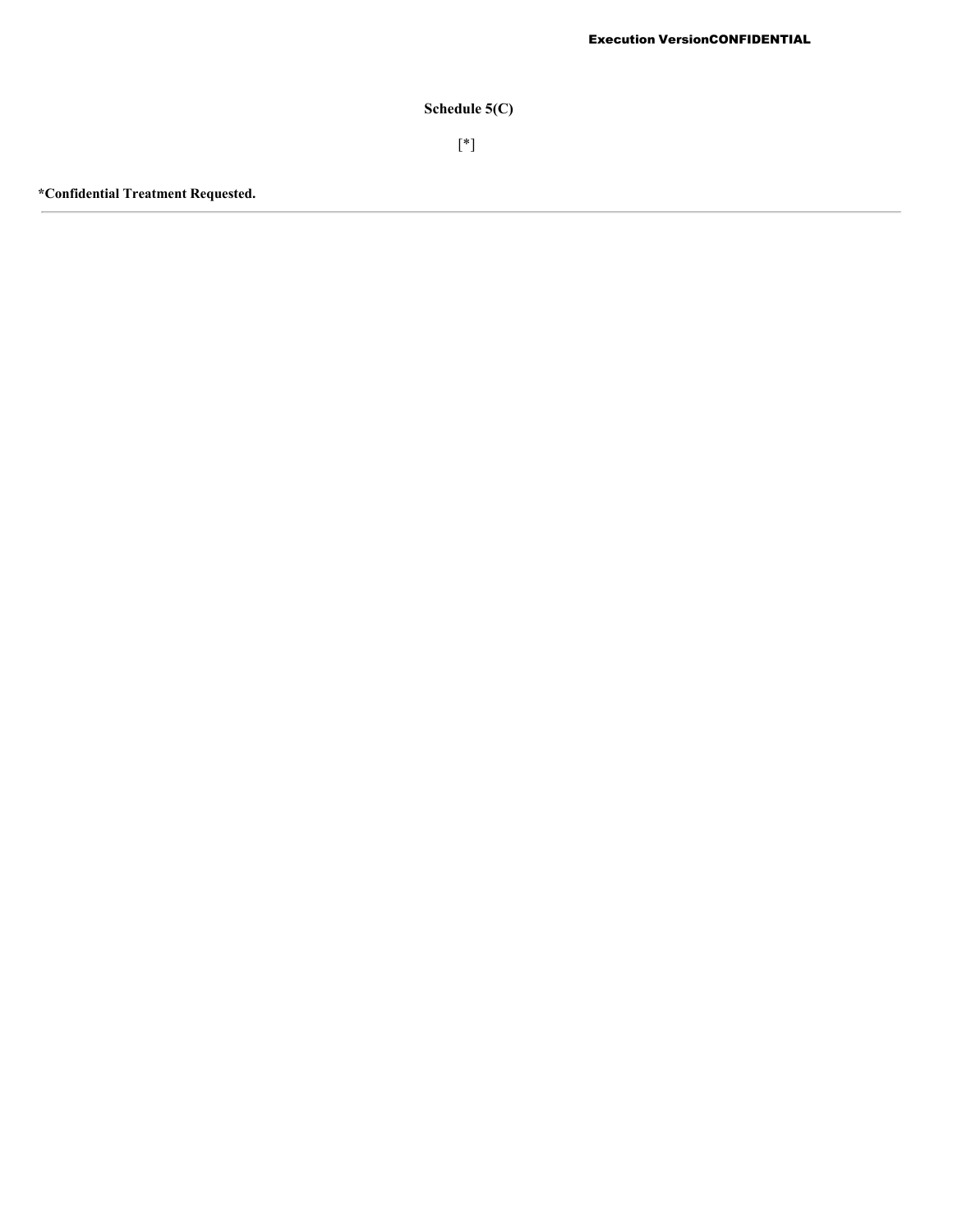**Exhibit 5(H)**

[\*]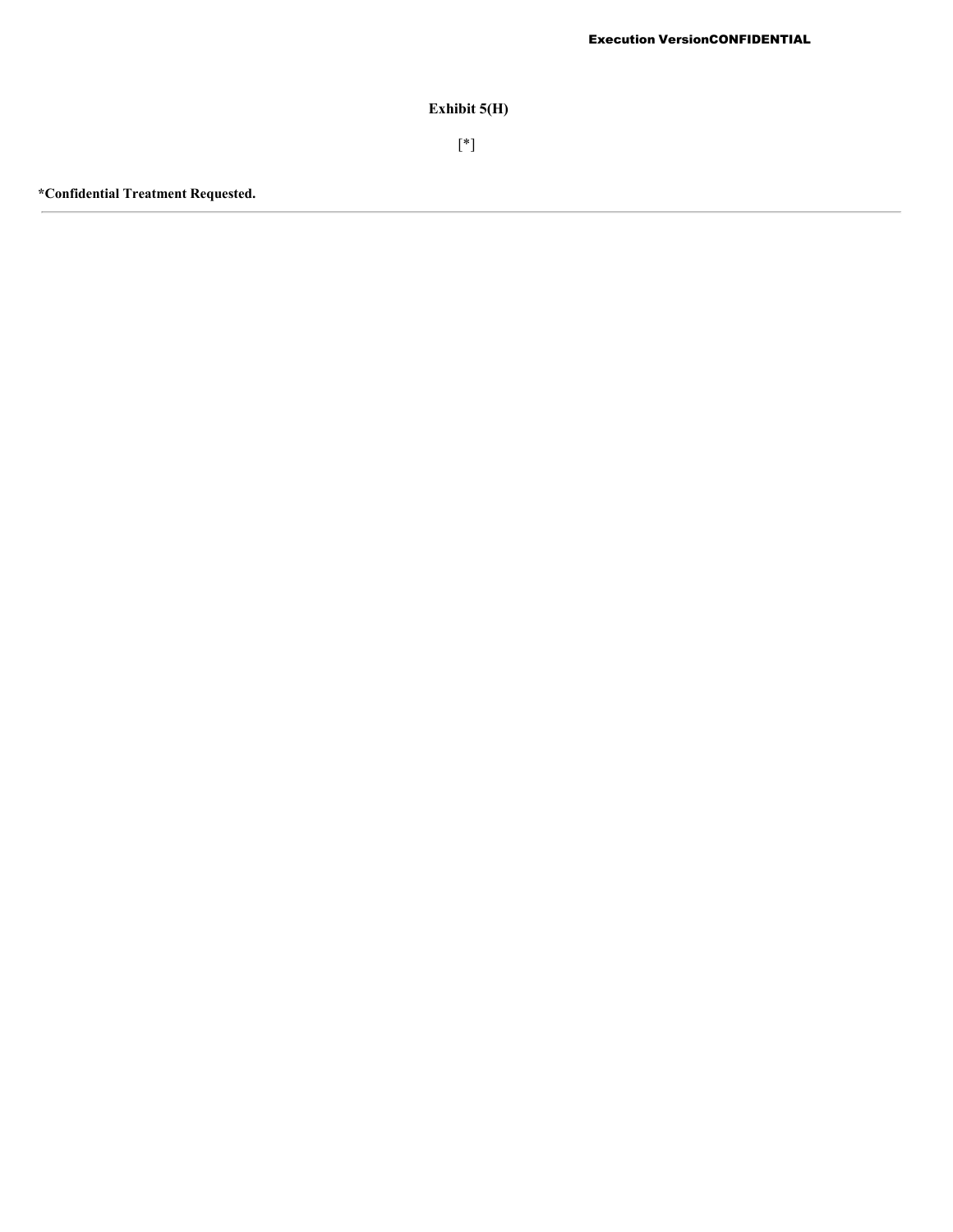**Schedule 7**

[\*]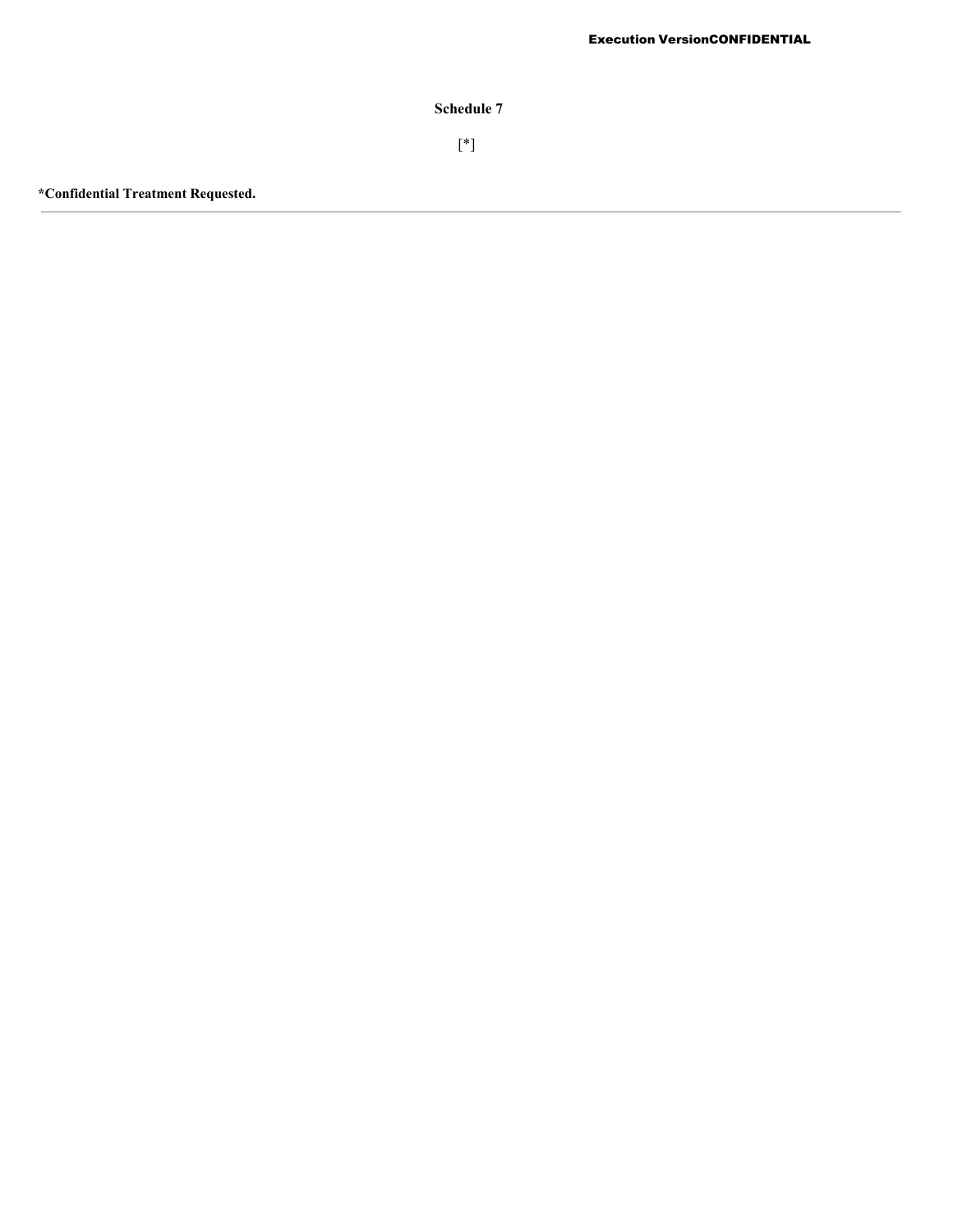# **Exhibit 10(D)-1**

[\*]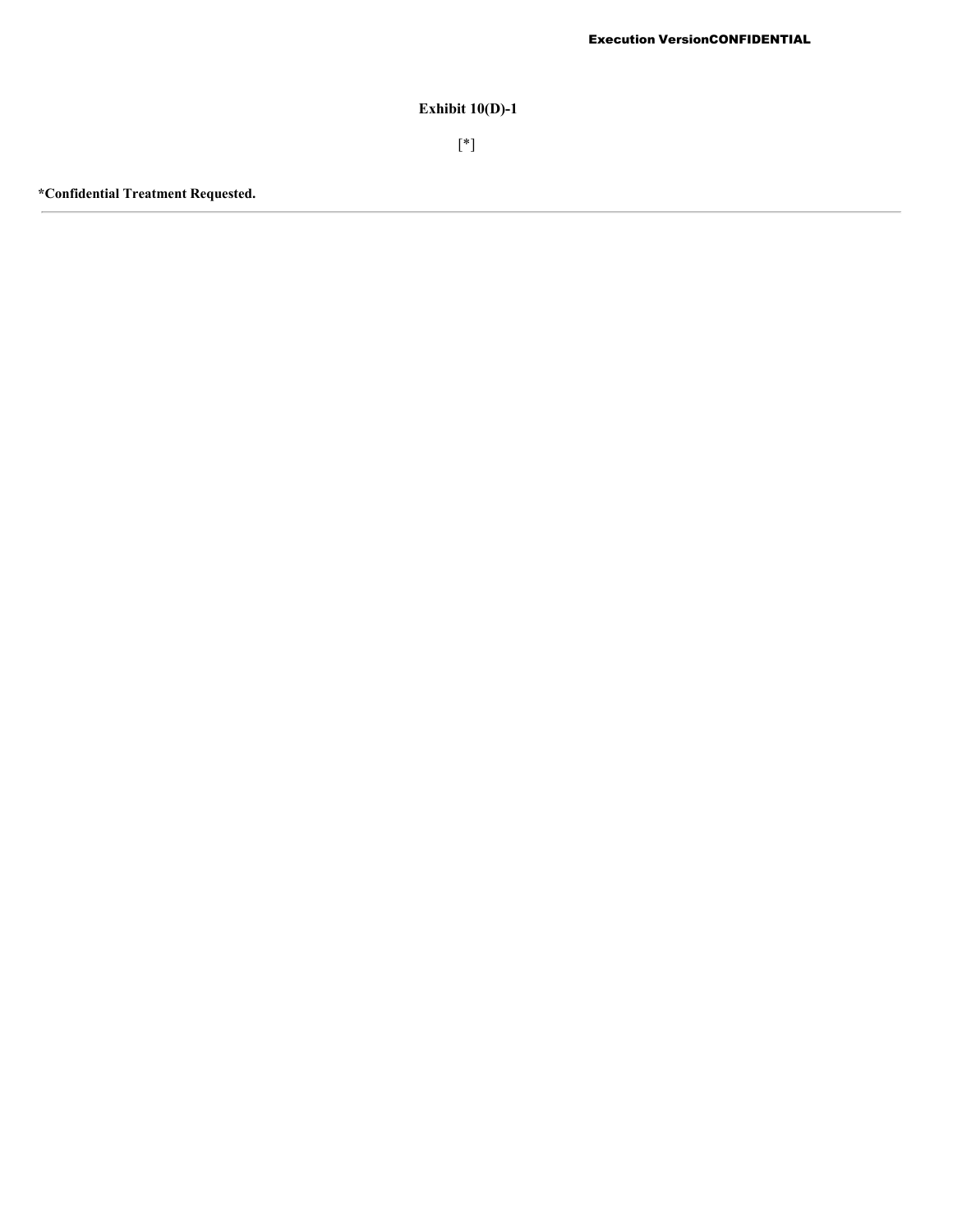## **Exhibit 10(D)-2**

[\*]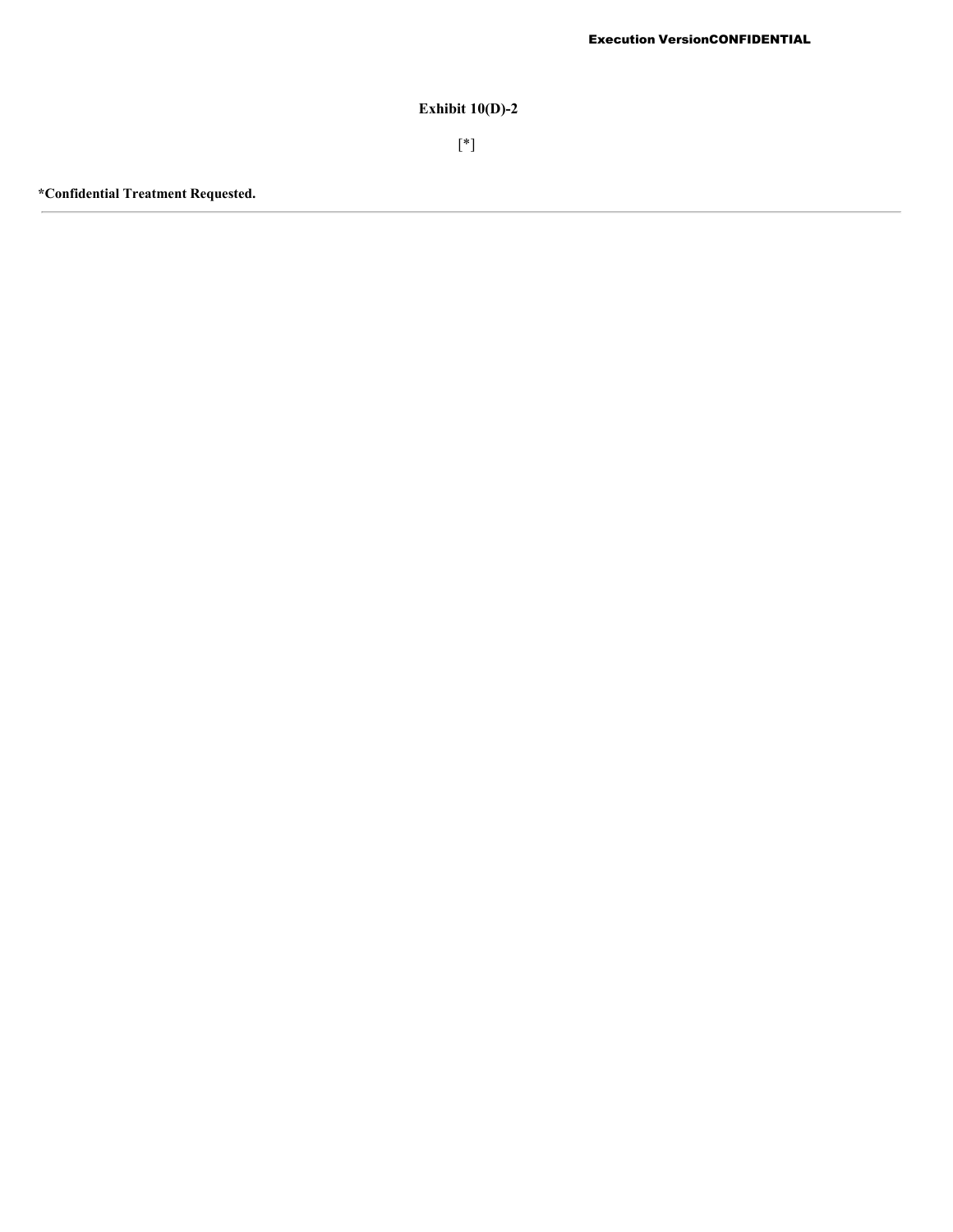# **Schedule 10(G)**

[\*]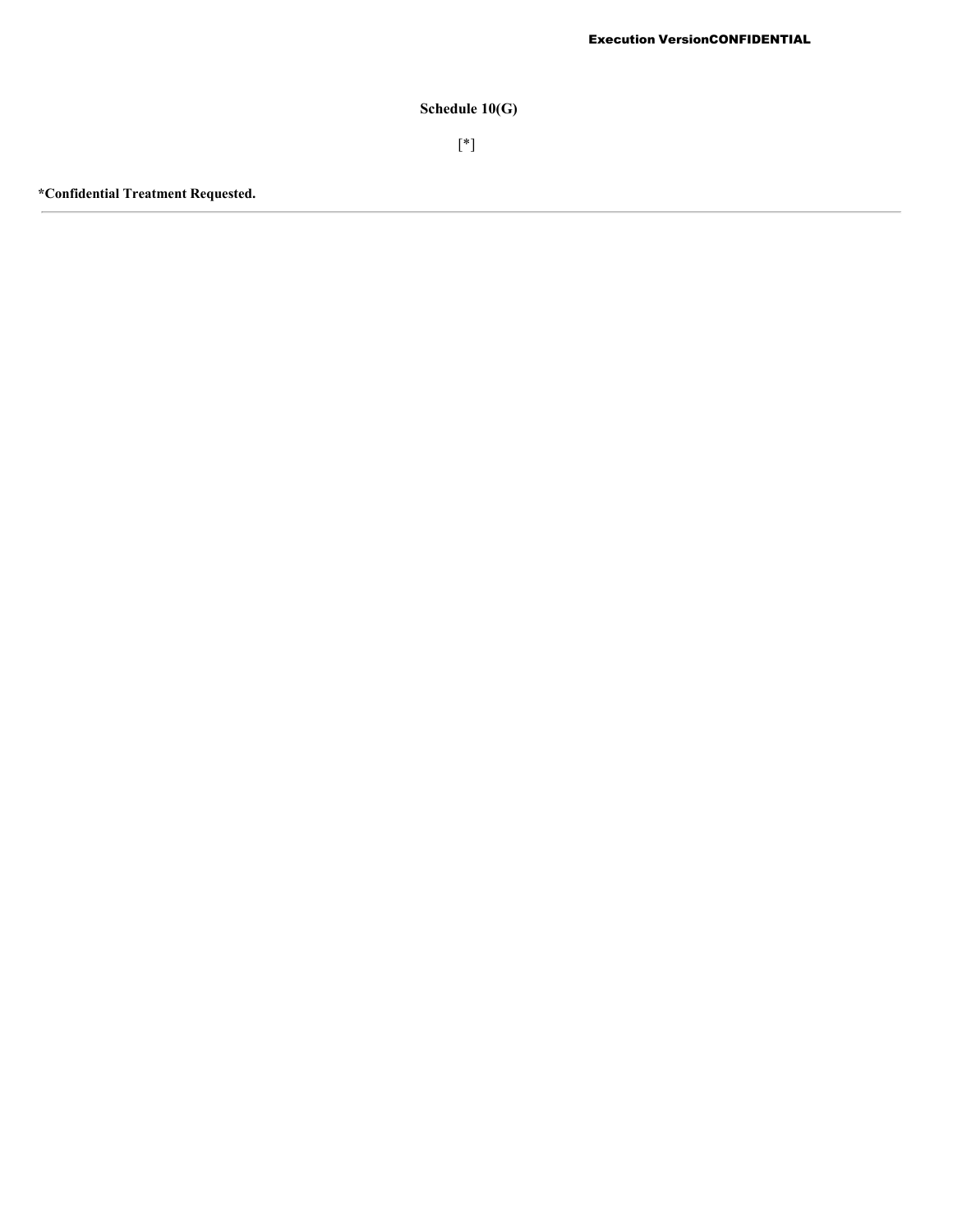**Schedule 12**

[\*]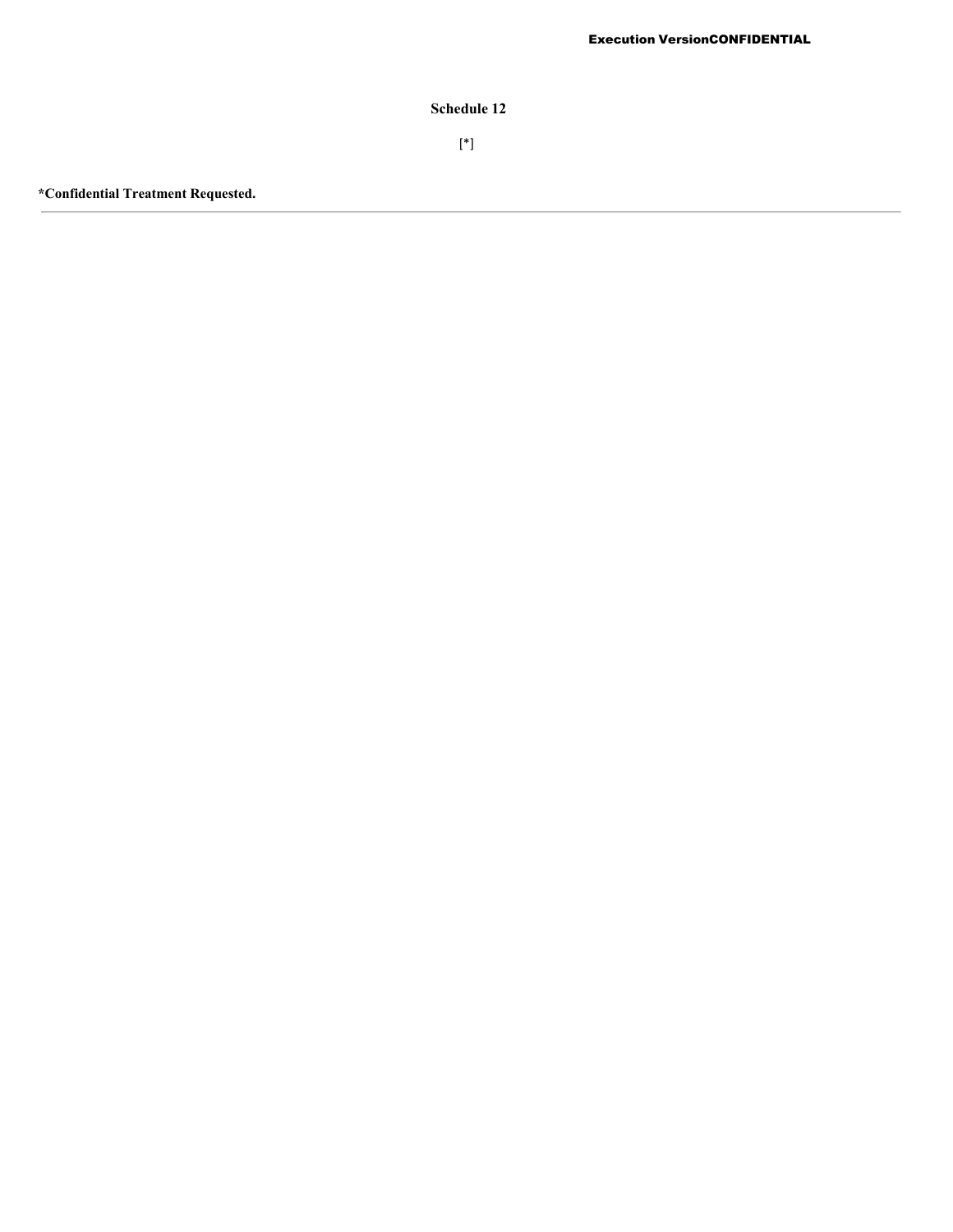

### **OncoGenex Regains Rights to Custirsen from Teva**

BOTHELL Wash. and VANCOUVER, British Columbia, April 27, 2015 – OncoGenex Pharmaceuticals, Inc. (NASDAQ: OGXI) today announced that its wholly owned subsidiary, OncoGenex Technologies Inc., executed a termination agreement with Teva Pharmaceuticals Ltd. (NYSE: TEVA) under which OncoGenex will regain rights to custirsen, an investigational compound currently in Phase 3 clinical development as a treatment for prostate and lung cancers. This transfer of rights occurs in connection with the termination of the 2009 collaboration agreement between OncoGenex and Teva.

"OncoGenex is excited to move forward with the clinical investigation of custirsen in patients with advanced cancers who desperately need new treatment options," said Scott Cormack, President and CEO of OncoGenex. "The finalization of this agreement gives OncoGenex control of custirsen's development, including the ability to move forward with plans to modify the ENSPIRIT trial design and statistical analysis plan to enable the trial to continue with fewer patients, increased confidence in success and shorter time to regulatory submission."

The agreement between the two parties to terminate the collaboration includes a \$23.2 million payment from Teva.

This payment reflects a \$27 million advance reimbursement amount less \$0.8 million for expenses incurred by Teva in 2015 prior to the termination date as well as a \$3 million holdback amount that may be used to settle additional expenses incurred by Teva related to the continued development of custirsen as well as certain indemnity claims. One half of the then remaining balance of the holdback amount will be released to OncoGenex in October 2015, with a further half of the then remaining amount paid in January 2016. Any final remaining amount will be released in April 2016.

In addition, OncoGenex will take over responsibility for all custirsen expenses, including those related to the ENSPIRIT trial, as well as manufacturing and regulatory activities for custirsen programs that were previously managed by Teva.

The company recently reported that as of December 31, 2014, it had \$47.1 million in cash, cash equivalents and short-term investments, excluding the advance reimbursement payment from Teva. OncoGenex expects that the \$23.2 million payment from Teva and the Company's current resources should enable the completion of the AFFINITY trial through data readout in late 2015 or early 2016, allow for the continuation of the ENSPIRIT trial through the second interim futility analysis expected in mid-2015, and facilitate the achievement of key apatorsen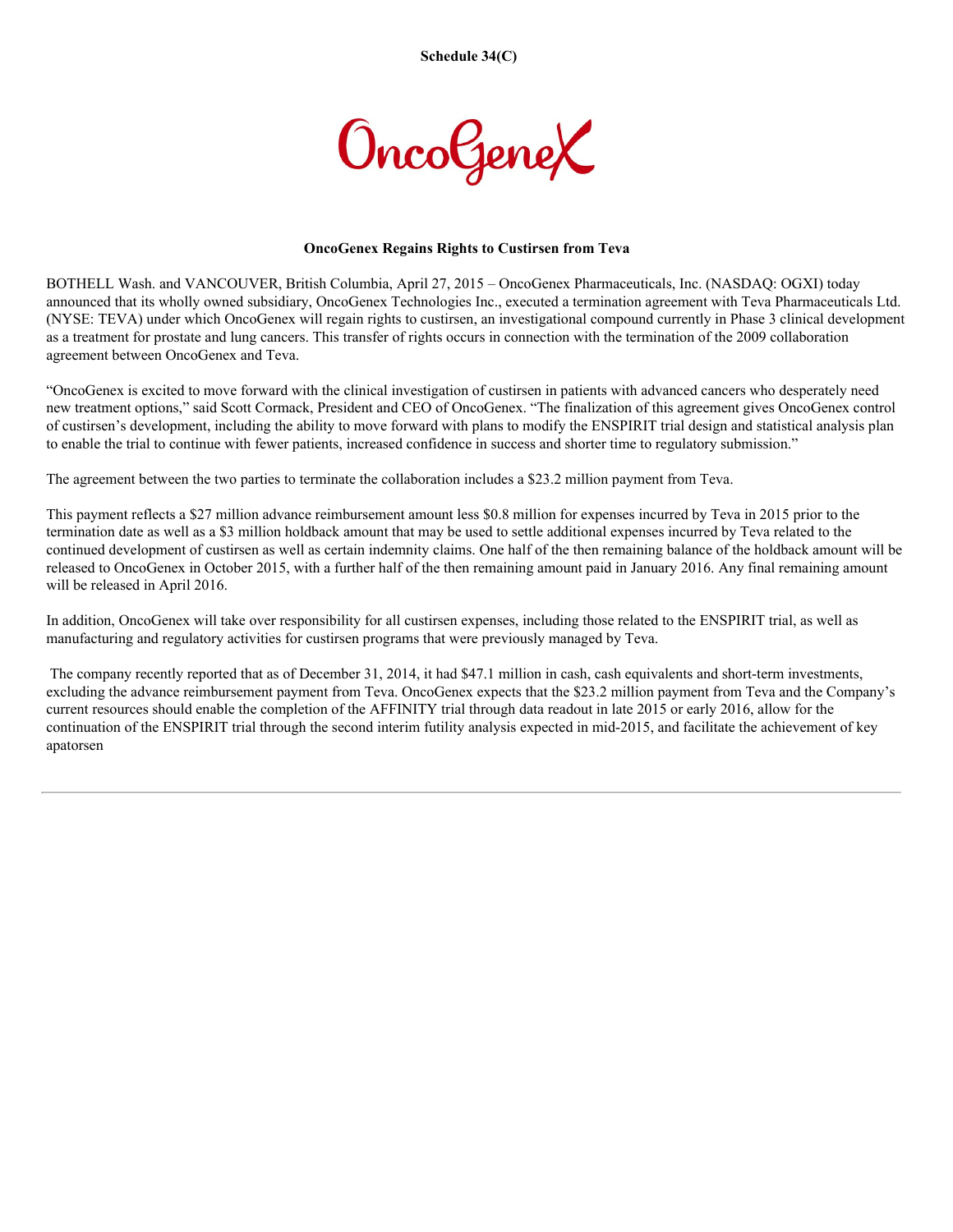clinical milestones, such as the completion of patient enrollment in the Borealis-2™ trial and final data from the Spruce™ and Rainier™ clinical trials.

Additional terms of the agreement with Teva can be found in the Company's Current Report on Form 8-K filed today and available at http://ir.oncogenex.com.

### **About Custirsen**

Custirsen is an experimental drug that is designed to block the production of the protein clusterin, which may play a fundamental role in cancer cell survival and treatment resistance. Clusterin is upregulated in tumor cells in response to treatment interventions such as chemotherapy, hormone ablation and radiation therapy and has been found to be overexpressed in a number of cancers, including prostate, lung, breast and bladder. Increased clusterin production has been linked to faster rates of cancer progression, treatment resistance and shorter survival duration. By inhibiting clusterin, custirsen is designed to alter tumor dynamics, slowing tumor growth and resistance to partner treatments, so that the benefits of therapy, including survival, may be extended.

### **About OncoGenex**

OncoGenex is a biopharmaceutical company committed to the development and commercialization of new therapies that address treatment resistance in cancer patients. OncoGenex has a diverse oncology pipeline, with each product candidate having a distinct mechanism of action and representing a unique opportunity for cancer drug development. Custirsen is currently in Phase 3 clinical development as a treatment in men with metastatic castrate-resistant prostate cancer and in patients with advanced, unresectable non-small cell lung cancer. Apatorsen is in Phase 2 clinical development and OGX-225 is currently in pre-clinical development. More information is available at www.OncoGenex.com and at the company's Twitter account: https://twitter.com/OncoGenex\_IR.

### **OncoGenex' Forward Looking Statements**

This press release contains forward-looking statements within the meaning of the "safe harbor" provisions of the Private Securities Litigation Reform Act of 1995, including, but not limited to, statements regarding our anticipated product development activities, such as expected clinical trial completion, statements regarding the potential benefits and potential development of our product candidates and statements regarding our expected financial results, expected cash resources and expected cash requirements. All statements other than statements of historical fact are statements that could be deemed forward-looking statements. These statements are based on management's current expectations and beliefs and are subject to a number of risks, uncertainties and assumptions that could cause actual results to differ materially from those described in the forward-looking statements. Such forward-looking statements are subject to risks and uncertainties, including, among others, the risk that we will not receive some or all of the \$3 million holdback under the termination agreement with Teva, the risk that the ENSPIRIT trial will be terminated prior to completion, either due to an interim finding of futility or due to us having insufficient funds to complete the study, the risk that we are unable to successfully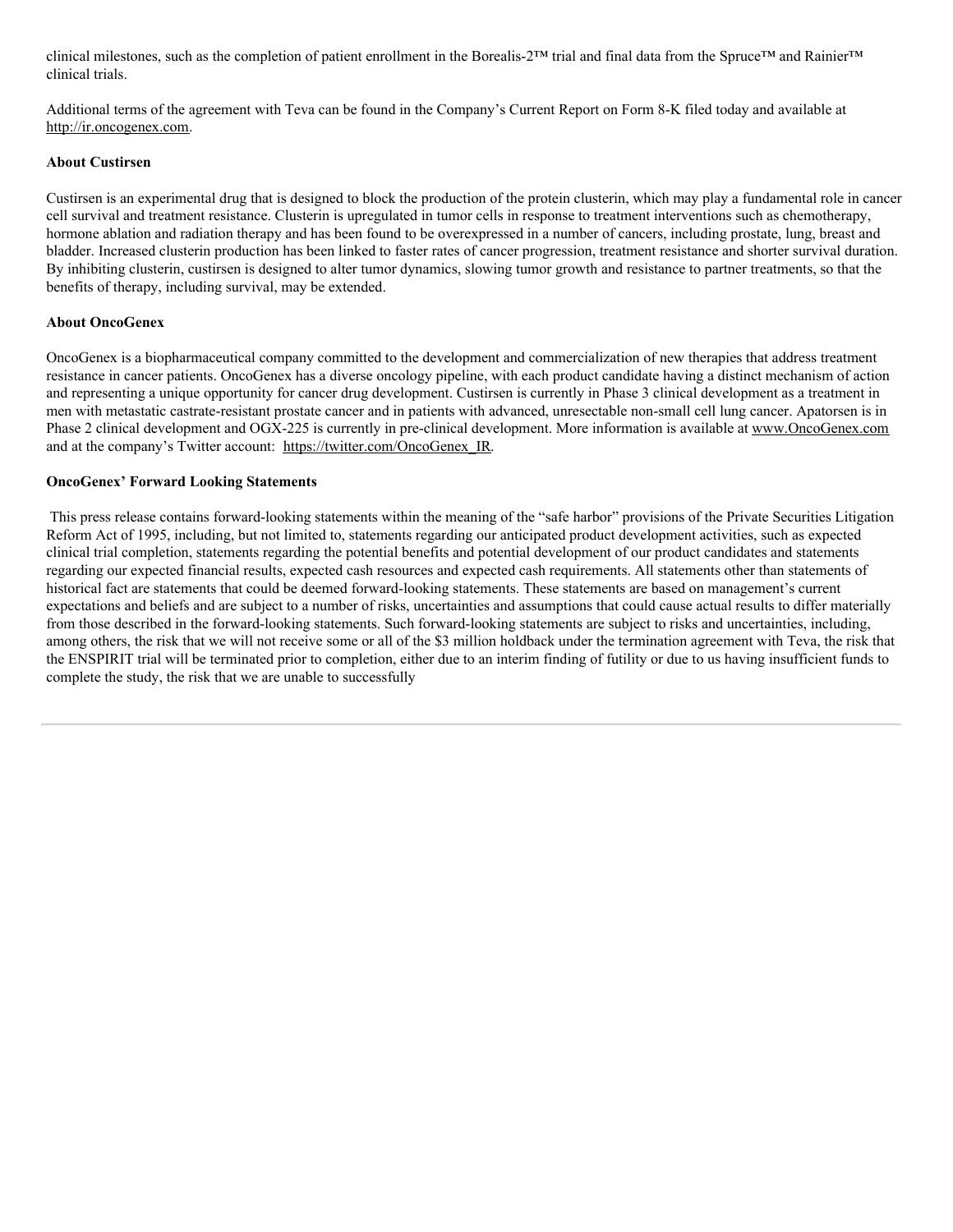complete other clinical trials or otherwise develop successful product candidates as and when expected, if at all, the risk that our product candidates do not demonstrate the hypothesized or expected benefits, the risk that new developments in the rapidly evolving cancer therapy landscape require changes in our clinical trial plans or limit the potential benefits of our product, the risk that our cash resources are insufficient to fund our planned activities for the time period expected and the other factors described in our risk factors set forth in our filings with the Securities and Exchange Commission from time to time, including the Company's Annual Report on Form 10-K and Quarterly Reports on Form 10-Q. The Company undertakes no obligation to update the forward-looking statements contained herein or to reflect events or circumstances occurring after the date hereof, other than as may be required by applicable law.

*Borealis-2™, Rainier™ and Spruce™ are registered trademarks of OncoGenex Pharmaceuticals, Inc.*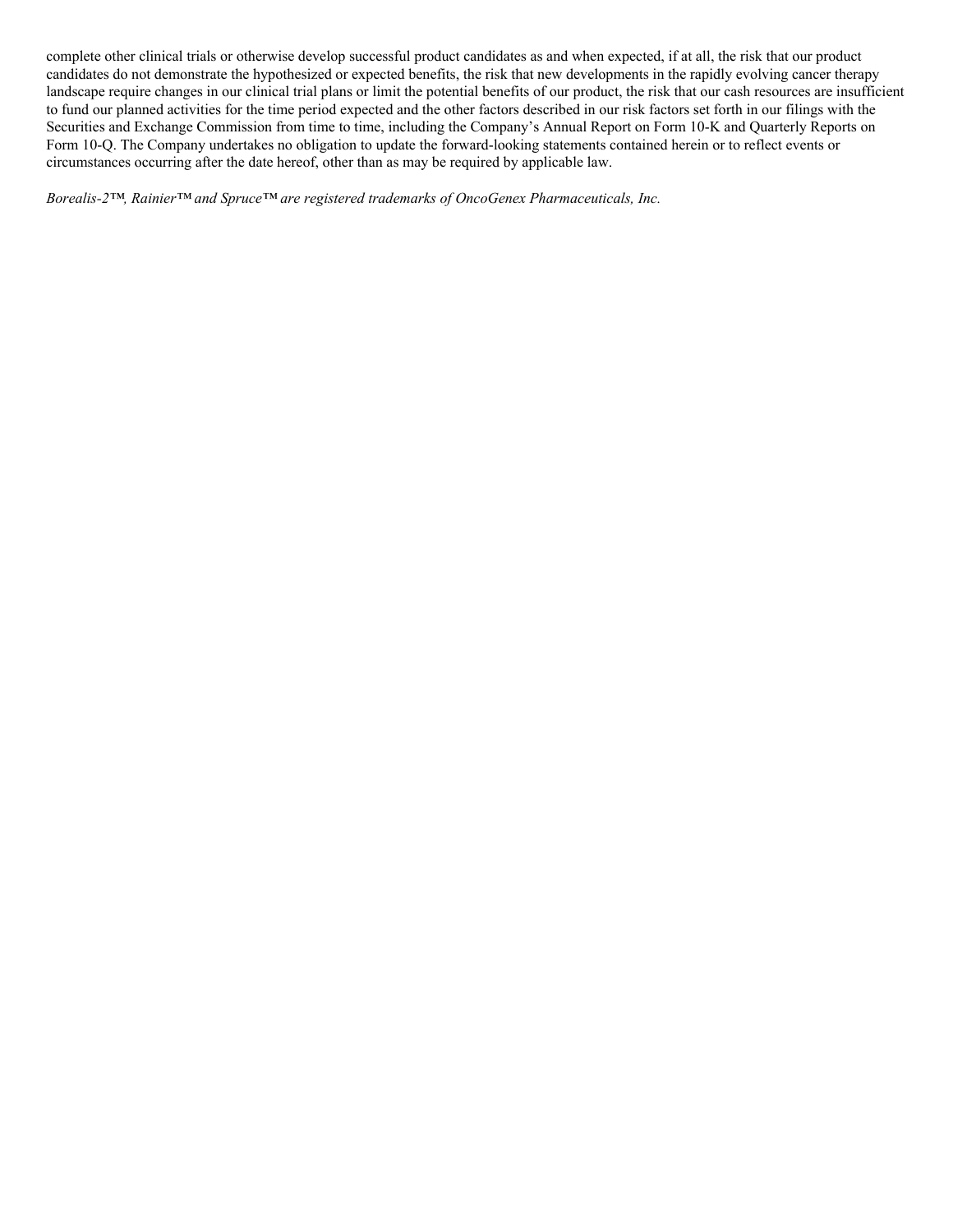#### **Certification Pursuant to Rule 13a-14(a) or Rule 15d-14(a) of the Securities Exchange Act of 1934**

I, Scott Cormack, certify that:

1. I have reviewed this quarterly report on Form 10-Q of OncoGenex Pharmaceuticals, Inc.;

2. Based on my knowledge, this report does not contain any untrue statement of a material fact or omit to state a material fact necessary to make the statements made, in light of the circumstances under which such statements were made, not misleading with respect to the period covered by this report;

3. Based on my knowledge, the financial statements, and other financial information included in this report, fairly present in all material respects the financial condition, results of operations and cash flows of the registrant as of, and for, the periods presented in this report;

4. The registrant's other certifying officer and I responsible for establishing and maintaining disclosure controls and procedures (as defined in Exchange Act Rules 13a-15(e) and 15d-15(e)) and internal control over financial reporting (as defined in Exchange Act Rules 13a-15(f) and 15d-15(f)) for the registrant and have:

(a) Designed such disclosure controls and procedures, or caused such disclosure controls and procedures to be designed under our supervision, to ensure that material information relating to the registrant, including its consolidated subsidiaries, is made known to us by others within those entities, particularly during the period in which this report is being prepared;

(b) Designed such internal control over financial reporting, or caused such internal control over financial reporting to be designed under our supervision, to provide reasonable assurance regarding the reliability of financial reporting and the preparation of financial statements for external purposes in accordance with generally accepted accounting principles;

(c) Evaluated the effectiveness of the registrant's disclosure controls and procedures and presented in this report our conclusions about the effectiveness of the disclosure controls and procedures, as of the end of the period covered by this report based on such evaluation; and

(d) Disclosed in this report any change in the registrant's internal control over financial reporting that occurred during the registrant's most recent fiscal quarter (the registrant's fourth fiscal quarter in the case of an annual report) that has materially affected, or is reasonably likely to materially affect, the registrant's internal control over financial reporting; and

5. The registrant's other certifying officer and I have disclosed, based on our most recent evaluation of internal control over financial reporting, to the registrant's auditors and the audit committee of the registrant's board of directors (or persons performing the equivalent functions):

(a) all significant deficiencies and material weaknesses in the design or operation of internal control over financial reporting which are reasonably likely to adversely affect the registrant's ability to record, process, summarize and report financial information; and

(b) any fraud, whether or not material, that involves management or other employees who have a significant role in the registrant's internal control over financial reporting.

Date: August 13, 2015

/s/ Scott Cormack

Scott Cormack President and Chief Executive Officer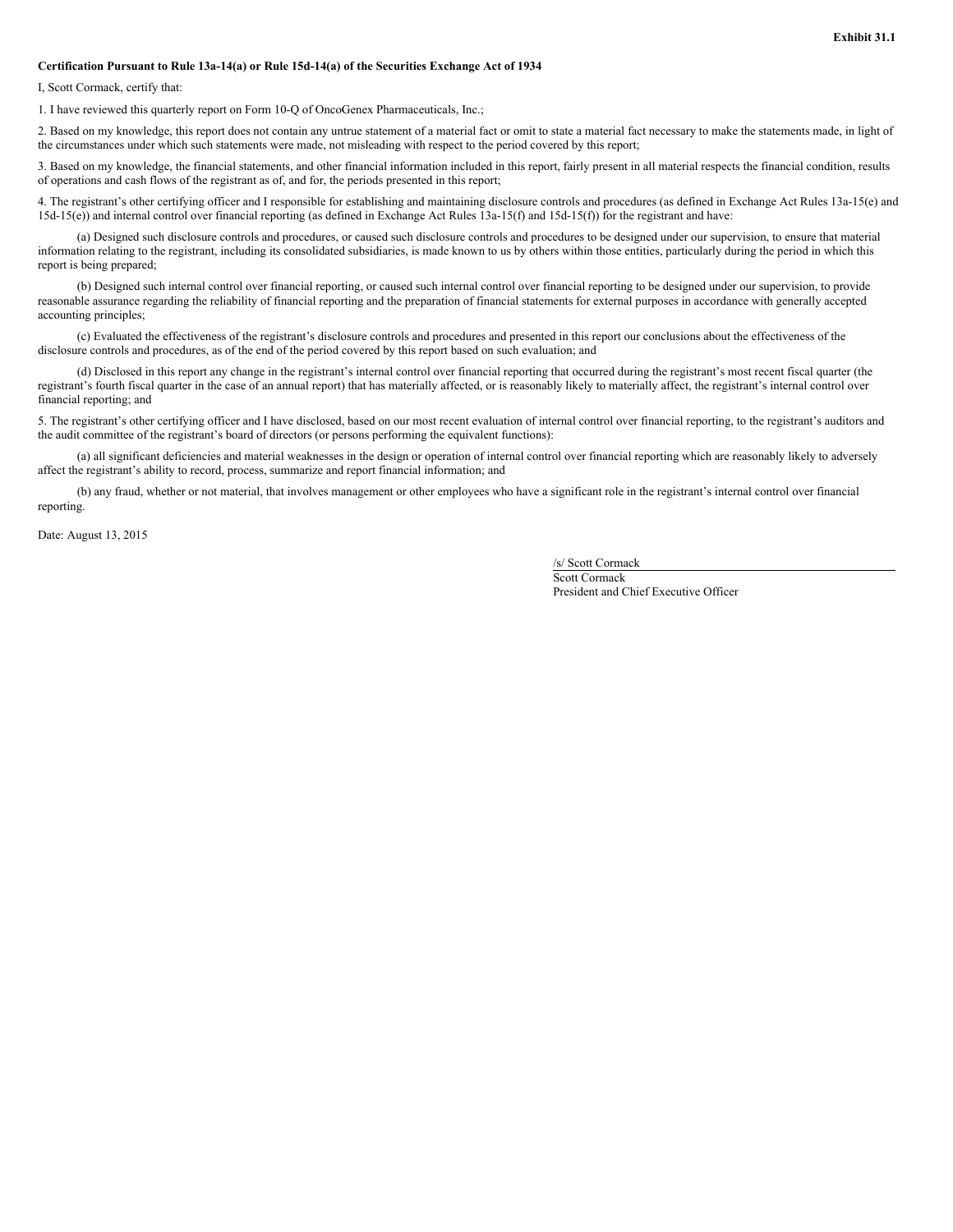#### **Certification Pursuant to Rule 13a-14(a) or Rule 15d-14(a) of the Securities Exchange Act of 1934**

I, John Bencich, certify that:

1. I have reviewed this quarterly report on Form 10-Q of OncoGenex Pharmaceuticals, Inc.;

2. Based on my knowledge, this report does not contain any untrue statement of a material fact or omit to state a material fact necessary to make the statements made, in light of the circumstances under which such statements were made, not misleading with respect to the period covered by this report;

3. Based on my knowledge, the financial statements, and other financial information included in this report, fairly present in all material respects the financial condition, results of operations and cash flows of the registrant as of, and for, the periods presented in this report;

4. The registrant's other certifying officer and I are responsible for establishing and maintaining disclosure controls and procedures (as defined in Exchange Act Rules 13a-15(e) and  $15d-15(e)$ ) and internal control over financial reporting (as defined in Exchange Act Rules  $13a-15(f)$  and  $15d-15(f)$ ) for the registrant and have:

(a) Designed such disclosure controls and procedures, or caused such disclosure controls and procedures to be designed under our supervision, to ensure that material information relating to the registrant, including its consolidated subsidiaries, is made known to us by others within those entities, particularly during the period in which this report is being prepared;

(b) Designed such internal control over financial reporting, or caused such internal control over financial reporting to be designed under our supervision, to provide reasonable assurance regarding the reliability of financial reporting and the preparation of financial statements for external purposes in accordance with generally accepted accounting principles;

(c) Evaluated the effectiveness of the registrant's disclosure controls and procedures and presented in this report our conclusions about the effectiveness of the disclosure controls and procedures, as of the end of the period covered by this report based on such evaluation; and

(d) Disclosed in this report any change in the registrant's internal control over financial reporting that occurred during the registrant's most recent fiscal quarter (the registrant's fourth fiscal quarter in the case of an annual report) that has materially affected, or is reasonably likely to materially affect, the registrant's internal control over financial reporting; and

5. The registrant's other certifying officer and I have disclosed, based on our most recent evaluation of internal control over financial reporting, to the registrant's auditors and the audit committee of the registrant's board of directors (or persons performing the equivalent functions):

(a) all significant deficiencies and material weaknesses in the design or operation of internal control over financial reporting which are reasonably likely to adversely affect the registrant's ability to record, process, summarize and report financial information; and

(b) any fraud, whether or not material, that involves management or other employees who have a significant role in the registrant's internal control over financial reporting.

Date: August 13, 2015

/s/ John Bencich

John Bencich Chief Financial Officer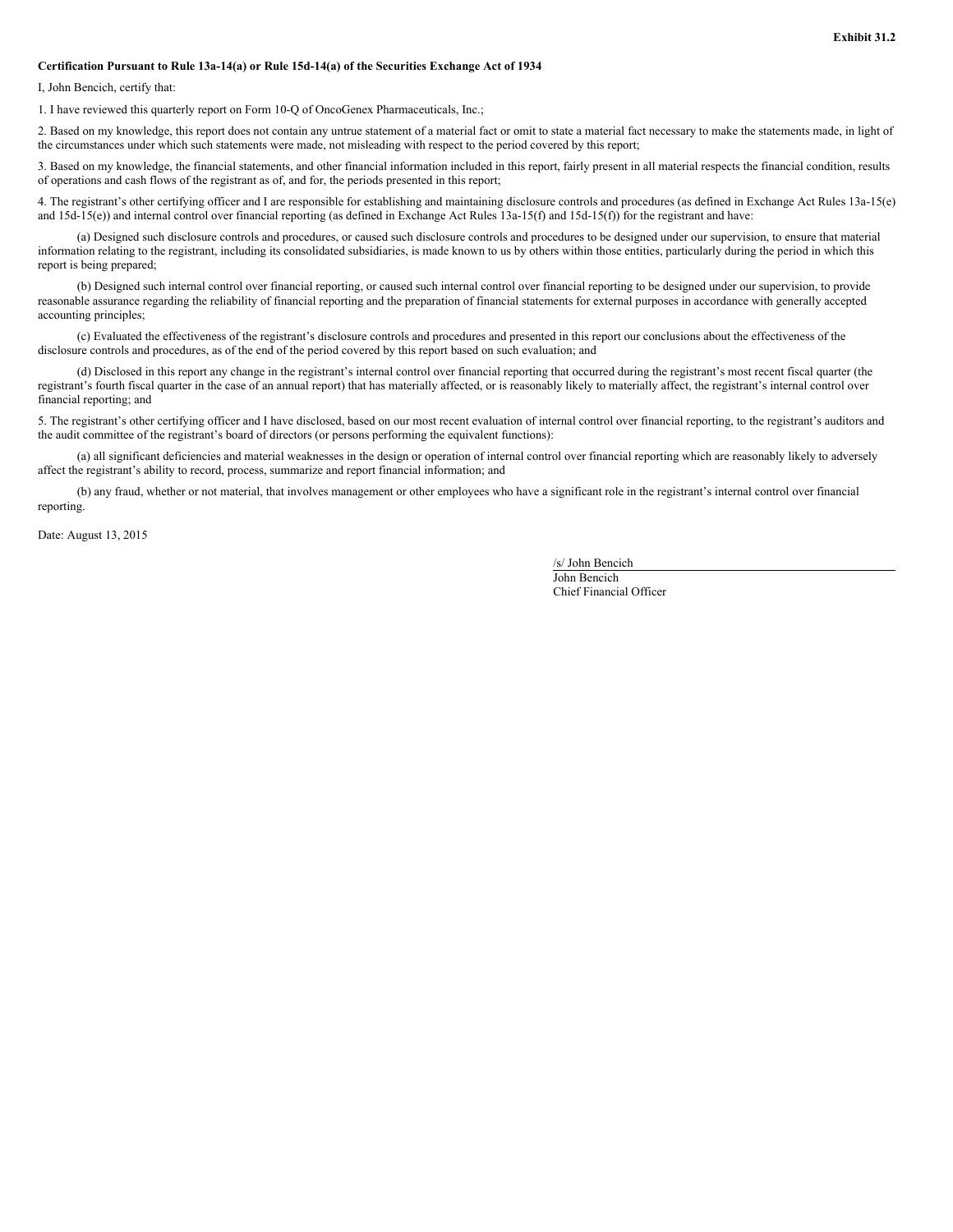#### Certification pursuant to 18 U.S.C. Section 1350, as adopted pursuant to Section 906 of the Sarbanes-Oxley Act of 2002

I, Scott Cormack, President and Chief Executive Officer of OncoGenex Pharmaceuticals, Inc. (the "Company"), certify, pursuant to Rule 13a-14(b) or Rule 15d-14(b) of the Securities Exchange Act of 1934 and 18 U.S.C. Section 1350, that:

(1) the Quarterly Report on Form 10-Q of the Company for the three and six months ended June 30, 2015 (the "Report") fully complies with the requirements of Section 13(a) or 15(d) of the Securities Exchange Act of 1934 (15 U.S.C. 78m or 780(d)); and

(2) the information contained in the Report fairly presents, in all material respects, the financial condition and results of operations of the Company.

Dated: August 13, 2015

/s/ Scott Cormack

Scott Cormack President and Chief Executive Officer